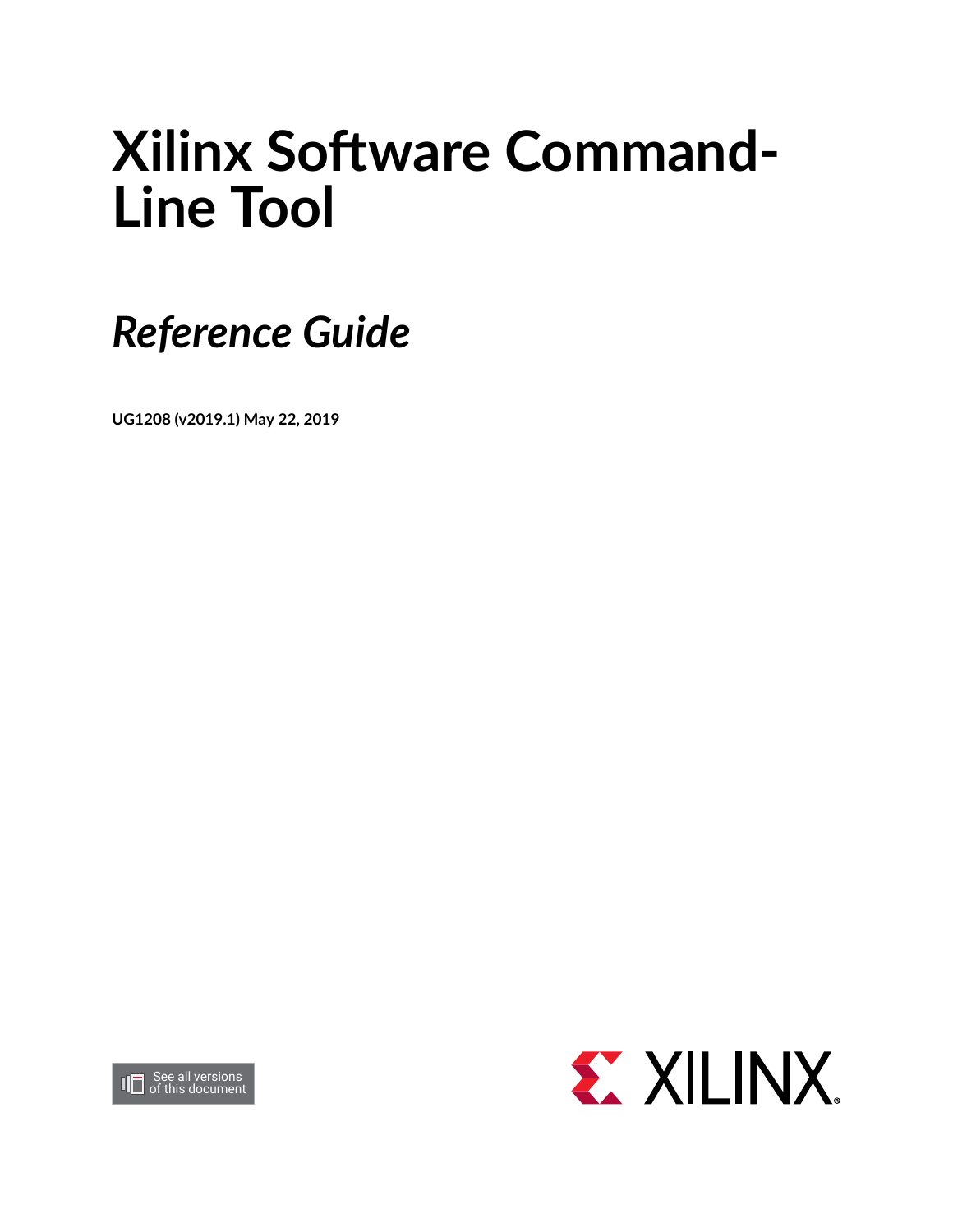<span id="page-1-0"></span>

# Revision History

The following table shows the revision history for this document.

| <b>Section</b>            | <b>Revision Summary</b>                                                                                                 |  |
|---------------------------|-------------------------------------------------------------------------------------------------------------------------|--|
| 05/22/2019 Version 2019.1 |                                                                                                                         |  |
| l General Updates         | This release is focused on quality. A number of quality<br>related issues and bug fixes were addressed in this release. |  |

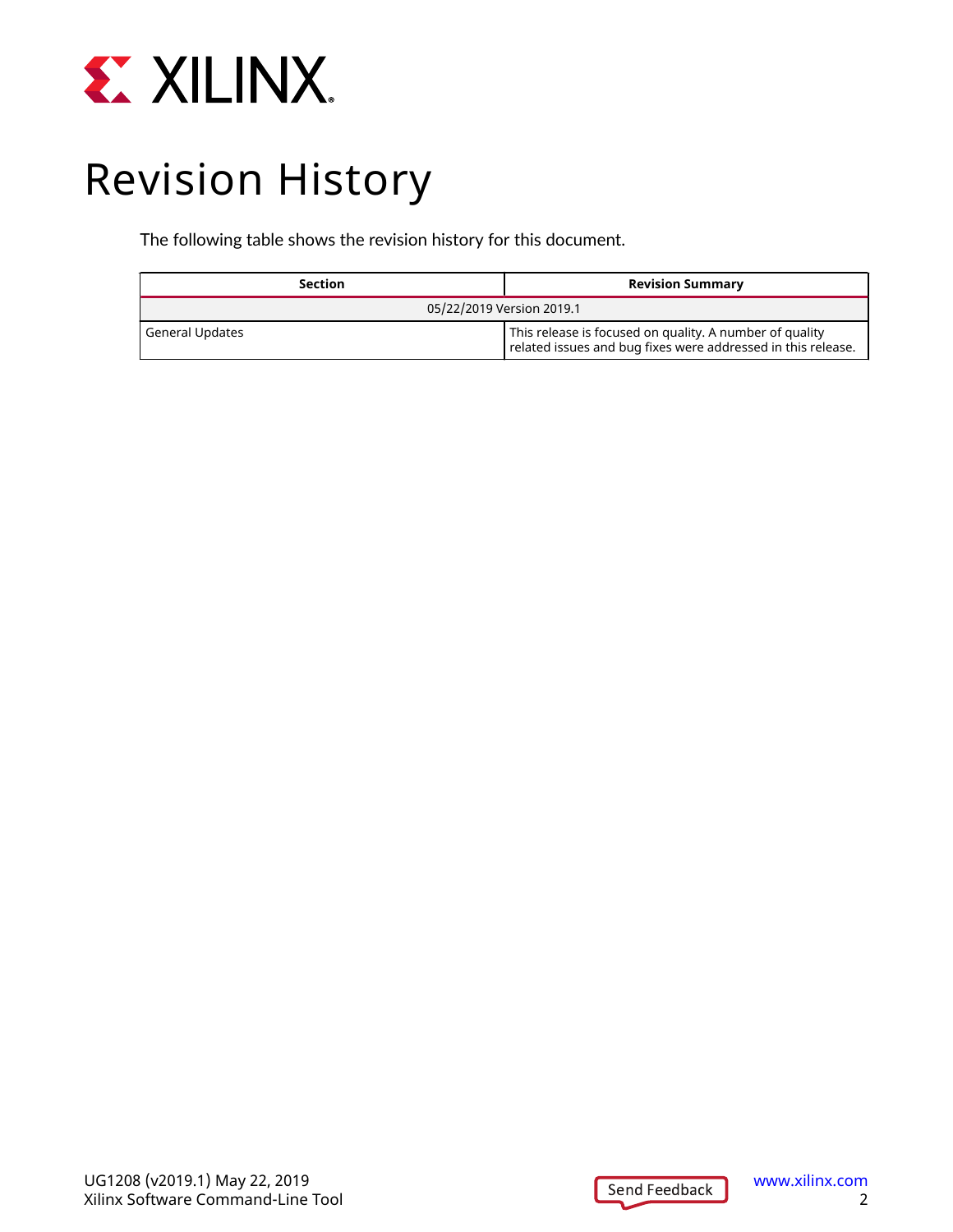

# **Table of Contents**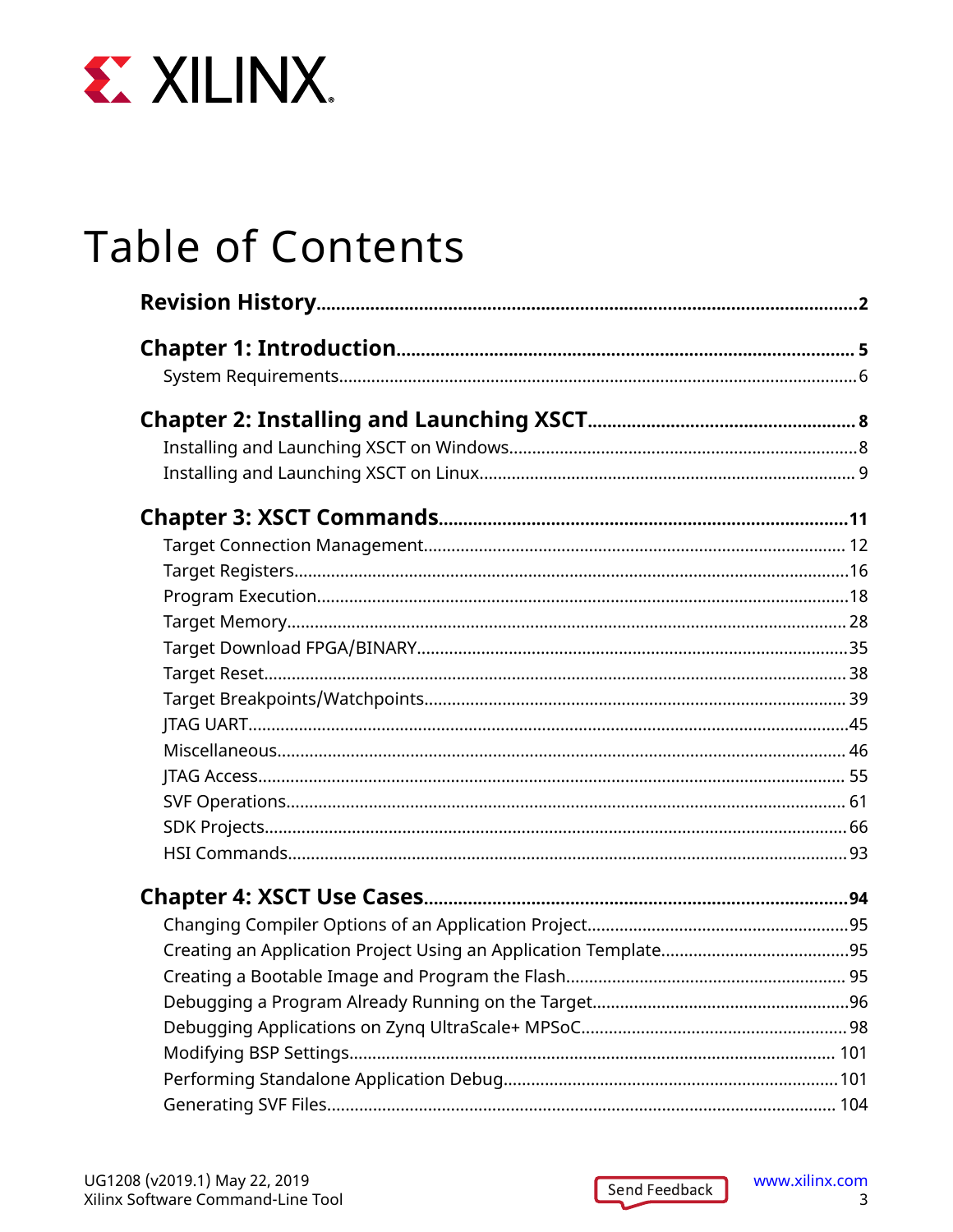

| Switching Between XSCT and Xilinx SDK Development Environment 106 |  |
|-------------------------------------------------------------------|--|
|                                                                   |  |
|                                                                   |  |
|                                                                   |  |
|                                                                   |  |
| Appendix A: Additional Resources and Legal Notices 110            |  |
|                                                                   |  |
|                                                                   |  |
|                                                                   |  |

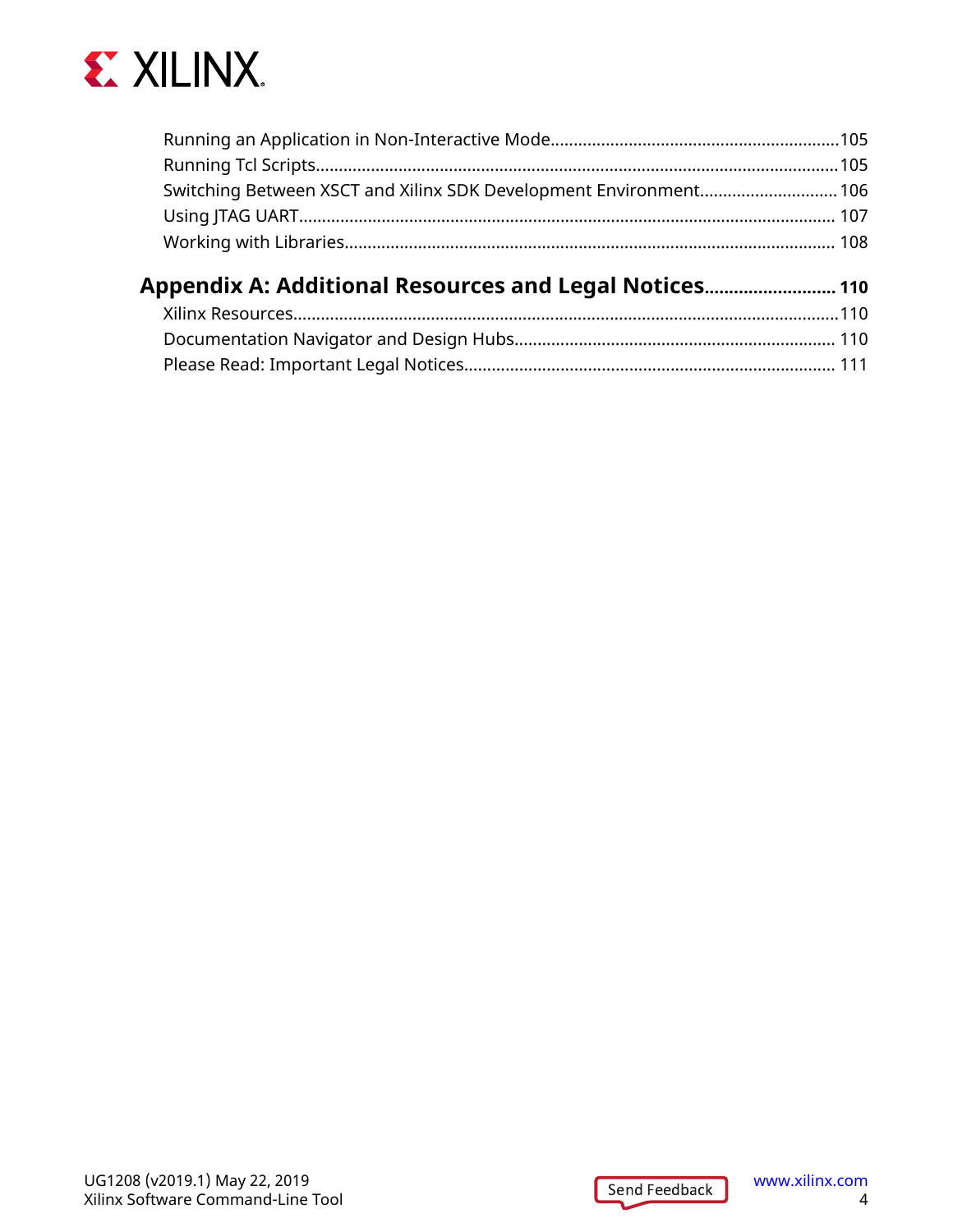<span id="page-4-0"></span>

# *Chapter 1*

# Xilinx Software Command-Line Tool

Graphical development environments such as the Xilinx® Software Development Kit (Xilinx SDK) are useful for getting up to speed on development for a new processor architecture. It helps to abstract away and group most of the common functions into logical wizards that even the novice can use. However, scriptability of a tool is also essential for providing the flexibility to extend what is done with that tool. It is particularly useful when developing regression tests that will be run nightly or running a set of commands that are used often by the developer.

Xilinx Software Command-line Tool (XSCT) is an interactive and scriptable command-line interface to Xilinx SDK. As with other Xilinx tools, the scripting language for XSCT is based on Tools Command Language (Tcl). You can run XSCT commands interactively or script the commands for automation. XSCT supports the following actions:

- Create hardware, board support packages (BSPs), and application projects
- Manage repositories
- Set toolchain preferences
- Configure and build BSPs/applications
- Download and run applications on hardware targets
- Create and flash boot images by running Bootgen and program\_flash tools.

This reference guide is intended to provide information you need to develop scripts for software development and debug targeting the Xilinx family of processors.

As you read the document you will notice usage of some abbreviations for various products produced by Xilinx. For example:

- Use of  $ps7$  in the source code implies that these files are targeting the Zynq®-7000 SoC family of products, and specifically the dual-core Cortex™ Arm® A9 processors in the SoC.
- Use of  $psu$  in the source code implies that this code is targeting a Zynq® UltraScale+<sup>™</sup> MPSoC device, which contains a Cortex Quad-core Arm A53, dual-core, Arm® R5, Arm, Mali 400 GPU, and a MicroBlaze™ processor based platform management unit (PMU).
- Hardware definition files (HDF) are used to transfer the information about the hardware system that includes a processor to the embedded software development tools such as Xilinx SDK (XSDK) and Xilinx Software Command-Line Tools (XSCT). It includes information about which peripherals are instantiated, clocks, memory interfaces, and memory maps.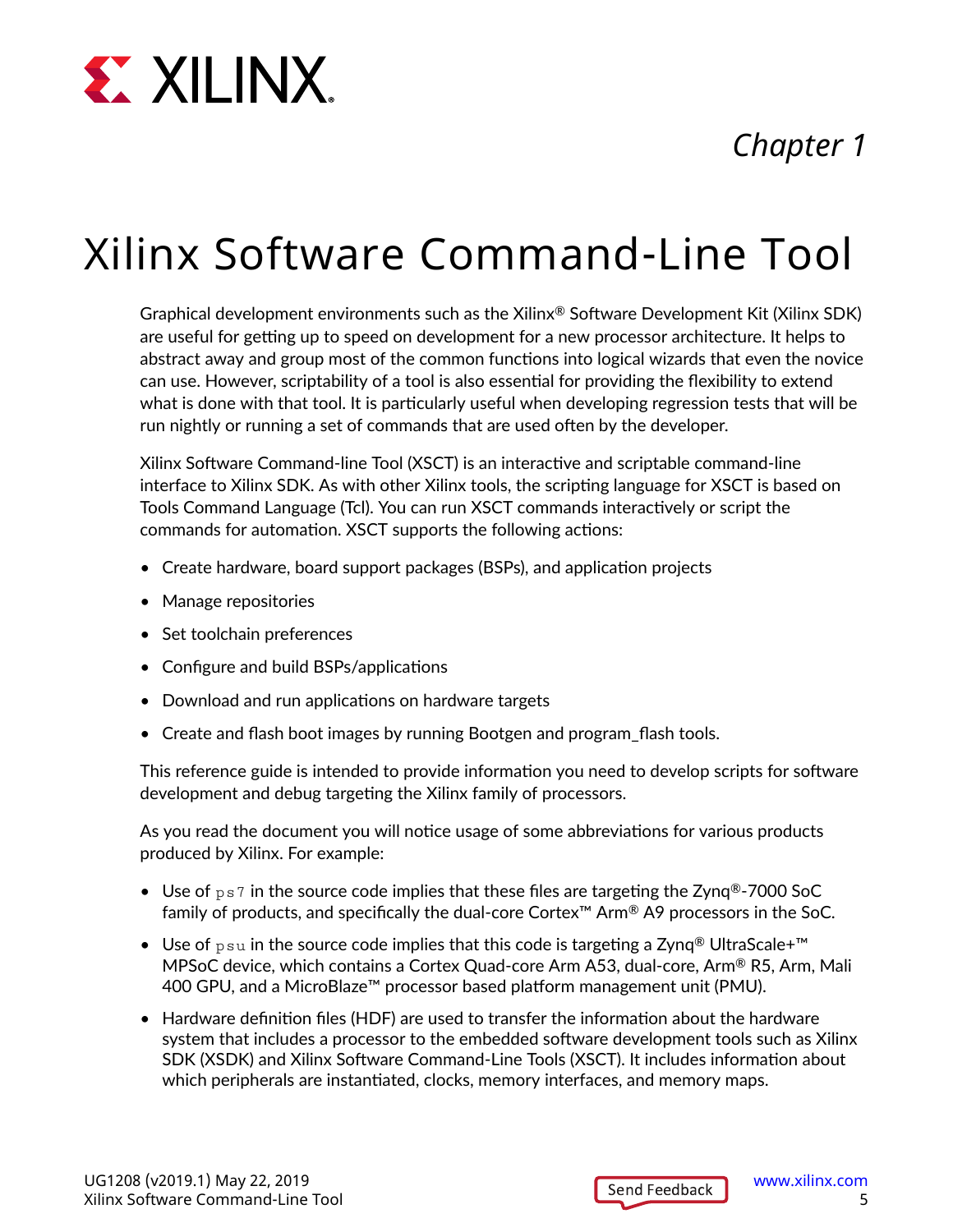<span id="page-5-0"></span>

• Microprocessor Software Specification (MSS) files are used to store information about the BSP. They contain OS information for the BSP, software drivers associated with each peripheral of the hardware design, STDIO settings, and compiler flags like optimization and debug information level.

# **System Requirements**

If you plan to use capabilities that are offered through the Xilinx® SDK or the Xilinx Software Command-Line Tool (XSCT), then you also need to meet the hardware and software requirements that are specific to that capability.

#### **Hardware Requirements**

The table below lists the hardware requirements.

| Requirement        | <b>Description</b>                                                         |
|--------------------|----------------------------------------------------------------------------|
| CPU Speed          | 2.2 GHz minimum or higher; Hyper-threading (HHT) or multicore recommended. |
| Processor          | Intel Pentium 4, Intel Core Duo, or Xeon Processors; SSE2 minimum          |
| Memory/RAM         | 2 GB or higher                                                             |
| Display Resolution | 1024×768 or higher at normal size (96 dpi)                                 |
| Disk Space         | Based on the components selected during the installation                   |

#### *Table 1:* **Hardware Requirements**

#### **Software Requirements**

The table below lists the supported operating systems.

*Note***:** 32-bit machine support is now only available through Lab Edition and Hardware Server standalone product installers.

*Table 2:* **Software Requirements**

| <b>Operating System</b> | <b>Supported Version</b>                                                            |
|-------------------------|-------------------------------------------------------------------------------------|
| Windows                 | Windows 7 SP1 (64-bit)<br>٠<br>Windows 8.1 (64-bit)<br>٠<br>Windows 10 Pro (64-bit) |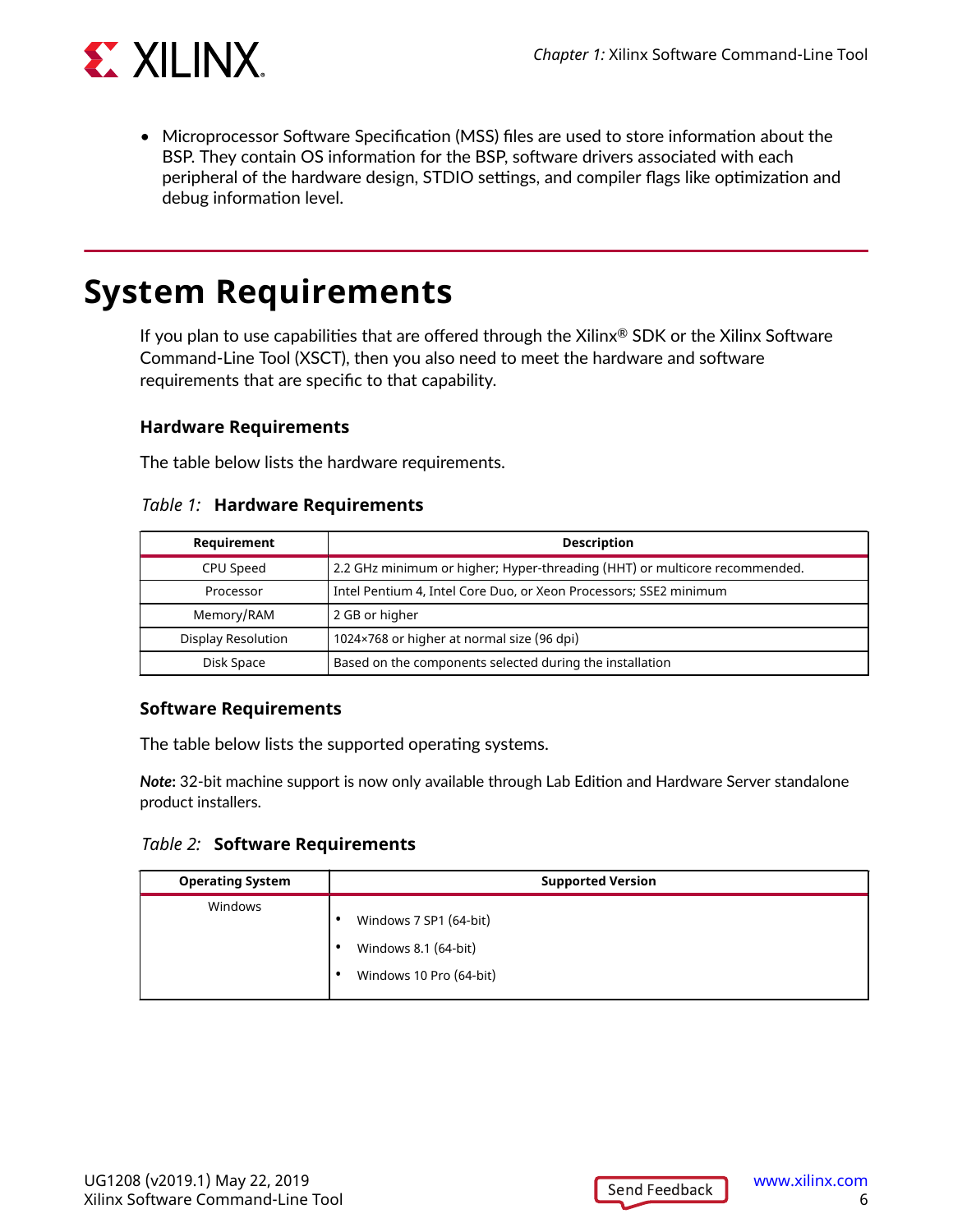

| <b>Operating System</b> | <b>Supported Version</b>                                                                                                                                                                                                                                                                                                                                                                      |
|-------------------------|-----------------------------------------------------------------------------------------------------------------------------------------------------------------------------------------------------------------------------------------------------------------------------------------------------------------------------------------------------------------------------------------------|
| Linux                   | Red Hat Enterprise Linux:<br>$\bullet$<br>6.6-6.9 (64-bit)<br>$\circ$<br>7.0-7.1 (64-bit)<br>$\circ$<br>CentOS:<br>$\bullet$<br>6.7-6.8 (64-bit)<br>$\circ$<br>7.2-7.3 (64-bit)<br>$\circ$<br><b>SUSE Linux Enterprise:</b><br>$\bullet$<br>11.4 (64-bit)<br>$\circ$<br>12.2 (64-bit)<br>$\circ$<br>Ubuntu Linux 16.04.2 LTS (64-bit)<br>٠<br>Note: Additional library installation required. |

#### *Table 2:* **Software Requirements** *(cont'd)*

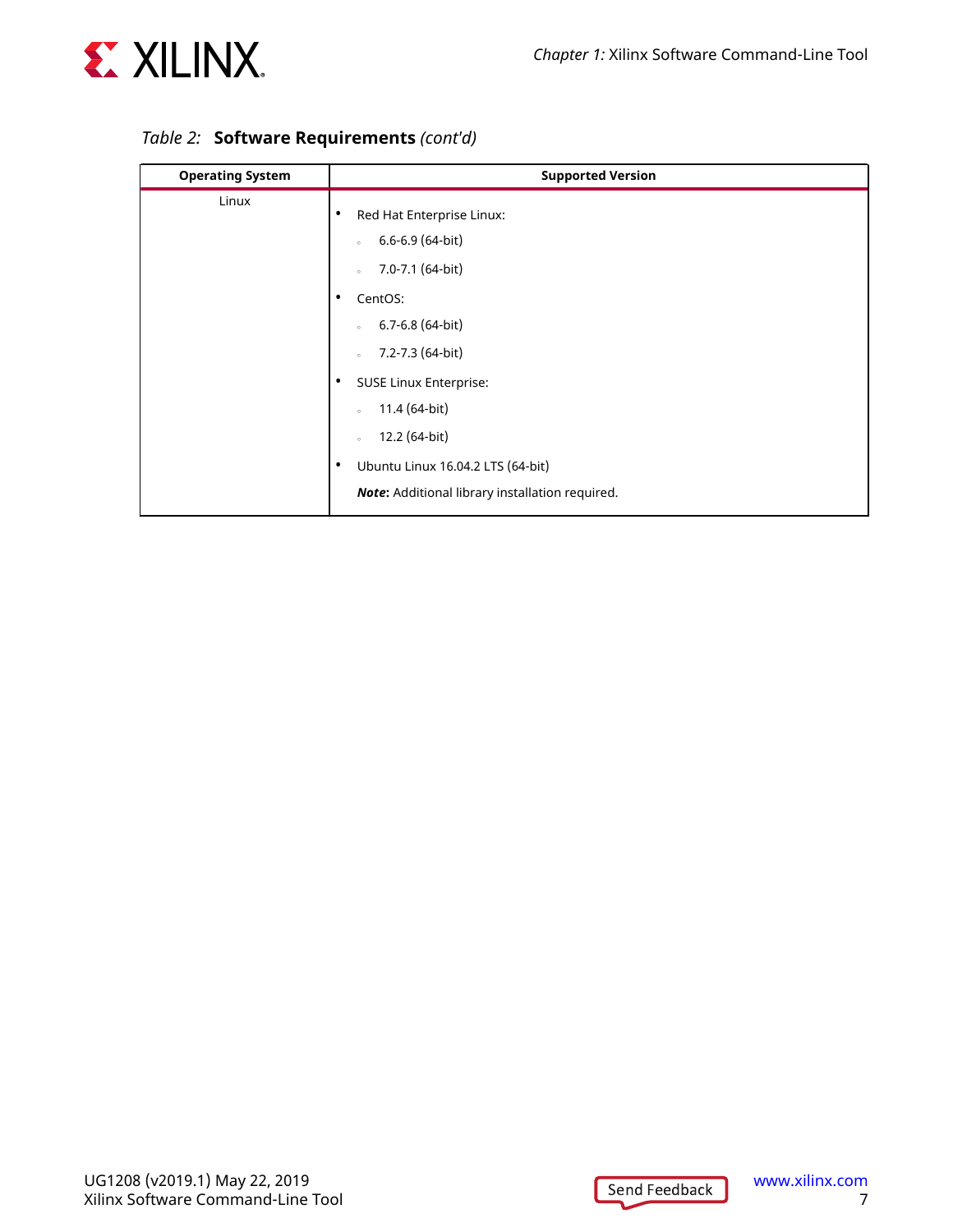<span id="page-7-0"></span>

# *Chapter 2*

# Installing and Launching XSCT

The Xilinx<sup>®</sup> Software Command-Line Tool (XSCT) can be installed either as a part of the Xilinx SDK installer or as a separate command-line tool only installation. XSCT is available for the following platforms:

- Microsoft Windows
- Linux

The following sections explain the installation process for each of these platforms.

# **Installing and Launching XSCT on Windows**

XSCT can be installed using the Windows executable installer. The installer executable bears the name Xilinx\_SDK\_<version>\_Win64.EXE, where <version> indicates the Xilinx Software Development Kit (Xilinx SDK) version number.

*Note***:** Installing XSCT on Microsoft Windows operating system might require administrator rights. In addition, your project workspace needs to be set up in any folder that you can fully access.

- 1. To install XSCT, double-click the Windows installer executable file.
- 2. The installer accepts your login credentials and allows you to select specific tool components. The client then automatically downloads only what you have selected and installs it on your local machine.
- 3. In the Select Edition to Install window, select the **Xilinx Software Command-Line Tool (XSCT)** option to install XSCT as a seperate command-line tool only. Alternatively, you can also select the **Xilinx Software Development Kit (XSDK)** option to install XSCT as a part of the Xilinx SDK, an Eclipse-based integrated development environment.
- 4. Unless you choose otherwise, XSCT is installed in the  $C:\chi$  illinx directory.
- 5. To launch XSCT on Windows, select **Start → Programs → Xilinx Design Tools → SDK <version>** and then select **Xilinx Software Command Line Tool**. Where **SDK <version>** indicates the Xilinx Software Development Kit version number.
- 6. You can also launch XSCT from the command line.

```
cd C:\Xilinx\SDK\<version>\bin
                  xsct.bat
```
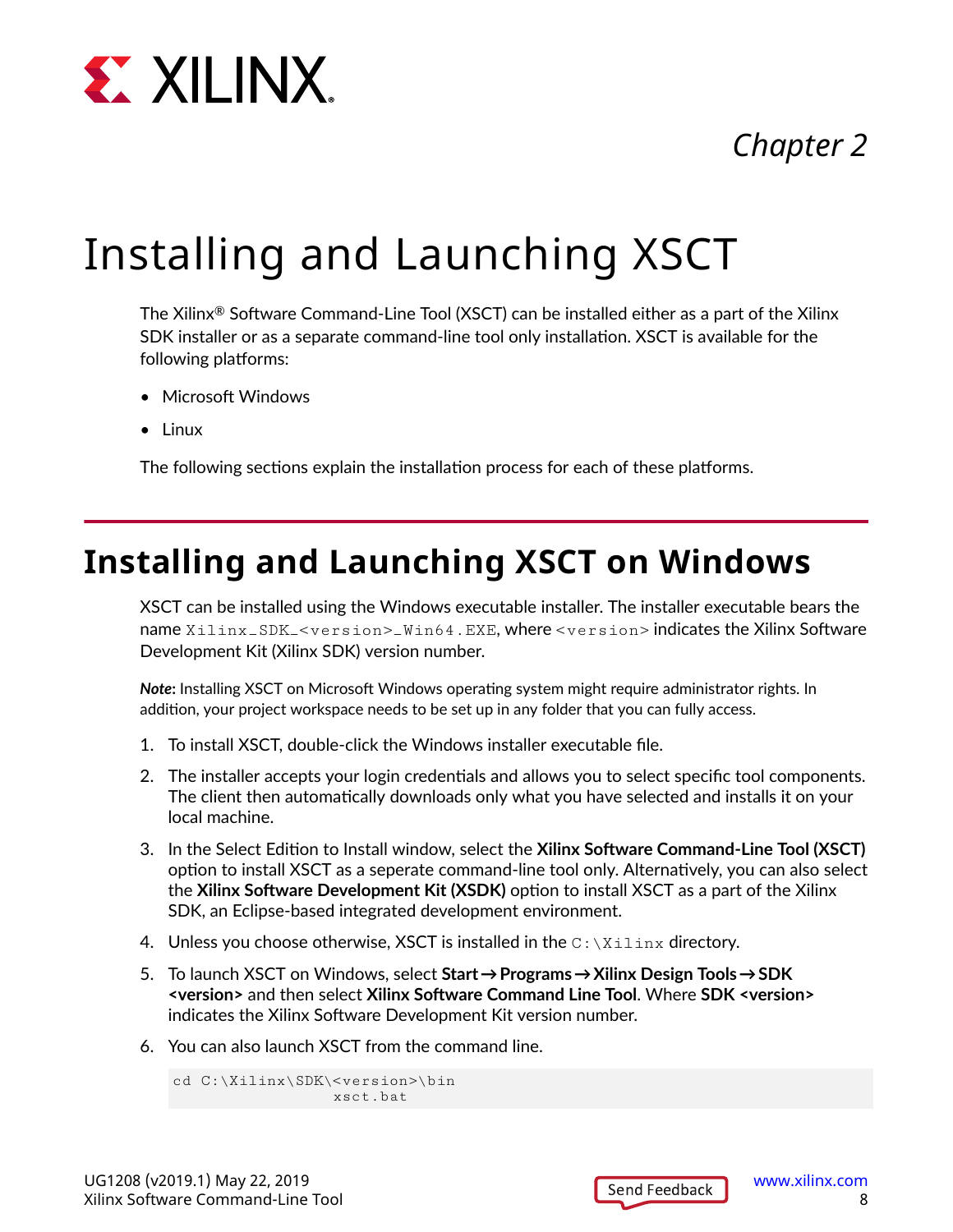<span id="page-8-0"></span>

7. To view the available command-line options, issue the  $he1p$  command at the XSCT command prompt.

```
****** Xilinx Software Commandline Tool (XSCT) 
              ** Copyright 1986-2016 Xilinx, Inc. All Rights Reserved.
              xsct% help
              Available Help Categories
              connections - Target Connection Management
registers - Target Registers
running The Program Execution
memory - Target Memory
download - Target Download FPGA/BINARY
reset - Target Reset
breakpoints - Target Breakpoints/Watchpoints
streams - Jtag UART
              miscellaneous - Miscellaneous
             jtag - JTAG Access
             sdk - SDK Projects
             petalinux - Petalinux commands
             hsi - HSI commands
              Type "help" followed by above "category" for more 
details or
              help" followed by the keyword "commands" to list all 
the commands
              xsct%
```
# **Installing and Launching XSCT on Linux**

Xilinx Software Command-line Tool (XSCT) can be installed using the small self-extracting web install executable binary distribution file. The installer file bears the name Xilinx\_SDK\_<version>\_Lin64.BIN, where <version> indicates the Xilinx Software Development Kit (Xilinx SDK) version number.

*Note***:** The procedure for installing XSCT on Linux depends on which Linux distribution you are using. Ensure that the installation folder has the appropriate permissions. In addition, your project workspace needs to be set up in any folder that you can fully access.

1. To install XSCT, launch the terminal and change the permission of the self-extracting binary executable.

```
$ chmod +x Xilinx_SDK_<version>_Lin64.BIN
```
2. Start the installation process or run the . BIN file.

```
./Xilinx_SDK_<version>_Lin64.BIN
```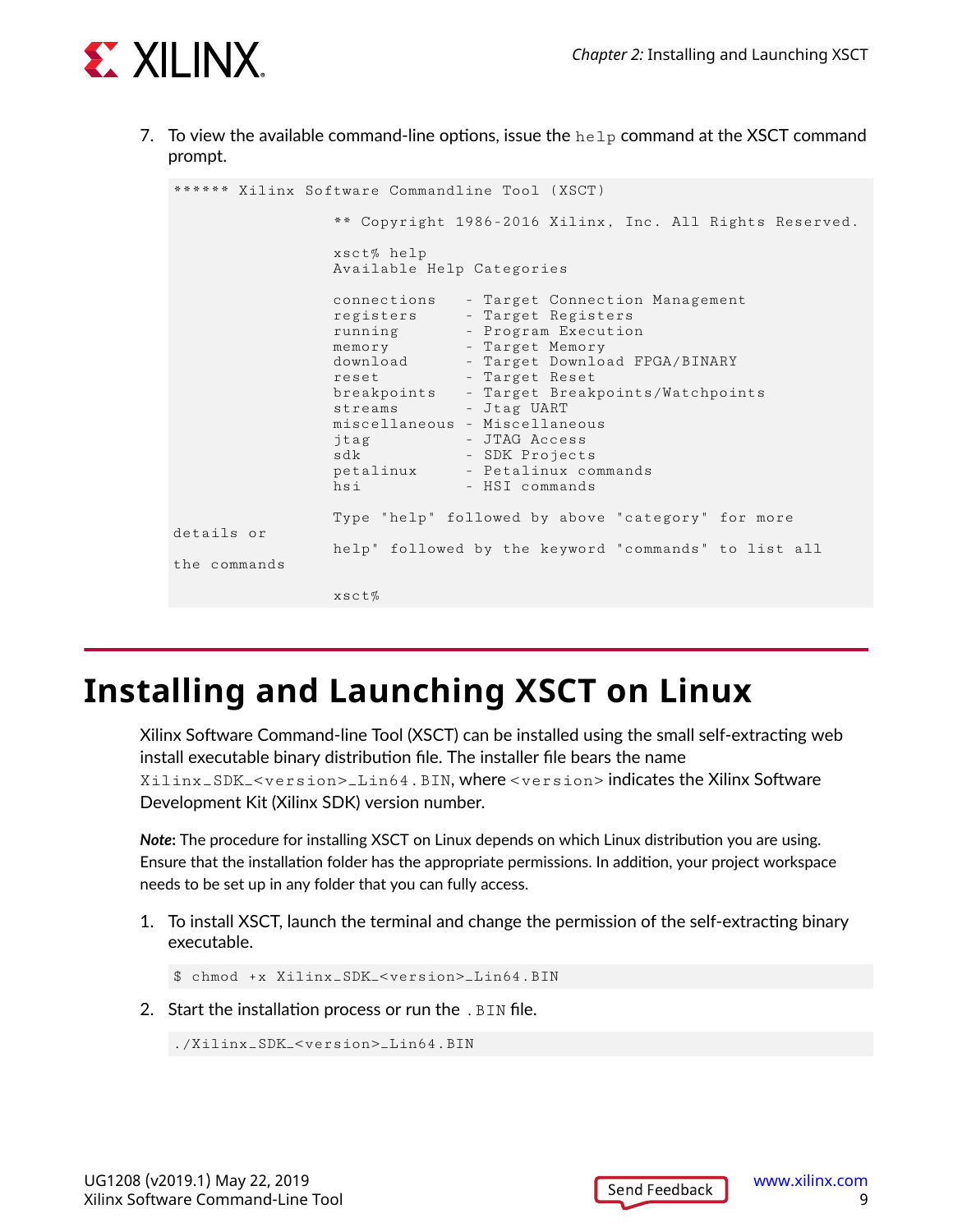

- 3. The installer accepts your login credentials and allows you to select specific tool components. The client then automatically downloads only what you have selected and installs it on your local machine.
- 4. In the Select Edition to Install window, select the **Xilinx Software Command-Line Tool (XSCT)** option to install XSCT as a seperate command-line tool only. Alternatively, you can also select the **Xilinx Software Development Kit (XSDK)** option to install XSCT as a part of the Xilinx SDK, an Eclipse-based integrated development environment.
- 5. Unless you choose otherwise, XSCT is installed in the  $\sqrt{\text{opt/Xilinx}}$  directory.
- 6. To launch XSCT on Linux, select **Applications → Other** and then select **Xilinx Software Command Line Tool <version>**. Where **<version>** is the version number of the XSCT.
- 7. You can also launch XSCT from the command line.

```
cd /opt/Xilinx/SDK/<version>/bin
./xsct
```
8. To view the available command-line options, issue the  $h$ elp command at the XSCT command prompt.

```
****** Xilinx Software Commandline Tool (XSCT) 
     ** Copyright 1986-2016 Xilinx, Inc. All Rights Reserved.
xsct% help
Available Help Categories
connections - Target Connection Management
registers - Target Registers
running - Program Execution
memory - Target Memory<br>download - Target Download
            - Target Download FPGA/BINARY
reset - Target Reset
breakpoints - Target Breakpoints/Watchpoints
streams - Jtag UART
miscellaneous - Miscellaneous
jtag - JTAG Access
sdk - SDK Projects
petalinux - Petalinux commands
hsi - HSI commands
Type "help" followed by above "category" for more details or
help" followed by the keyword "commands" to list all the commands
xsct%
```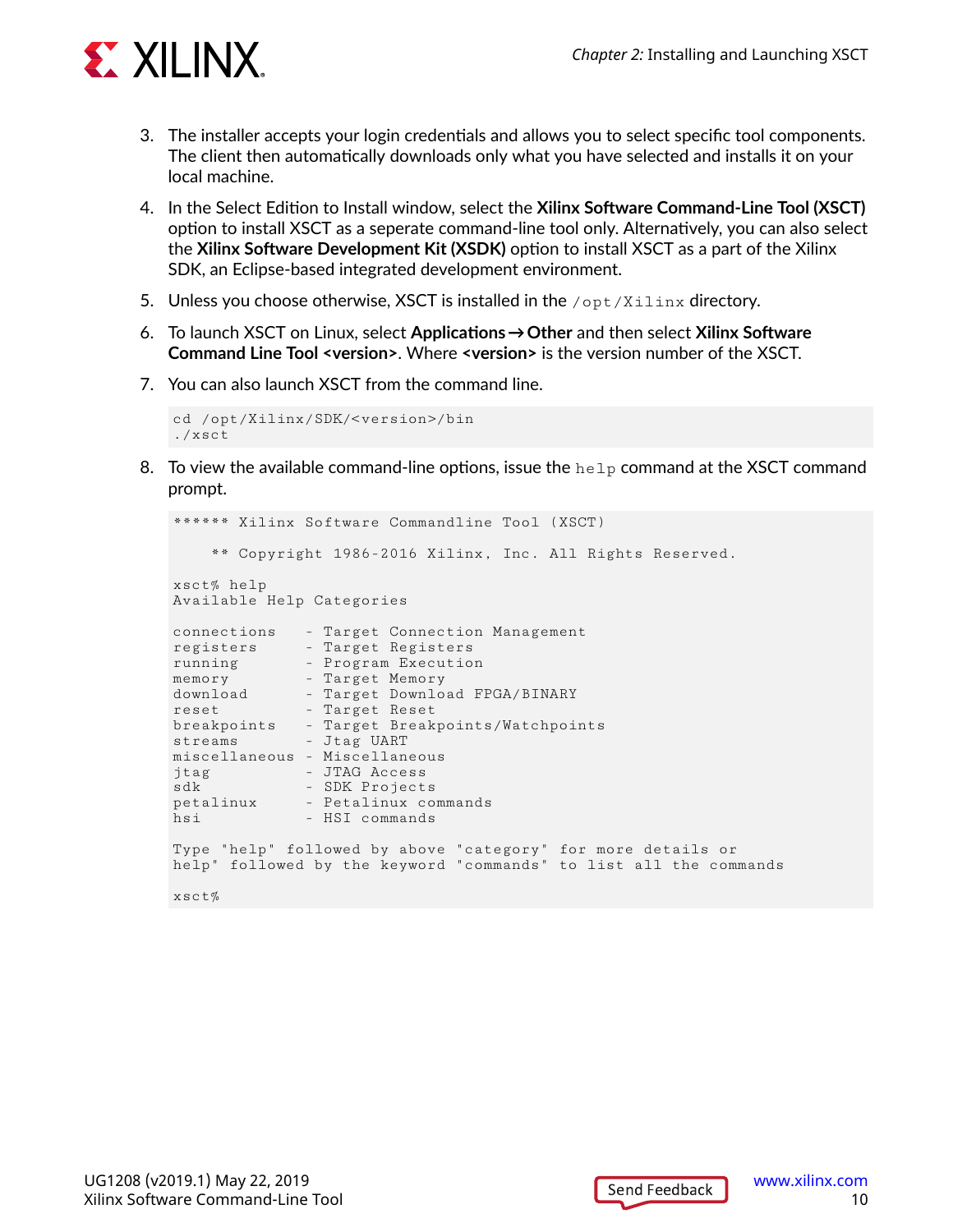<span id="page-10-0"></span>

# *Chapter 3*

# XSCT Commands

The Xilinx<sup>®</sup> Software Command-Line tool allows you to create complete Xilinx SDK workspaces, investigate the hardware and software, debug and run the project, all from the command line.

XSCT commands are broadly classified into the following categories. The commands in each category are described subsequently.

- [Target Connection Management](#page-11-0)
- [Target Registers](#page-15-0)
- [Program Execution](#page-17-0)
- [Target Memory](#page-27-0)
- [Target Download FPGA/BINARY](#page-34-0)
- [Target Reset](#page-37-0)
- [Target Breakpoints/Watchpoints](#page-38-0)
- [Jtag UART](#page-44-0)
- [Miscellaneous](#page-45-0)
- [JTAG Access](#page-54-0)
- [SDK Projects](#page-65-0)
- [HSI Commands](#page-92-0)

#### **TIP***:*

 $\bigcirc$ 

- Help for each of the commands can be viewed by running  $h \in l_p$  <command> or <command> -help in the XSCT console. All the available XSCT commands can be listed by running  $he1p$  commands.
- You can use Ctrl+C to terminate long running commands like fpga or elf download or for/while loops.
- You can terminate XSCT by pressing **Ctrl+C** twice in succession.
- Windows style paths are supported when the path is enclosed within curly brackets  $\{\}.$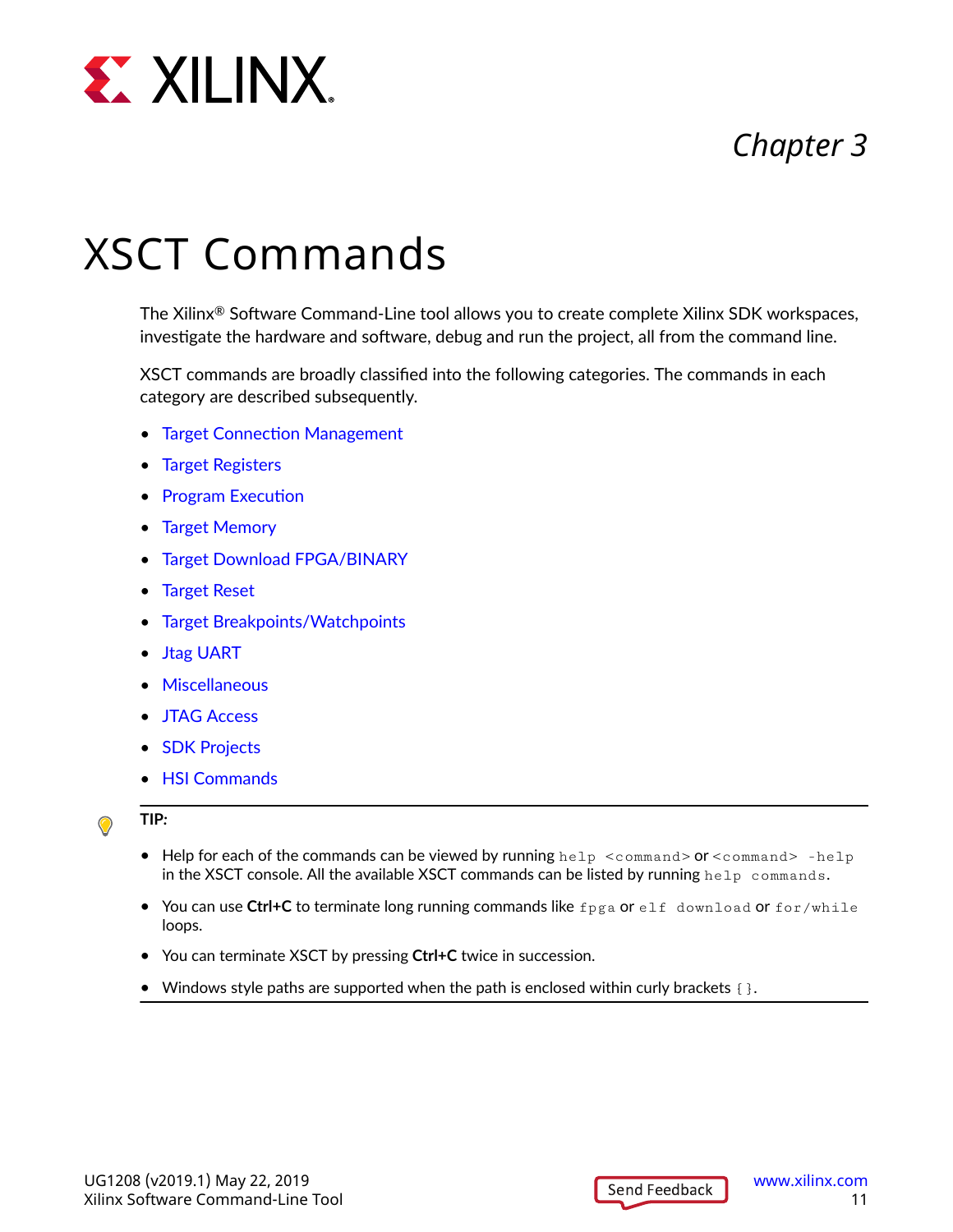<span id="page-11-0"></span>

# **Target Connection Management**

The following is a list of connections commands:

- connect
- [disconnect](#page-12-0)
- [targets](#page-12-0)
- [gdbremote connect](#page-14-0)
- [gdbremote disconnect](#page-14-0)

### **connect**

Connect to hw\_server/TCF agent.

#### **Syntax**

connect [options]

Allows users to connect to a server, list connections or switch between connections.

#### **Options**

| <b>Option</b>                     | <b>Description</b>                                      |
|-----------------------------------|---------------------------------------------------------|
| -host <host ip="" name=""></host> | Name/IP address of the host machine                     |
| -port <port num=""></port>        | TCP port number                                         |
| $-ur1 < u r1$                     | URL description of hw_server/TCF agent                  |
| $-1$ ist                          | List open connections                                   |
| -set <channel-id></channel-id>    | Set active connection                                   |
| $-new$                            | Create a new connection, even one exist to the same url |
| $-xvc-url$ $<$ url>               | Open Xilinx Virtual Cable connection                    |

#### **Returns**

The return value depends on the options used.

-port, -host, -url, -new: < channel-id> of the new connection or error if the connection fails

-list: list of open channels or nothing when there are no open channels

-set: nothing

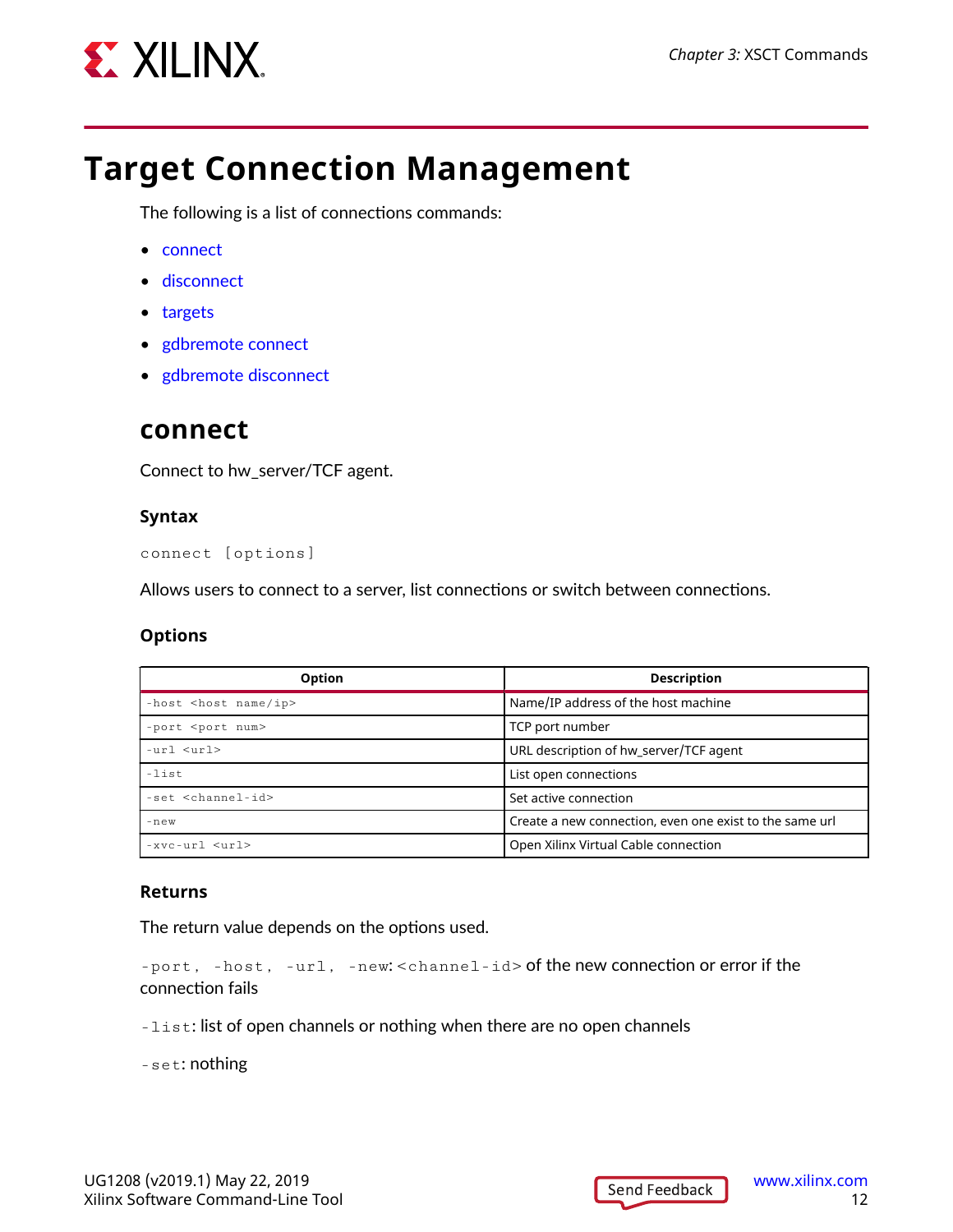<span id="page-12-0"></span>

#### **Example(s)**

connect -host localhost -port 3121

Connect to hw\_server/TCF agent on host localhost and port 3121.

connect -url tcp:localhost:3121

Identical to previous example.

## **disconnect**

Disconnect from hw\_server/TCF agent.

#### **Syntax**

disconnect

Disconnect from active channel.

disconnect <channel-id>

Disconnect from specified channel.

#### **Returns**

Nothing, if the connection is closed. Error string, if invalid channel-id is specified.

### **targets**

List targets or switch between targets.

#### **Syntax**

targets [options]

List available targets.

targets <target id>

Select <target id> as active target.

#### **Options**

| <b>Option</b> | <b>Description</b>                                                                                                                                                                       |
|---------------|------------------------------------------------------------------------------------------------------------------------------------------------------------------------------------------|
| $-$ set       | Set current target to entry single entry in list. This is useful in comibination with -<br>filter option. An error will be generate if list is empty or contains more than one<br>entry. |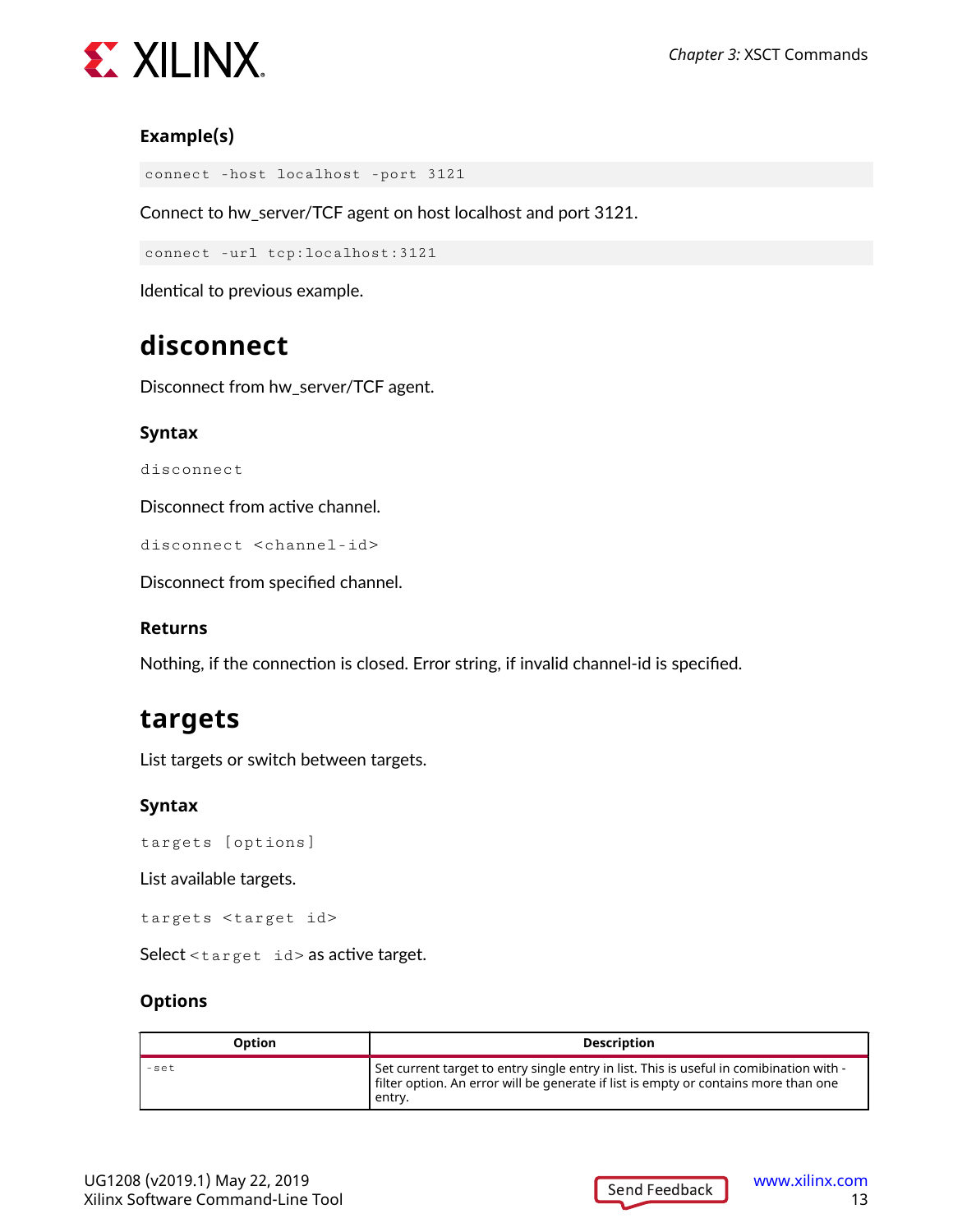

| <b>Option</b>                                   | <b>Description</b>                                                                                                                                                                                                                                                                                                                                                                                                                                                                                                                              |
|-------------------------------------------------|-------------------------------------------------------------------------------------------------------------------------------------------------------------------------------------------------------------------------------------------------------------------------------------------------------------------------------------------------------------------------------------------------------------------------------------------------------------------------------------------------------------------------------------------------|
| -regexp                                         | Use regexp for filter matching                                                                                                                                                                                                                                                                                                                                                                                                                                                                                                                  |
| -nocase                                         | Use case insensitive filter matching                                                                                                                                                                                                                                                                                                                                                                                                                                                                                                            |
| -filter <filter-expression></filter-expression> | Specify filter expression to control which targets are included in list based on its<br>properties. Filter expressions are similar to Tcl expr syntax. Target properties are<br>references by name, while Tcl variables are accessed using the \$ syntax, string<br>must be quoted. Operators ==, !=, <=, >=, <, >, && and $\overline{1}$ are supported as well<br>as (). These operators behave like Tcl expr operators. String matching operator $=$ $\sim$<br>and ! ~ match lhs string with rhs pattern using either regexp or string match. |
| -target-properties                              | Returns a Tcl list of dict's containing target properties.                                                                                                                                                                                                                                                                                                                                                                                                                                                                                      |
| -index <index></index>                          | Include targets based on jtag scan chain position. This is identical to specifying -<br>filter {jtaq_device_index== <index>}.</index>                                                                                                                                                                                                                                                                                                                                                                                                           |
| -timeout <sec></sec>                            | Poll until the targets specified by filter option are found on the scan chain, or until<br>timeout. This option is valid only with filter option. The timeout value is in seconds.<br>Default timeout is 3 seconds                                                                                                                                                                                                                                                                                                                              |

#### **Returns**

The return value depends on the options used.

<none>: Targets list when no options are used.

-filter: Filtered targets list.

-target-properties: Tcl list consisting of target properties.

An error is returned when target selection fails.

#### **Example(s)**

targets

List all targets.

targets -filter {name =~ "ARM\*#1"}

List targets with name starting with "ARM" and ending with "#1".

targets 2

Set target with id 2 as the current target.

targets -set -filter  ${\{name = " ARM*#1" } \}$ 

Set current target to target with name starting with "ARM" and ending with "#1".

targets -set -filter {name =~ "MicroBlaze\*"} -index 0

Set current target to target with name starting with "MicroBlaze" and which is on 1st Jtag Device.

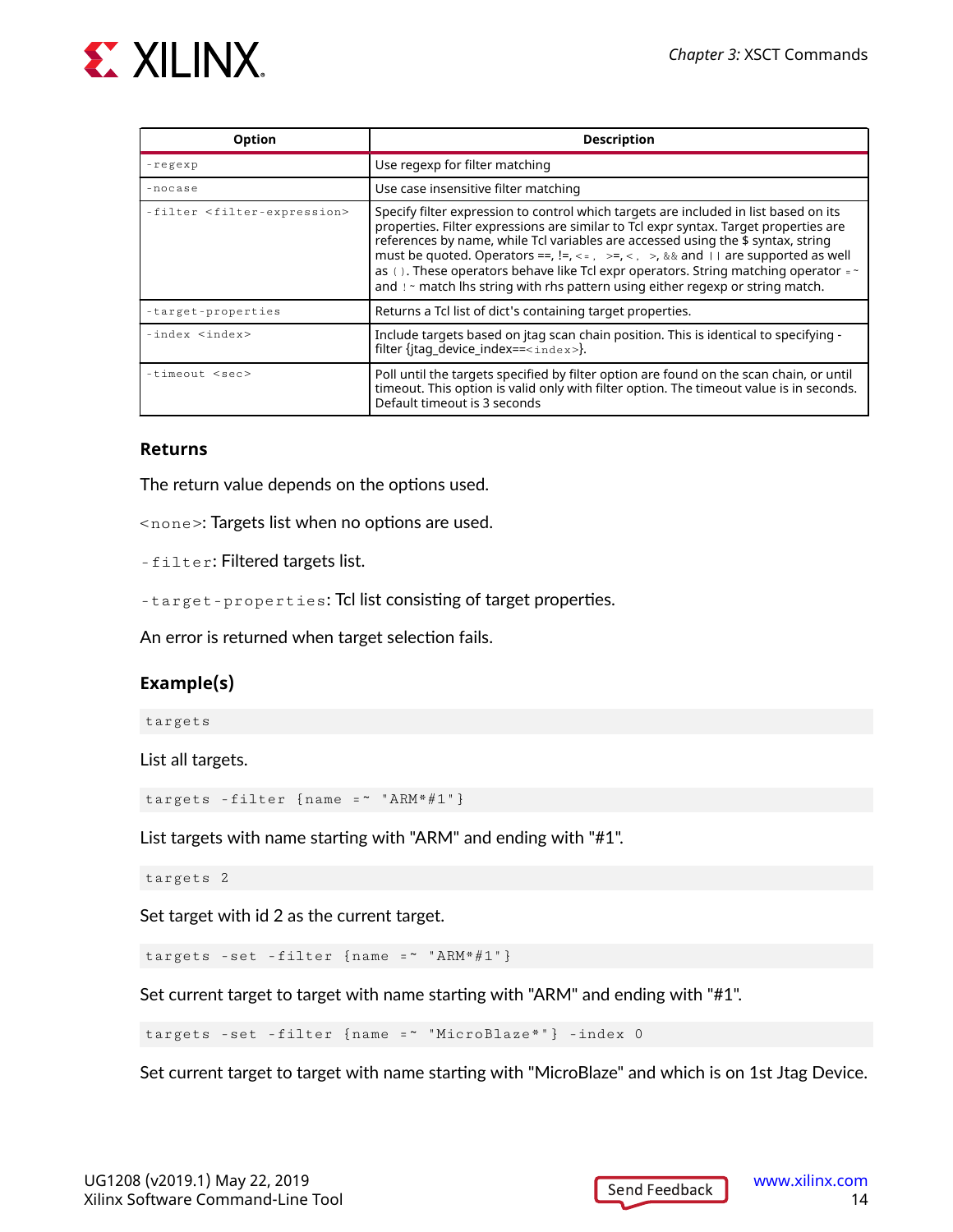<span id="page-14-0"></span>

### **gdbremote connect**

Connect to GDB remote server.

#### **Syntax**

gdbremote connect [options] server

Connect to a GDB remote server, for example qemu. A special client named tcfgdbclient is used to connect to remote GDB server.

#### **Options**

| Option                      | <b>Description</b>                                                    |
|-----------------------------|-----------------------------------------------------------------------|
| -architecture <name></name> | Specify default architecture is remote server does not<br>provide it. |

#### **Returns**

Nothing, if the connection is successful. Error string, if the connection failed.

## **gdbremote disconnect**

Disconnect from GDB remote server.

#### **Syntax**

gdbremote disconnect [target-id]

Disconnect from GDB remote server, for example qemu.

#### **Returns**

Nothing, if the connection is close. Error string, if there is no active connection.

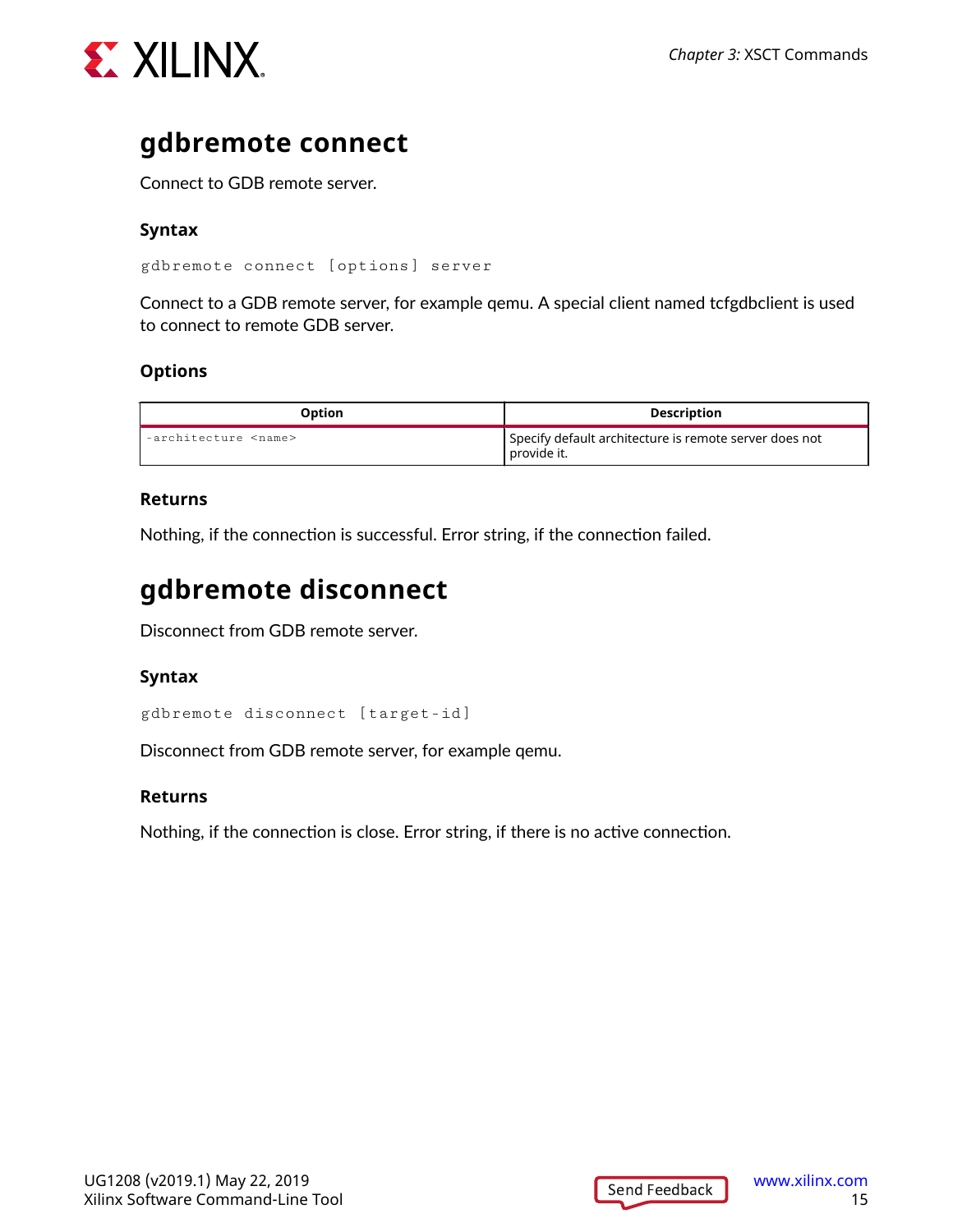<span id="page-15-0"></span>

# **Target Registers**

The following is a list of registers commands:

- rrd
- [rwr](#page-16-0)

### **rrd**

Read register for active target.

#### **Syntax**

```
rrd [options] [reg]
```
Read registers or register definitions. For a processor core target, processor core register can be read. For a target representing a group of processor cores, system registers or IOU registers can be read.

#### **Options**

| Option   | <b>Description</b>                                                                                       |
|----------|----------------------------------------------------------------------------------------------------------|
| -defs    | Read register definitions instead of values                                                              |
| -no-bits | Does not show bit fields along with register values. By<br>default, bit fields are shown, when available |

#### **Returns**

Register names and values, or register definitions if successful. Error string, if the registers cannot be read or if an invalid register is specified.

#### **Example(s)**

rrd

Read top level registers or groups.

rrd r0

Read register r0.

rrd usr r8

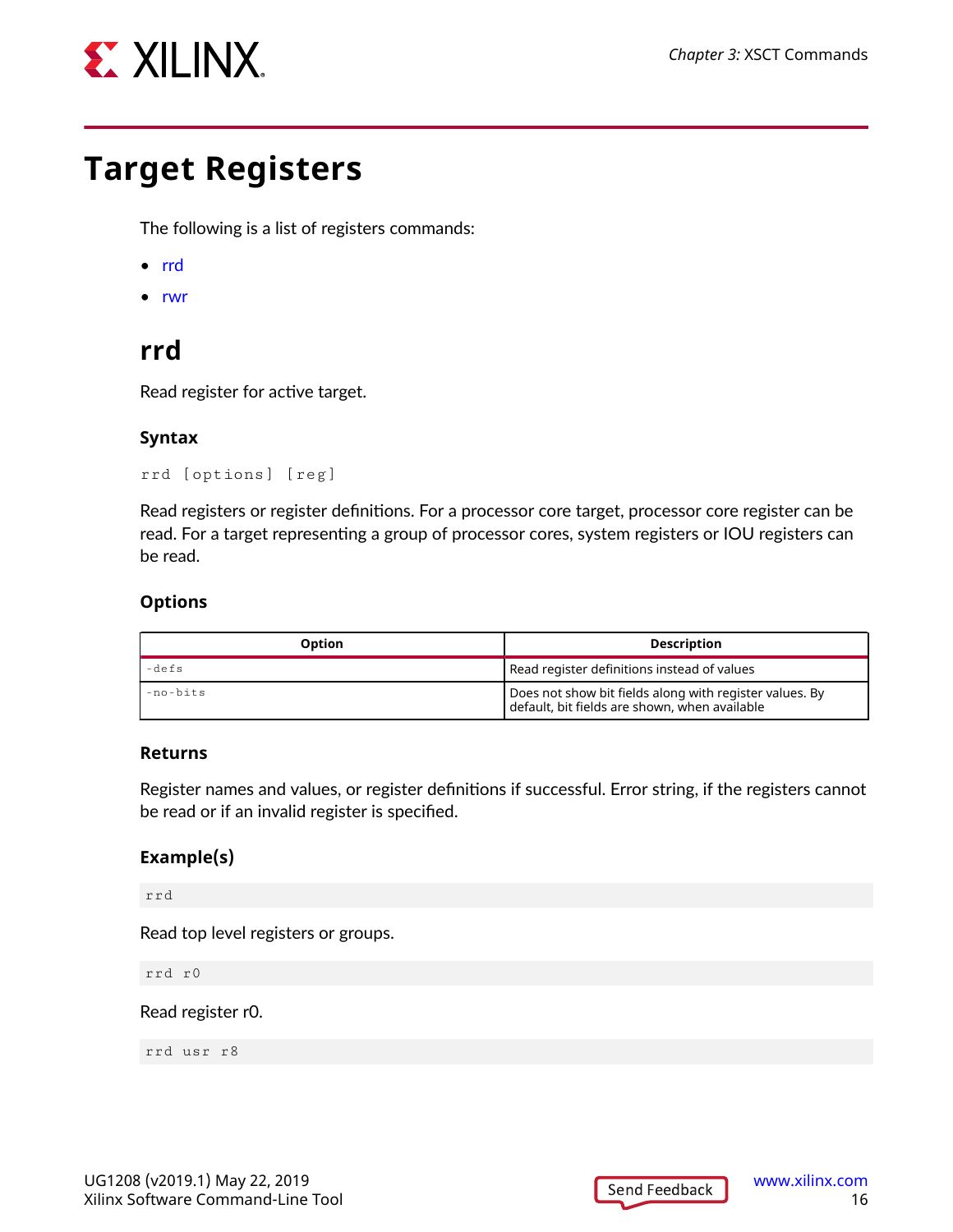<span id="page-16-0"></span>

Read register r8 in group usr.

rrd sys 5

ESR\_ELn registers are available in sys group of registers.

rrd sys 6

FAR\_ELn registers are available through sys 6.

#### **rwr**

Write to register

#### **Syntax**

rwr <reg> <value>

Write the  $\langle$ value> to active target register specified by  $\langle$ reg> For a processor core target, processor core register can be written to. For a target representing a group of processor cores, system registers or IOU registers can be written.

#### **Returns**

Nothing, if successful. Error string, if an invalid register is specified or the register cannot be written.

#### **Example(s)**

rwr r8 0x0

Write 0x0 to register r8.

rwr usr r8 0x0

Write 0x0 to register r8 in group usr.

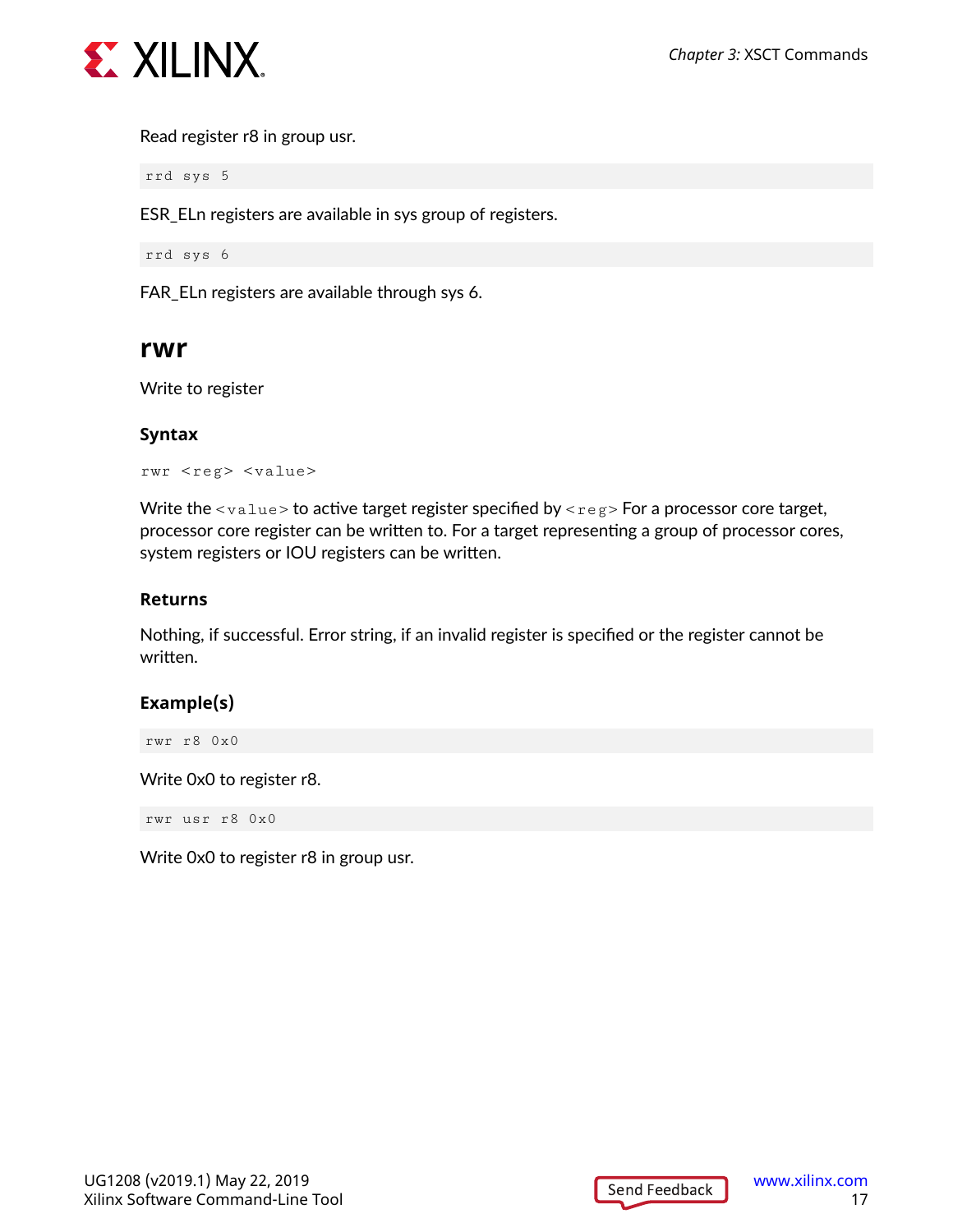<span id="page-17-0"></span>

# **Program Execution**

The following is a list of running commands:

- state
- stop
- [con](#page-18-0)
- [stp](#page-19-0)
- [nxt](#page-19-0)
- [stpi](#page-19-0)
- [nxti](#page-20-0)
- [stpout](#page-20-0)
- [dis](#page-21-0)
- [print](#page-21-0)
- [locals](#page-23-0)
- [backtrace](#page-24-0)
- [profile](#page-25-0)
- [mbprofile](#page-26-0)

### **state**

Display the current state of the target.

#### **Syntax**

state

Return the current execution state of target.

### **stop**

Stop active target.

#### **Syntax**

stop

Suspend execution of active target.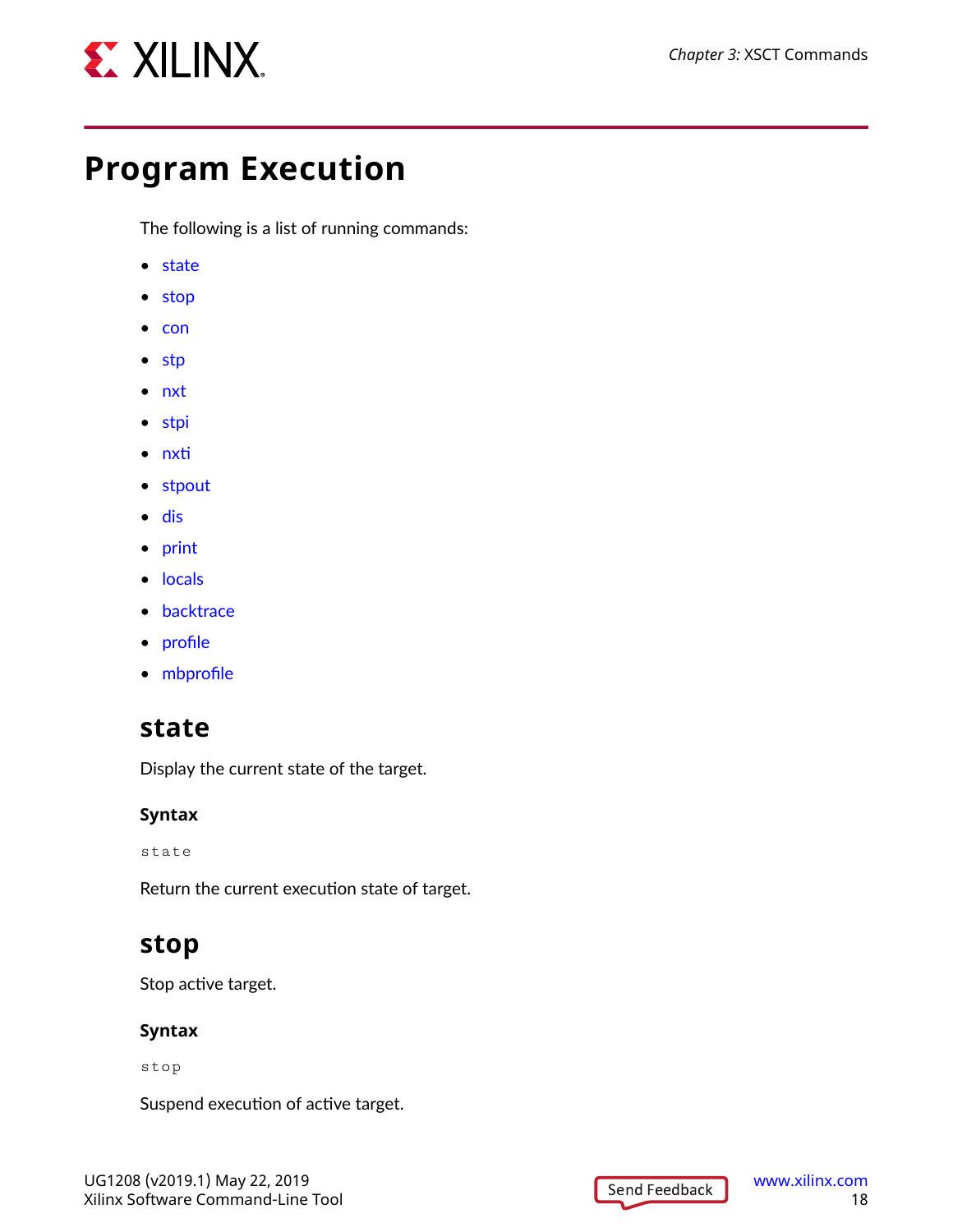<span id="page-18-0"></span>

#### **Returns**

Nothing, if the target is suspended. Error string, if the target is already stopped or cannot be stopped.

An information message is printed on the console when the target is suspended.

#### **con**

Resume active target.

#### **Syntax**

con [options]

Resume execution of active target.

#### **Options**

| <b>Option</b>             | <b>Description</b>                                             |
|---------------------------|----------------------------------------------------------------|
| -addr <address></address> | Resume execution from address specified by <address></address> |
| -block                    | Block until the target stops or a timeout is reached           |
| -timeout <sec></sec>      | i Timeout value in seconds                                     |

#### **Returns**

Nothing, if the target is resumed. Error string, if the target is already running or cannot be resumed or does not halt within timeout, after being resumed.

An information message is printed on the console when the target is resumed.

#### **Example(s)**

con -addr 0x100000

Resume execution of the active target from address 0x100000.

con -block

Resume execution of the active target and wait until the target stops.

con -block -timeout 5

Resume execution of the active target and wait until the target stops or until the 5 sec timeout is reached.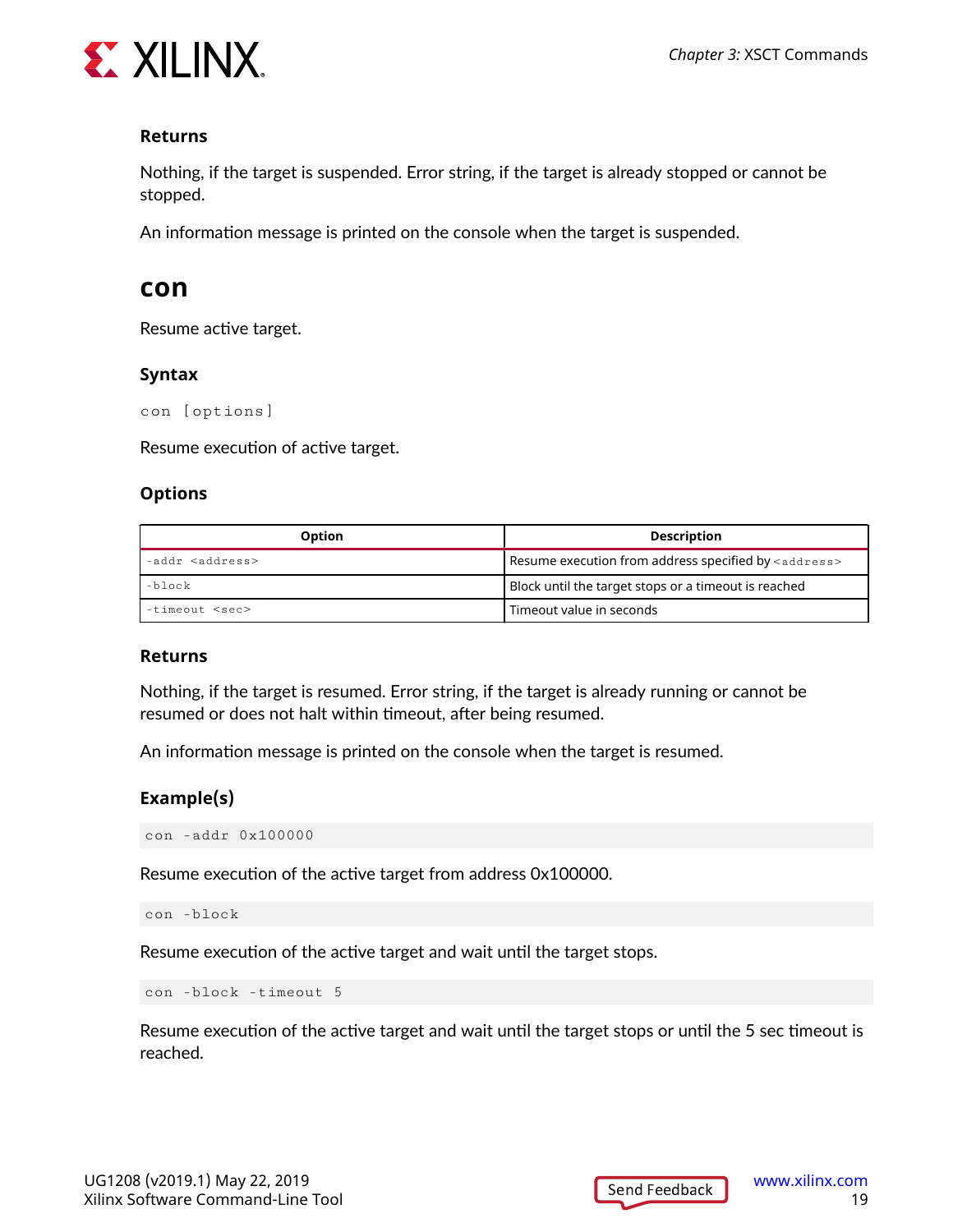<span id="page-19-0"></span>

### **stp**

Step into a line of source code.

#### **Syntax**

stp [count]

Resume execution of the active target until control reaches instruction that belongs to different line of source code. If a function is called, stop at first line of the function code. Error is returned if line number information not available. If  $\leq$ count  $>$  is greater than 1, repeat  $\leq$ count  $>$  times. Default value of count is 1.

#### **Returns**

Nothing, if the target has single stepped. Error string, if the target is already running or cannot be resumed.

An information message is printed on the console when the target stops at the next address.

#### **nxt**

Step over a line of source code.

#### **Syntax**

```
nxt [count]
```
Resume execution of the active target until control reaches instruction that belongs to a different line of source code, but runs any functions called at full speed. Error is returned if line number information not available. If  $\langle$ count> is greater than 1, repeat  $\langle$ count> times. Default value of count is 1.

#### **Returns**

Nothing, if the target has stepped to the next source line. Error string, if the target is already running or cannot be resumed.

An information message is printed on the console when the target stops at the next address.

### **stpi**

Execute a machine instruction.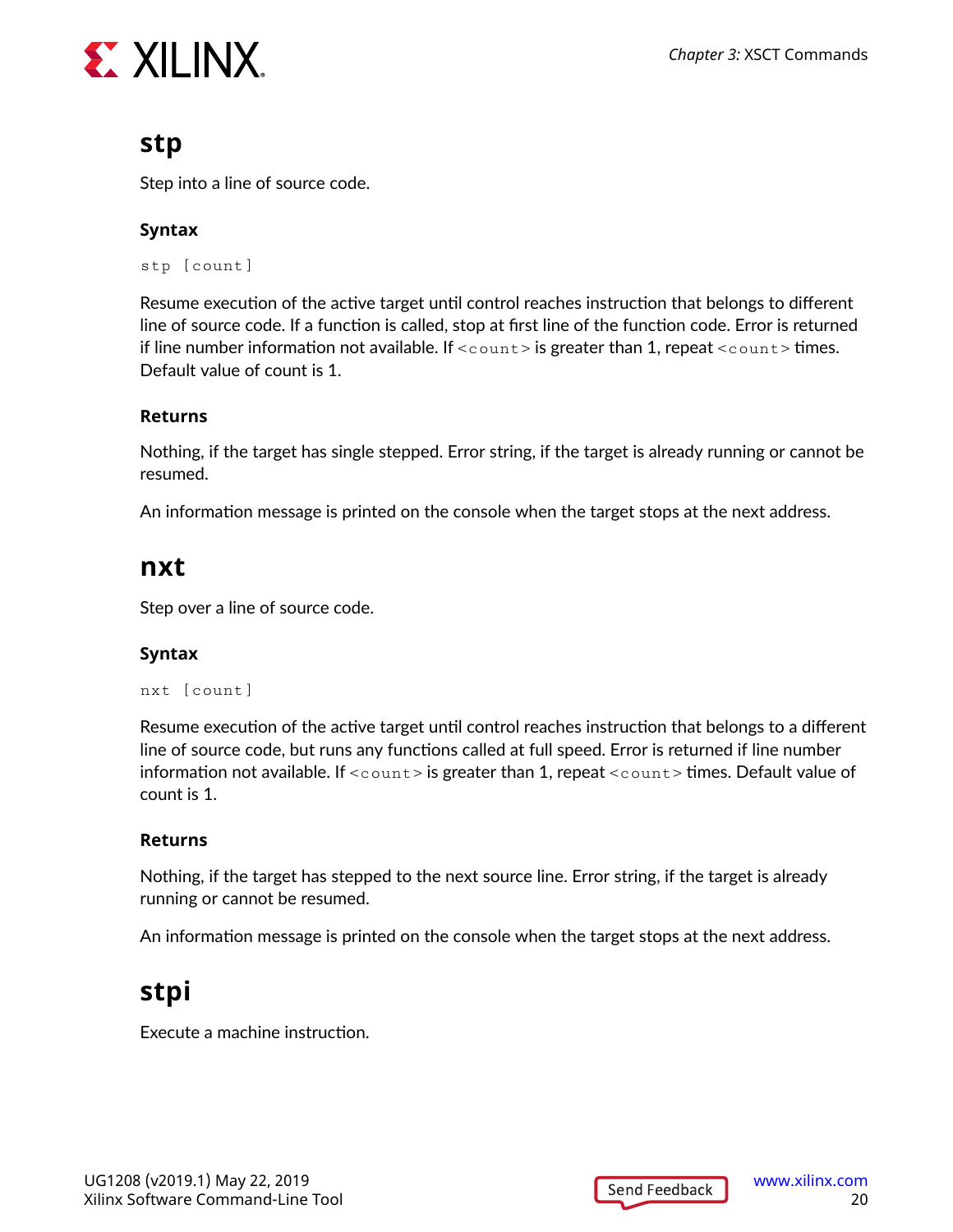<span id="page-20-0"></span>

#### **Syntax**

```
stpi [count]
```
Execute a single machine instruction. If instruction is function call, stop at first instruction of the function code If  $\leq$ count $\geq$  is greater than 1, repeat  $\leq$ count $\geq$  times. Default value of count is 1.

#### **Returns**

Nothing, if the target has single stepped. Error if the target is already running or cannot be resumed.

An information message is printed on the console when the target stops at the next address.

### **nxti**

Step over a machine instruction.

#### **Syntax**

```
nxti [count]
```
Step over a single machine instruction. If instruction is function call, execution continues until control returns from the function. If  $\langle$  count  $\rangle$  is greater than 1, repeat  $\langle$  count  $\rangle$  times. Default value of count is 1.

#### **Returns**

Nothing, if the target has stepped to the next address. Error string, if the target is already running or cannot be resumed.

An information message is printed on the console when the target stops at the next address.

### **stpout**

Step out from current function.

#### **Syntax**

```
stpout [count]
```
Resume execution of current target until control returns from current function. If  $\epsilon$ count  $>$  is greater than 1, repeat  $\langle$  count  $>$  times. Default value of count is 1.

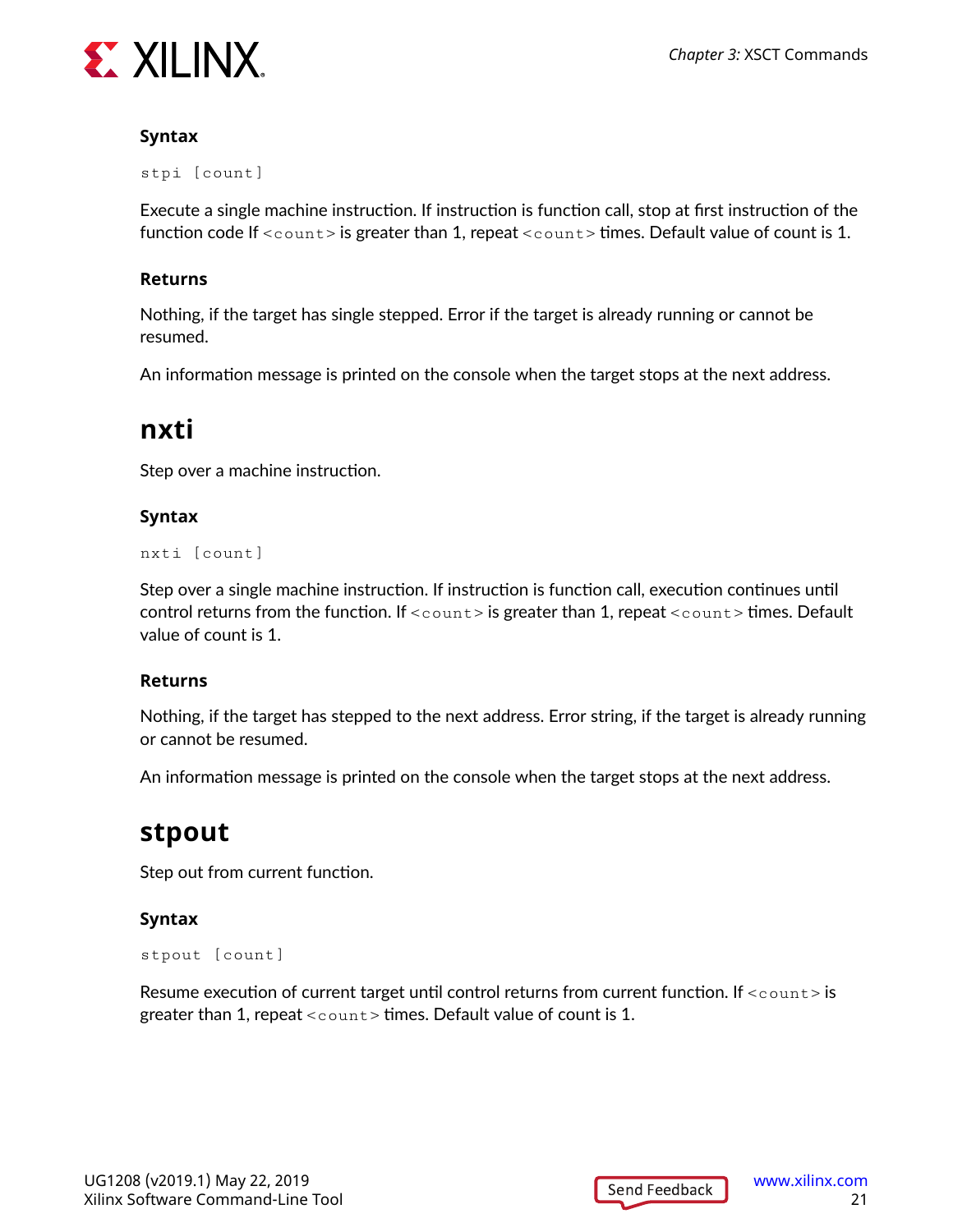<span id="page-21-0"></span>

#### **Returns**

Nothing, if the target has stepped out of the current function. Error if the target is already running or cannot be resumed.

An information message is printed on the console when the target stops at the next address.

## **dis**

Disassemble Instructions.

#### **Syntax**

```
dis <address> [num]
```
Disassemble  $<$ num> instructions at address specified by  $<$ address> The keyword "pc" can be used to disassemble instructions at current PC Default value for  $<$ num> is 1.

#### **Returns**

Disassembled instructions if successful. Error string, if the target instructions cannot be read.

#### **Example(s)**

dis

Disassemble an instruction at the current PC value.

dis pc 2

Disassemble two instructions at the current PC value.

dis  $0 \times 0$  2

Disassemble two instructions at address 0x0.

# **print**

Get or set the value of an expression.

#### **Syntax**

```
print [options] [expression]
```
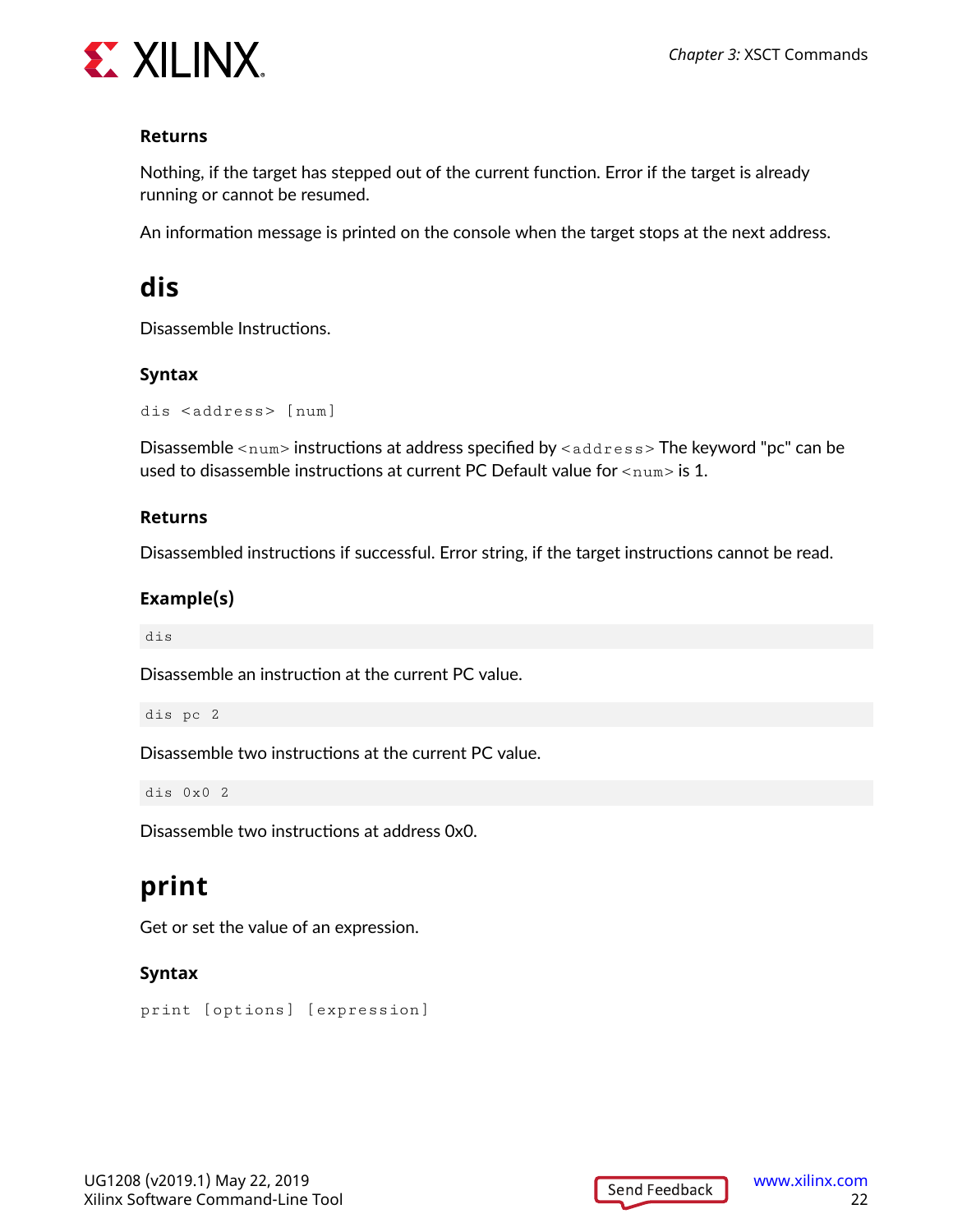

Get or set the value of an expression specified by <expression>. The <expression> can include constants, local/global variables, CPU registers, or any operator, but pre-processor macros defined through #define are not supported. CPU registers can be specified in the format {\$r1}, where r1 is the register name. Elements of a complex data types like a structure can be accessed through " operator. For example, var1.int\_type refers to int\_type element in var1 struct. Array elements can be accessed through their indices. For example, array1[0] refers to the element at index 0 in array1.

#### **Options**

| <b>Option</b>                  | <b>Description</b>                                                                                                                                                                                                                                                            |
|--------------------------------|-------------------------------------------------------------------------------------------------------------------------------------------------------------------------------------------------------------------------------------------------------------------------------|
| -add <expression></expression> | Add the <expression> to auto expression list. The values<br/>or definitions of the expressions in auto expression list are<br/>displayed when expression name is not specified.<br/>Frequently used expressions should be added to the auto<br/>expression list.</expression> |
| [expression]<br>-defs          | Return the expression definitions like address, type, size and<br>RW flags. Not all definitions are available for all the<br>expressions. For example, address is available only for<br>variables and not when the expression includes an operator.                           |
| -dict [expression]             | Return the result in Tcl dict format, with variable names as<br>dict keys and variable values as dict values. For complex<br>data like structures, names are in the form of parent.child.                                                                                     |
| -remove [expression]           | Remove the expression from auto expression list. Only<br>expressions previously added to the list through -add option<br>can be removed. When the expression name is not<br>specified, all the expressions in the auto expression list are<br>removed.                        |
| -set <expression></expression> | Set the value of a variable. It is not possible to set the value<br>of an expression which includes constants or operators.                                                                                                                                                   |

#### **Returns**

The return value depends on the options used.

```
\leqnone> or -add: Expression value(s)
```

```
-defs: Expression definition(s)
```

```
-remove or -set: Nothing
```
Error string, if expression value cannot be read or set.

#### **Example(s)**

print Int\_Glob

Return the value of variable Int\_Glob.

```
print -a Microseconds
```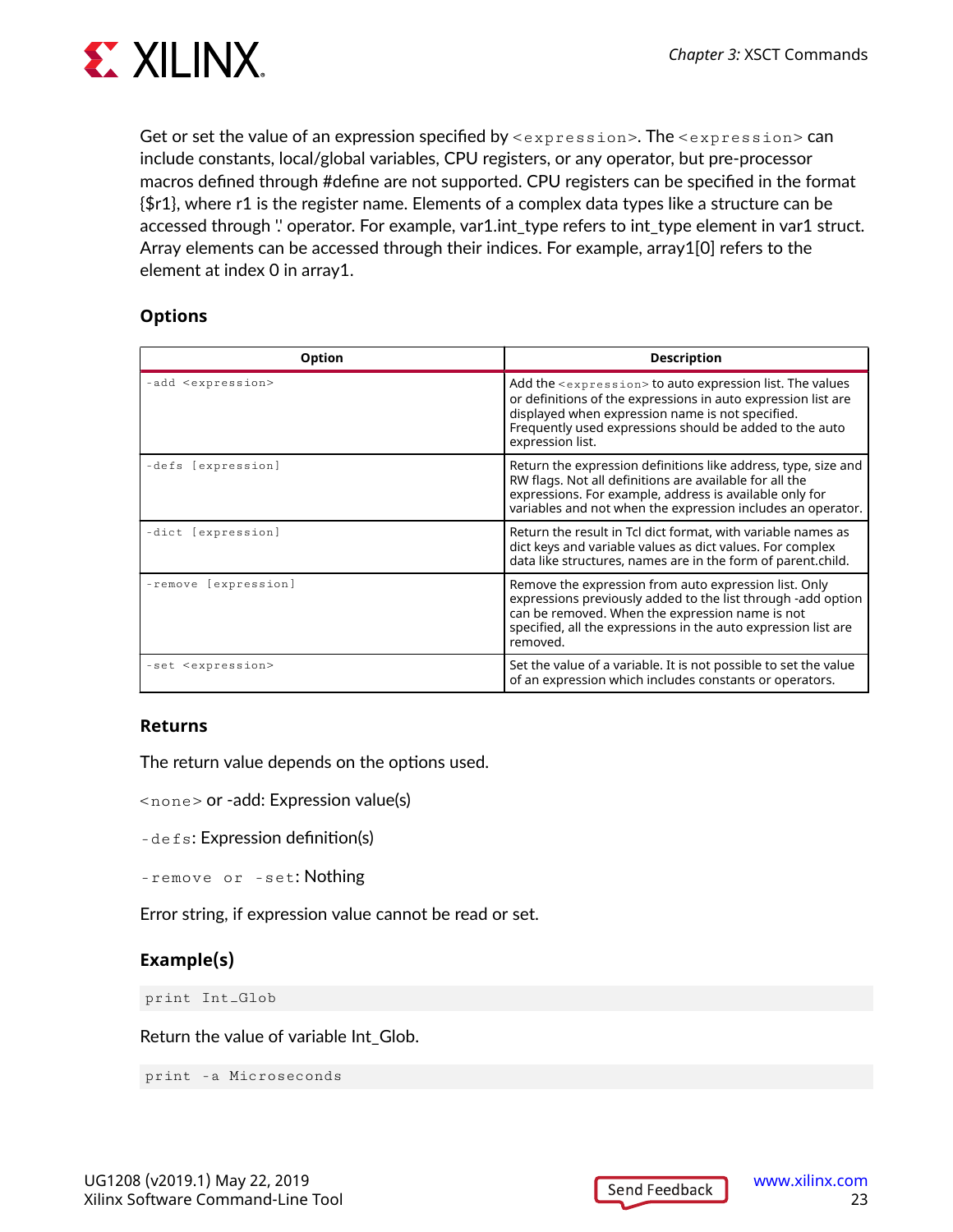<span id="page-23-0"></span>

Add the variable Microseconds to auto expression list and return its value.

print -a Int\_Glob\*2 + 1

Add the expression (Int  $Glob^2 + 1$ ) to auto expression list and return its value.

print tmp\_var.var1.int\_type

Return the value of int\_type element in var1 struct, where var1 is a member of tmp\_var struct.

print tmp\_var.var1.array1[0]

Return the value of the element at index 0 in array array1. array1 is a member of var1 struct, which is in turn a member of tmp var struct.

print

Return the values of all the expressions in auto expression list.

print -defs

Return the definitions of all the expressions in auto expression list.

print -set Int\_Glob 23

Set the value of the variable Int Glob to 23.

print -remove Microseconds

Remove the expression Microseconds from auto expression list.

print {r1}

Return the value of CPU register r1.

## **locals**

Get or set the value of a local variable.

#### **Syntax**

locals [options] [variable-name [variable-value]]

Get or set the value of a variable specified by  $\lt$ variable-name>. When variable name and value are not specified, values of all the local variables are returned. Elements of a complex data types like a structure can be accessed through " operator. For example, var1.int type refers to int\_type element in var1 struct. Array elements can be accessed through their indices. For example, array1[0] refers to the element at index 0 in array1.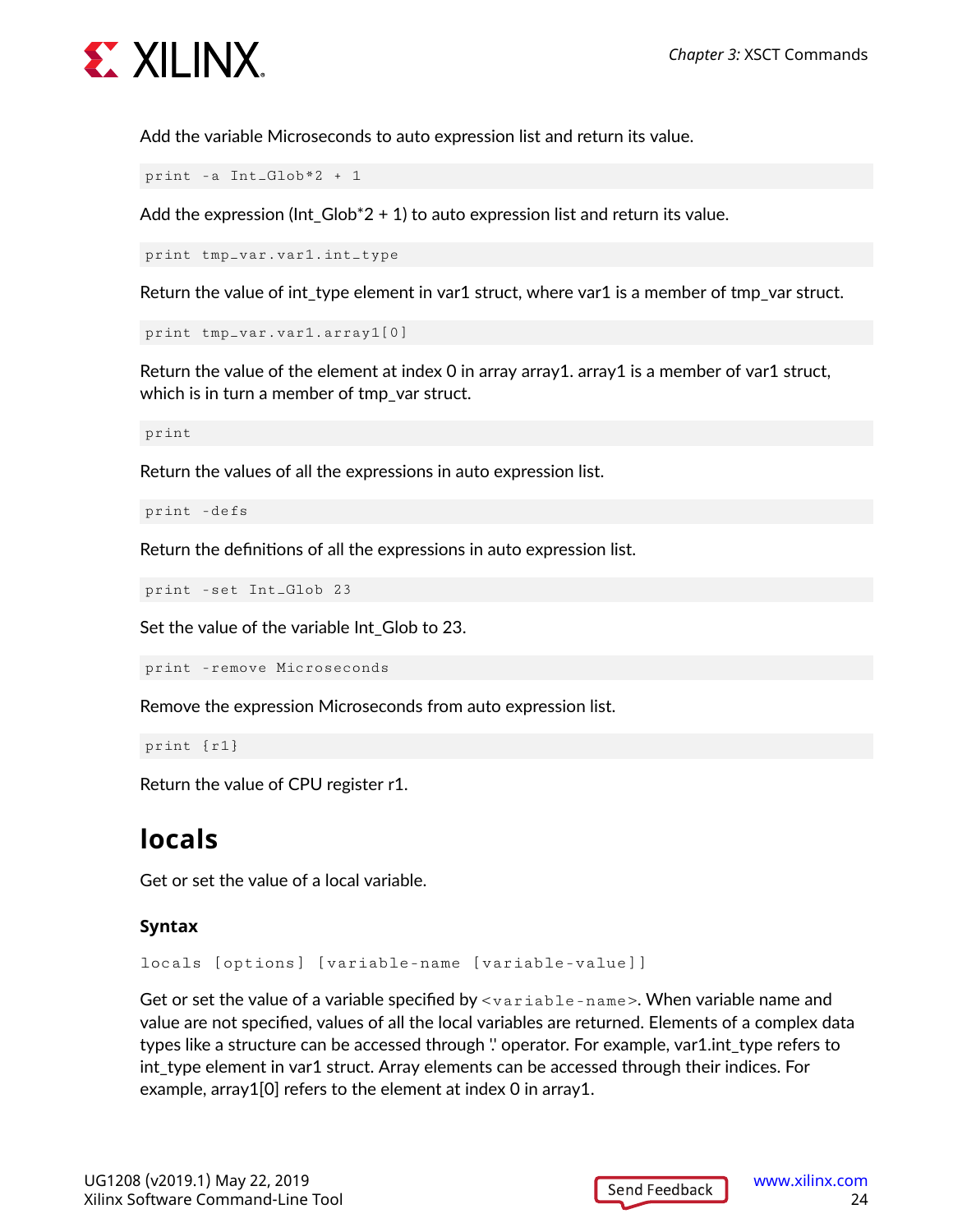<span id="page-24-0"></span>

#### **Options**

| <b>Option</b>      | <b>Description</b>                                                                                                                                                                        |
|--------------------|-------------------------------------------------------------------------------------------------------------------------------------------------------------------------------------------|
| $-defs$            | Return the variable definitions like address, type, size and<br>RW flags.                                                                                                                 |
| -dict [expression] | Return the result in Tcl dict format, with variable names as<br>dict keys and variable values as dict values. For complex<br>data like structures, names are in the form of parent.child. |

#### **Returns**

The return value depends on the options used.

<none>: Variable value(s)

-defs: Variable definition(s)

Nothing, when variable value is set. Error string, if variable value cannot be read or set.

#### **Example(s)**

locals Int\_Loc

Return the value of the local variable Int\_Loc.

locals

Return the values of all the local variables in the current stack frame.

```
locals -defs
```
Return definitions of all the local variables in the current stack frame.

```
locals Int_Loc 23
```
Set the value of the local variable Int Loc to 23.

locals tmp\_var.var1.int\_type

Return the value of int\_type element in var1 struct, where var1 is a member of tmp\_var struct.

locals tmp\_var.var1.array1[0]

Return the value of the element at index 0 in array array1. array1 is a member of var1 struct, which is in turn a member of tmp\_var struct.

## **backtrace**

Stack back trace.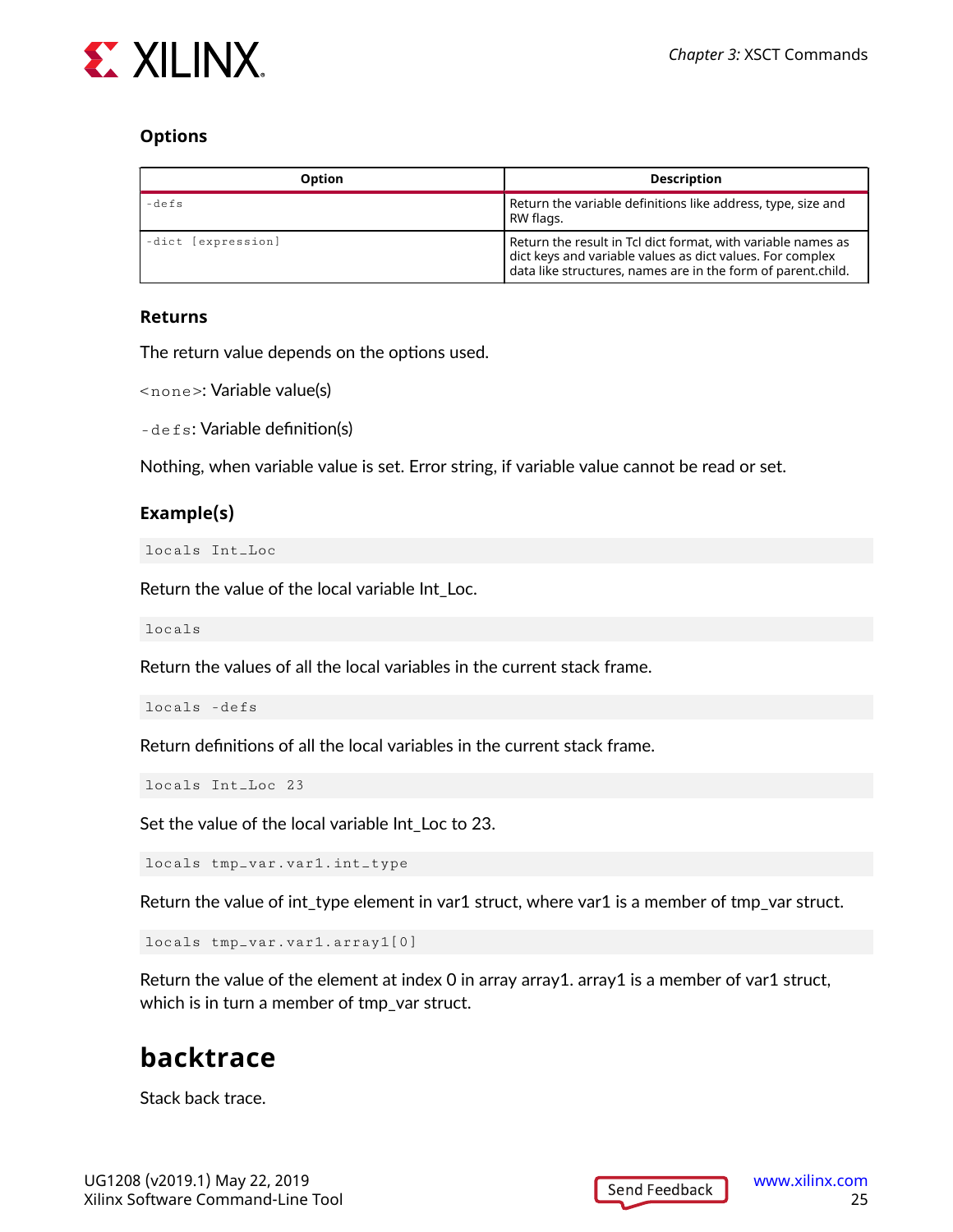<span id="page-25-0"></span>

#### **Syntax**

backtrace

Return stack trace for current target. Target must be stopped. Use debug information for best result.

#### **Returns**

Stack Trace, if successful. Error string, if Stack Trace cannot be read from the target.

## **profile**

Configure and run the GNU profiler.

#### **Syntax**

```
profile [options]
```
Configure and run the GNU profiler. The profiling needs to enabled while building bsp and application to be profiled.

#### **Options**

| <b>Option</b>                         | <b>Description</b>                                                                                                                                                                            |
|---------------------------------------|-----------------------------------------------------------------------------------------------------------------------------------------------------------------------------------------------|
| -freq <sampling-freq></sampling-freq> | Sampling frequency.                                                                                                                                                                           |
| -scratchaddr <addr></addr>            | Scratch memory for storing the profiling related data. It<br>needs to be assigned carefully, as it should not overlap with<br>the program sections.                                           |
| $-out < filter - name >$              | Name of the output file for writing the profiling data. This<br>option also runs the profiler and collects the data. If file<br>name is not specified, profiling data is written to gmon.out. |

#### **Returns**

Depends on options used.

-scratchaddr, -freq: Returns nothing on successful configuration. Error string, in case of error.

-out: Returns nothing, and generates a file. Error string, in case of error.

#### **Example(s)**

```
profile -freq 10000 -scratchaddr 0
```
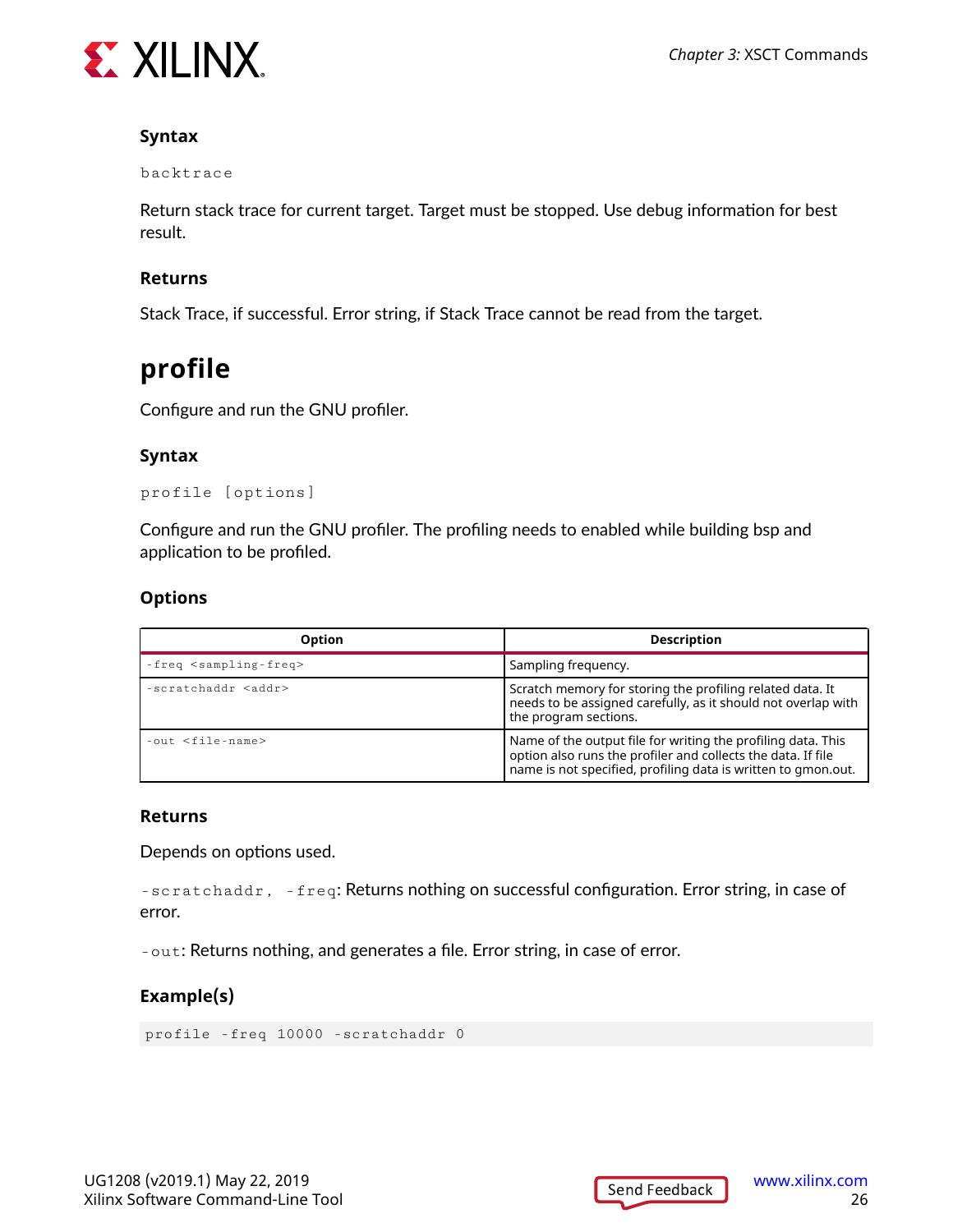<span id="page-26-0"></span>

Configure the profiler with a sampling frequency of 10000 and scratch memory at 0x0.

profile -out testgmon.out

Output the profile data in testgmon.out.

# **mbprofile**

Configure and run the MB profiler.

#### **Syntax**

```
mbprofile [options]
```
Configure and run the MB profiler, a non-intrusive profiler for profiling the application running on MB. The output file is generated in gmon.out format. The results can be viewed using gprof editor. In case of cycle count, an annotated disassembly file is also generated clearly marking time taken for execution of instructions.

#### **Options**

| <b>Option</b>              | <b>Description</b>                                                                                                                                                                         |
|----------------------------|--------------------------------------------------------------------------------------------------------------------------------------------------------------------------------------------|
| $-low < addr > 1$          | Low address of the profiling address range.                                                                                                                                                |
| $-high $                   | High address of the profiling address range.                                                                                                                                               |
| -freq <value></value>      | Microblaze clock frequency. Default is 100MHz.                                                                                                                                             |
| $-$ count-instr            | Count no. of executed instructions. By default no. of clock<br>cycles of executed instructions are counted.                                                                                |
| $-cumulate$                | Cumulative profiling. Profiling without clearing the profiling<br>buffers.                                                                                                                 |
| -start                     | Enable and start profiling.                                                                                                                                                                |
| $-s$ top                   | Disable/stop profiling.                                                                                                                                                                    |
| -out <filename></filename> | Output profiling data to file. <filename> Name of the<br/>output file for writing the profiling data. If file name is not<br/>specified, profiling data is written to gmon.out.</filename> |

#### **Returns**

Depends on options used. -low, -high, -freq, -count-instr, -start, -cumulate Returns nothing on successful configuration. Error string, in case of error.

-stop: Returns nothing, and generates a file. Error string, in case of error.

#### **Example(s)**

mbprofile -low 0x0 -high 0x3FFF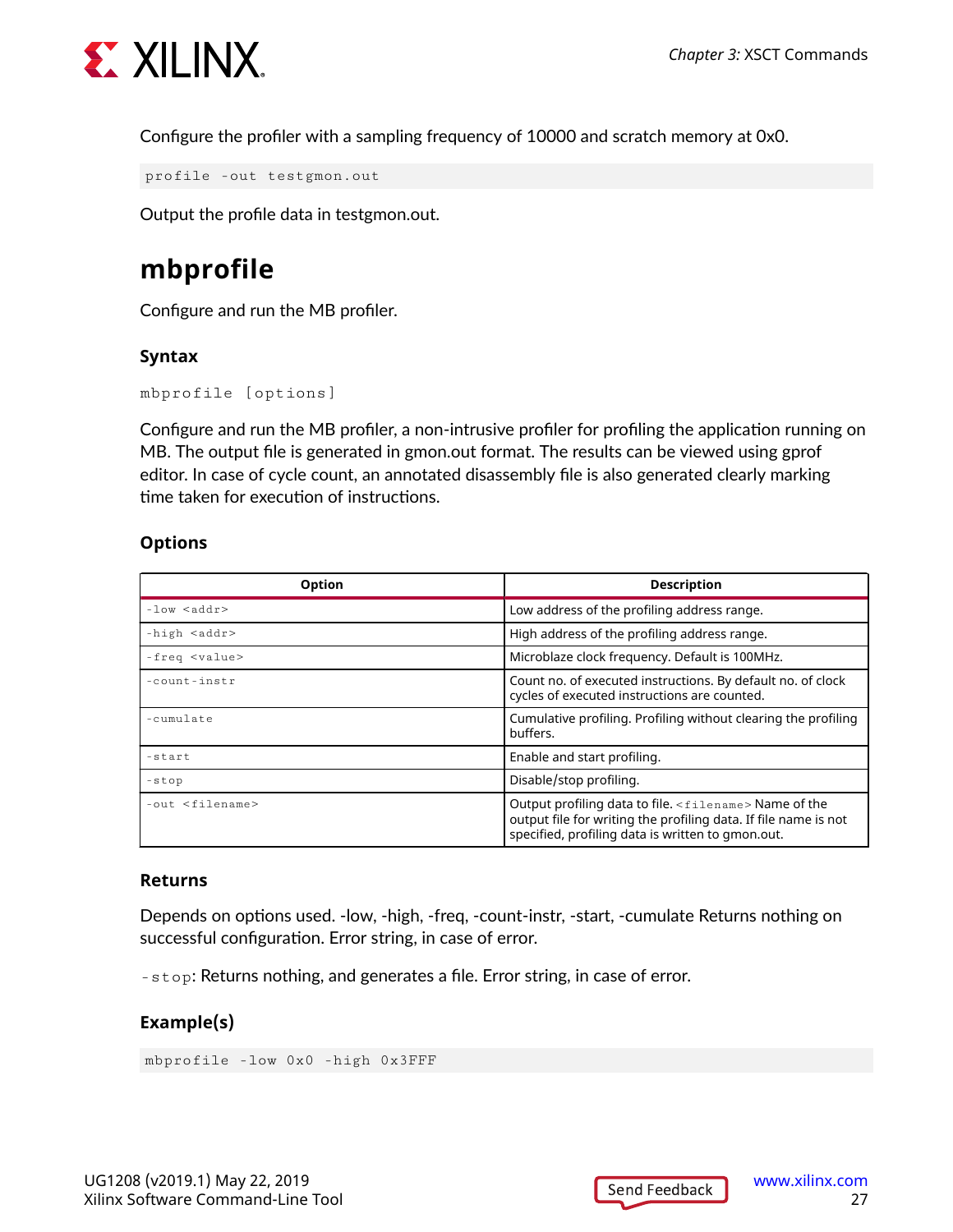<span id="page-27-0"></span>

Configure the mb-profiler with address range 0x0 to 0x3FFF for profiling to count the clock cycles of executed instructions.

```
mbprofile -start
```
Enable and start profiling.

mbprofile -stop -out testgmon.out

Output the profile data in testgmon.out.

```
mbprofile -count-instr
```
Configure the mb-profiler to profile for entire program address range to count no. of instructions executed.

# **Target Memory**

The following is a list of memory commands:

- mrd
- [mwr](#page-29-0)
- [osa](#page-31-0)
- [memmap](#page-32-0)

### **mrd**

Memory Read

#### **Syntax**

```
mrd [options] <address> [num]
```
Read  $\langle$  num> data values from the active target's memory address specified by  $\langle$  address>.

#### **Options**

| Option | <b>Description</b>                                                                                      |
|--------|---------------------------------------------------------------------------------------------------------|
| -force | Overwrite access protection. By default accesses to reserved<br>and invalid address ranges are blocked. |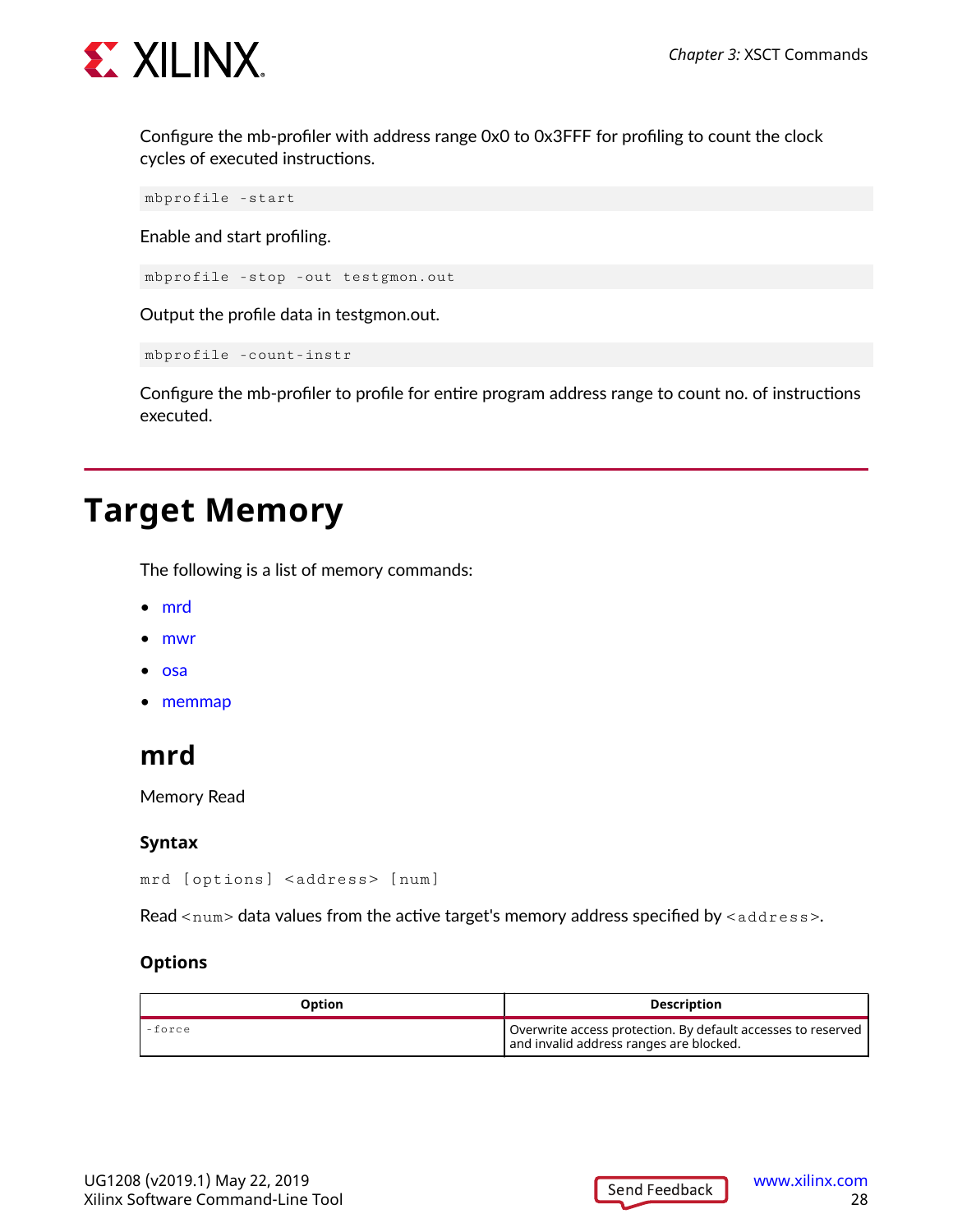

| <b>Option</b>                     | <b>Description</b>                                                                                                                                                                                                                                                                                                                                                                                                                                                                                                                                                                                                                                                                                                                                                                             |
|-----------------------------------|------------------------------------------------------------------------------------------------------------------------------------------------------------------------------------------------------------------------------------------------------------------------------------------------------------------------------------------------------------------------------------------------------------------------------------------------------------------------------------------------------------------------------------------------------------------------------------------------------------------------------------------------------------------------------------------------------------------------------------------------------------------------------------------------|
| -size <access-size></access-size> | $\leq$ access-size> can be one of the values below: b = Bytes<br>accesses $h = H$ alf-word accesses $w = W$ ord accesses d =<br>Double-word accesses Default access size is w Address will<br>be aligned to access-size before reading memory, if '-<br>unaligned-access' option is not used. For targets which do<br>not support double-word access, debugger uses 2 word<br>accesses. If number of data values to be read is more than<br>1, then debugger selects appropriate access size. For<br>example, 1. mrd -size b 0x0 4 Debugger accesses one word<br>from the memory, displays 4 bytes. 2. mrd -size b 0x0 3<br>Debugger accesses one half-word and one byte from the<br>memory, displays 3 bytes. 3. mrd 0x0 3 Debugger accesses 3<br>words from the memory and displays 3 words. |
| $-va1ue$                          | Return a Tcl list of values, instead of displaying the result on<br>console.                                                                                                                                                                                                                                                                                                                                                                                                                                                                                                                                                                                                                                                                                                                   |
| -bin                              | Return data read from the target in binary format.                                                                                                                                                                                                                                                                                                                                                                                                                                                                                                                                                                                                                                                                                                                                             |
| $-file < file - name >$           | Write binary data read from the target to $\le$ file-name>.                                                                                                                                                                                                                                                                                                                                                                                                                                                                                                                                                                                                                                                                                                                                    |
| -address-space <name></name>      | Access specified memory space instead default memory<br>space of current target. For ARM DAP targets, address<br>spaces DPR, APR and AP <n> can be used to access DP<br/>Registers, AP Registers and MEM-AP addresses, respectively.<br/>For backwards compatibility -arm-dap and -arm-ap options<br/>can be used as shorthand for "-address-space APR" and "-<br/>address-space <math>AP &lt; n &gt; "</math>, respectively. The APR address range<br/>is 0x0 - 0xfffc, where the higher 8 bits select an AP and lower<br/>8 bits are the register address for that AP.</n>                                                                                                                                                                                                                   |
| -unaligned-access                 | Memory address is not aligned to access size, before<br>performing a read operation. Support for unaligned<br>accesses is target architecture dependent. If this option is<br>not specified, addresses are automatically aligned to access<br>size.                                                                                                                                                                                                                                                                                                                                                                                                                                                                                                                                            |

#### **Note(s)**

• Select a APU target to access ARM DAP and MEM-AP address space.

#### **Returns**

Memory addresses and data in requested format, if successful. Error string, if the target memory cannot be read.

#### **Example(s)**

mrd 0x0

Read a word at 0x0.

mrd 0x0 10

Read 10 words at 0x0.

mrd -value 0x0 10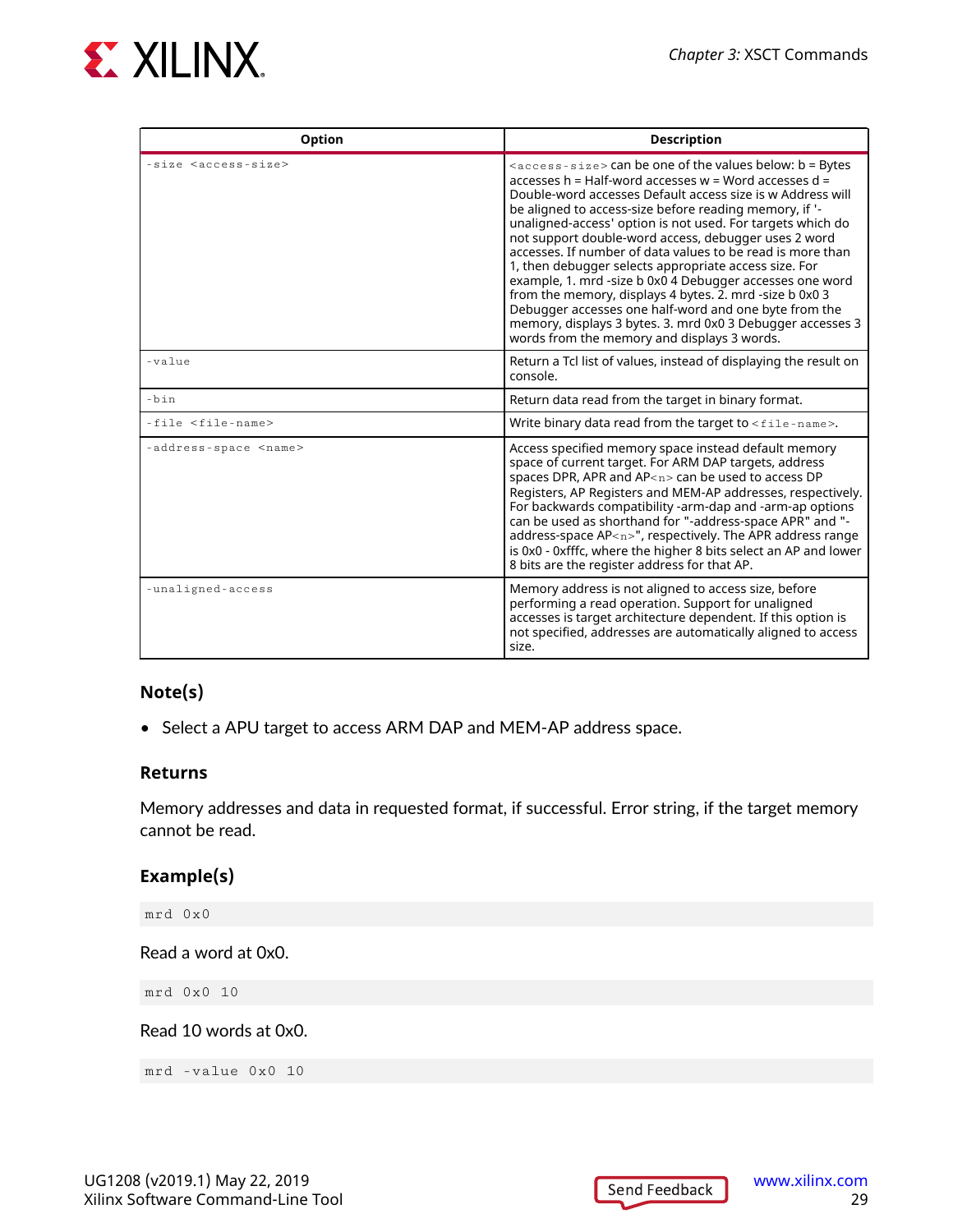<span id="page-29-0"></span>

Read 10 words at 0x0 and return a Tcl list of values.

mrd -size b 0x1 3

Read 3 bytes at address 0x1.

mrd -size h 0x2 2

Read 2 half-words at address 0x2.

mrd -bin -file mem.bin 0 100

Read 100 words at address 0x0 and write the binary data to mem.bin.

mrd -address-space APR 0x100

Read APB-AP CSW on Zynq. The higher 8 bits (0x1) select the APB-AP and lower 8 bits (0x0) is the address of CSW.

mrd -address-space APR 0x04

Read AHB-AP TAR on Zynq. The higher 8 bits (0x0) select the AHB-AP and lower 8 bits (0x4) is the address of TAR.

mrd -address-space AP1 0x80090088

Read address 0x80090088 on DAP APB-AP. 0x80090088 corresponds to DBGDSCR register of Cortex-A9#0, on Zynq AP 1 selects the APB-AP.

mrd -address-space AP0 0xe000d000

Read address 0xe000d000 on DAP AHB-AP. 0xe000d000 corresponds to QSPI device on Zynq AP 0 selects the AHB-AP.

#### **mwr**

Memory Write.

#### **Syntax**

mwr [options] <address> <values> [num]

Write  $\langle$  num> data values from list of  $\langle$   $\langle$   $\langle$   $\rangle$  all  $\langle$  as to active target memory address specified by  $\leq$  address>. If  $\leq$  num> is not specified, all the  $\leq$  values> from the list are written sequentially from the address specifed by  $\lt$  address  $>$  If  $\lt$  num $\gt$  is greater than the size of the  $\lt$  values  $\gt$  list, the last word in the list is filled at the remaining address locations.

mwr [options] -bin -file <file-name> <address> [num]

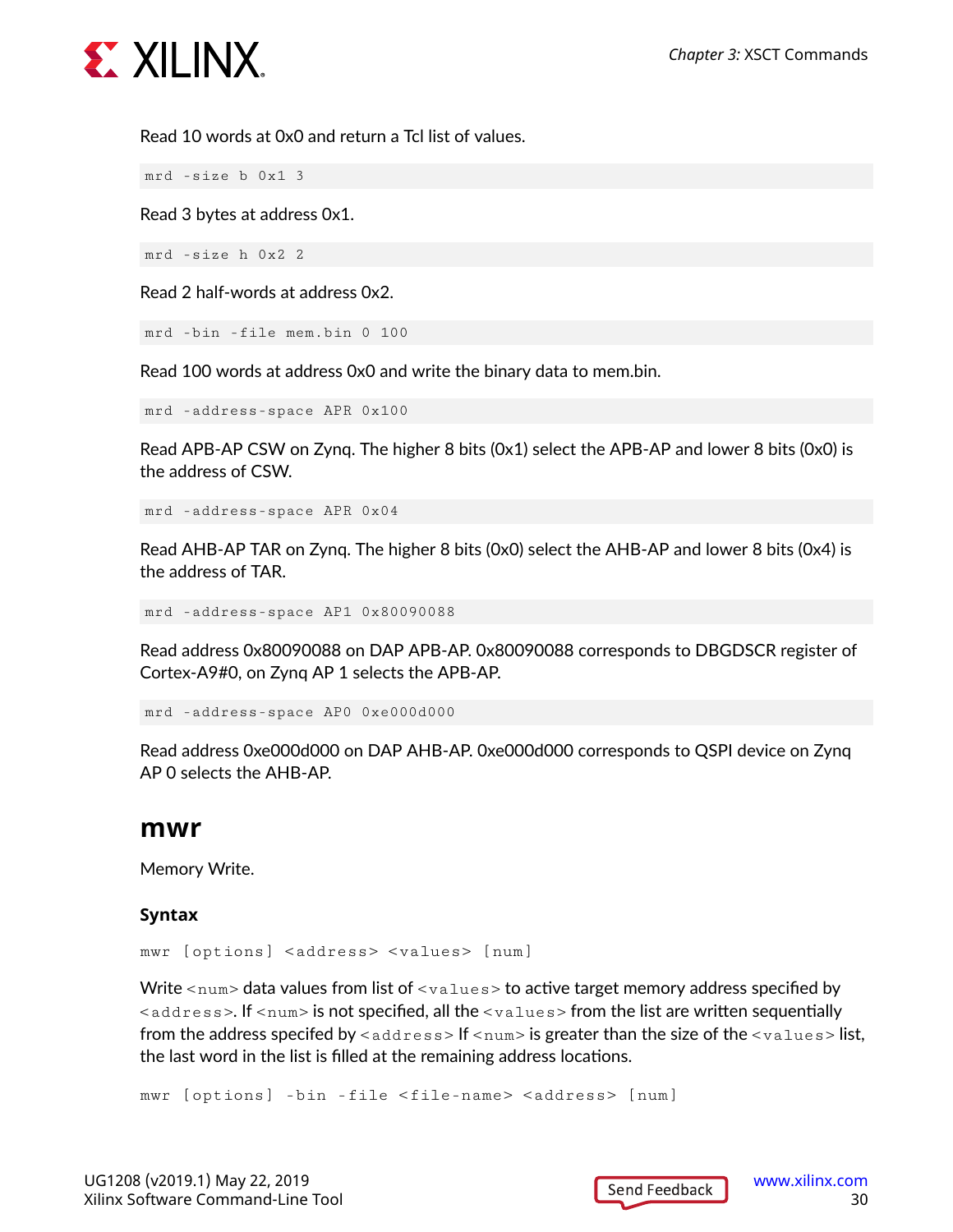

Read  $<$ num> data values from a binary file and write to active target memory address specified by <address>. If <num> is not specified, all the data from the file is written sequentially from the address specifed by  $<$  address>.

#### **Options**

| <b>Option</b>                     | <b>Description</b>                                                                                                                                                                                                                                                                                                                                                                                                                                                                                                                                                                                                                                                                                                                                                                                                                     |
|-----------------------------------|----------------------------------------------------------------------------------------------------------------------------------------------------------------------------------------------------------------------------------------------------------------------------------------------------------------------------------------------------------------------------------------------------------------------------------------------------------------------------------------------------------------------------------------------------------------------------------------------------------------------------------------------------------------------------------------------------------------------------------------------------------------------------------------------------------------------------------------|
| $-force$                          | Overwrite access protection. By default accesses to reserved<br>and invalid address ranges are blocked.                                                                                                                                                                                                                                                                                                                                                                                                                                                                                                                                                                                                                                                                                                                                |
| -size <access-size></access-size> | $\leq$ access-size> can be one of the values below: b = Bytes<br>accesses $h = Half-word$ accesses $w = Word$ accesses $d =$<br>Double-word accesses Default access size is w. Address will<br>be aligned to accesss-size before writing to memory, if '-<br>unaligned-access' option is not used. If target does not<br>support double-word access, the debugger uses 2 word<br>accesses. If number of data values to be written is more<br>than 1, then debugger selects appropriate access size. For<br>example, 1. mwr -size b $0x0$ $0x0$ $0x13$ $0x45$ $0x56$ } Debugger<br>writes one word to the memory, combining 4 bytes. 2. mwr -<br>size b 0x0 {0x0 0x13 0x45} Debugger writes one half-word<br>and one byte to the memory, combining the 3 bytes. 3. mwr<br>0x0 {0x0 0x13 0x45} Debugger writes 3 words to the<br>memory. |
| -bin                              | Read binary data from a file and write it to target address<br>space.                                                                                                                                                                                                                                                                                                                                                                                                                                                                                                                                                                                                                                                                                                                                                                  |
| $-file < file - name >$           | File from which binary data is read to write to target address<br>space.                                                                                                                                                                                                                                                                                                                                                                                                                                                                                                                                                                                                                                                                                                                                                               |
| -address-space <name></name>      | Access specified memory space instead default memory<br>space of current target. For ARM DAP targets, address<br>spaces DPR, APR and $AP < n >$ can be used to access DP<br>Registers, AP Registers and MEM-AP addresses, respectively.<br>For backwards compatibility -arm-dap and -arm-ap options<br>can be used as shorthand for "-address-space APR" and "-<br>address-space $AP < n > "$ , respectively. The APR address range<br>is 0x0 - 0xfffc, where the higher 8 bits select an AP and lower<br>8 bits are the register address for that AP.                                                                                                                                                                                                                                                                                 |
| -unaligned-accesses               | Memory address is not aligned to access size, before<br>performing a write operation. Support for unaligned<br>accesses is target architecture dependent. If this option is<br>not specified, addresses are automatically aligned to access<br>size.                                                                                                                                                                                                                                                                                                                                                                                                                                                                                                                                                                                   |

#### **Note(s)**

• Select a APU target to access ARM DAP and MEM-AP address space.

#### **Returns**

Nothing, if successful. Error string, if the target memory cannot be written.

#### **Example(s)**

mwr 0x0 0x1234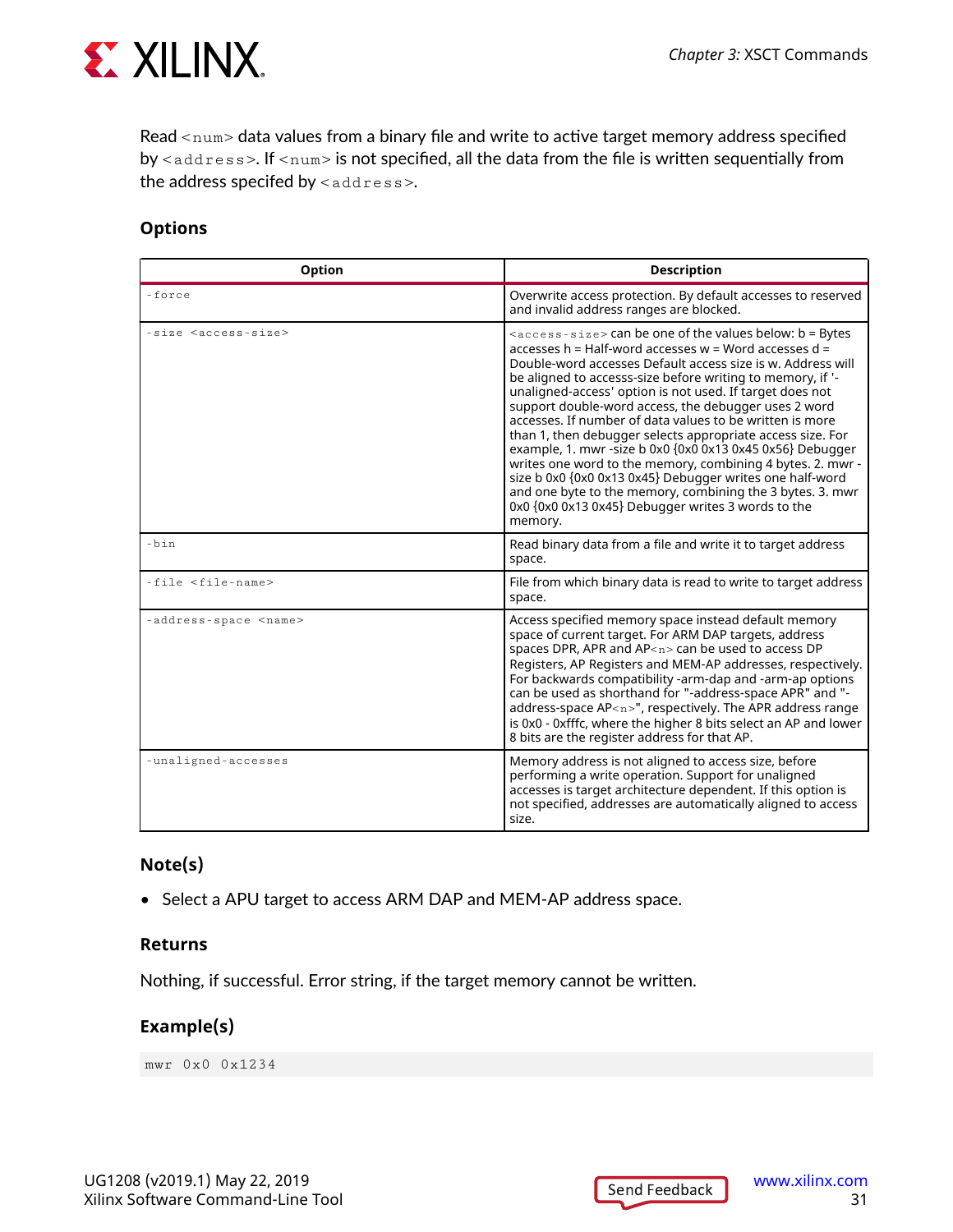<span id="page-31-0"></span>

Write 0x1234 to address 0x0.

mwr 0x0 {0x12 0x23 0x34 0x45}

Write 4 words from the list of values to address 0x0.

mwr 0x0 {0x12 0x23 0x34 0x45} 10

Write 4 words from the list of values to address 0x0 and fill the last word from the list at remaining 6 address locations.

mwr -size b 0x1 {0x1 0x2 0x3} 3

write 3 bytes from the list at address 0x1.

mwr -size h 0x2 {0x1234 0x5678} 2

write 2 half-words from the list at address 0x2.

mwr -bin -file mem.bin 0 100

Read 100 words from binary file mem.bin and write the data at target address 0x0.

mwr -arm-dap 0x100 0x80000042

Write 0x80000042 to APB-AP CSW on Zynq The higher 8 bits (0x1) select the APB-AP and lower 8 bits (0x0) is the address of CSW.

mwr -arm-dap 0x04 0xf8000120

Write 0xf8000120 to AHB-AP TAR on Zynq The higher 8 bits (0x0) select the AHB-AP and lower 8 bits (0x4) is the address of TAR.

mwr -arm-ap 1 0x80090088 0x03186003

Write 0x03186003 to address 0x80090088 on DAP APB-AP 0x80090088 corresponds to DBGDSCR register of Cortex-A9#0, on Zynq AP 1 selects the APB-AP.

mwr -arm-ap 0 0xe000d000 0x80020001

Write 0x80020001 to address 0xe000d000 on DAP AHB-AP 0xe000d000 corresponds to QSPI device on Zynq AP 0 selects the AHB-AP.

#### **osa**

Configure OS awareness for a symbol file.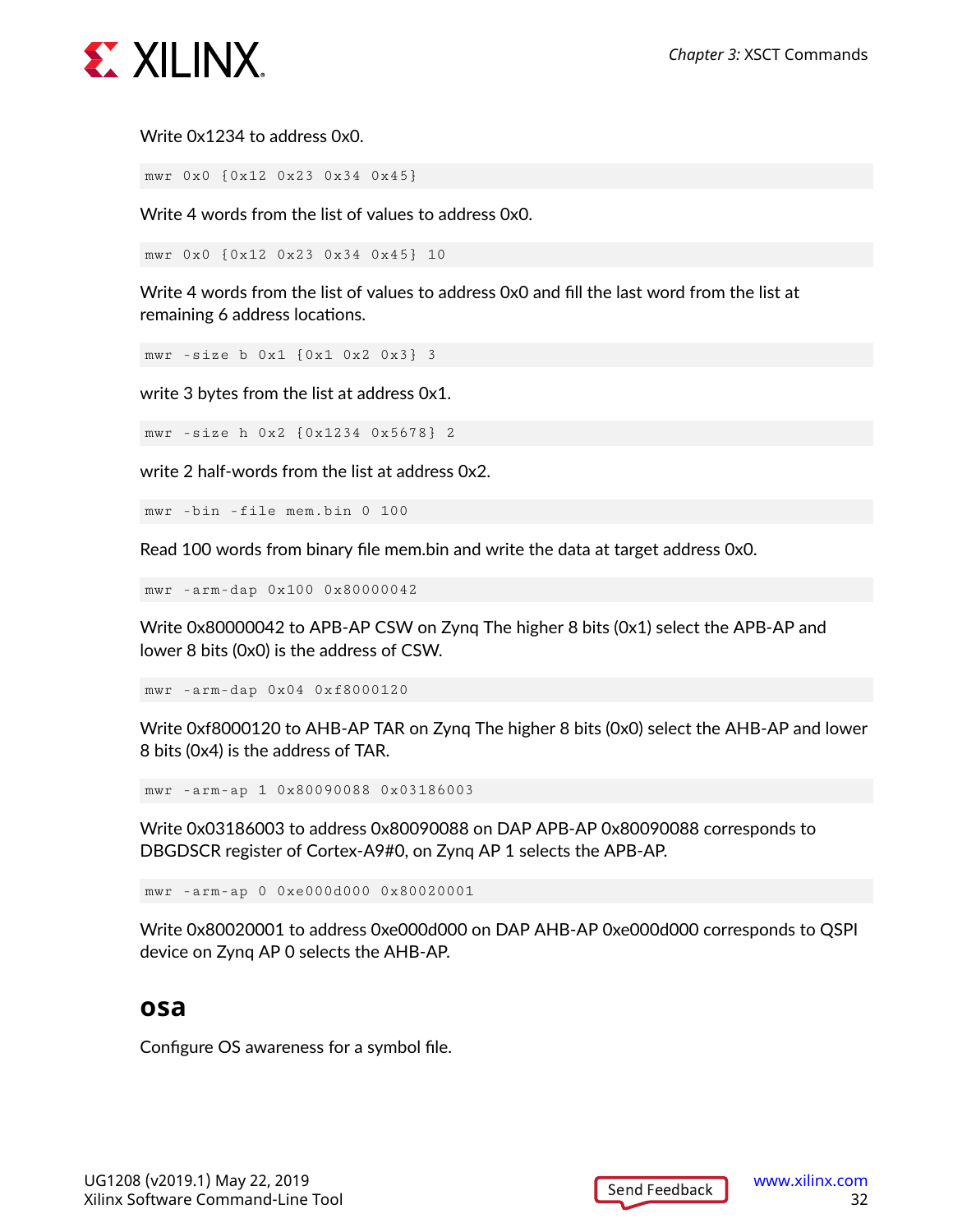<span id="page-32-0"></span>

#### **Syntax**

```
osa -file <file-name> [options]
```
Configure OS awareness for the symbol file  $\leq$  file-name > specified. If no symbol file is specifed and only one symbol file exists in target's memory map, then that symbol file is used. If no symbol file is specifed and multiple symbol files exist in target's memory map, then an error is thrown.

#### **Options**

| <b>Option</b> | <b>Description</b>                                                                                                                                              |
|---------------|-----------------------------------------------------------------------------------------------------------------------------------------------------------------|
| -disable      | Disable OS awareness for a symbol file. If this option is not<br>specified, OS awareness is enabled.                                                            |
| -fast-exec    | Enable fast process start. New processes will not be tracked<br>for debug and are not visible in the debug targets view.                                        |
| -fast-step    | Enable fast stepping. Only the current process will be re-<br>synced after stepping. All other processes will not be re-<br>synced when this flag is turned on. |

#### **Note(s)**

• fast-exec and fast-step options are not valid with disable option.

#### **Returns**

Nothing, if OSA is configured successfully. Error, if ambiguous options are specified.

#### **Example(s)**

osa -file <symbol-file> -fast-step -fast-exec

Enable OSA for  $\langle$ symbole-file> and turn on fast-exec and fast-step modes.

osa -disable -file <symbol-file>

Disable OSA for <symbol-file>.

### **memmap**

Modify Memory Map.

#### **Syntax**

memmap <options>

Add/remove a memory map entry for the active target.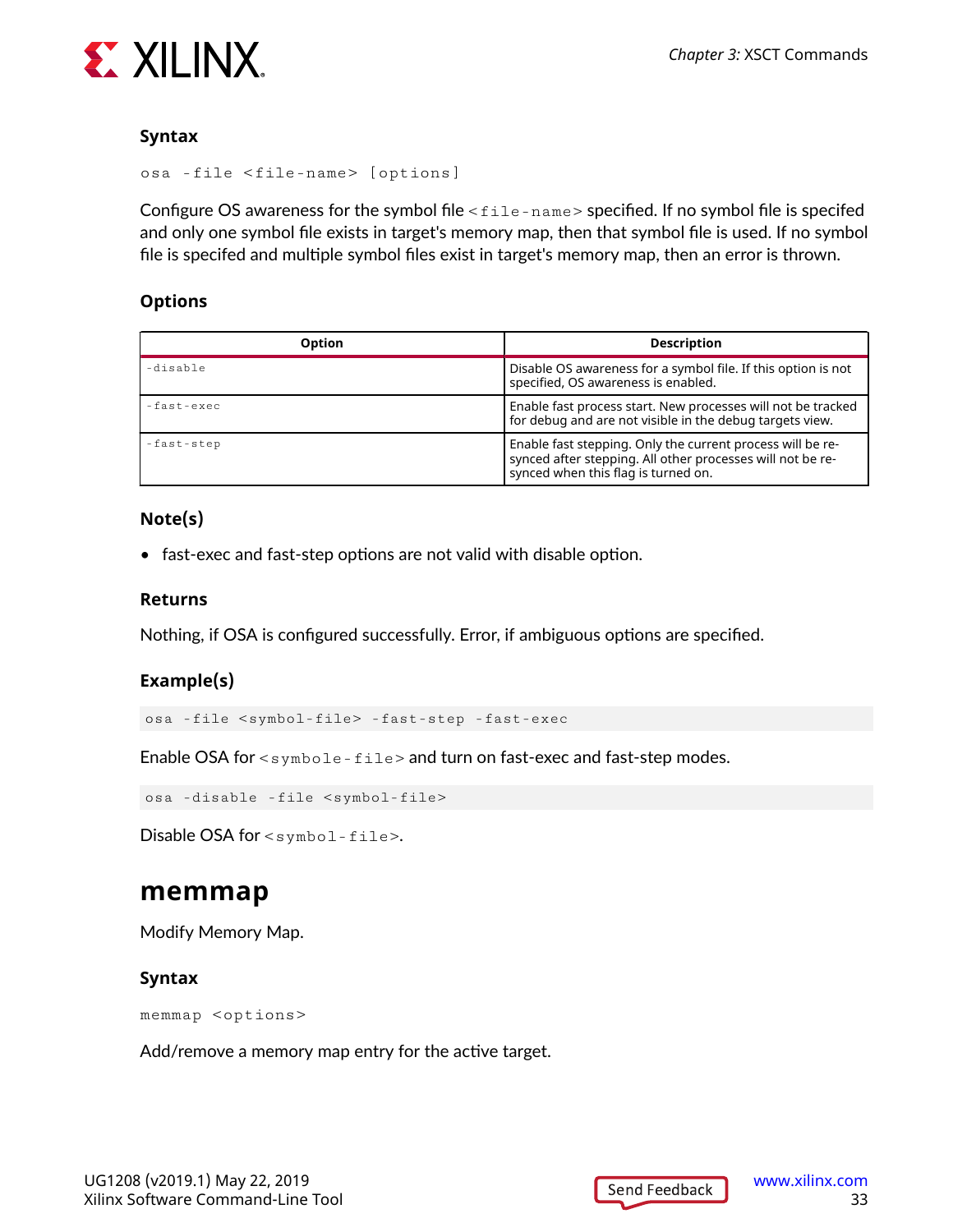

#### **Options**

| <b>Option</b>                                | <b>Description</b>                                                                                                                                                                                                                                                                                        |
|----------------------------------------------|-----------------------------------------------------------------------------------------------------------------------------------------------------------------------------------------------------------------------------------------------------------------------------------------------------------|
| -addr <memory-address></memory-address>      | Address of the memory region that should be added/<br>removed from the target's memory map.                                                                                                                                                                                                               |
| -size <memory-size></memory-size>            | Size of the memory region.                                                                                                                                                                                                                                                                                |
| -flags <protection-flags></protection-flags> | Protection flags for the memory region. <protection-<br><math>f_{\text{lags}}</math> can be a bitwise OR of the values below: 0x1 = Read<br/>access is allowed <math>0x2</math> = Write access is allowed <math>0x4</math> =<br/>Instruction fetch access is allowed Default value of</protection-<br>    |
| $-1$ ist                                     | List the memory regions added to the active target's<br>memory map.                                                                                                                                                                                                                                       |
| -clear                                       | Specify whether the memory region should be removed<br>from the target's memory map.                                                                                                                                                                                                                      |
| -relocate-section-map <addr></addr>          | Relocate the address map of the program sections to<br><addr>. This option should be used when the code is self-<br/>relocating, so that the debugger can find the debug symbol<br/>info for the code. <addr> is the relative address, to which all<br/>the program sections are relocated.</addr></addr> |
| $-0.5a$                                      | Enable OS awareness for the symbol file. Fast process start<br>and fast stepping options are turned off by default. These<br>options can be enabled using the osa command. See "help<br>osa" for more details.                                                                                            |
| -properties <dict></dict>                    | Specify advanced memory map properties.                                                                                                                                                                                                                                                                   |
| $-meta-data$ $\langle$ dict>                 | Specify meta-data of advanced memory map properties.                                                                                                                                                                                                                                                      |

#### **Note(s)**

• Only the memory regions previously added through memmap command can be removed.

#### **Returns**

Nothing, while setting the memory map, or list of memory maps when -list option is used.

#### **Example(s)**

memmap -addr 0xfc000000 -size 0x1000 -flags 3

Add the memory region 0xfc000000 - 0xfc000fff to target's memory map Read/Write accesses are allowed to this region.

memmap -addr 0xfc000000 -clear

Remove the previously added memory region at 0xfc000000 from target's memory map.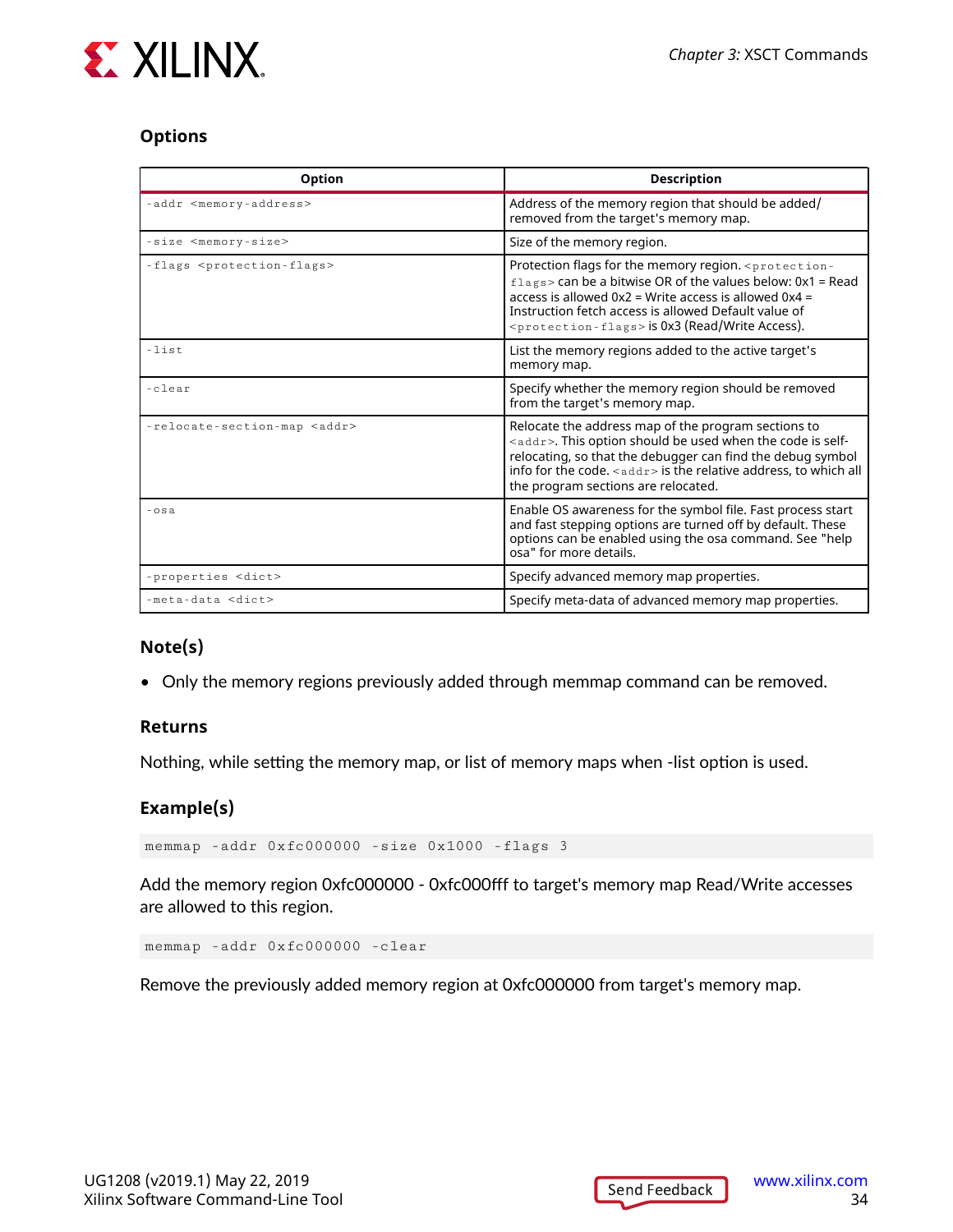<span id="page-34-0"></span>

# **Target Download FPGA/BINARY**

The following is a list of download commands:

- dow
- [verify](#page-35-0)
- [fpga](#page-35-0)

### **dow**

Download ELF and binary file to target.

#### **Syntax**

```
dow [options] <file>
```
Download ELF file  $\leq$  files to active target.

dow -data <file> <addr>

Download binary file < $file$ >to active target address specified by <addr>.

#### **Options**

| <b>Option</b>                       | <b>Description</b>                                                                                                                                                                                                                                                                                    |
|-------------------------------------|-------------------------------------------------------------------------------------------------------------------------------------------------------------------------------------------------------------------------------------------------------------------------------------------------------|
| $-c$ lear                           | Clear uninitialized data (bss).                                                                                                                                                                                                                                                                       |
| -keepsym                            | Keep previously downloaded elfs in the list of symbol files.<br>Default behavior is to clear the old symbol files while<br>downloading an elf.                                                                                                                                                        |
| -force                              | Overwrite access protection. By default accesses to reserved<br>and invalid address ranges are blocked.                                                                                                                                                                                               |
| -relocate-section-map <addr></addr> | Relocate the address map of the program sections to<br><addr>. This option should be used when the code is self-<br/>relocating, so that the debugger can find debug symbol info<br/>for the code. <addr> is the relative address, to which all the<br/>program sections are relocated.</addr></addr> |

#### **Returns**

Nothing.

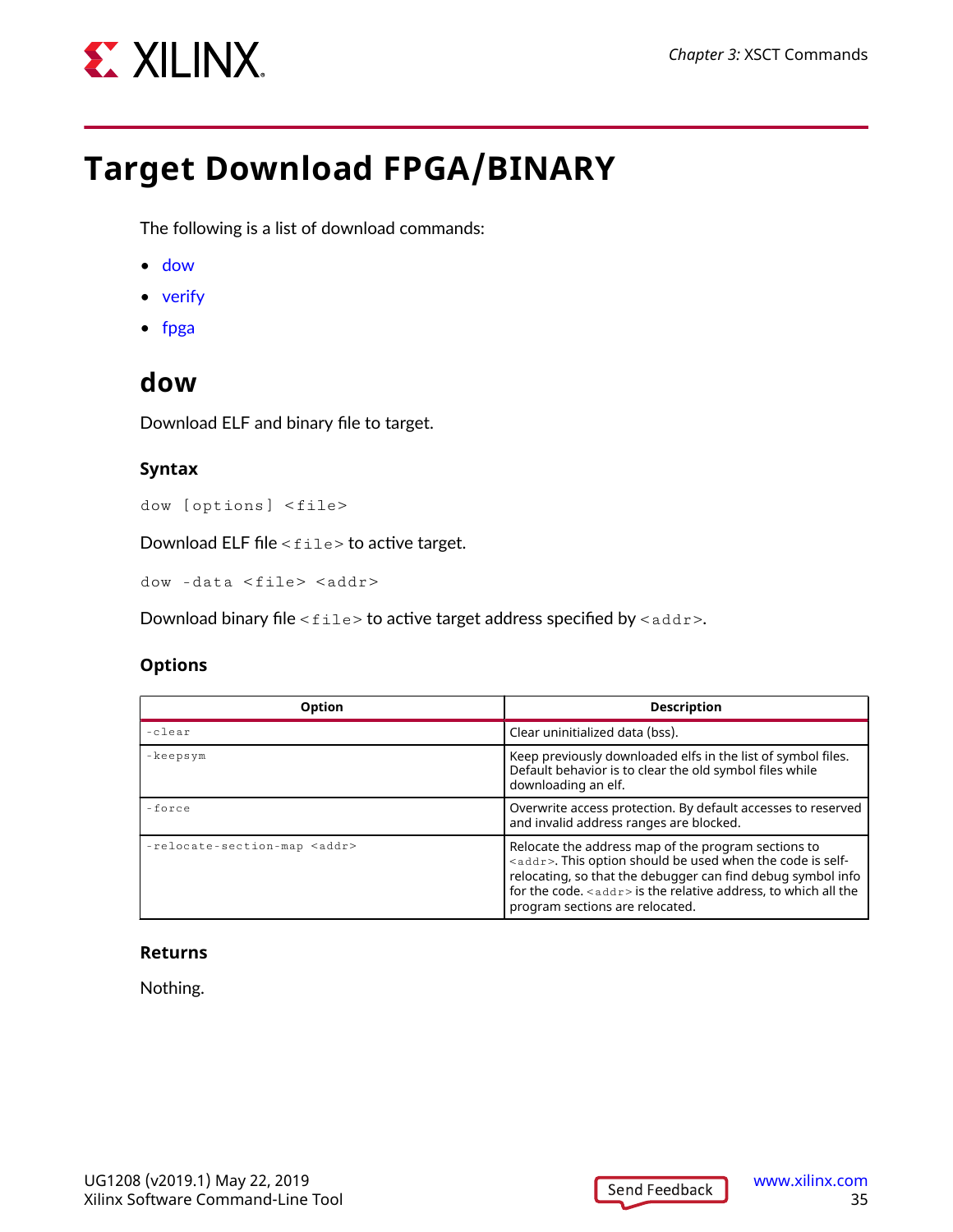<span id="page-35-0"></span>

## **verify**

Verify if ELF/binary file is downloaded correctly to target.

#### **Syntax**

```
verify [options] <file>
```
Verify if the ELF file  $\leq$  file  $\geq$  is downloaded correctly to active target.

verify -data <file> <addr>

Verify if the binary file  $\leq$  file  $>$  is downloaded correctly to active target address specified by  $<$ addr $>$ .

#### **Options**

| Option | <b>Description</b>                                                                                        |
|--------|-----------------------------------------------------------------------------------------------------------|
| -force | Overwrite access protection. By default accesses to reserved  <br>and invalid address ranges are blocked. |

#### **Returns**

Nothing, if successful. Error string, if the memory address cannot be accessed or if there is a mismatch.

# **fpga**

Configure FPGA.

#### **Syntax**

```
fpga <bitstream-file>
```
Configure FPGA with given bitstream.

fpga [options]

Configure FPGA with bitstream specified options, or read FPGA state.

#### **Options**

| <b>Option</b>                           | <b>Description</b>                                                                                                                                                                                       |
|-----------------------------------------|----------------------------------------------------------------------------------------------------------------------------------------------------------------------------------------------------------|
| -file <bitstream-file></bitstream-file> | Specify file containing bitstream.                                                                                                                                                                       |
| -partial                                | Configure FPGA without first clearing current configuration.<br>This options should be used while configuring partial<br>bitstreams created before 2014.3 or any partial bitstreams<br>in binary format. |

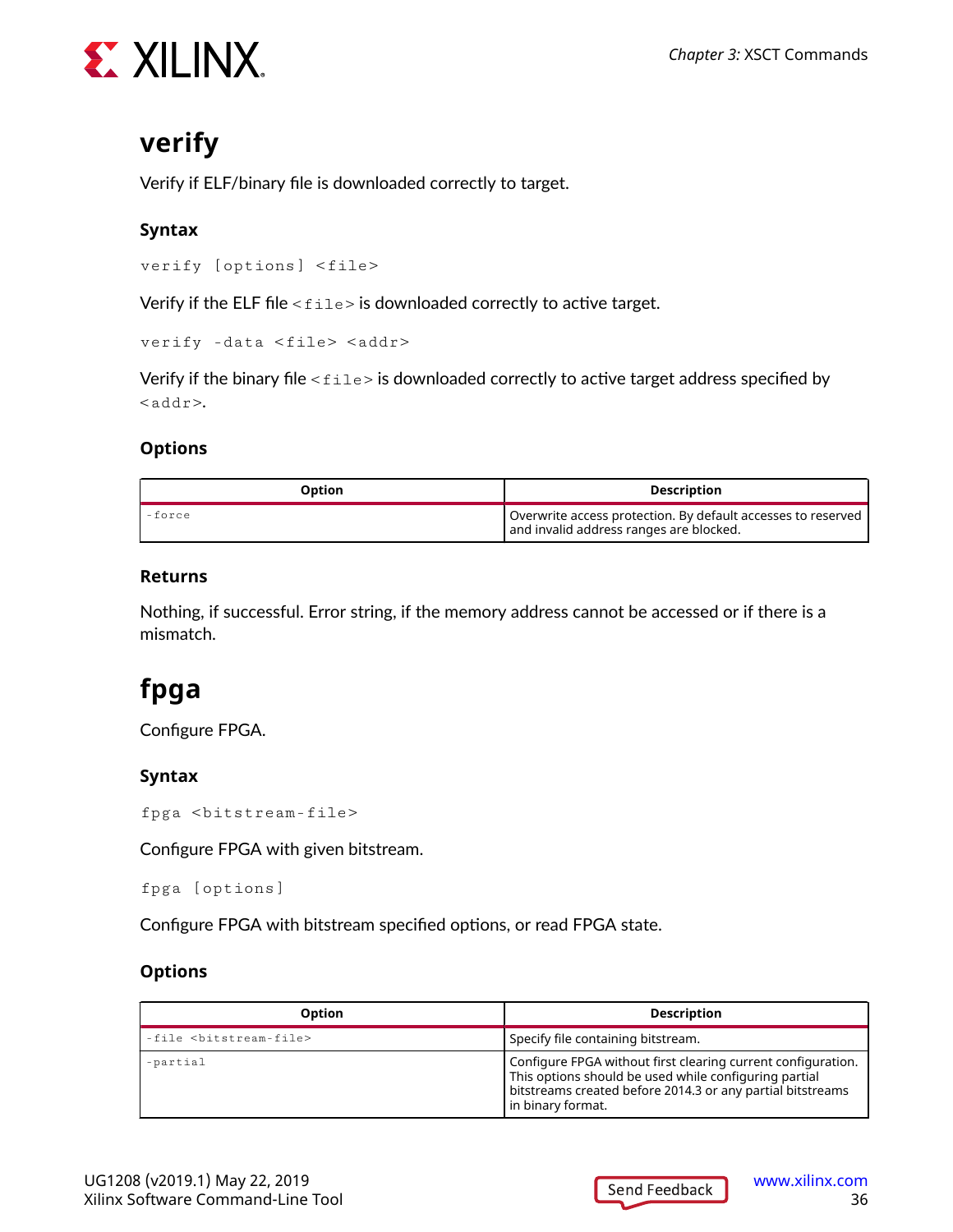

| <b>Option</b>             | <b>Description</b>                                                     |
|---------------------------|------------------------------------------------------------------------|
| -no-revision-check        | Disable bitstream vs silicon revision revision compatibility<br>check. |
| -skip-compatibility-check | Disable bitstream vs FPGA device compatibility check.                  |
| -state                    | Return whether the FPGA is configured.                                 |
| -config-status            | Return configuration status.                                           |
| $-ir - status$            | Return IR capture status.                                              |
| $-h$ oot-status           | Return boot history status.                                            |
| $-$ timer $-$ status      | Return watchdog timer status.                                          |
| $-corr0 - status$         | Return configuration option 0 status.                                  |
| $-cor1 - status$          | Return configuration option 1 status.                                  |
| -wbstar-status            | Return warm boot start address status.                                 |

## **Note(s)**

• If no target is selected or if the current target is not a supported FPGA device, and only one supported FPGA device is found in the targets list, then this device will be configured.

#### **Returns**

Depends on options used.

-file, -partial: Nothing, if fpga is configured, or an error if the configuration failed.

One of the other options Configutation value.

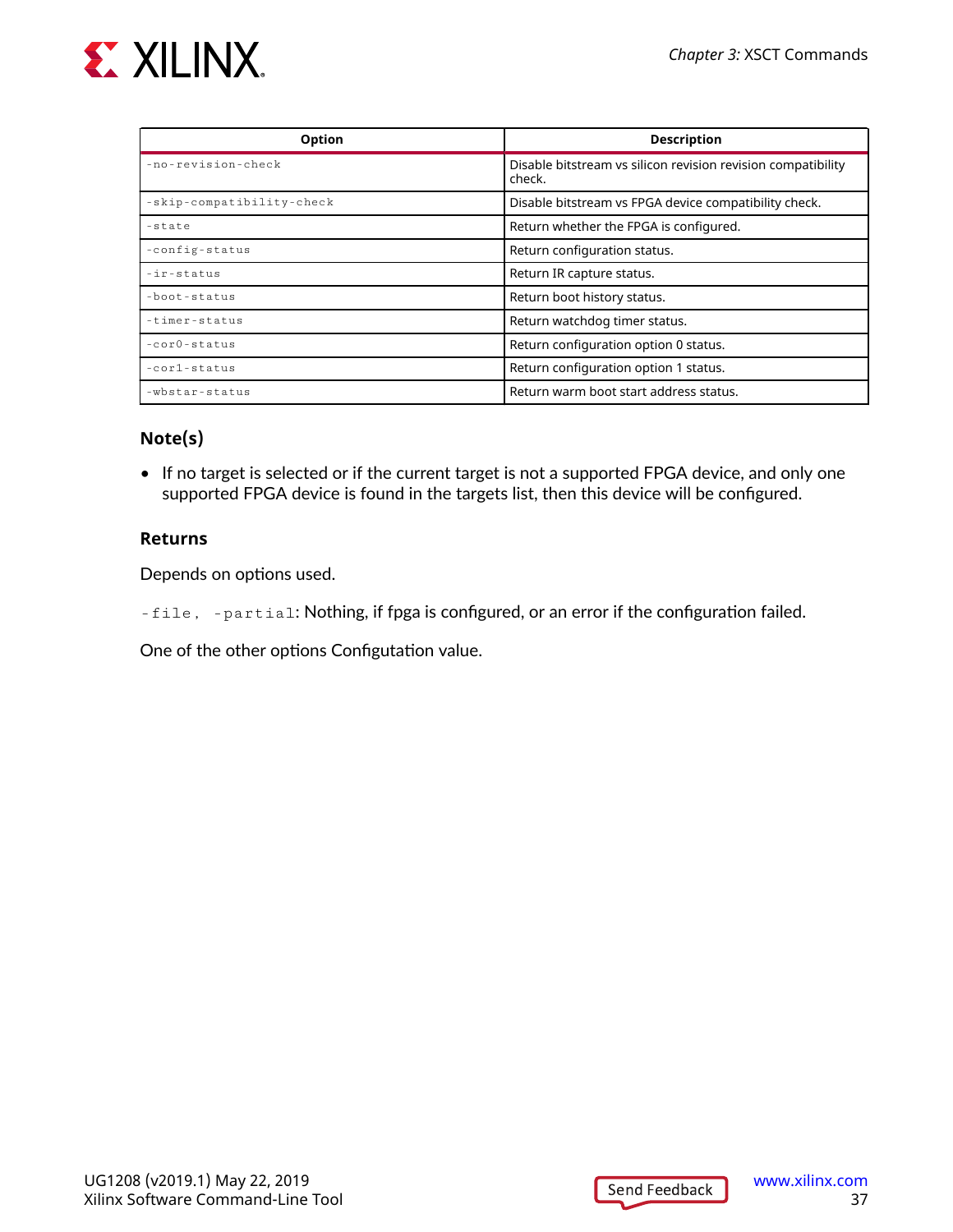

# **Target Reset**

The following is a list of reset commands:

• rst

## **rst**

Target Reset.

### **Syntax**

rst [options]

Reset the active target.

## **Options**

| Option     | <b>Description</b>                                                                                                                                                       |
|------------|--------------------------------------------------------------------------------------------------------------------------------------------------------------------------|
| -processor | Reset the active processor target.                                                                                                                                       |
| $-cores$   | Reset the active processor group. This reset type is<br>supported only on Zynq. A processor group is defined as a<br>set of processors and on-chip peripherals like OCM. |
| -system    | Reset the active System.                                                                                                                                                 |
| $-$ srst   | Generate system reset for active target. With JTAG this is<br>done by generating a pulse on the SRST pin on the JTAG<br>cable assocated with the active target.          |

#### **Returns**

Nothing, if reset if successful. Error string, if reset is unsupported.

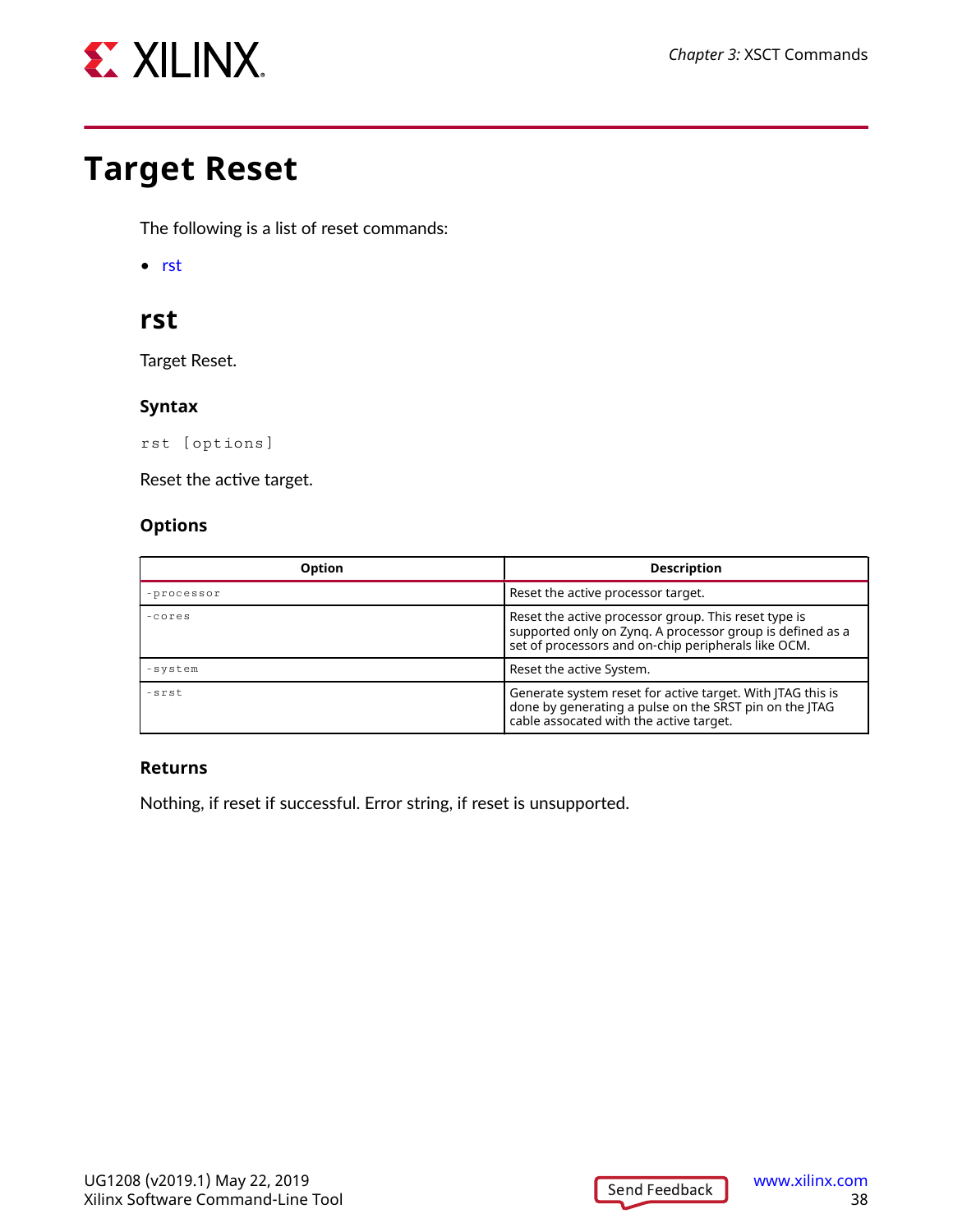

# **Target Breakpoints/Watchpoints**

The following is a list of breakpoints commands:

- bpadd
- [bpremove](#page-40-0)
- [bpenable](#page-41-0)
- [bpdisable](#page-41-0)
- [bplist](#page-43-0)
- [bpstatus](#page-43-0)

# **bpadd**

Set a Breakpoint/Watchpoint.

#### **Syntax**

```
bpadd <options>
```
Set a software or hardware breakpoint at address, function or <file>:<line>, or set a read/ write watchpoint, or set a cross-trigger breakpoint.

#### **Options**

| <b>Option</b>                                   | <b>Description</b>                                                                                                                                                                                                                                                                                                                                                                                                                                                                             |
|-------------------------------------------------|------------------------------------------------------------------------------------------------------------------------------------------------------------------------------------------------------------------------------------------------------------------------------------------------------------------------------------------------------------------------------------------------------------------------------------------------------------------------------------------------|
| -addr <breakpoint-address></breakpoint-address> | Specify the address at which the Breakpoint should be set.                                                                                                                                                                                                                                                                                                                                                                                                                                     |
| $-file < file - name >$                         | Specify the $\leq$ file-name $>$ in which the Breakpoint should be<br>set.                                                                                                                                                                                                                                                                                                                                                                                                                     |
| -line <line-number></line-number>               | Specify the $\leq$ line-number > within the file, where<br>Breakpoint should be set.                                                                                                                                                                                                                                                                                                                                                                                                           |
| -type <breakpoint-type></breakpoint-type>       | Specify the Breakpoint type <breakpoint-type> can be<br/>one of the values below: auto = Auto - Breakpoint type is<br/>chosen by hw_server/TCF agent. This is the default type hw<br/>= Hardware Breakpoint sw = Software Breakpoint</breakpoint-type>                                                                                                                                                                                                                                         |
| -mode <breakpoint-mode></breakpoint-mode>       | Specify the access mode that will trigger the breakpoint.<br><breakpoint-mode> can be a bitwise OR of the values<br/>below: 0x1 = Triggered by a read from the breakpoint<br/>location 0x2 = Triggered by a write to the breakpoint<br/>location 0x4 = Triggered by an instruction execution at the<br/>breakpoint location This is the default for Line and Address<br/>breakpoints 0x8 = Triggered by a data change (not an<br/>explicit write) at the breakpoint location</breakpoint-mode> |
| -enable <mode></mode>                           | Specify initial enablement state of breakpoint. When<br><mode> is 0 the breakpoint is disabled, otherwise the<br/>breakpoint is enabled. The default is enabled.</mode>                                                                                                                                                                                                                                                                                                                        |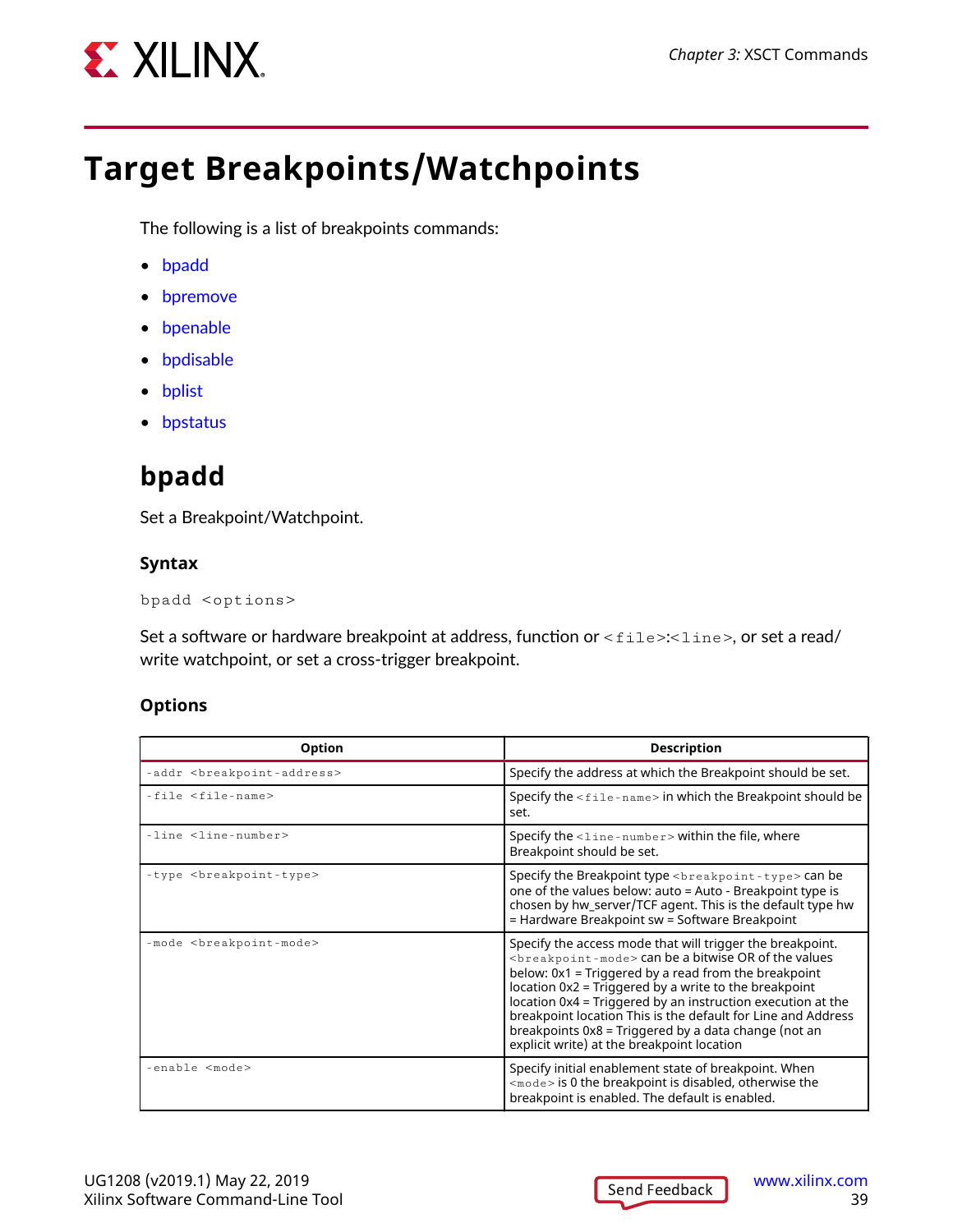

| <b>Option</b>                                    | <b>Description</b>                                                                                                                                                                                                                                                                                                                                                      |
|--------------------------------------------------|-------------------------------------------------------------------------------------------------------------------------------------------------------------------------------------------------------------------------------------------------------------------------------------------------------------------------------------------------------------------------|
| -ct-input <list> -ct-output <list></list></list> | Specify input and output cross triggers. $\langle$ 1ist> is a list of<br>numbers identifying the cross trigger pin. For Zyng 0-7 is<br>CTI for core 0, 8-15 is CTI for core 1, 16-23 is CTI ETB and<br>TPIU, and 24-31 is CTI for FTM.                                                                                                                                  |
| -properties <dict></dict>                        | Specify advanced breakpoint properties.                                                                                                                                                                                                                                                                                                                                 |
| -meta-data <dict></dict>                         | Specify meta-data of advanced breakpoint properties.                                                                                                                                                                                                                                                                                                                    |
| $-target-id < id$                                | Specify a target id for which the breakpoint should be set. A<br>breakpoint can be set for all the targets by specifying the<br>$\langle \text{1d} \rangle$ as "all". If this option is not used, then the breakpoint<br>is set for the active target selected through targets<br>command. If there is no active target, then the breakpoint is<br>set for all targets. |
| -skip-on-step <value></value>                    | Specify the trigger behaviour on stepping. This option is<br>only applicable for cross trigger breakpoints and when<br>DBGACK is used as breakpoint input.<br>$0 =$ trigger every time core is stopped (default)<br>1 = supress trigger on stepping over a code breakpoint<br>$2$ = supress trigger on any kind of stepping                                             |

### **Note(s)**

• Breakpoints can be set in XSDB before connecting to hw\_server/TCF agent. If there is an active target when a Breakpoint is set, the Breakpoint will be enabled only for that active target. If there is no active target, the Breakpoint will be enabled for all the targets. target-id option can be used to set a breakpoint for a specific target, or all targets. An address breakpoint or a file:line breakpoint can also be set without the options -addr, -file or -line. For address breakpoints, specify the address as an argument, after all other options. For file:line breakpoints, specify the file name and line number in the format  $\leq$  file  $\geq$ : $\leq$  line $\geq$ , as an argument, after all other options.

#### **Returns**

Breakpoint id or an error if invalid target id is specified.

#### **Example(s)**

bpadd -addr 0x100000

Set a Breakpoint at address 0x100000. Breakpoint type is chosen by hw\_server/TCF agent.

bpadd -addr &main

Set a function Breakpoint at main. Breakpoint type is chosen by hw\_server/TCF agent.

bpadd -file test.c -line 23 -type hw

Set a Hardware Breakpoint at test.c:23.

```
bpadd -target-id all 0x100
```
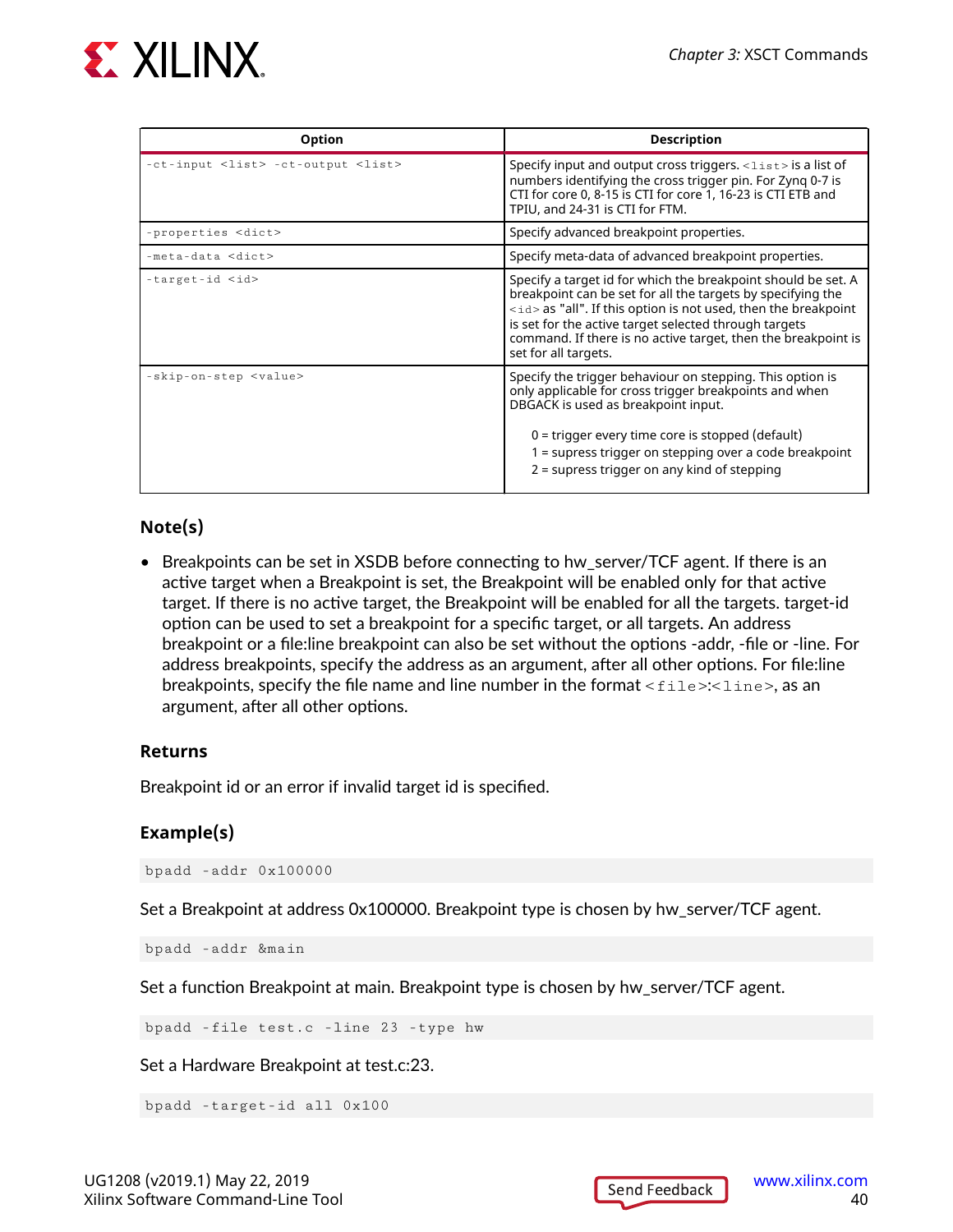<span id="page-40-0"></span>

Set a breakpoint for all targets, at address 0x100.

bpadd -target-id 2 test.c:23

Set a breakpoint for target 2, at line 23 in test.c.

bpadd -addr &fooVar -type hw -mode 0x3

Set a Read\_Write Watchpoint on variable fooVar.

bpadd -ct-input 0 -ct-output 8

Set a cross trigger to stop Zynq core 1 when core 0 stops.

## **bpremove**

Remove Breakpoints/Watchpoints.

#### **Syntax**

bpremove <id-list> | -all

Remove the Breakpoints/Watchpoints specified by  $\leq$  id-list> or remove all the breakpoints when \"-all\" option is used.

#### **Options**

| าption         | <b>Description</b>      |
|----------------|-------------------------|
| $-ax-$<br>---- | Remove all breakpoints. |

#### **Returns**

Nothing, if the breakpoint is removed successfully. Error string, if the breakpoint specified by  $\langle$ id> is not set.

#### **Example(s)**

bpremove 0

Remove Breakpoint 0.

bpremove 1 2

Remove Breakpoints 1 and 2.

bpremove -all

Remove all Breakpoints.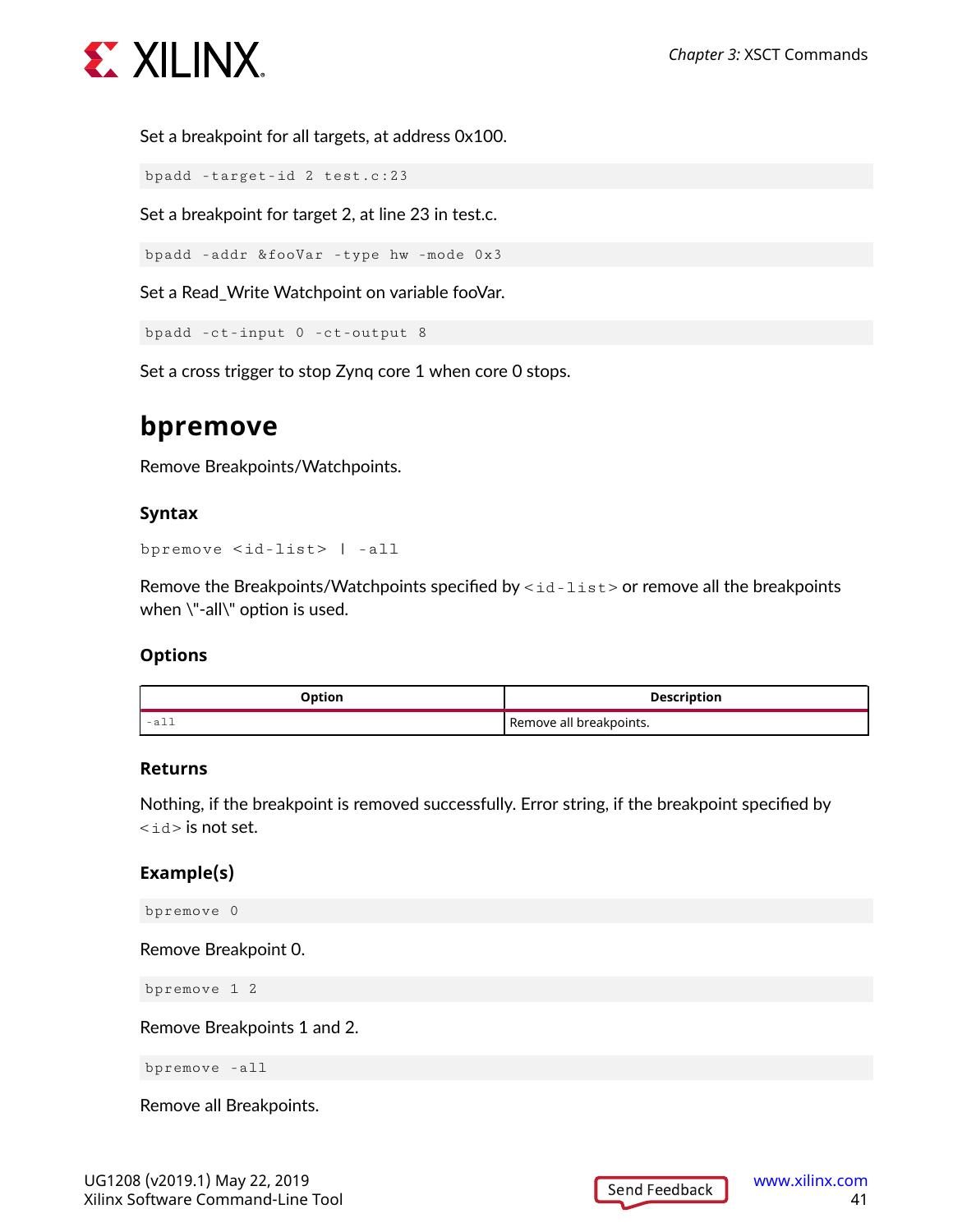<span id="page-41-0"></span>

## **bpenable**

Enable Breakpoints/Watchpoints.

## **Syntax**

bpenable <id-list> | -all

Enable the Breakpoints/Watchpoints specified by  $\leq$  id-list > or enable all the breakpoints when \"-all\" option is used.

### **Options**

| つption         | <b>Description</b>        |
|----------------|---------------------------|
| $-ax-$<br>---- | l Enable all breakpoints. |

#### **Returns**

Nothing, if the breakpoint is enabled successfully. Error string, if the breakpoint specified by <id> is not set.

## **Example(s)**

bpenable 0

Enable Breakpoint 0.

bpenable 1 2

Enable Breakpoints 1 and 2.

bpenable -all

Enable all Breakpoints.

# **bpdisable**

Disable Breakpoints/Watchpoints.

## **Syntax**

bpdisable <id-list> | -all

Disable the Breakpoints/Watchpoints specified by  $\leq$  id-list > or disable all the breakpoints when \"-all\" option is used.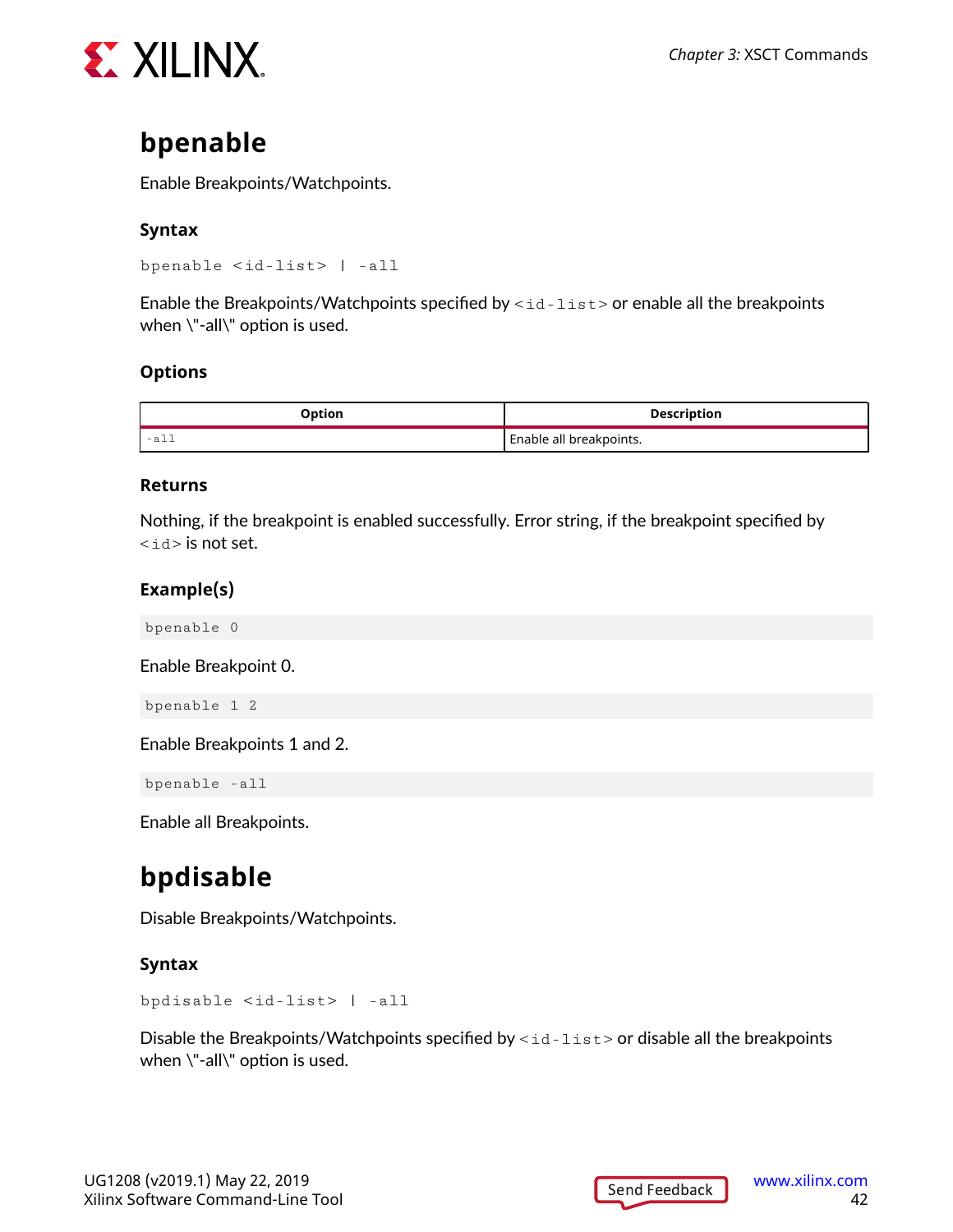

#### **Options**

| <b>)ption</b> | <b>Description</b>       |
|---------------|--------------------------|
| – a⊥⊥         | Disable all breakpoints. |

#### **Returns**

Nothing, if the breakpoint is disabled successfully. Error string, if the breakpoint specified by <id> is not set.

### **Example(s)**

bpdisable 0

Disable Breakpoint 0.

bpdisable 1 2

Disable Breakpoints 1 and 2.

bpdisable -all

Disable all Breakpoints.

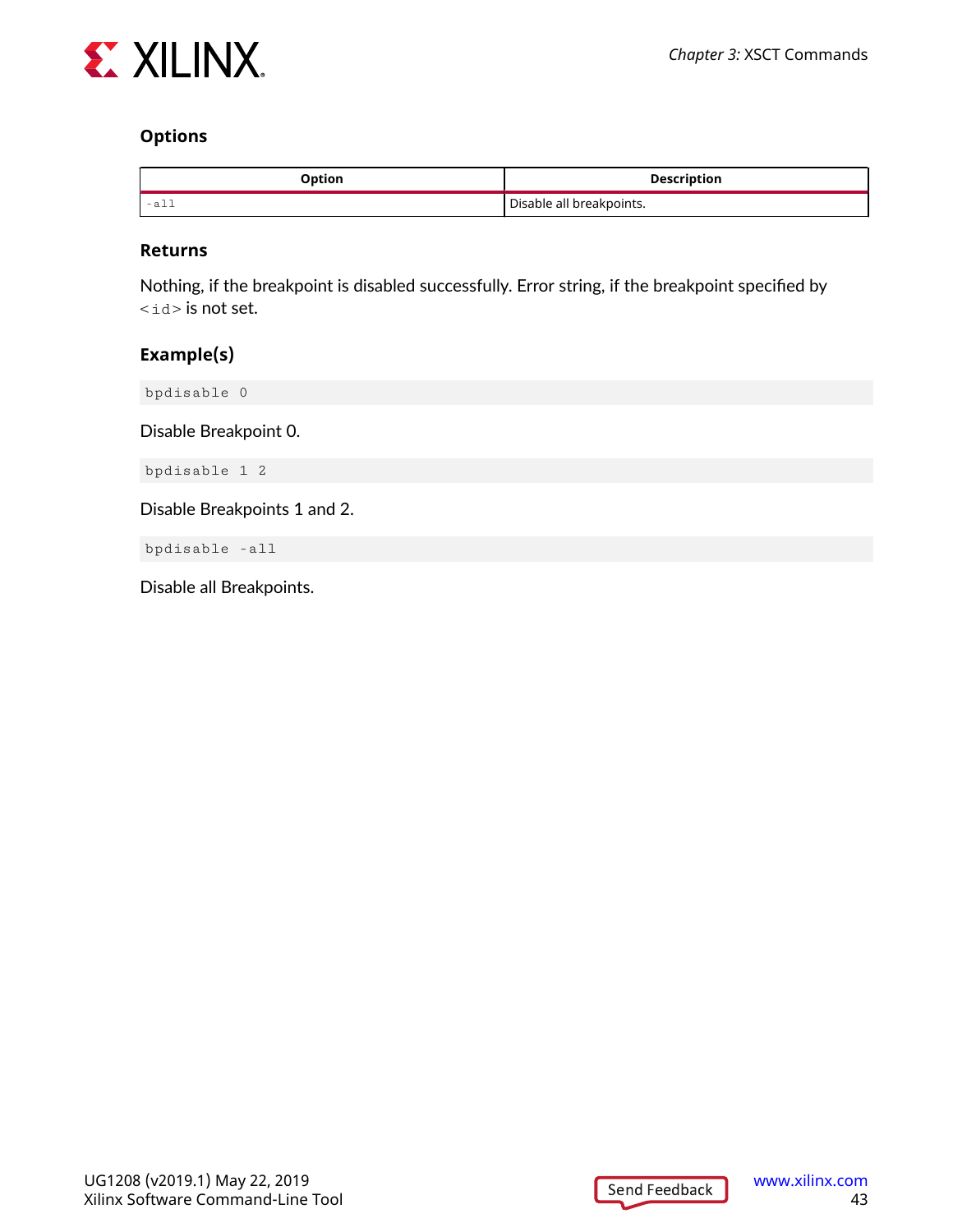<span id="page-43-0"></span>

## **bplist**

List Breakpoints/Watchpoints.

## **Syntax**

bplist

List all the Beakpoints/Watchpoints along with brief status for each Breakpoint and the target on which it is set.

## **Returns**

List of breakpoints.

# **bpstatus**

Print Breakpoint/Watchpoint status.

## **Syntax**

bpstatus <id>

Print the status of a Breakpoint/Watchpoint specified by  $\lt i d$ . Status includes the target information for which the Breakpoint is active and also Breakpoint hitcount or error message.

## **Options**

None

## **Returns**

Breakpoint status, if the breakpoint exists. Error string, if the breakpoint specified by  $\langle id \rangle$  is not set.

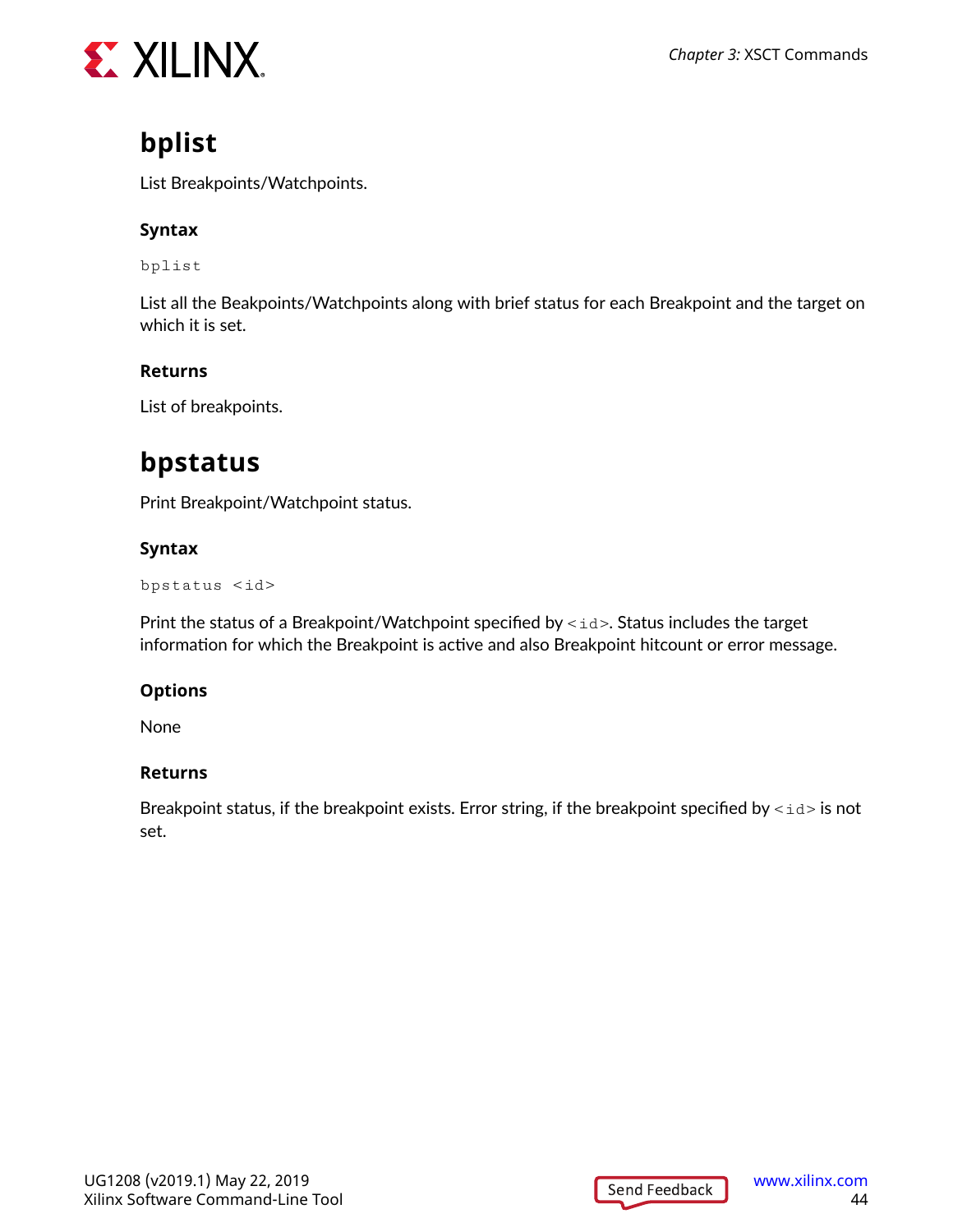

# **JTAG UART**

The following is a list of streams commands:

- jtagterminal
- [readjtaguart](#page-45-0)

# **jtagterminal**

Start/Stop Jtag based hyper-terminal.

## **Syntax**

jtagterminal [options]

Start/Stop a JTAG based hyper-terminal to communicate with Arm DCC or MDM UART interface.

## **Options**

| <b>Option</b> | <b>Description</b>                                                                                                                     |
|---------------|----------------------------------------------------------------------------------------------------------------------------------------|
| -start        | Start the JTAG UART terminal. This is the default option.                                                                              |
| $-s$ top      | Stop the JTAG UART terminal.                                                                                                           |
| $-socket$     | Return the socket port number, instead of starting the<br>terminal. External terminal programs can be used to<br>connect to this port. |

## **Note(s)**

• Select a MDM or Arm processor target before running this command.

#### **Returns**

Socket port number.

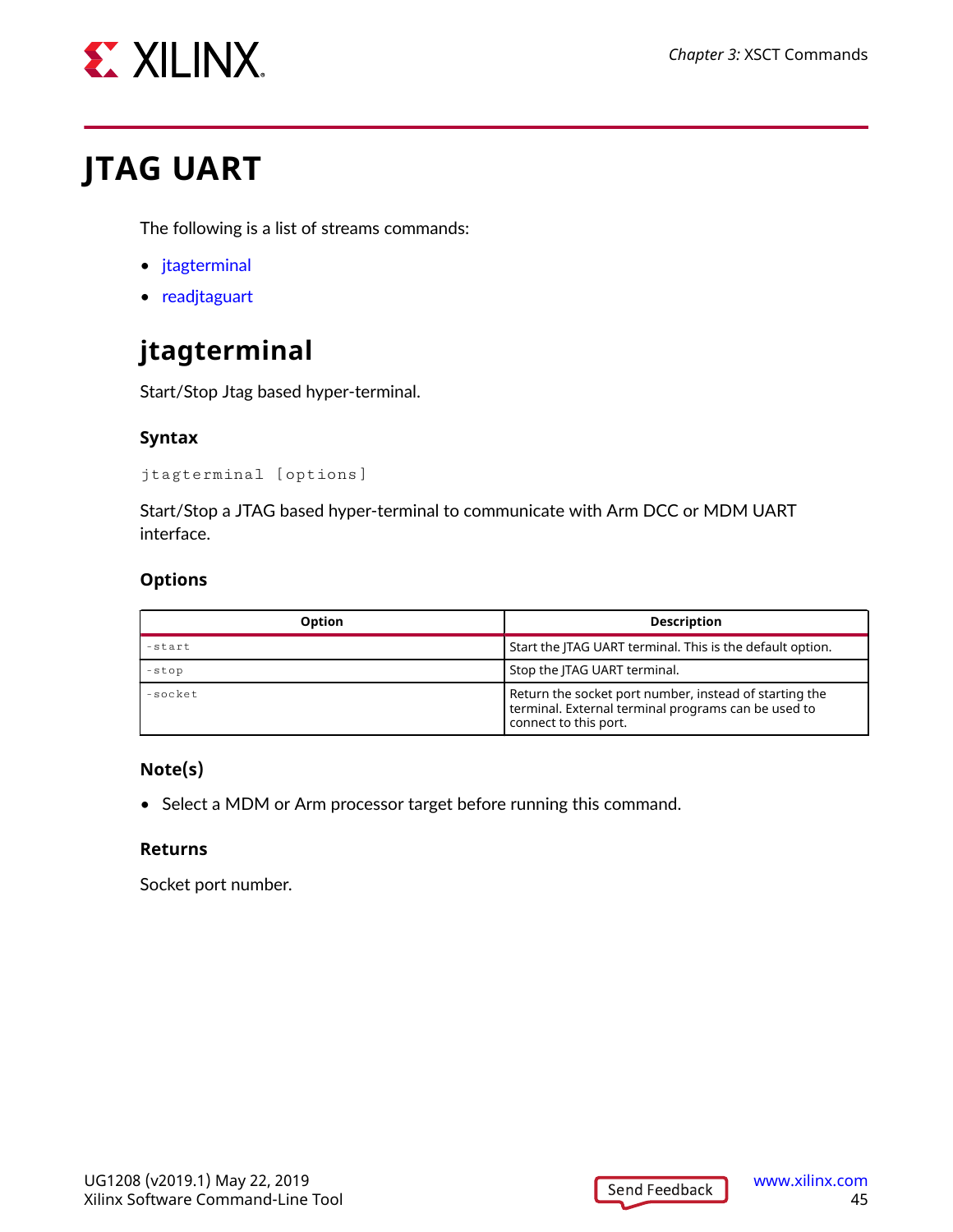<span id="page-45-0"></span>

## **readjtaguart**

Start/Stop reading from JTAG UART.

## **Syntax**

readjtaguart [options]

Start/Stop reading from the Arm DCC or MDM UART Tx interface. JTAG UART output can be printed on stdout or redirected to a file.

## **Options**

| <b>Option</b>             | <b>Description</b>                                                                                                           |
|---------------------------|------------------------------------------------------------------------------------------------------------------------------|
| -start                    | Start reading the JTAG UART output.                                                                                          |
| $-s$ top                  | Stop reading the JTAG UART output.                                                                                           |
| $-handle < file-handle >$ | Specify the file handle to which the data should be<br>redirected. If no file handle is given, data is printed on<br>stdout. |

### **Note(s)**

- Select a MDM or ARM processor target before runnning this command.
- While running a script in non-interactive mode, output from Jtag uart may not be written to the log, until "readjtaguart -stop" is used.

#### **Returns**

Nothing, if successful. Error string, if data cannot be read from the Jtag Uart.

## **Example(s)**

readjtaguart

Start reading from the Jtag Uart and print the output on stdout. set fp [open test.log w]; readjtaguart -start -handle \$fp Start reading from the Jtag Uart and print the output to test.log.

```
readjtaguart -stop
```
Stop reading from the Jtag Uart.

# **Miscellaneous**

The following is a list of miscellaneous commands:

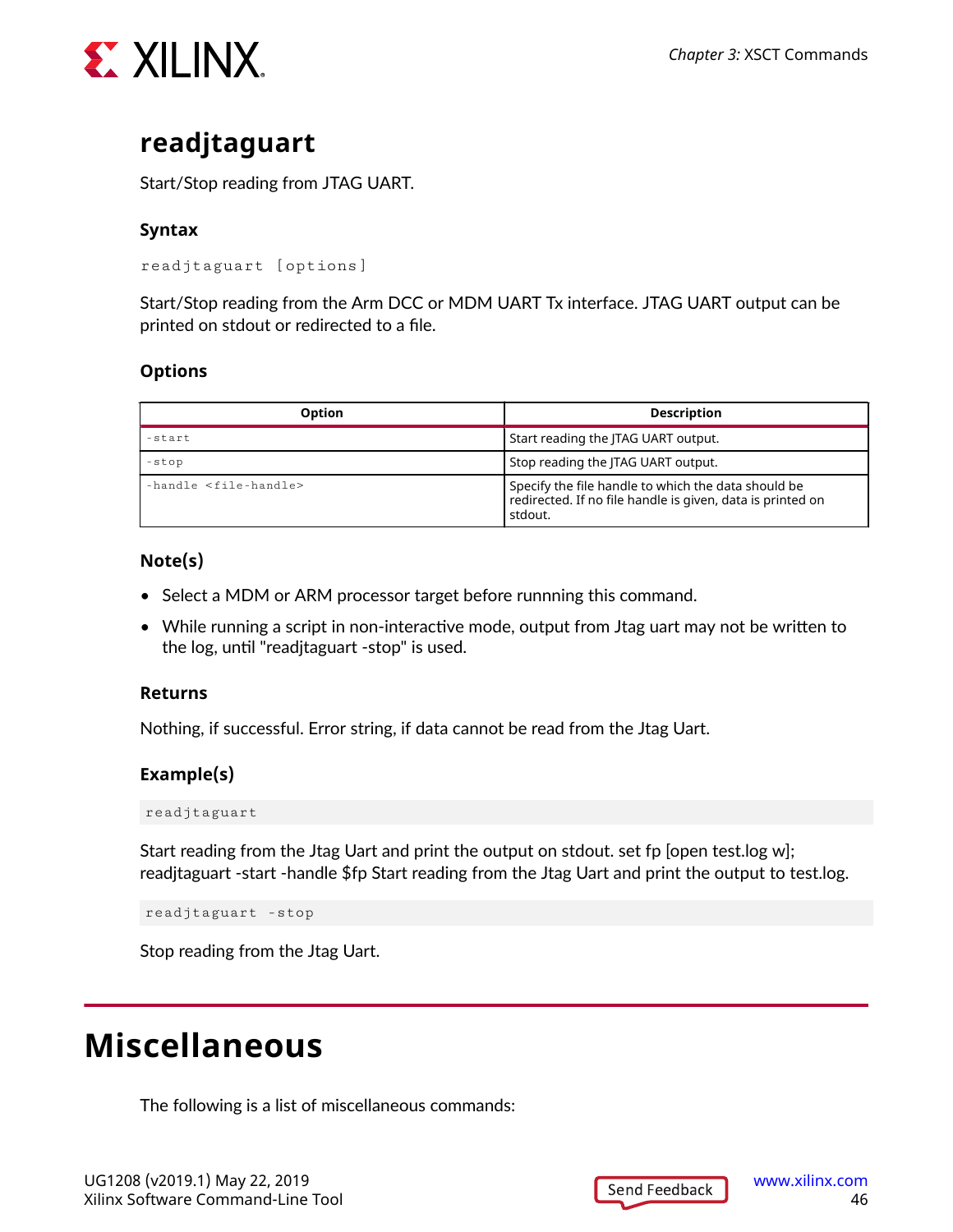

- loadhw
- [unloadhw](#page-47-0)
- [mdm\\_drwr](#page-47-0)
- [mb\\_drwr](#page-48-0)
- [mdm\\_drrd](#page-48-0)
- [mb\\_drrd](#page-49-0)
- [configparams](#page-49-0)
- [version](#page-50-0)
- [xsdbserver start](#page-51-0)
- [xsdbserver stop](#page-53-0)
- [xsdbserver disconnect](#page-53-0)
- [xsdbserver version](#page-53-0)

## **loadhw**

Load a Vivado HW design.

#### **Syntax**

```
loadhw [options]
```
Load a Vivado HW design, and set the memory map for the current target. If the current target is a parent for a group of processors, memory map is set for all its child processors. If current target is a processor, memory map is set for all the child processors of it's parent. This command returns the HW design object.

## **Options**

| Option                                         | <b>Description</b>                                                                                                                                                                                                                          |
|------------------------------------------------|---------------------------------------------------------------------------------------------------------------------------------------------------------------------------------------------------------------------------------------------|
| - hw                                           | HW design file.                                                                                                                                                                                                                             |
| $-1$ ist                                       | Return a list of open designs for the targets.                                                                                                                                                                                              |
| -mem-ranges [list {start1 end1} {start2 end2}] | List of memory ranges from which the memory map should<br>be set. Memory map is not set for the addresses outside<br>these ranges. If this option is not specified, then memory<br>map is set for all the addresses in the hardware design. |

#### **Returns**

Design object, if the HW design is loaded and memory map is set successfully. Error string, if the HW design cannot be opened.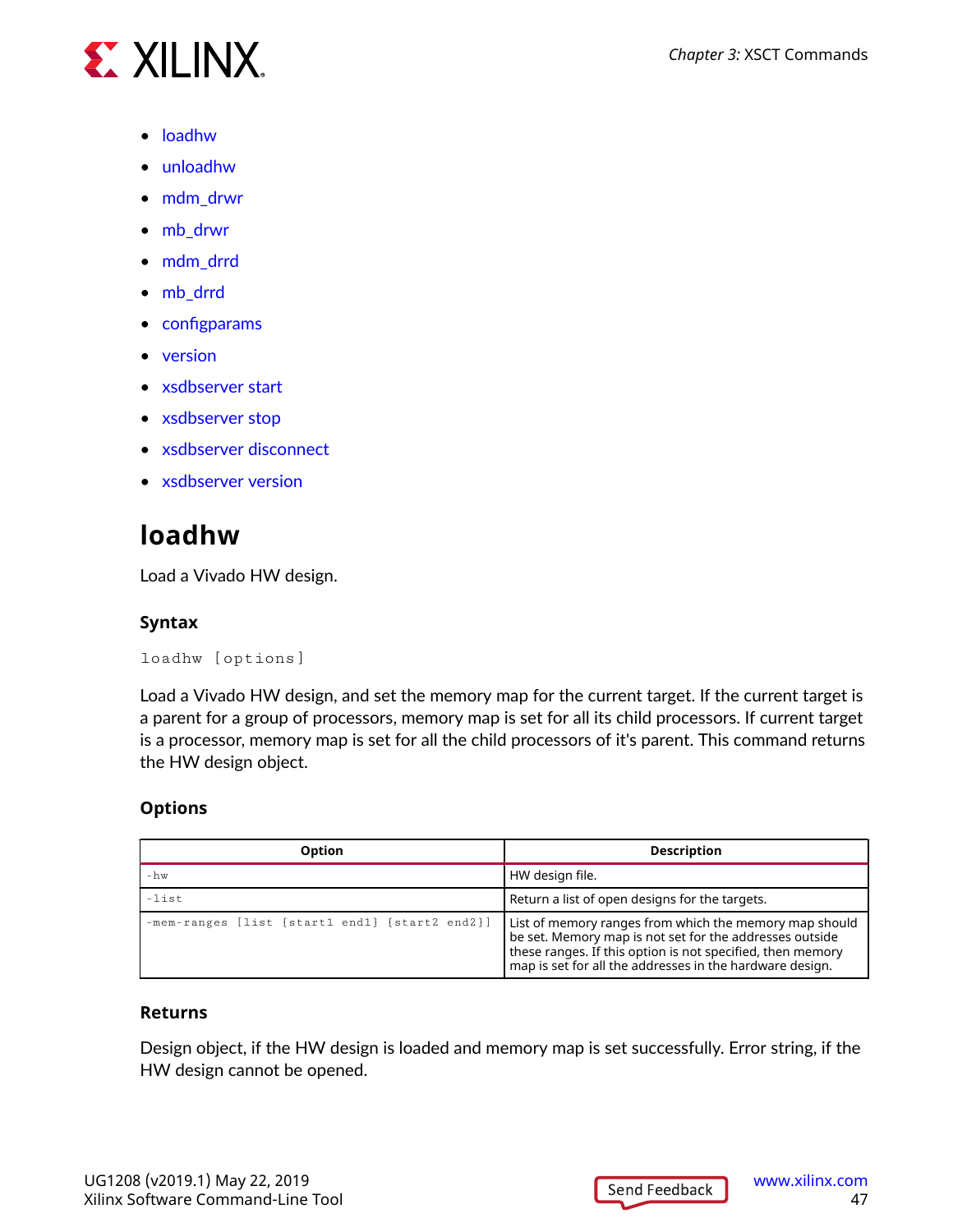<span id="page-47-0"></span>

## **Example(s)**

targets -filter {name =~ "APU"}; loadhw design.hdf Load the HW design named design.hdf and set memory map for all the child processors of APU target. targets -filter {name =~ "xc7z045"}; loadhw design.hdf Load the HW design named design.hdf and set memory map for all the child processors for which xc7z045 is the parent.

## **unloadhw**

Unload a Vivado HW design.

### **Syntax**

unloadhw

Close the Vivado HW design which was opened during loadhw command, and clear the memory map for the current target. If the current target is a parent for a group of processors, memory map is cleared for all its child processors. If the current target is a processor, memory map is cleared for all the child processors of it's parent. This command does not clear memory map explicitly set by users.

### **Returns**

Nothing.

# **mdm\_drwr**

Write to MDM Debug Register.

## **Syntax**

mdm\_drwr [options] <cmd> <data> <bitlen>

Write to MDM Debug Register. cmd is 8-bit MDM command to access a Debug Register. data is the register value and bitlen is the register width.

## **Options**

| วption                           | <b>Description</b>                            |
|----------------------------------|-----------------------------------------------|
| '-user <bscan number=""></bscan> | Specify user bscan port number. Default is 2. |

#### **Returns**

Nothing, if successful. Error string, if BSCAN port is invalid.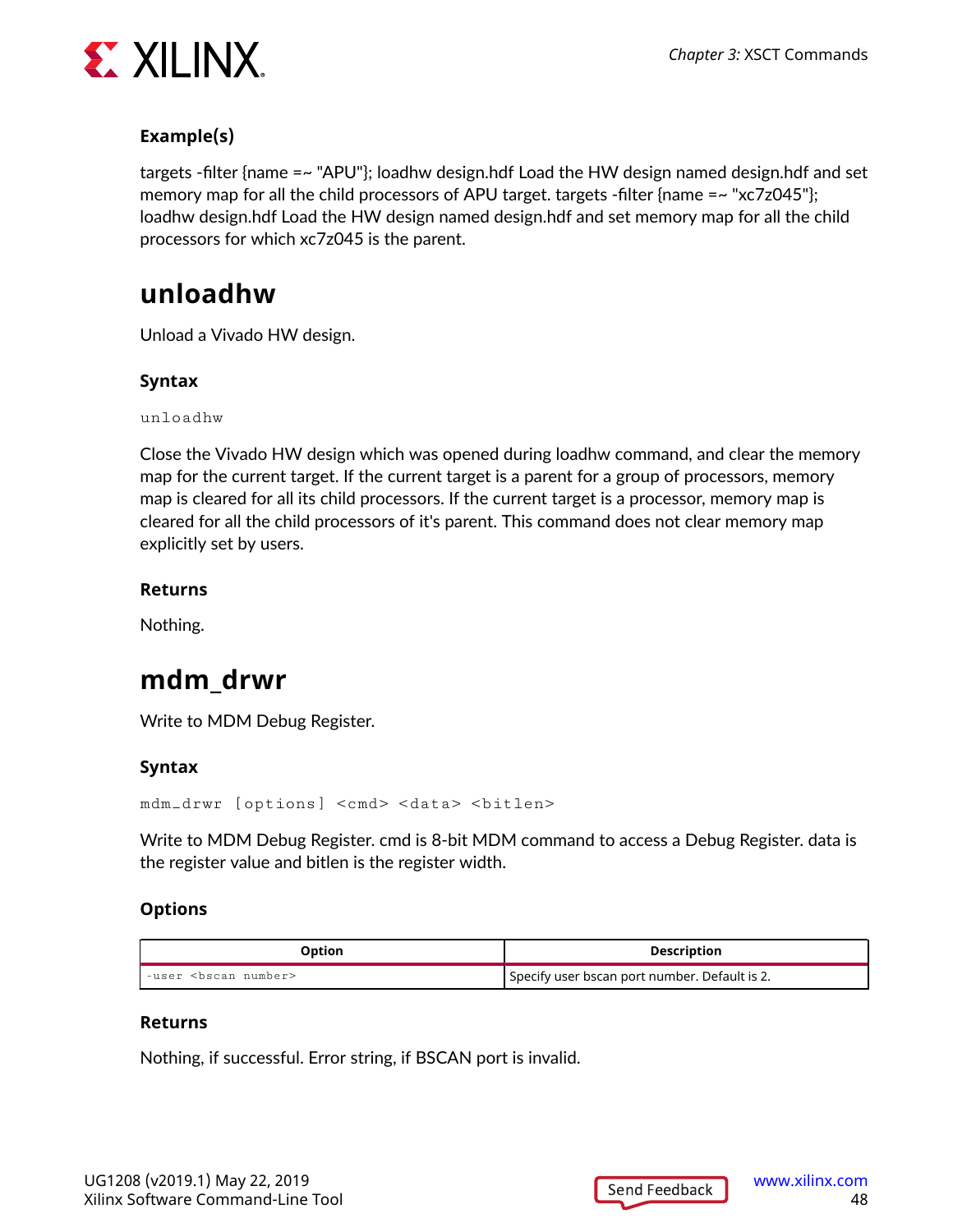<span id="page-48-0"></span>

## **Example(s)**

mdm\_drwr 8 0x40 8

Write to MDM Break/Reset Control Reg.

# **mb\_drwr**

Write to MicroBlaze Debug Register.

### **Syntax**

```
mb_drwr [options] <cmd> <data> <bitlen>
```
Write to MicroBlaze Debug Register available on MDM. cmd is 8-bit MDM command to access a Debug Register. data is the register value and bitlen is the register width.

## **Options**

| Option                           | <b>Description</b>                            |
|----------------------------------|-----------------------------------------------|
| '-user <bscan number=""></bscan> | Specify user bscan port number. Default is 2. |

#### **Returns**

Nothing, if successful. Error string, if BSCAN port is invalid.

## **Example(s)**

mb\_drwr 1 0x282 10

Write to MB Control Reg.

# **mdm\_drrd**

Read from MDM Debug Register.

## **Syntax**

mdm\_drrd [options] <cmd> <bitlen>

Read a MDM Debug Register. cmd is 8-bit MDM command to access a Debug Register and bitlen is the register width. Returns hex register value.

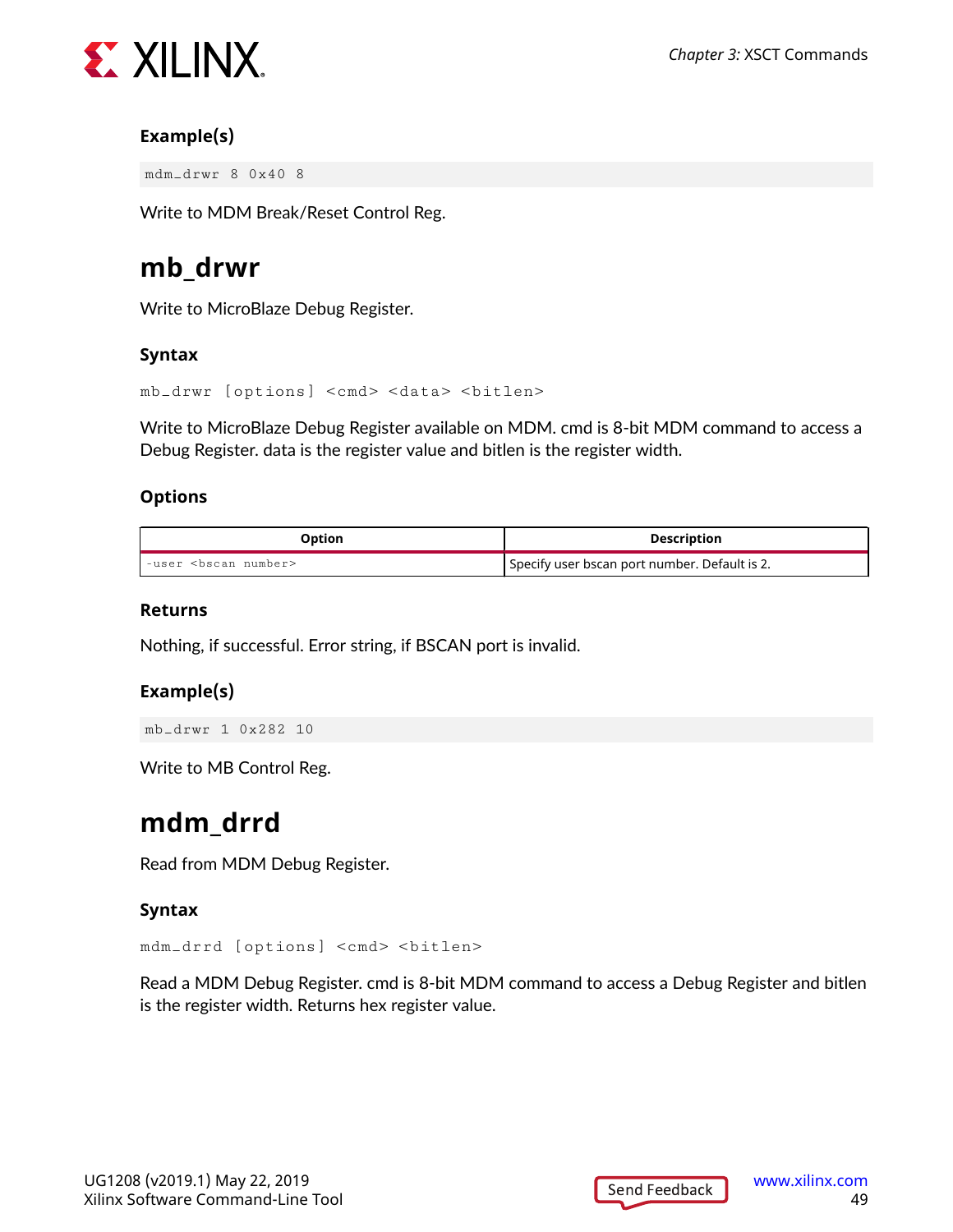<span id="page-49-0"></span>

#### **Options**

| つption                           | <b>Description</b>                            |
|----------------------------------|-----------------------------------------------|
| '-user <bscan number=""></bscan> | Specify user bscan port number. Default is 2. |

#### **Returns**

Register value, if successful. Error string, if BSCAN port is invalid.

## **Example(s)**

mdm\_drrd 0 32

Read XMDC ID Reg.

## **mb\_drrd**

Read from MicroBlaze Debug Register.

#### **Syntax**

mb\_drrd [options] <cmd> <bitlen>

Read a MicroBlaze Debug Register available on MDM. cmd is 8-bit MDM command to access a Debug Register. bitlen is the register width. Returns hex register value.

#### **Options**

| つption                          | <b>Description</b>                              |
|---------------------------------|-------------------------------------------------|
| -user <bscan number=""></bscan> | , Specify user bscan port number. Default is 2. |

#### **Returns**

Register value, if successful. Error string, if BSCAN port is invalid.

## **Example(s)**

mb\_drrd 3 28

Read MB Status Reg.

## **configparams**

List, get or set configuration parameters.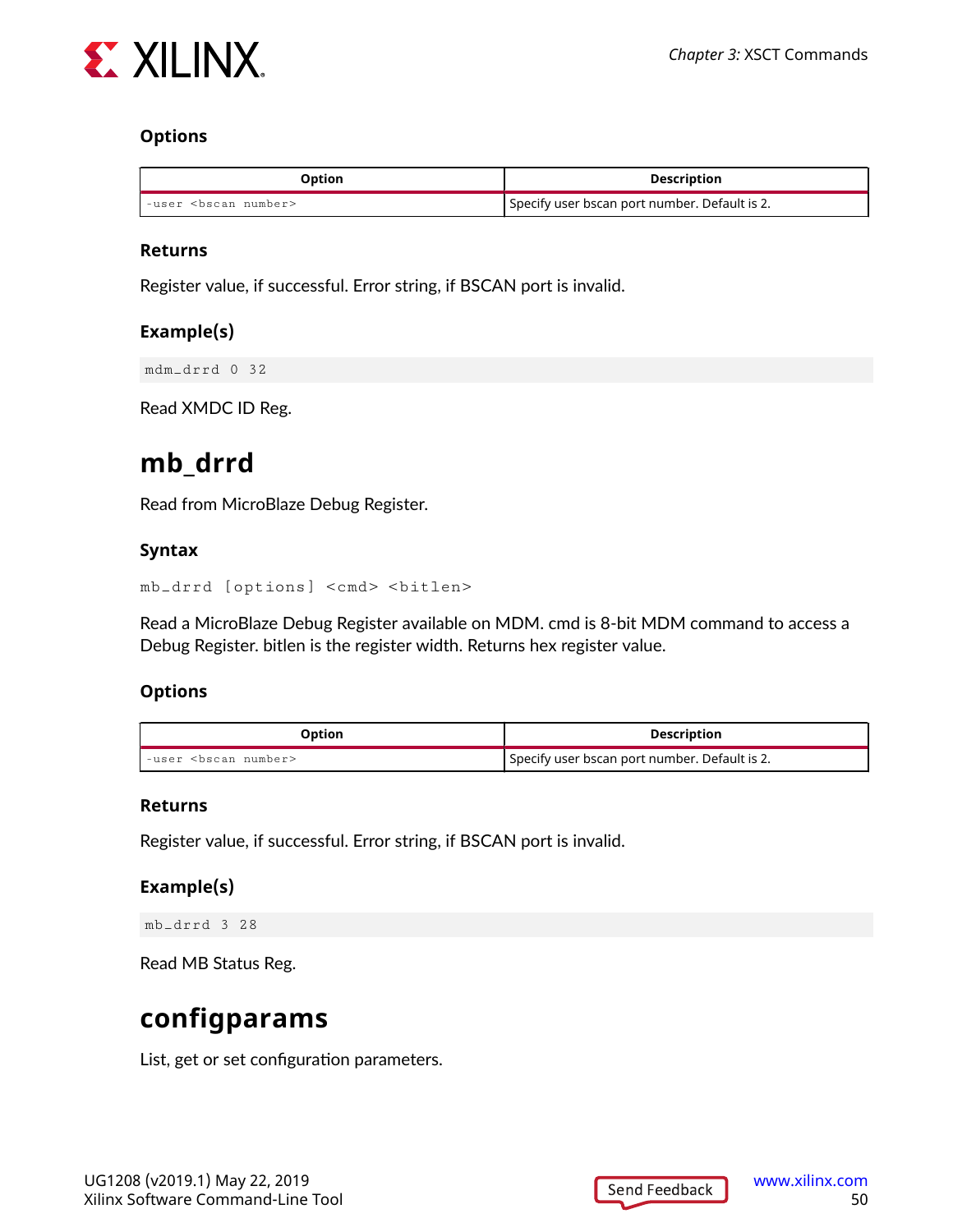<span id="page-50-0"></span>

#### **Syntax**

configparams <options>

List name and description for available configuration parameters. Configuration parameters can be global or connection specific, therefore the list of available configuration parameters and their value may change depending on current connection.

configparams <options> <name>

Get configuration parameter value(s).

configparams <options> <name> <value>

Set configuration parameter value.

#### **Options**

| <b>Option</b>      | <b>Description</b>                                                                                                                                          |
|--------------------|-------------------------------------------------------------------------------------------------------------------------------------------------------------|
| $-a11$             | Include values for all contexts in result.                                                                                                                  |
| -context [context] | Specify context of value to get or set. The default context is<br>"" which represet the global default. Not all options support<br>context specific values. |

#### **Returns**

Depends on the arguments specified.

<none>: List of parameters and description of each parameter.

<parameter name>: Parameter value or error, if unsupported paramter is specified.

<parameter name> <parameter value>: Nothing if the value is set, or error, if unsupported parameter is specified.

#### **Example(s)**

configparams force-mem-accesses 1

Disable access protection for dow, mrd, and mwr commands.

configparams sdk-launch-timeout 100

Change the SDK launch timeout to 100 seconds, used for running SDK batch mode commands.

## **version**

Get SDK or TCF server version.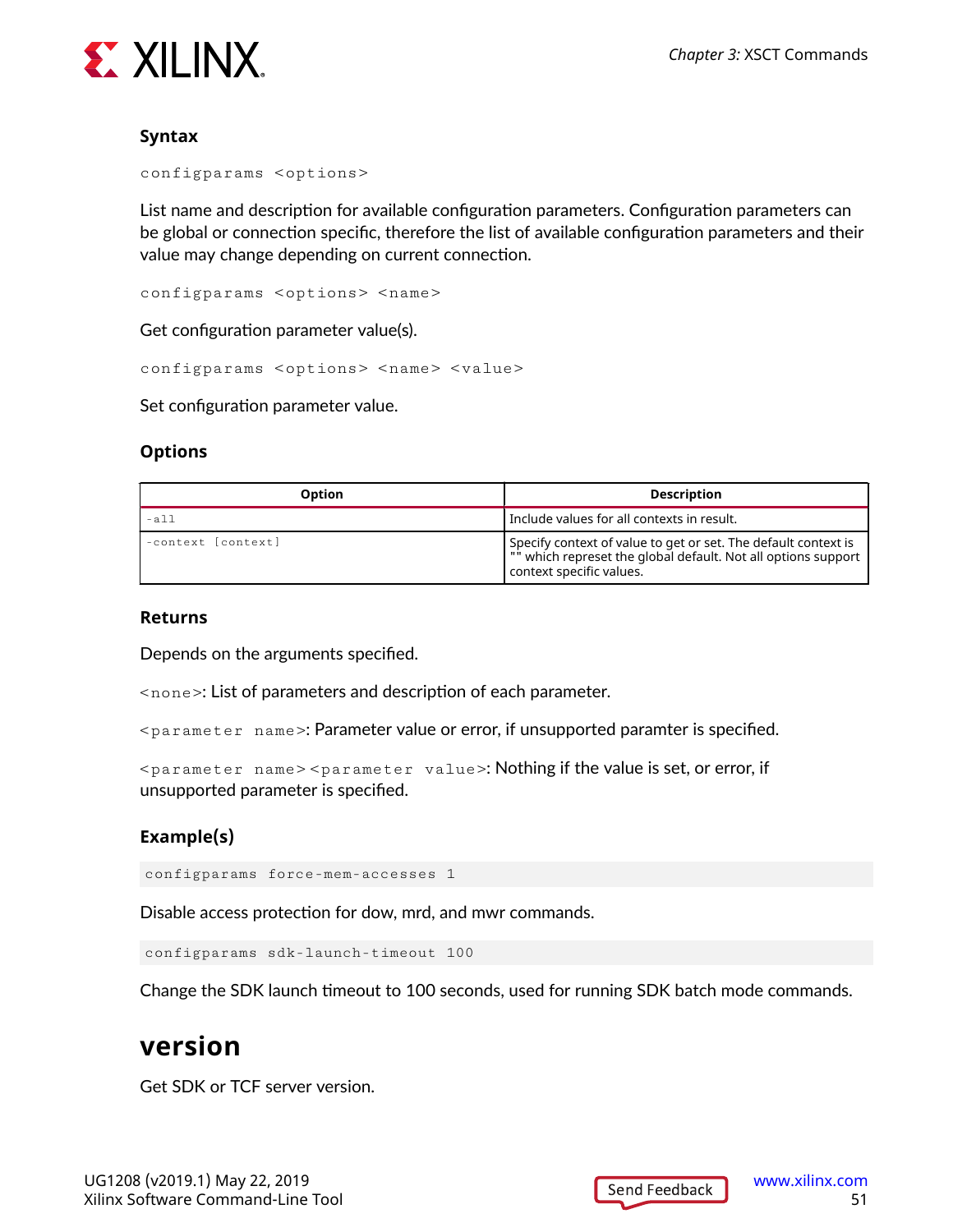<span id="page-51-0"></span>

#### **Syntax**

```
version [options]
```
Get SDK or TCF server version. When no option is specified, SDK build version is returned.

#### **Options**

| <b>D</b> ption | <b>Description</b>                                                  |
|----------------|---------------------------------------------------------------------|
| -server        | <b>Get the TCF server build version, for the active connection.</b> |

#### **Returns**

SDK or TCF Server version, on success. Error string, if server verison is requested when there is no connection.

## **xsdbserver start**

Start XSDB command server.

#### **Syntax**

```
xsdbserver start [options]
```
Start XSDB command server listener. XSDB command server allows external processes to connect to XSDB to evaluate commands. The XSDB server reads commands from the connected socket one line at the time. After evaluation, a line is sent back starting with 'okay' or 'error' followed by the result or error as a backslash quoted string.

## **Options**

| <b>Option</b>       | <b>Description</b>                                                                                                                            |
|---------------------|-----------------------------------------------------------------------------------------------------------------------------------------------|
| -host <addr></addr> | <b>l</b> Limits the network interface on which to listen for<br>incomming connections.                                                        |
| -port <port></port> | Specifies port to listen on. If this option is not specified or if<br>the port is zero then a dynamically allocated port number is<br>l used. |

#### **Returns**

Server details are disaplayed on the console if server is started. successfully, or error string, if a server has been already started.

#### **Example(s)**

xsdbserver start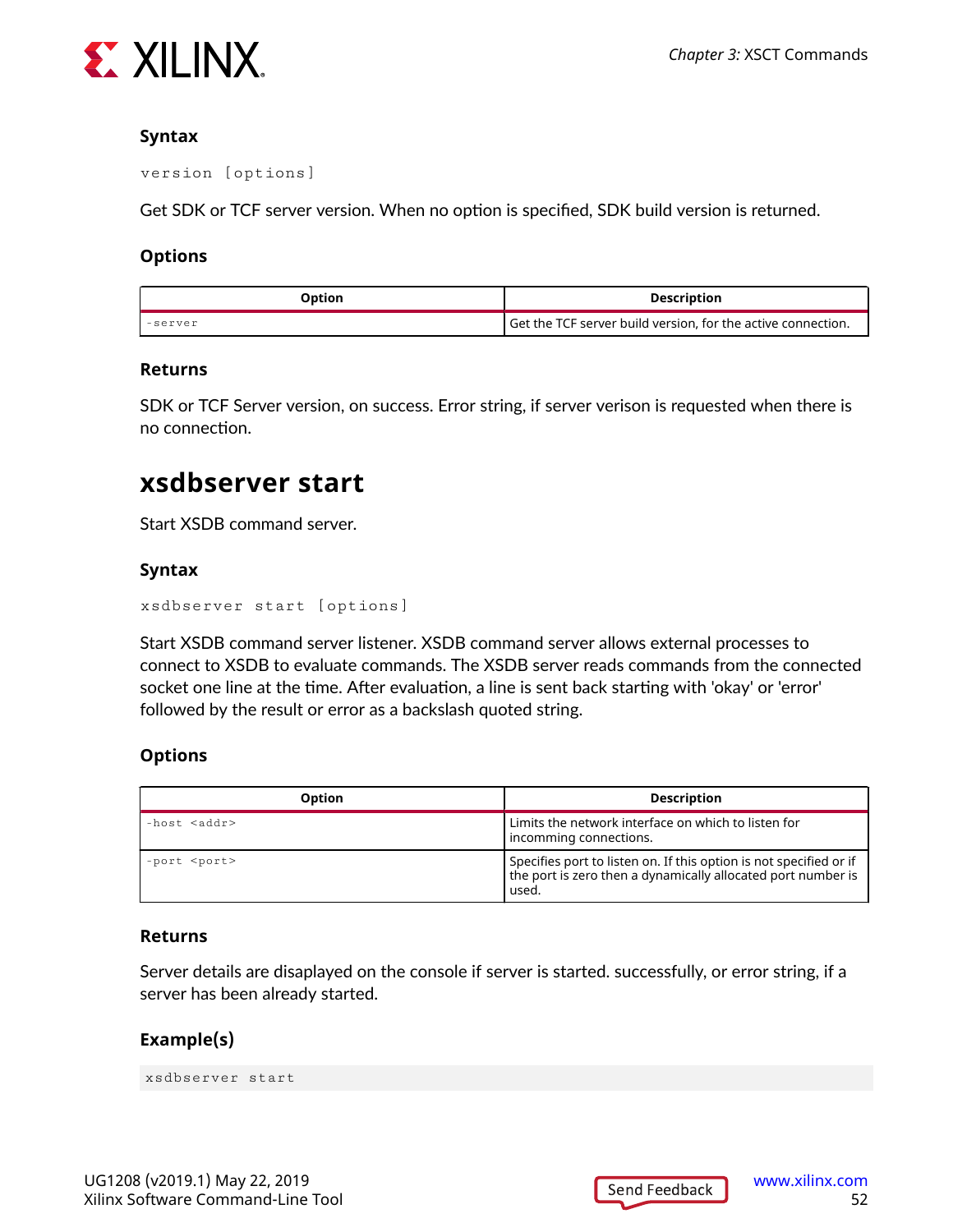Start XSDB server listener using dynamically allocated port.

xsdbserver start -host localhost -port 2000

Start XSDB server listener using port 2000 and only allow incomming connections on this host.

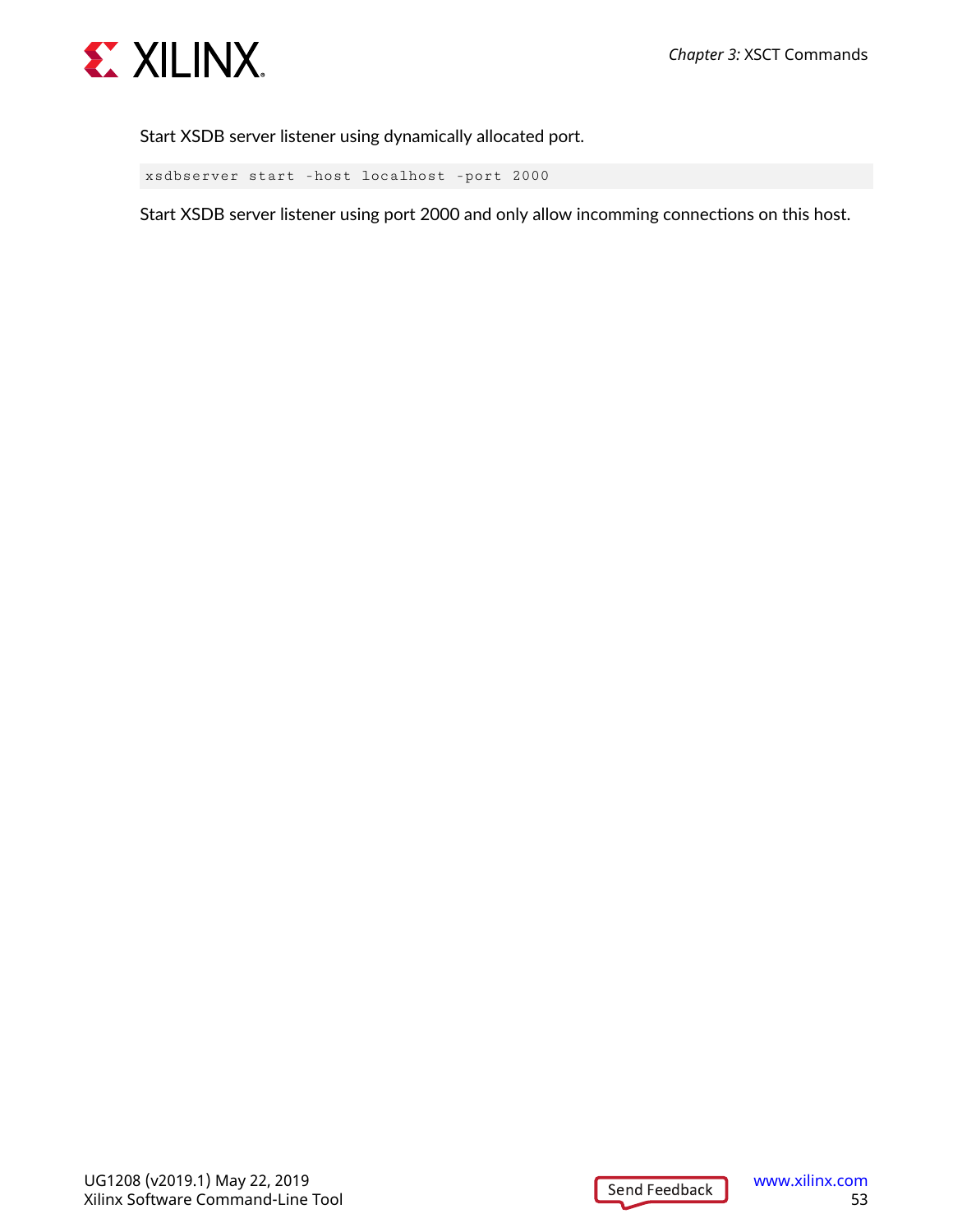<span id="page-53-0"></span>

## **xsdbserver stop**

Stop XSDB command server.

### **Syntax**

xsdbserver stop

Stop XSDB command server listener and disconnect connected client if any.

#### **Returns**

Nothing, if the server is closed successfully. Error string, if the server has not been started already.

## **xsdbserver disconnect**

Disconnect active XSDB server connection.

#### **Syntax**

```
xsdbserver disconnect
```
Disconnect current XSDB server connection.

#### **Returns**

Nothing, if the connection is closed. Error string, if there is no active connection.

## **xsdbserver version**

Return XSDB command server version

## **Syntax**

xsdbserver version

Return XSDB command server protocol version.

#### **Returns**

Server version if there is an active connection. Error string, if there is no active connection.

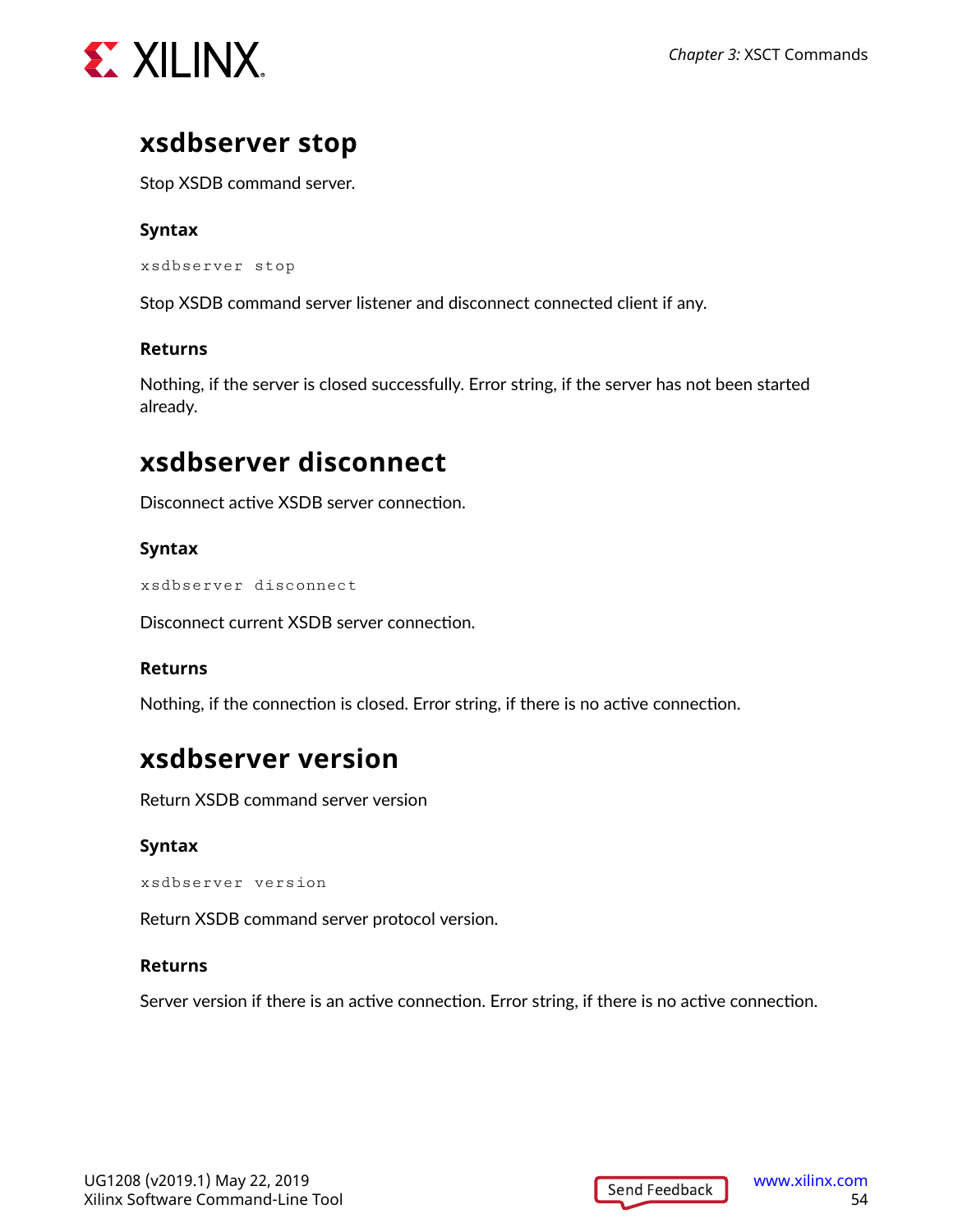

# **JTAG Access**

The following is a list of jtag commands:

- jtag targets
- jtag sequence
- [jtag device\\_properties](#page-56-0)
- [jtag lock](#page-56-0)
- [jtag unlock](#page-57-0)
- [jtag claim](#page-57-0)
- [jtag disclaim](#page-58-0)
- [jtag frequency](#page-58-0)
- [jtag skew](#page-58-0)
- [jtag servers](#page-59-0)

# **jtag targets**

List JTAG targets or switch between JTAG targets.

## **Syntax**

```
jtag targets
```
List available JTAG targets.

jtag targets <target id>

Select <target id> as active JTAG target.

## **Options**

| <b>Option</b> | <b>Description</b>                                                                                                                                                                      |
|---------------|-----------------------------------------------------------------------------------------------------------------------------------------------------------------------------------------|
| -set          | Set current target to entry single entry in list. This is useful<br>in comibination with -filter option. An error will be generate<br>if list is empty or contains more than one entry. |
| -regexp       | Use regexp for filter matching.                                                                                                                                                         |
| -nocase       | Use case insensitive filter matching.                                                                                                                                                   |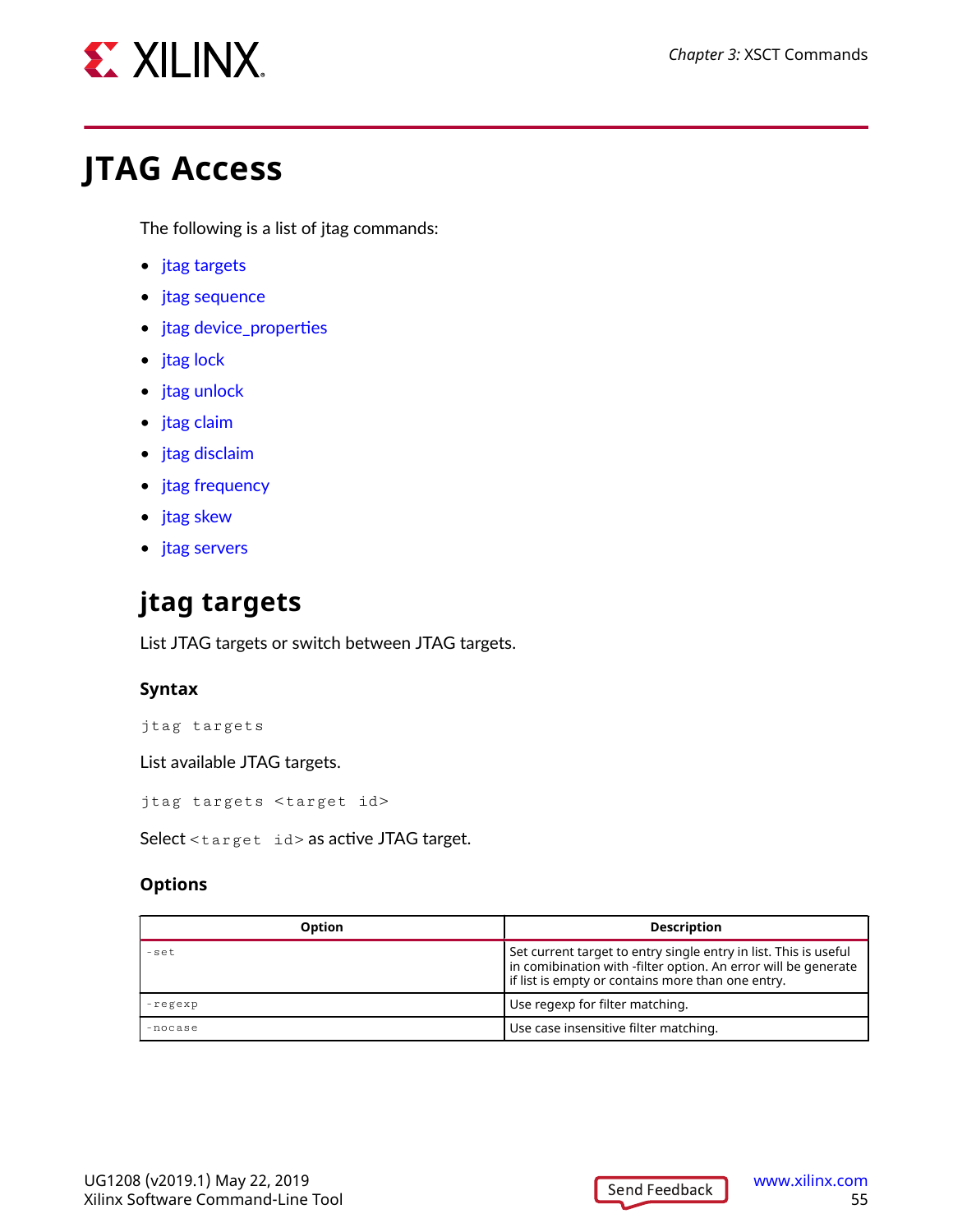

| <b>Option</b>                                   | <b>Description</b>                                                                                                                                                                                                                                                                                                                                                                                                                                                                                                                           |
|-------------------------------------------------|----------------------------------------------------------------------------------------------------------------------------------------------------------------------------------------------------------------------------------------------------------------------------------------------------------------------------------------------------------------------------------------------------------------------------------------------------------------------------------------------------------------------------------------------|
| -filter <filter-expression></filter-expression> | Specify filter expression to control which targets are<br>included in list based on its properties. Filter expressions<br>are similar to Tcl expr syntax. Target properties are<br>references by name, while Tcl variables are accessed using<br>the \$ syntax, string must be quoted. Operators ==, $!=, \leq,$<br>$\ge$ =, <, >, && and    are supported as well as (). There<br>operators behave like Tcl expr operators. String matching<br>operator =~ and !~ match lhs string with rhs pattern using<br>either regexp or string match. |
| -target-properties                              | Returns a Tcl list of dictionaries containing target properties.                                                                                                                                                                                                                                                                                                                                                                                                                                                                             |
| -open                                           | Open all targets in list. List can be shorted by specifying<br>target-ids and using filters.                                                                                                                                                                                                                                                                                                                                                                                                                                                 |
| $-c \log e$                                     | Close all targets in list. List can be shorted by specifying<br>target-ids and using filters.                                                                                                                                                                                                                                                                                                                                                                                                                                                |
| $-$ timeout $\le$ sec>                          | Poll until the targets specified by filter option are found on<br>the scan chain, or until timeout. This option is valid only with<br>filter option. The timeout value is in seconds. Default<br>timeout is 3 seconds.                                                                                                                                                                                                                                                                                                                       |

#### **Returns**

The return value depends on the options used.

<none>: Jtag targets list when no options are used.

-filter: Filtered jtag targets list.

-target-properties: Tcl list consisting of jtag target properties.

An error is returned when jtag target selection fails.

#### **Example(s)**

jtag targets

List all targets.

jtag targets -filter {name == "arm\_dap"}

List targets with name "arm\_dap".

jtag targets 2

Set target with id 2 as the current target.

jtag targets -set -filter {name = " "arm\*"}

Set current target to target with name starting with "arm".

```
jtag targets -set -filter {level == 0}
```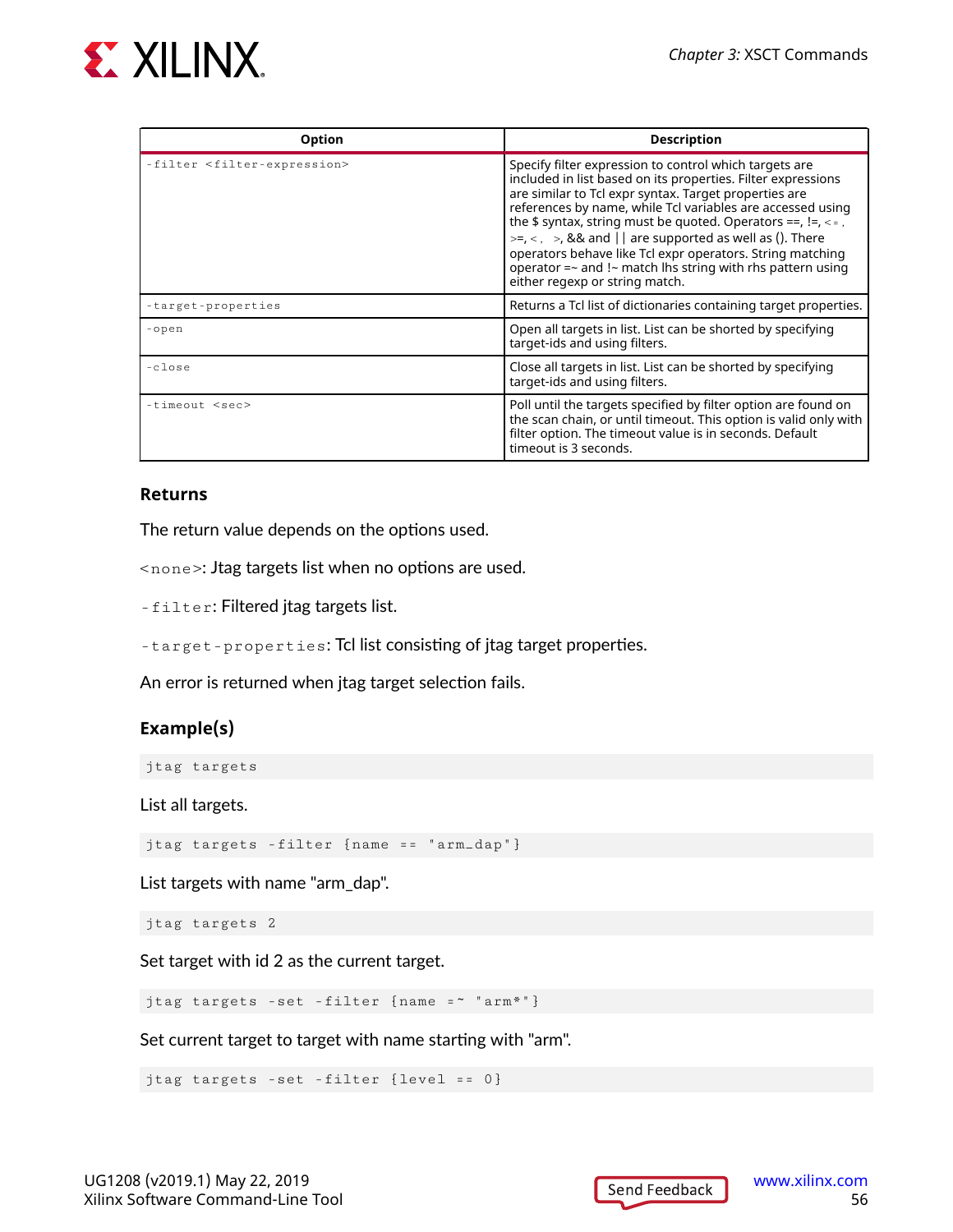<span id="page-56-0"></span>

List Jtag cables.

# **jtag device\_properties**

Get/set device properties.

## **Syntax**

jtag device\_properties idcode

Get JTAG device properties associated with  $\leq$ idcode $\geq$ .

jtag device\_properties key value ...

Set JTAG device properties.

### **Returns**

Jtag device properties for the given idcode, or nothing, if the idcode is unknown.

## **Example(s)**

jtag device\_properties 0x4ba00477

Return Tcl dict containing device properties for idcode 0x4ba00477.

jtag device\_properties {idcode 0x4ba00477 mask 0xffffffff name dap irlen 4}

Set device properties for idcode 0x4ba00477.

# **jtag lock**

Lock JTAG scan chain.

## **Syntax**

jtag lock [timeout]

Lock JTAG scan chain containing current JTAG target. DESCRIPTION Wait for scan chain lock to be available and then lock it. If  $\langle$  timeout  $\rangle$  is specified the wait time is limited to  $\langle$  timeout  $\rangle$ milliseconds. The JTAG lock prevents other clients from performing any JTAG shifts or state changes on the scan chain. Other scan chains can be used in parallel. The jtag run\_sequence command will ensure that all commands in the sequence are performed in order so the use of jtag lock is only needed when multiple jtag run\_sequence commands needs to be done without interruption.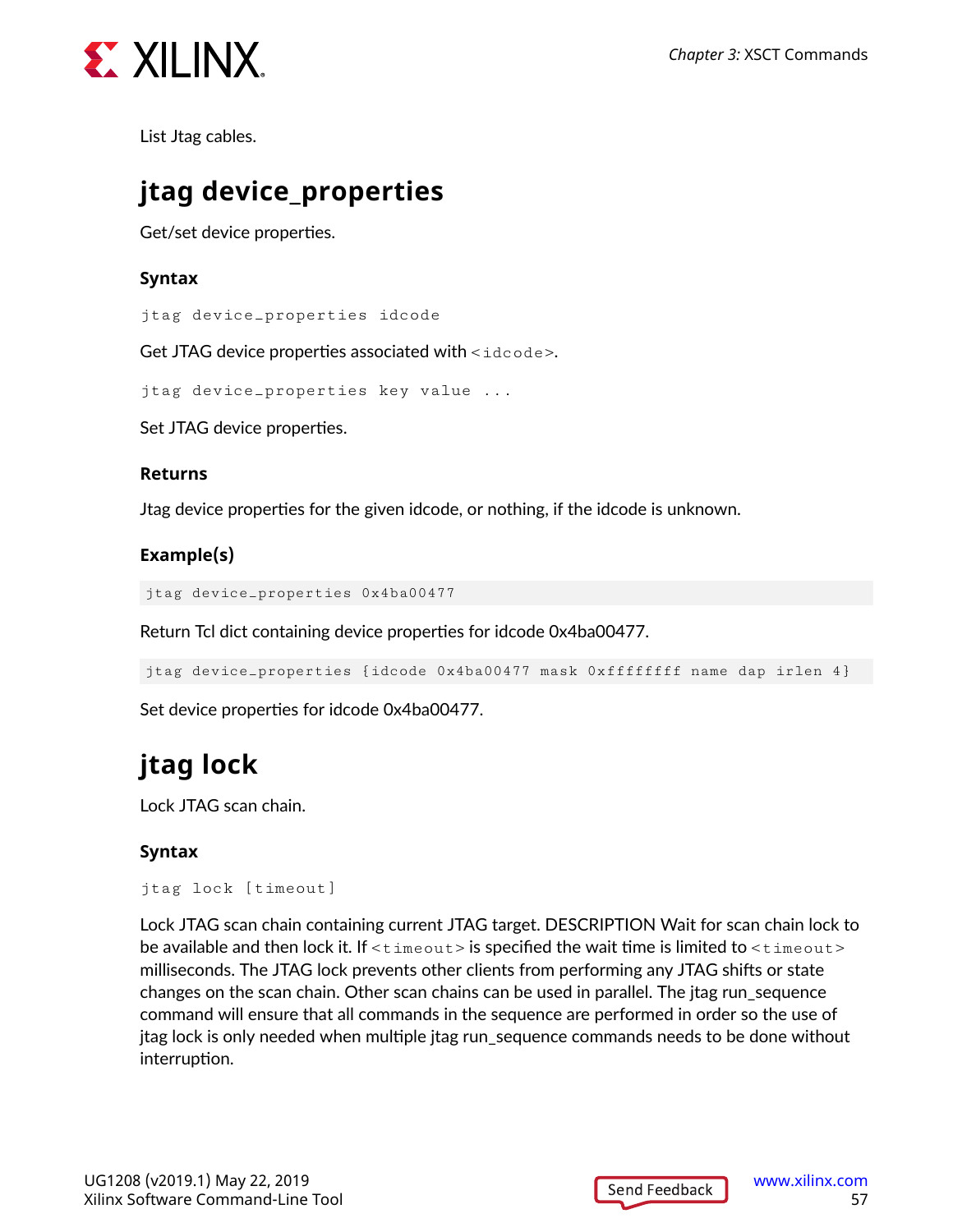<span id="page-57-0"></span>

## **Note(s)**

• A client should avoid locking more than one scan chain since this can cause dead-lock.

## **Returns**

Nothing.

# **jtag unlock**

Unlock JTAG scan chain.

## **Syntax**

jtag unlock

Unlock JTAG scan chain containing current JTAG target.

## **Returns**

Nothing.

# **jtag claim**

Claim JTAG device.

## **Syntax**

jtag claim <mask>

Set claim mask for current JTAG device. DESCRIPTION This command will attept to set the claim mask for the current JTAG device. If any set bits in  $<$ mask> are already set in the

claim mask then this command will return error "already claimed".

The claim mask allow clients to negotiate control over JTAG devices. This is different from jtag lock in that 1) it is specific to a device in the scan chain, and 2) any clients can perform JTAG operations while the claim is in effect.

## **Note(s)**

• Currently claim is used to disable the hw server debugger from controlling microprocessors on ARM DAP devices and FPGA devices containing Microblaze processors.

#### **Returns**

Nothing.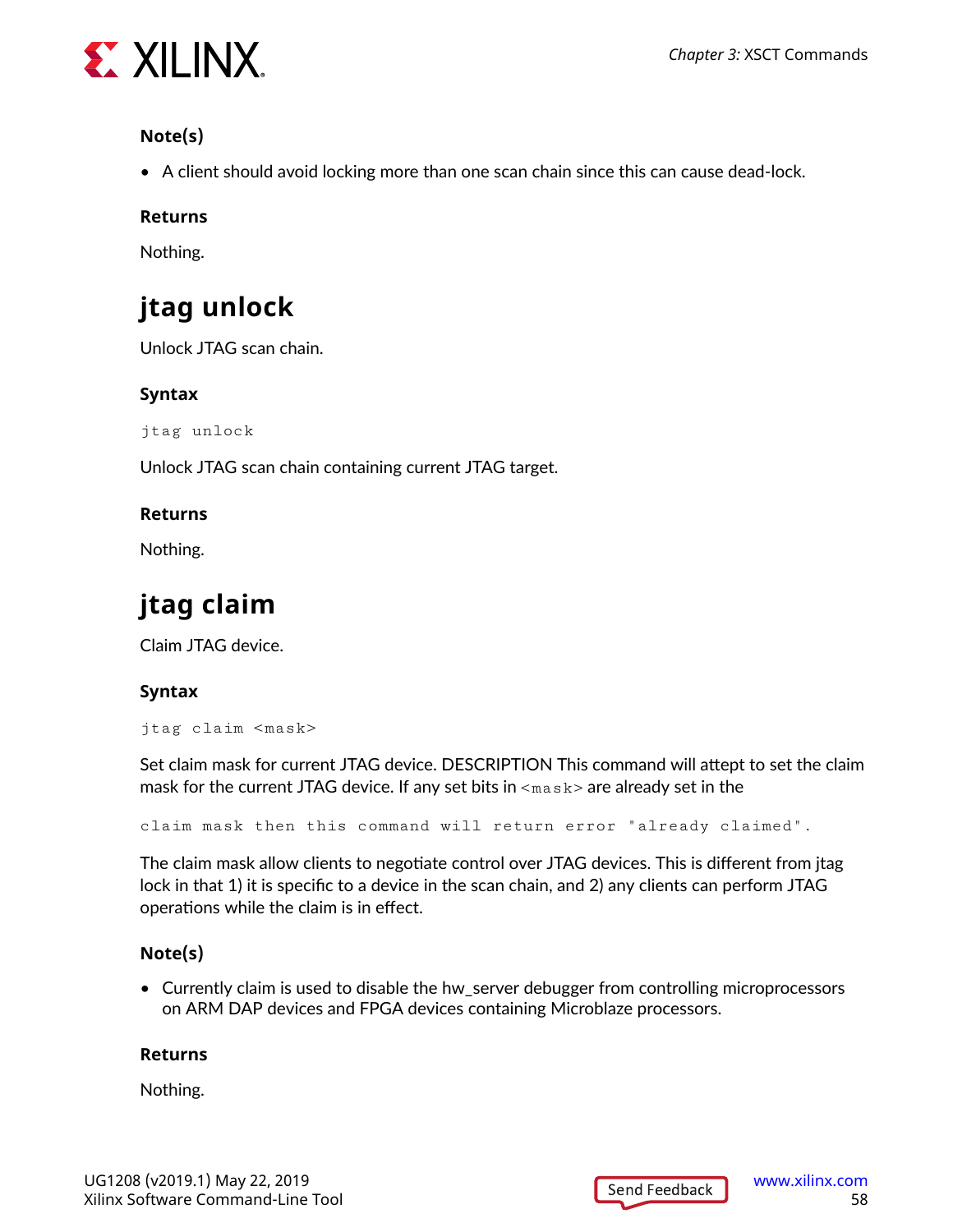<span id="page-58-0"></span>

# **jtag disclaim**

Disclaim JTAG device.

## **Syntax**

jtag disclaim <mask>

Clear claim mask for current JTAG device.

## **Returns**

Nothing.

# **jtag frequency**

Get/set JTAG frequency.

### **Syntax**

jtag frequency

Get JTAG clock frequency for current scan chain.

jtag frequency -list

Get list of supported JTAG clock frequencies for current scan chain.

jtag frequency frequency

Set JTAG clock frequency for current scan chain.

#### **Returns**

Current Jtag frequency, if no arguments are specified, or if Jtag frequency is successfully set. Supported Jtag frequencies, if -list option is used. Error string, if invalid frequency is specified or frequency cannot be set.

# **jtag skew**

Get/set JTAG skew.

#### **Syntax**

jtag skew

Get JTAG clock skew for current scan chain.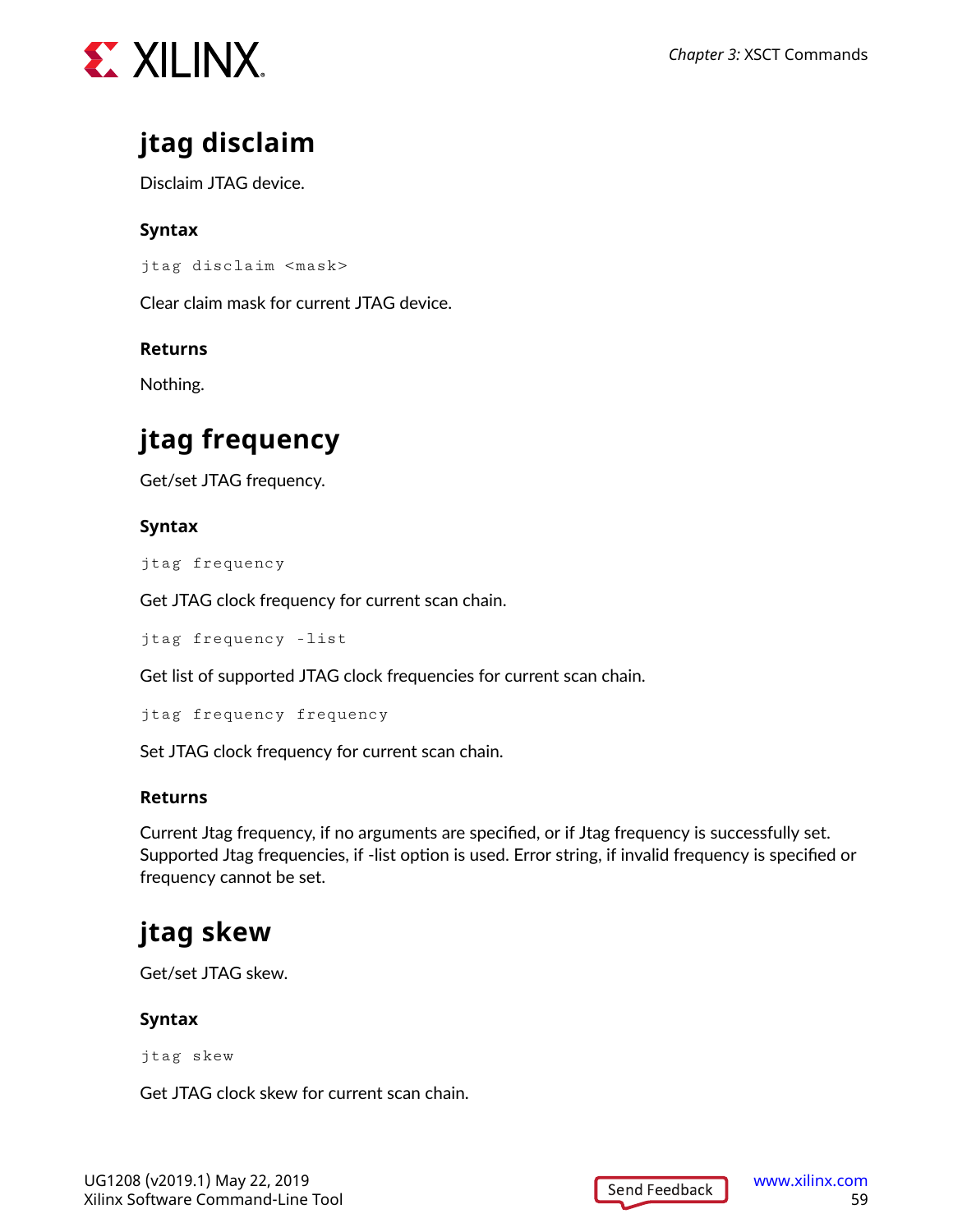<span id="page-59-0"></span>

jtag skew <clock-skew>

Set JTAG clock skew for current scan chain.

### **Note(s)**

• Clock skew property is not supported by some Jtag cables.

#### **Returns**

Current Jtag clock skew, if no arguments are specified, or if Jtag skew is successfully set. Error string, if invalid skew is specified or skew cannot be set.

# **jtag servers**

List, open or close JTAG servers.

#### **Syntax**

jtag servers [options]

List, open, and close JTAG servers. JTAG servers are use to implement support for different types of JTAG cables. An open JTAG server will enumberate or connect to available JTAG ports.

#### **Options**

| <b>Option</b>            | <b>Description</b>                                                       |
|--------------------------|--------------------------------------------------------------------------|
| $-1$ ist                 | List opened servers. This is the default if no other option is<br>given. |
| $-format$                | List format of supported server strings.                                 |
| -open <server></server>  | Specifies server to open.                                                |
| -close <server></server> | Specifies server to close.                                               |

#### **Returns**

Depends on the options specified

<none>, -list: List of open Jtag servers.

-format: List of supported Jtag servers.

-close: Nothing if the server is closed, or an error string, if invalid server is specified.

#### **Example(s)**

jtag servers

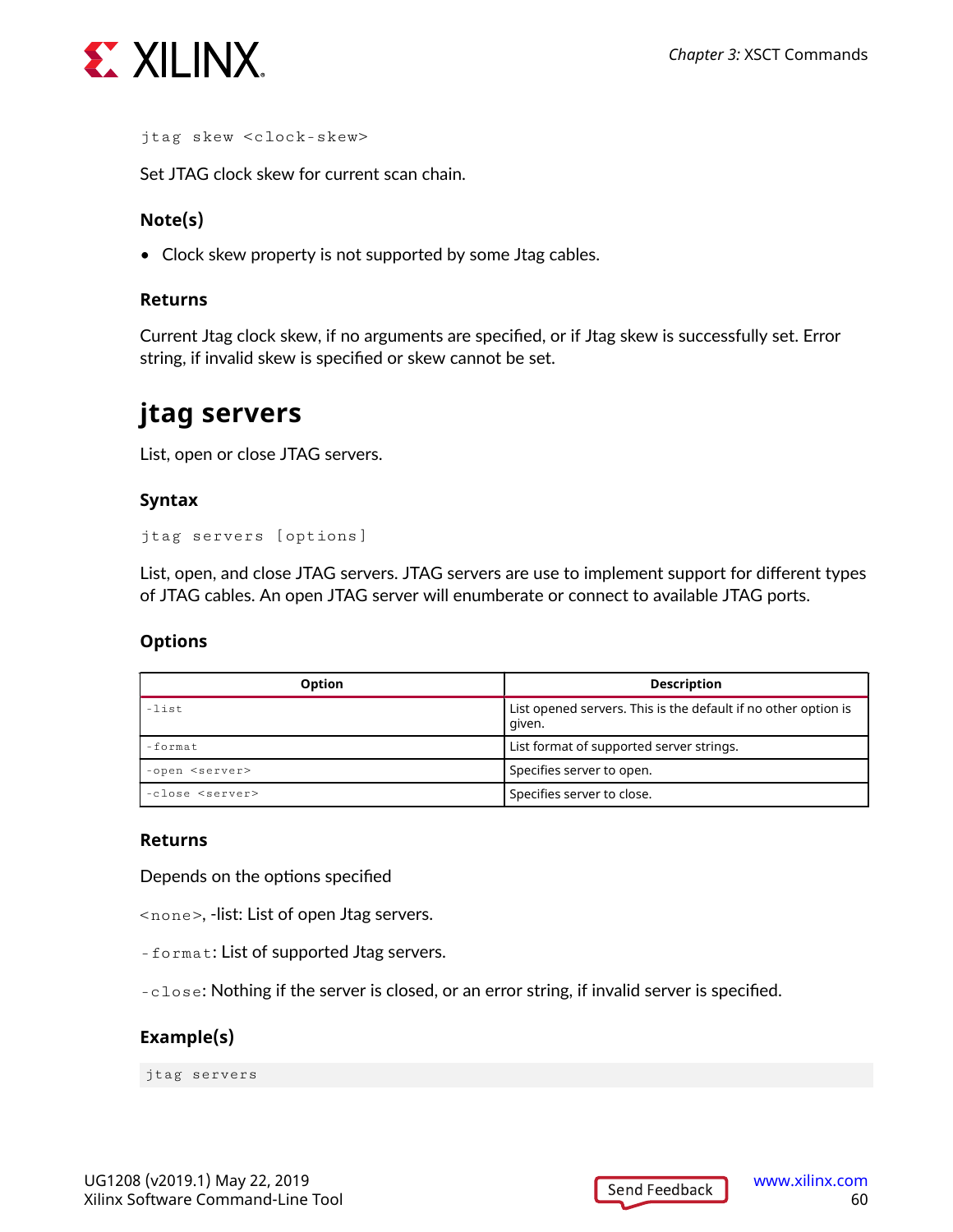

List opened servers and number of associated ports.

jtag servers -open xilinx-xvc:localhost:10200

Connect to XVC server on host localhost port 10200

jtag servers -close xilinx-xvc:localhost:10200

Close XVC server for host localhost port 10200

# **SVF Operations**

The following is a list of svf commands:

- svf config
- [svf generate](#page-61-0)
- [svf mwr](#page-62-0)
- [svf dow](#page-62-0)
- [svf stop](#page-63-0)
- [svf con](#page-63-0)
- [svf delay](#page-64-0)

# **svf config**

Configure options for SVF file

#### **Syntax**

svf config [options]

Configure and generate SVF file.

#### **Options**

| <b>Option</b>                                               | <b>Description</b>                                                                      |
|-------------------------------------------------------------|-----------------------------------------------------------------------------------------|
| -scan-chain <list idcode-irlength="" of="" pairs=""></list> | List of idcode-irlength pairs. This can be obtained from xsdb<br>command - jtag targets |
| -device-index <index></index>                               | This is used to select device in the jtag scan chain.                                   |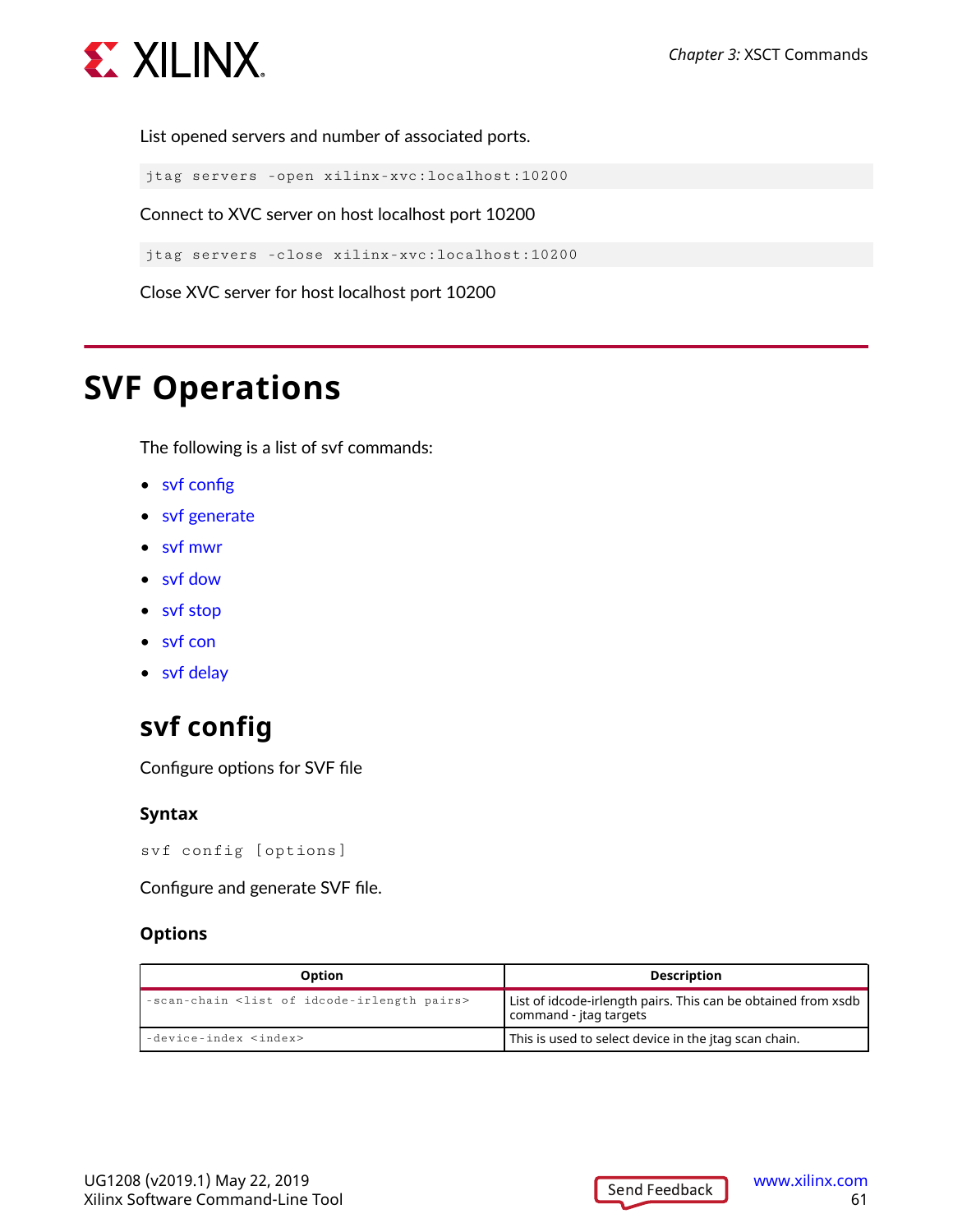<span id="page-61-0"></span>

| <b>Option</b>                              | <b>Description</b>                                                                                                                                                                                                                                                                                                   |
|--------------------------------------------|----------------------------------------------------------------------------------------------------------------------------------------------------------------------------------------------------------------------------------------------------------------------------------------------------------------------|
| -cpu-index <processor core=""></processor> | Specify the cpu-index to generate the SVF file. For A53#0 -<br>A53#3 on ZyngMP, use cpu-index 0 -3 For R5#0 - R5#1 on<br>ZyngMP, use cpu-index 4 -5 For A9#0 - A9#1 on Zyng, use<br>cpu-index 0 -1 If multiple MicroBlaze processors are<br>connected to MDM, select the specific MicroBlaze index for<br>execution. |
| -out <filename></filename>                 | Output SVF file.                                                                                                                                                                                                                                                                                                     |
| -delay <tcks></tcks>                       | Delay in ticks between AP writes.                                                                                                                                                                                                                                                                                    |
| -linkdap                                   | Generate SVF for linking DAP to the jtag chain for ZyngMP<br>Silicon versions 2.0 and above.                                                                                                                                                                                                                         |
| -bscan <user port=""></user>               | This is used to specify user bscan port to which MDM is<br>connected.                                                                                                                                                                                                                                                |
| -mb-chunksize <size bytes="" in=""></size> | This used to specify the chunk size in bytes for each<br>transaction while downloading. Supported only for<br>Microblaze processors.                                                                                                                                                                                 |

#### **Returns**

Nothing

#### **Example(s)**

```
svf config -scan-chain {0x14738093 12 0x5ba00477 4} -device-index 1 -cpu-
index 0 -out "test.svf"
```
This creates a SVF file with name test.svf for core A53#0

```
svf config -scan-chain {0x14738093 12 0x5ba00477 4} -device-index 0 -bscan 
pmu -cpu-index 0 -out "test.svf"
```
This creates a SVF file with name test.svf for PMU MB

svf config -scan-chain {0x23651093 6} -device-index 0 -cpu-index 0 -bscan user1 -out "test.svf"

This creates a SVF file with name test.svf for MB connected to MDM on bscan USER1

## **svf generate**

Generate recorded SVF file

#### **Syntax**

svf generate

Generate SVF file in the path specified in the config command.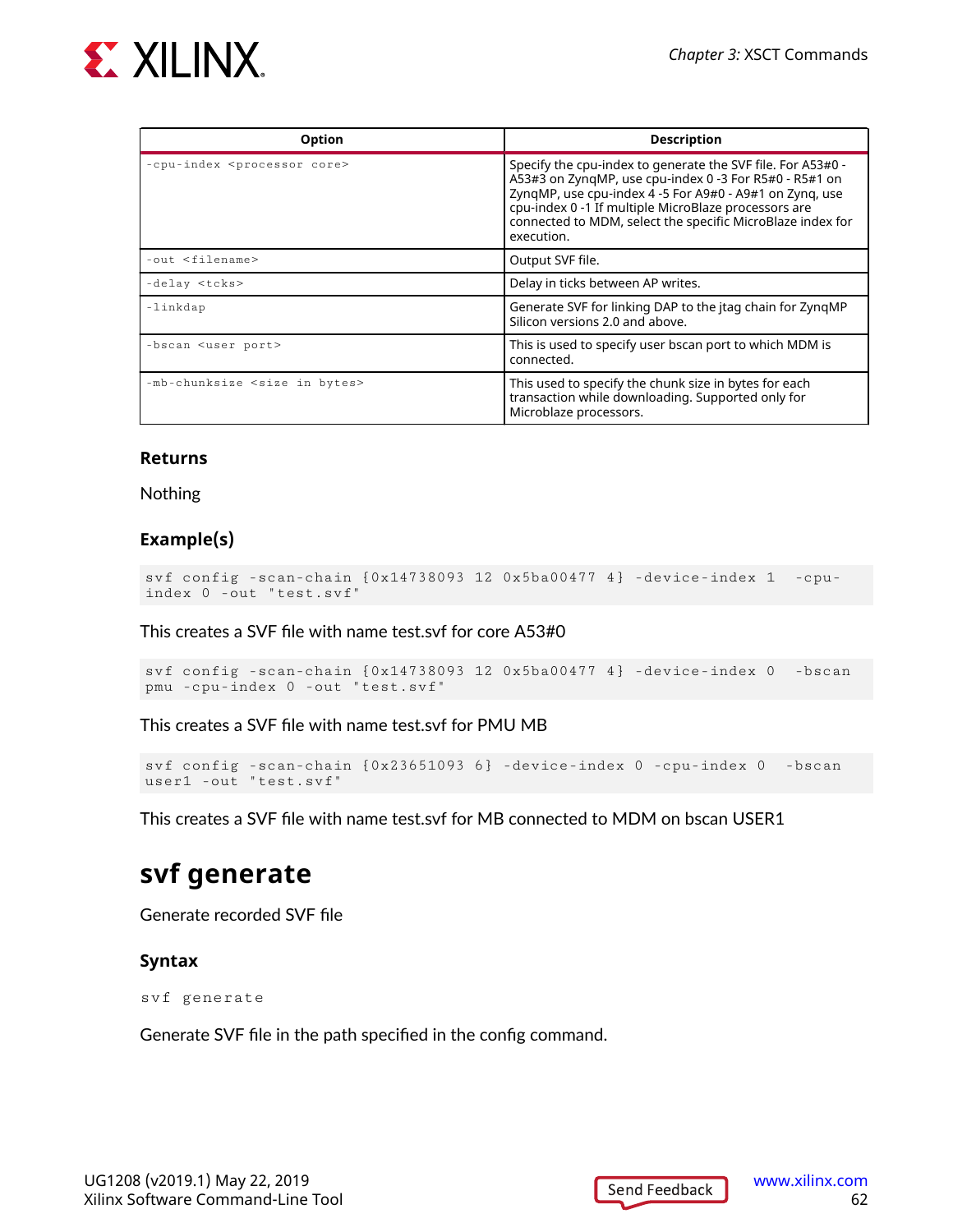<span id="page-62-0"></span>

### **Options**

None

#### **Returns**

If successful, this command returns nothing. Otherwise it returns an error.

### **Example(s)**

svf generate

## **svf mwr**

Record memory write to SVF file

### **Syntax**

svf mwr <address> <value>

Write  $\langle \text{value} \rangle$  to the memory address specified by  $\langle \text{address} \rangle$ .

#### **Options**

None

#### **Returns**

If successful, this command returns nothing. Otherwise it returns an error.

## **Example(s)**

svf mwr 0xffff0000 0x14000000

## **svf dow**

Record elf download to SVF file

#### **Syntax**

svf dow <elf file>

Record downloading of elf file  $\le$ elf file> to the memory.

svf dow -data <file> <addr>

Record downloading of binary file  $\leq$  file  $>$  to the memory.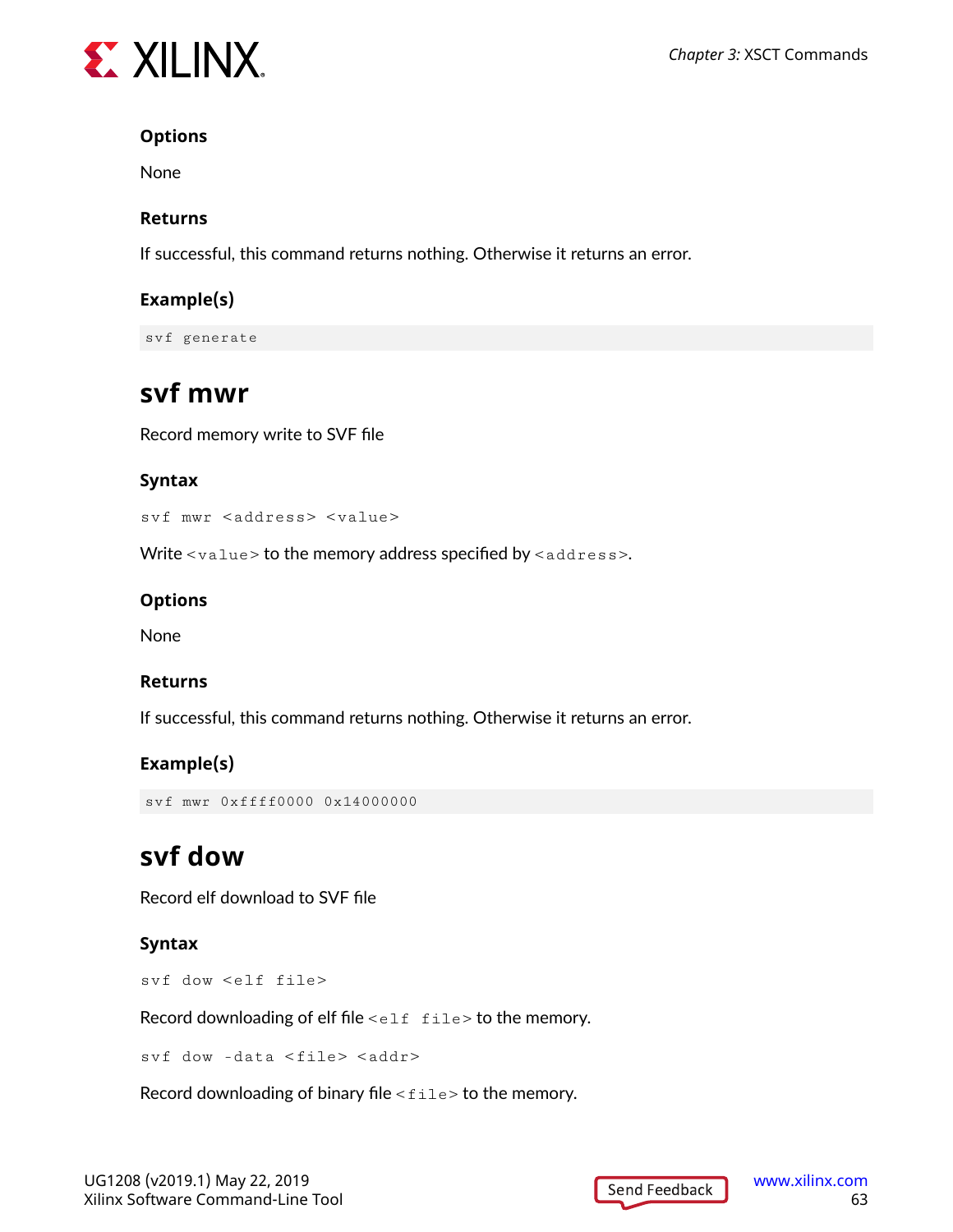

<span id="page-63-0"></span>

#### **Options**

None

#### **Returns**

If successful, this command returns nothing. Otherwise it returns an error.

## **Example(s)**

svf dow "fsbl.elf"

Record downloading of elf file fsbl.elf.

svf dow -data "data.bin" 0x1000

Record downloading of binary file data.bin to the address 0x1000.

## **svf stop**

Record stopping of core to SVF file

#### **Syntax**

svf stop

Record suspending execution of current target to SVF file.

#### **Options**

None

#### **Returns**

Nothing

## **Example(s)**

svf stop

## **svf con**

Record resuming of core to SVF file

#### **Syntax**

svf con

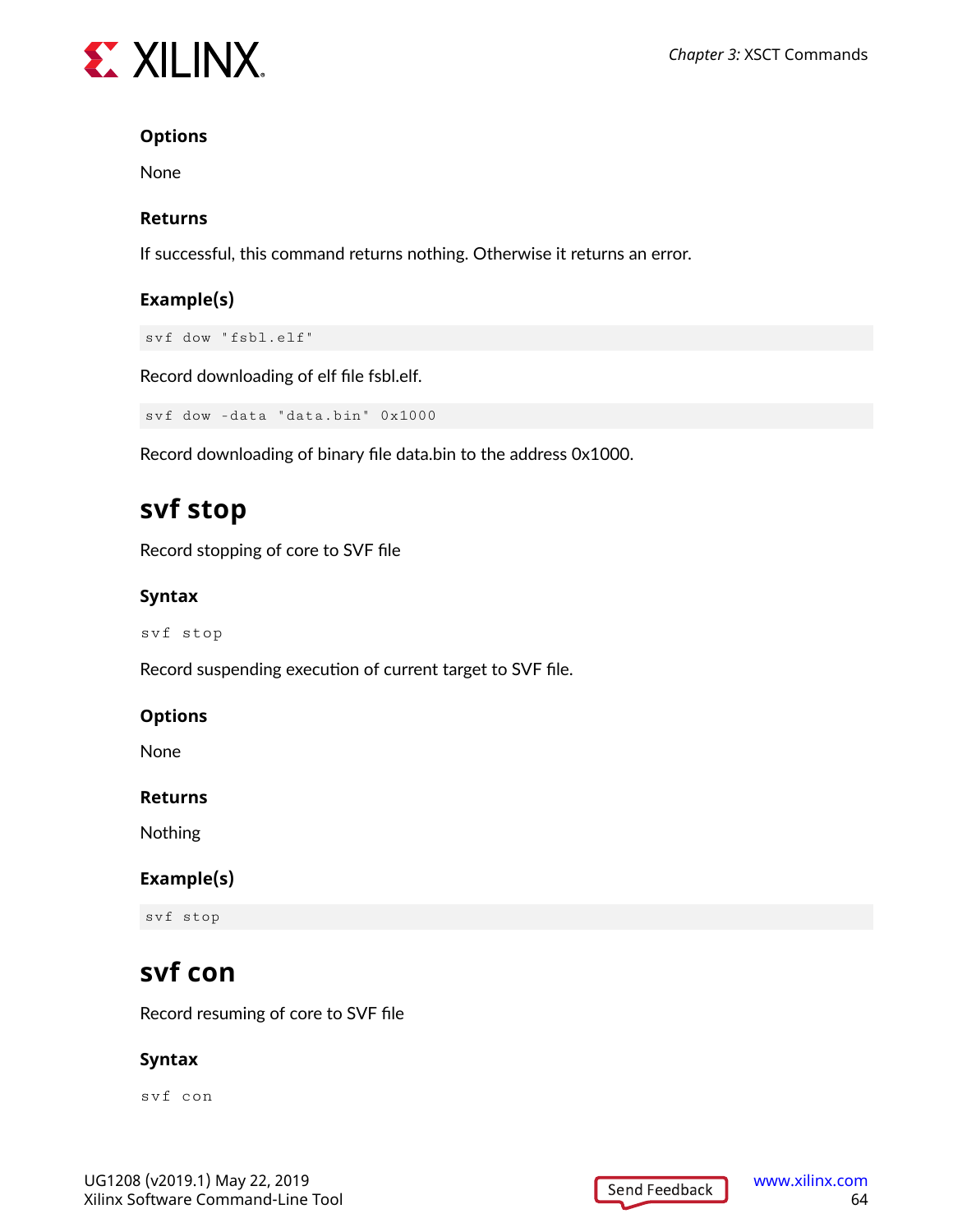<span id="page-64-0"></span>

Record resuming the execution of active target to SVF file.

### **Options**

None

### **Returns**

Nothing

## **Example(s)**

svf con

## **svf delay**

Record delay in tcks to SVF file

### **Syntax**

svf delay <delay in tcks>

Record delay in tcks to SVF file.

## **Options**

None

#### **Returns**

Nothing

## **Example(s)**

svf delay 1000

Delay of 1000 tcks is added to the SVF file.

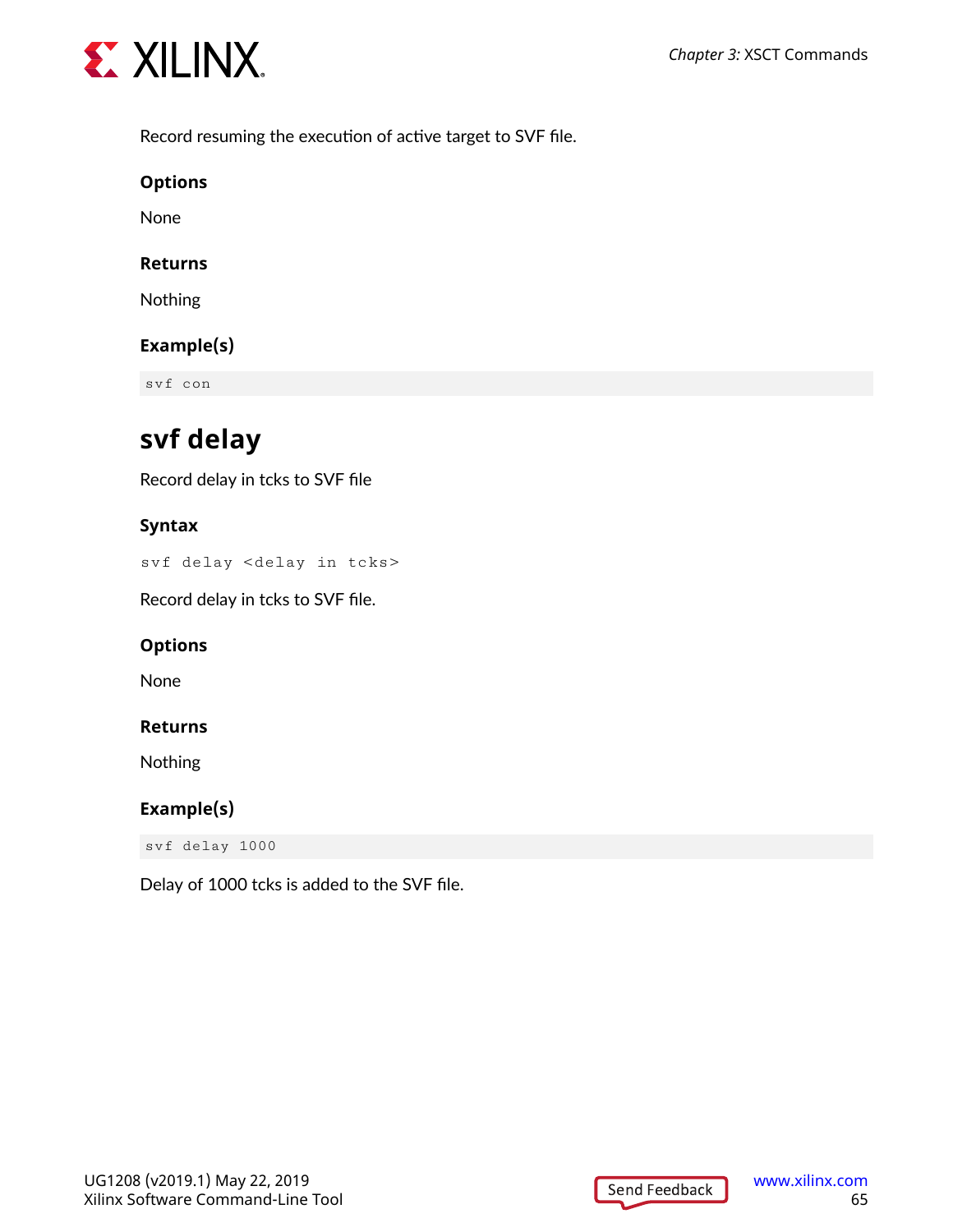

# **SDK Projects**

The following is a list of sdk commands:

- [openhw](#page-67-0)
- [closehw](#page-67-0)
- [openbsp](#page-68-0)
- [closebsp](#page-68-0)
- [updatemss](#page-69-0)
- [getaddrmap](#page-70-0)
- [getperipherals](#page-70-0)
- [repo](#page-71-0)
- [configbsp](#page-72-0)
- [setlib](#page-73-0)
- [removelib](#page-74-0)
- [getlibs](#page-74-0)
- [setdriver](#page-75-0)
- [getdrivers](#page-76-0)
- [setosversion](#page-76-0)
- [getos](#page-77-0)
- [regenbsp](#page-77-0)
- [setws](#page-78-0)
- [getws](#page-79-0)
- [createhw](#page-79-0)
- [updatehw](#page-79-0)
- [changebsp](#page-80-0)
- [createbsp](#page-81-0)
- [createapp](#page-82-0)
- [createlib](#page-84-0)
- [projects](#page-85-0)
- [importprojects](#page-86-0)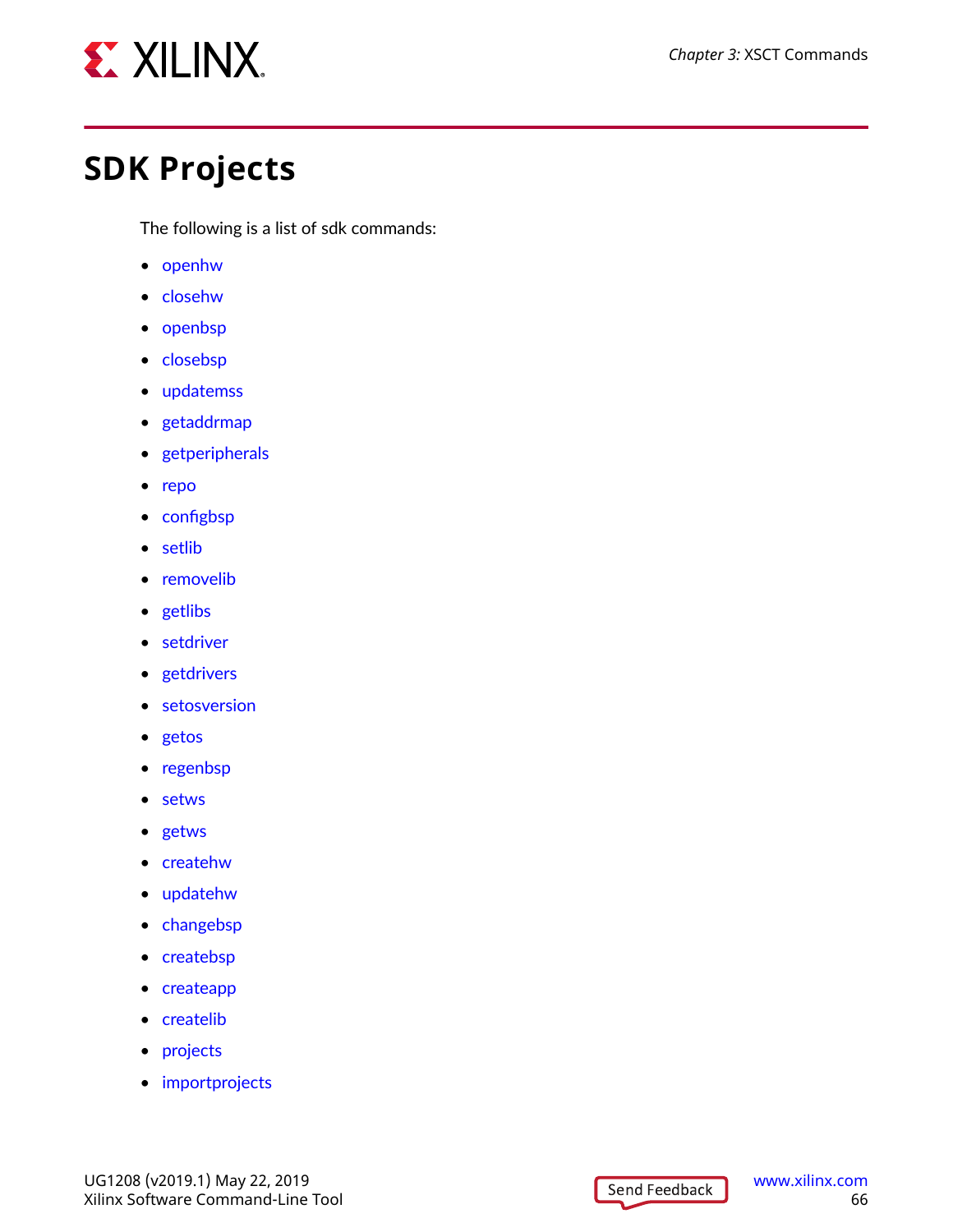

- [importsources](#page-86-0)
- [getprojects](#page-87-0)
- [deleteprojects](#page-87-0)
- [configapp](#page-88-0)
- [toolchain](#page-91-0)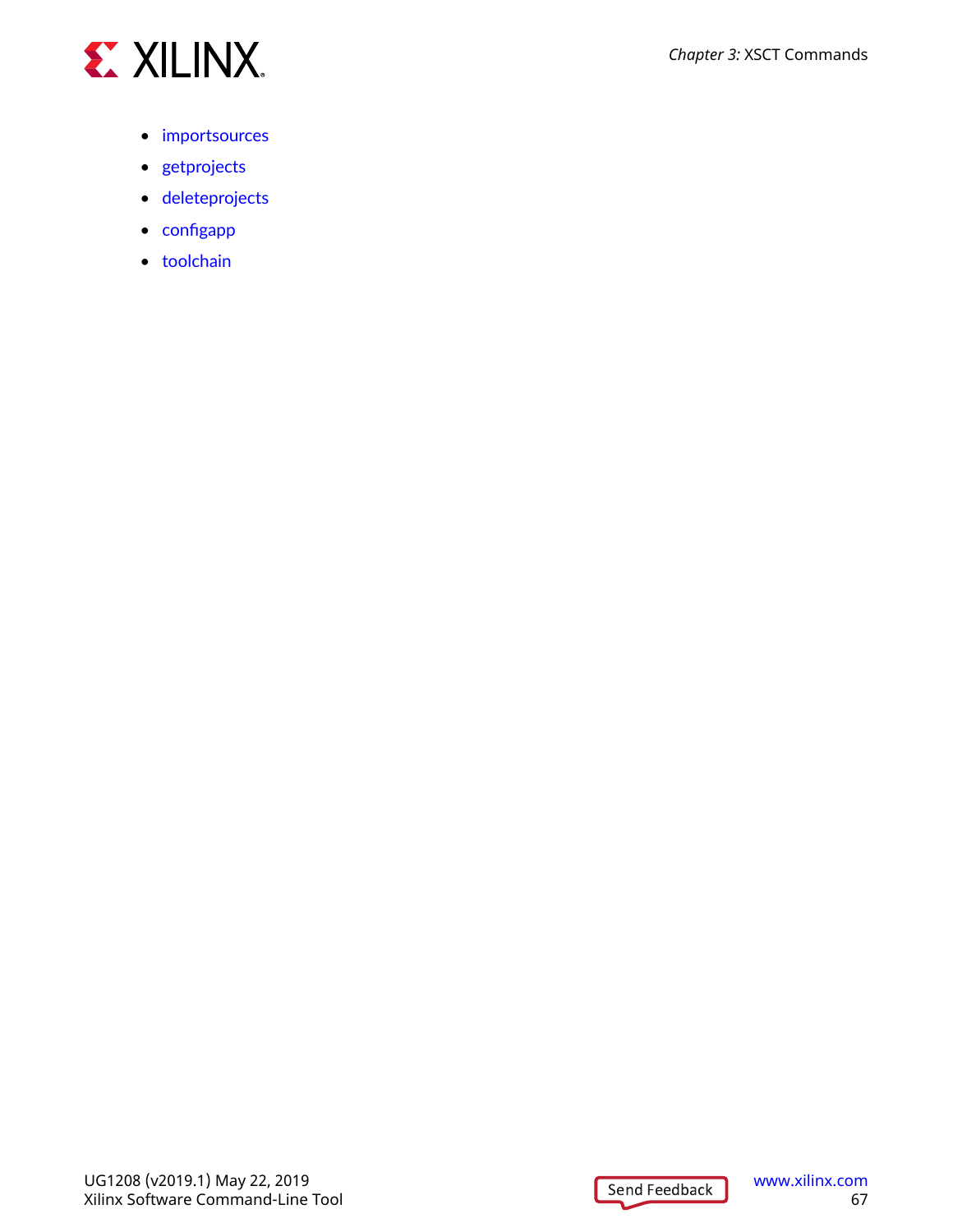<span id="page-67-0"></span>

## **openhw**

Open a hardware design.

## **Syntax**

```
openhw <hw-proj | hdf/xml file>
```
Open a hardware design exported from Vivado. HDF/XML file or the hardware project created using 'createhw' command can be passed as argument.

## **Options**

None

### **Returns**

If successful, this command returns nothing. Otherwise it returns an error.

## **Example(s)**

openhw ZC702\_hw\_platform

Open the hardware project ZC702\_hw\_platform.

openhw /tmp/wrk/hw1/system.hdf

Open the hardware project corresponding to the system.hdf.

# **closehw**

Close a hardware design.

## **Syntax**

```
closehw <hw project | hdf/xml file>
```
Close a hardware design that was opened using 'openhw' command. HDF/XML file or the hardware project created using 'createhw' command can be passed as argument.

## **Options**

None

#### **Returns**

If successful, this command returns nothing. Otherwise it returns an error.

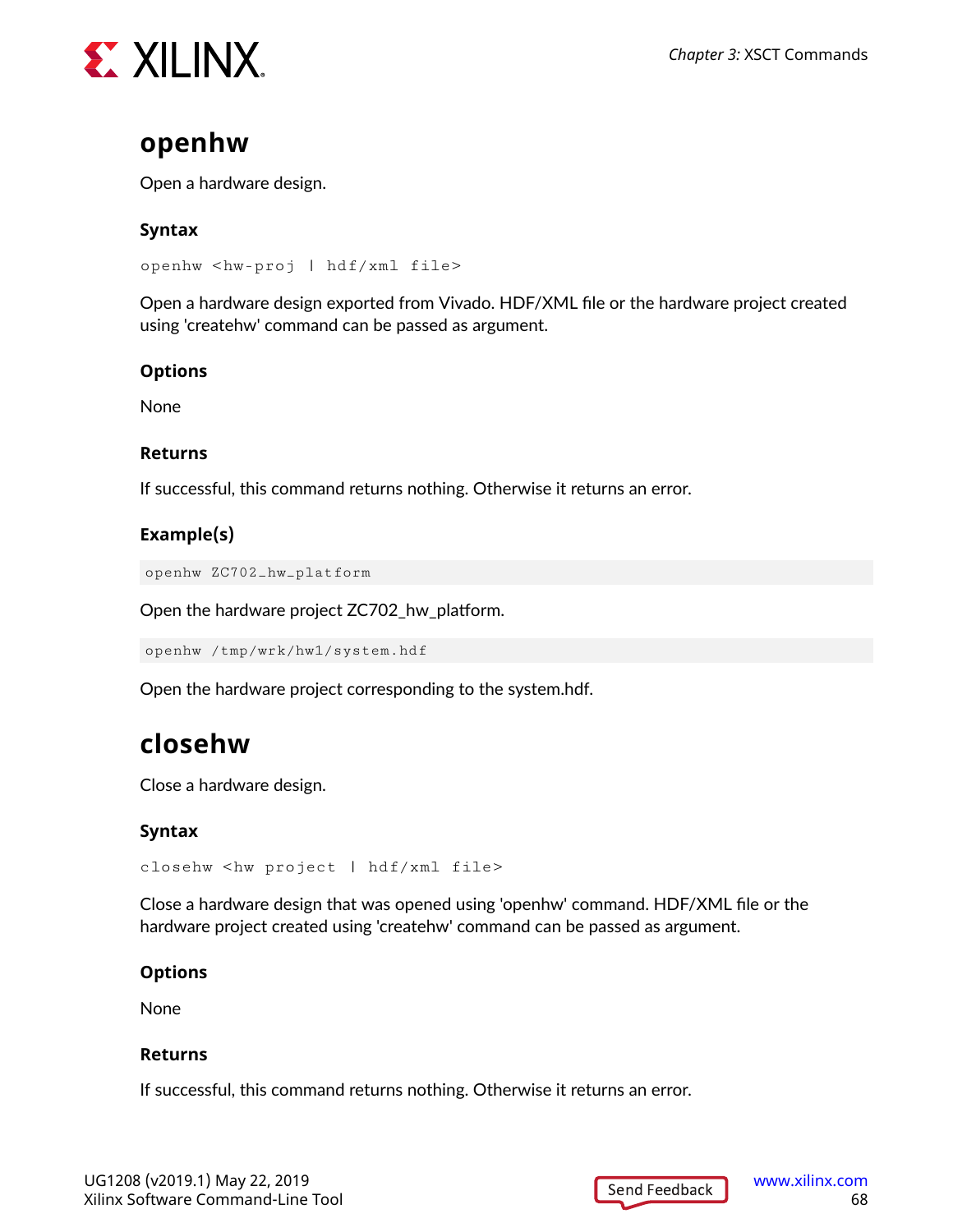<span id="page-68-0"></span>

## **Example(s)**

closehw ZC702\_hw\_platform

Close the hardware project ZC702\_hw\_platform.

```
closehw /tmp/wrk/hw1/system.hdf
```
Close the hardware project corresponding to the system.hdf.

# **openbsp**

Open the BSP.

## **Syntax**

```
openbsp <bsp-proj | mss-file>
```
Open the BSP from BSP project created using 'createbsp', or from the MSS file.

## **Options**

None

#### **Returns**

If successful, this command returns nothing. Otherwise it returns an error.

## **Example(s)**

openbsp hello\_bsp

Open the BSP project 'hello\_bsp'.

```
openbsp /tmp/wrk/hello_bsp/system.mss
```
Open the bsp project corresponding to the system.mss.

# **closebsp**

Close the BSP.

## **Syntax**

```
closebsp <bsp-proj | mss-file>
```
UG1208 (v2019.1) May 22, 2019<br>
Www.xilinx.com Sensus and Line Teel Xilinx Software Command-Line Tool 69 Senath Command Feedback 69 Senath Command-Line Tool 69 Senath Command Feedback 69 Senath Command Feedback 69 Senath Command Feedback 69 Senath Command Feedback 69 Senath Command Feedbac

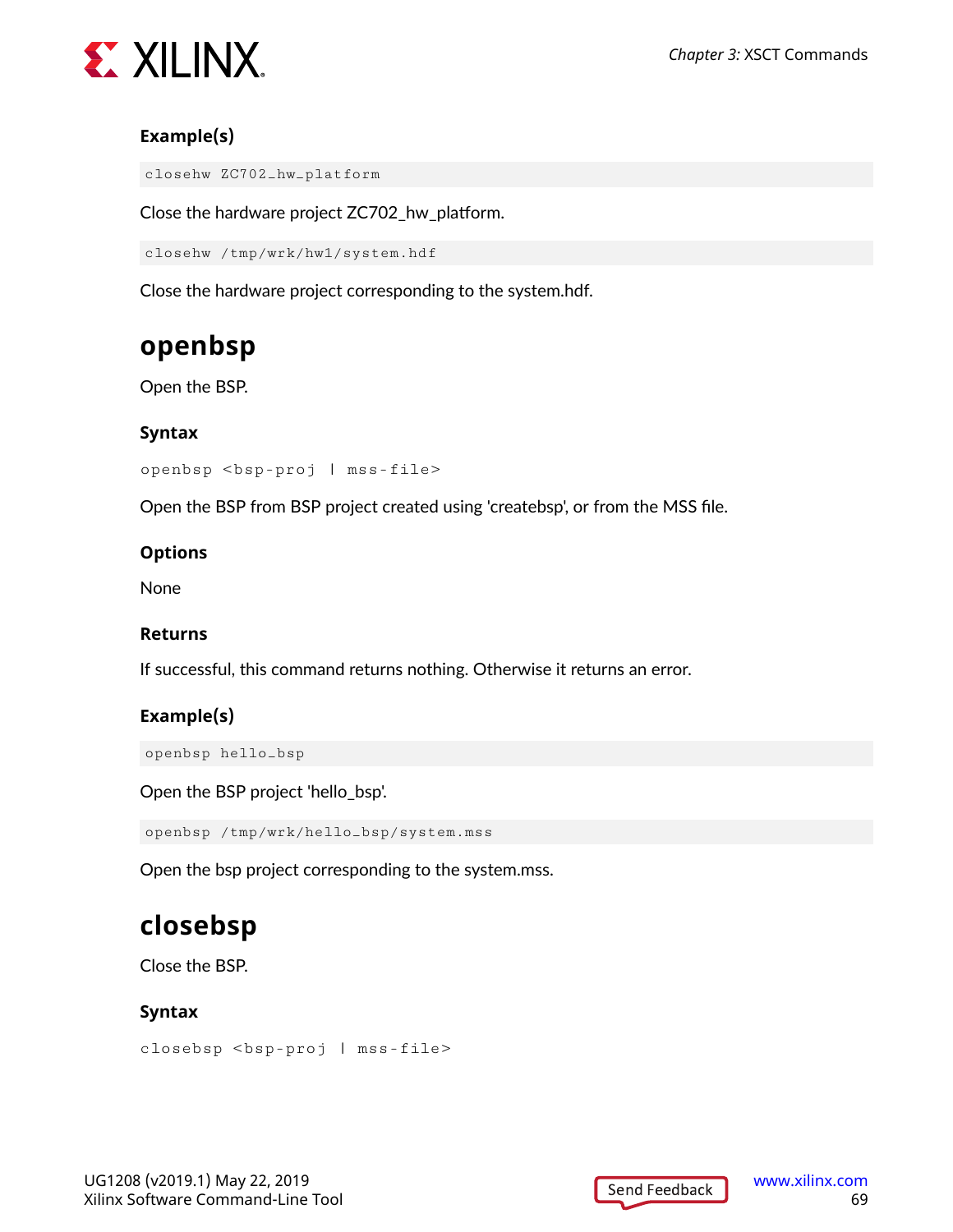<span id="page-69-0"></span>

Close the BSP project specified by <bsp-project> or the BSP project corresponding to the MSS file specified by  $\leq$ mss-project>.

### **Options**

None

### **Returns**

If successful, this command returns nothing. Otherwise it returns an error.

## **Example(s)**

closebsp hello\_bsp

Close the BSP project 'hello\_bsp'.

closebsp /tmp/wrk/hello\_bsp/system.mss

Close the BSP project corresponding to the system.mss.

# **updatemss**

Update the mss file with the changes done to the BSP.

## **Syntax**

```
updatemss [OPTIONS]
```
Update the mss file with changes done to the BSP.

## **Options**

| Option                    | <b>Description</b>      |
|---------------------------|-------------------------|
| '-mss <mss file=""></mss> | MSS file to be updated. |

## **Returns**

If successful, this command returns nothing. Otherwise it returns an error.

## **Example(s)**

updatemss -mss system.mss

Update system.mss file with the changes done to the BSP.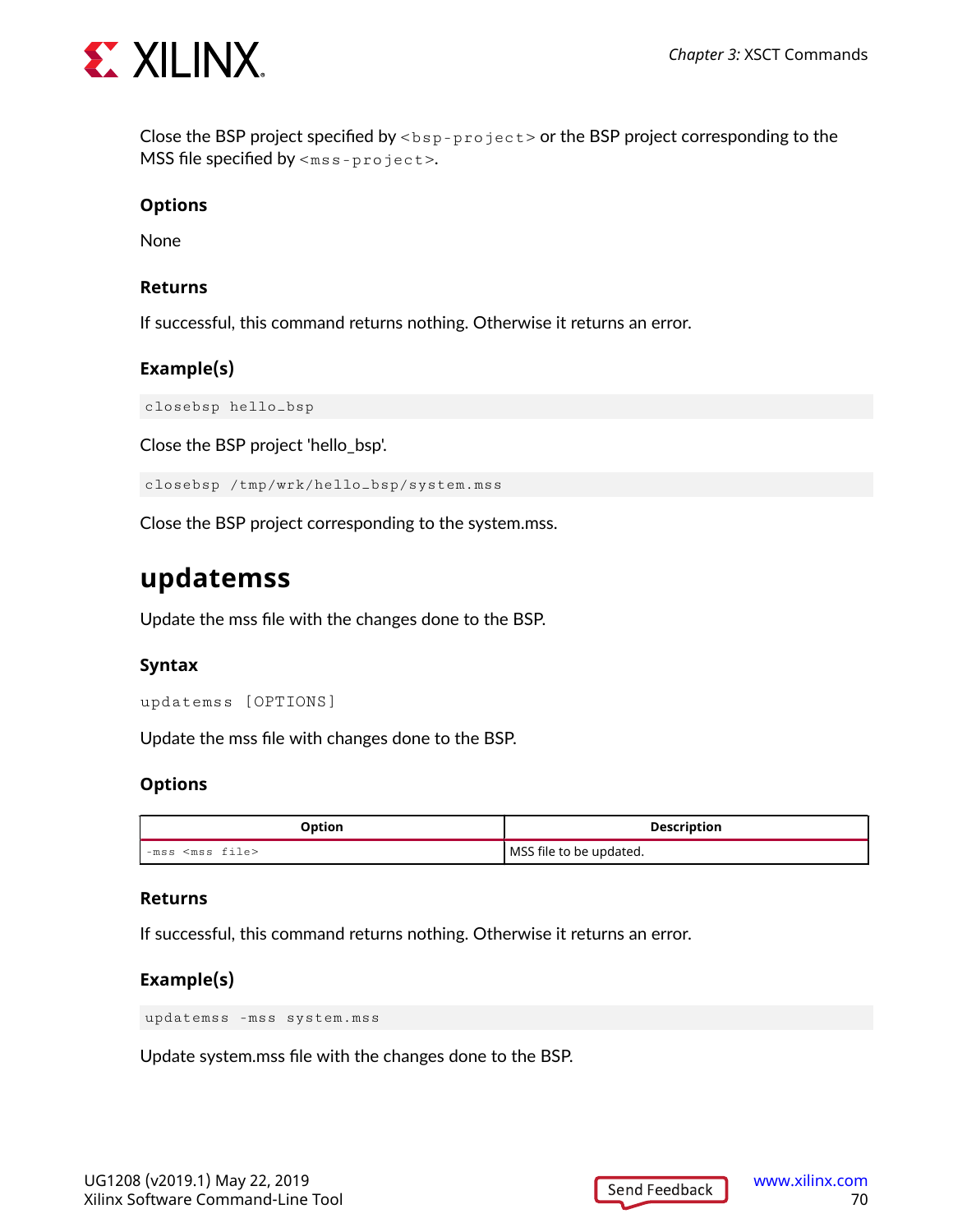<span id="page-70-0"></span>

# **getaddrmap**

Get the address ranges of IP connected to processor.

## **Syntax**

getaddrmap <hw proj | hw spec file> <processor-instance>

Return the address ranges of all the IP connected to the processor in a tabular format, along with details like size and access flags of all IP.

### **Options**

None

#### **Returns**

If successful, this command returns the output of IPs and ranges. Otherwise it returns an error.

## **Example(s)**

getaddrmap hw1 ps7\_cortexa9\_0

Return the address map of peripherals connected to ps7\_cortexa9\_0. hw1 is the hw project, which is created using command 'createhw'.

getaddrmap system.hdf ps7\_cortexa9\_0

Return the address map of peripherals connected to ps7\_cortexa9\_0. system.hdf is the hw specification file exported from Vivado.

# **getperipherals**

Get a list of all peripherals in the HW design.

## **Syntax**

getperipherals <hw proj | hdf/xml file> <processor-instance>

Return the list of all the peripherals in the hardware design, along with version and type. If [processor-instance] is specified, return only a list of slave peripherals connected to that processor.

## **Options**

None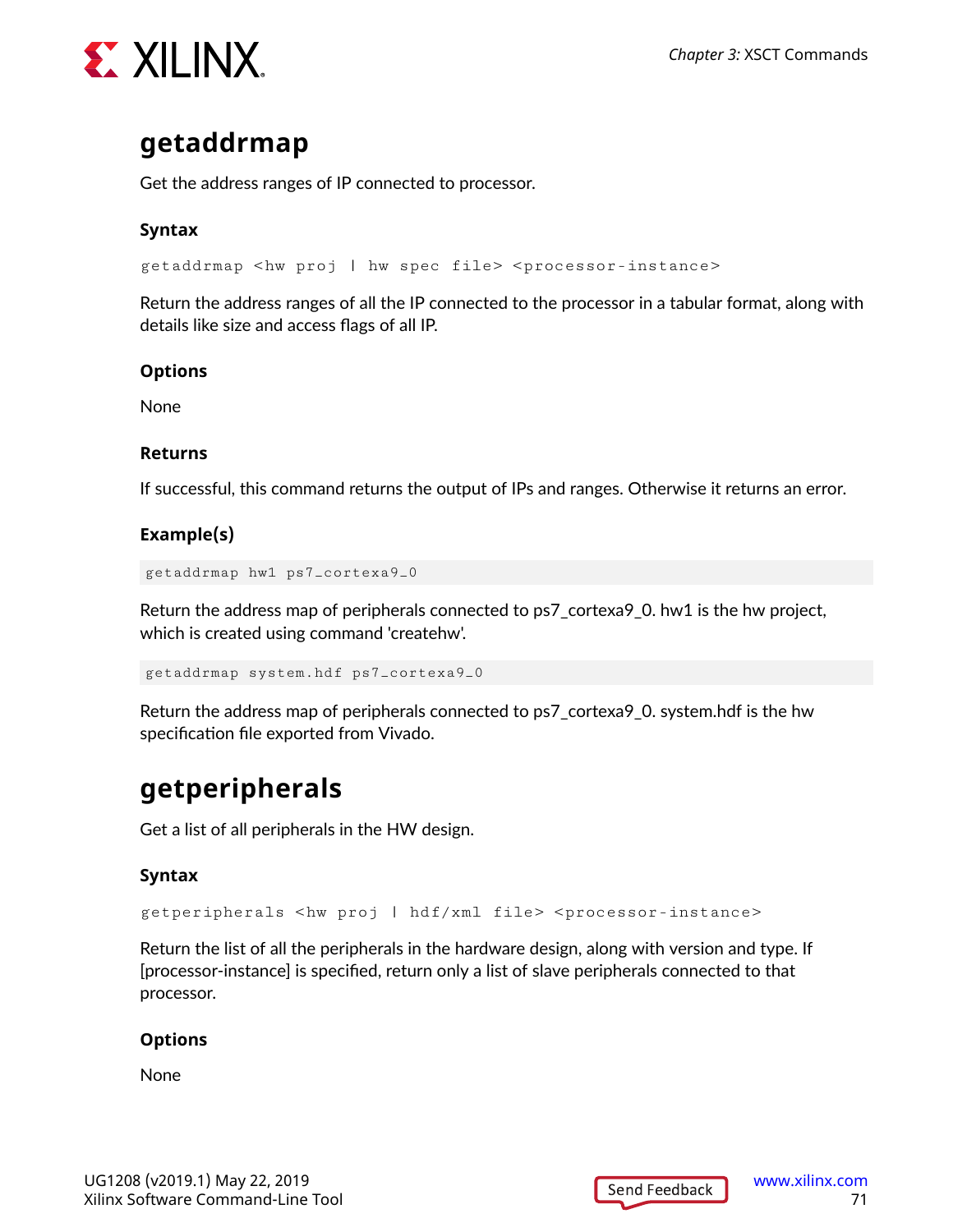<span id="page-71-0"></span>

#### **Returns**

If successful, this command returns the list of peripherals. Otherwise it returns an error.

### **Example(s)**

getperipherals system.hdf

Return a list of peripherals in the hardware design.

getperipherals system.hdf ps7\_cortexa9\_0

Return a list of peripherals connected to processor CortexA9#0 in the hardware design.

## **repo**

Get, set, or modify software repositories.

#### **Syntax**

repo [OPTIONS]

Get/set the software repositories path currently used. This command is used to scan the repositories, to get the list of OS/libs/drivers/apps from repository.

#### **Options**

| <b>Option</b>                | <b>Description</b>                                                                                                               |
|------------------------------|----------------------------------------------------------------------------------------------------------------------------------|
| -set <path-list></path-list> | Set the repository path and load all the software cores<br>available. Multiple repository paths can be specified as Tcl<br>list. |
| -get                         | Get the repository path(s).                                                                                                      |
| -scan                        | Scan the repositories. Used this option to scan the<br>repositories, when some changes are done.                                 |
| $-OS$                        | Return a list of all the OS from the repositories.                                                                               |
| $-1$ ibs                     | Return a list of all the libs from the repositories.                                                                             |
| -drivers                     | Return a list of all the drivers from the repositories.                                                                          |
| -apps                        | Return a list of all the applications from the repositories.                                                                     |

#### **Returns**

Depends on the OPTIONS specified.

-scan, -set <path-list>: Returns nothing.

-get: Returns the current repository path.

-os, -libs, -drivers, -apps: Returns the list of OS/libs/drivers/apps respectively.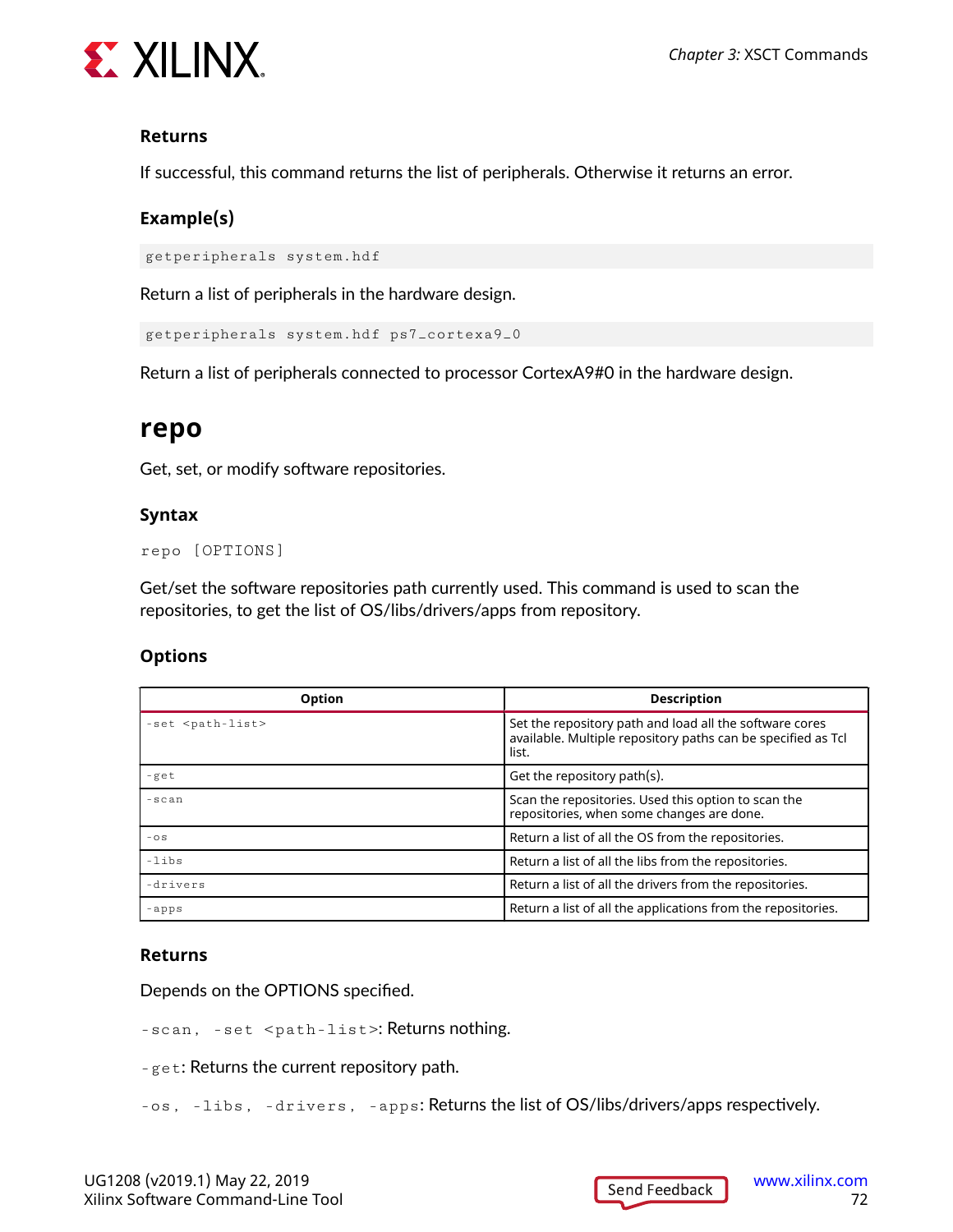

#### **Example(s)**

repo -set <repo-path>

Set the repository path to the path specified by  $\leq$  repo-path>.

repo -os

Return a list of OS from the repo.

repo -libs

Return a list of libraries from the repo.

## **configbsp**

Configure settings for BSP projects.

#### **Syntax**

```
configbsp [OPTIONS] [<param-name> [<value>]]
```
If  $\epsilon$  param-name> and  $\epsilon$  value> are not specified, returns the details of all configurable parameters of processor, os, or all libraries in BSP. If  $\leq$  param-name> is specified and  $\leq$  value> value is not specified, return the value of the parameter. If  $\epsilon_{\text{param-name}}$  and  $\epsilon_{\text{value}}$  are specified, set the value of parameter.

#### **Options**

| <b>Option</b>                                  | <b>Description</b>                                                  |
|------------------------------------------------|---------------------------------------------------------------------|
| -bsp <bsp-proj file="" mss=""  =""></bsp-proj> | BSP project or mss file.                                            |
| $-Droc$                                        | Return the configurable parameters of processor in BSP.             |
| $-OS$                                          | Return the configurable parameters of OS in BSP.                    |
| $-1$ ib $<$ lib $-$ name>                      | Return the configurable parameters of library <1ib-name><br>in BSP. |
| -append                                        | Append the value to the parameter in BSP.                           |

#### **Returns**

Depends on the arguments specified.

 $\leq$ none $\geq$ : List of parameters and description of each parameter of processor, os, or libs depending on the option specified.

<parameter>: Parameter value or error, if unsupported parameter is specified.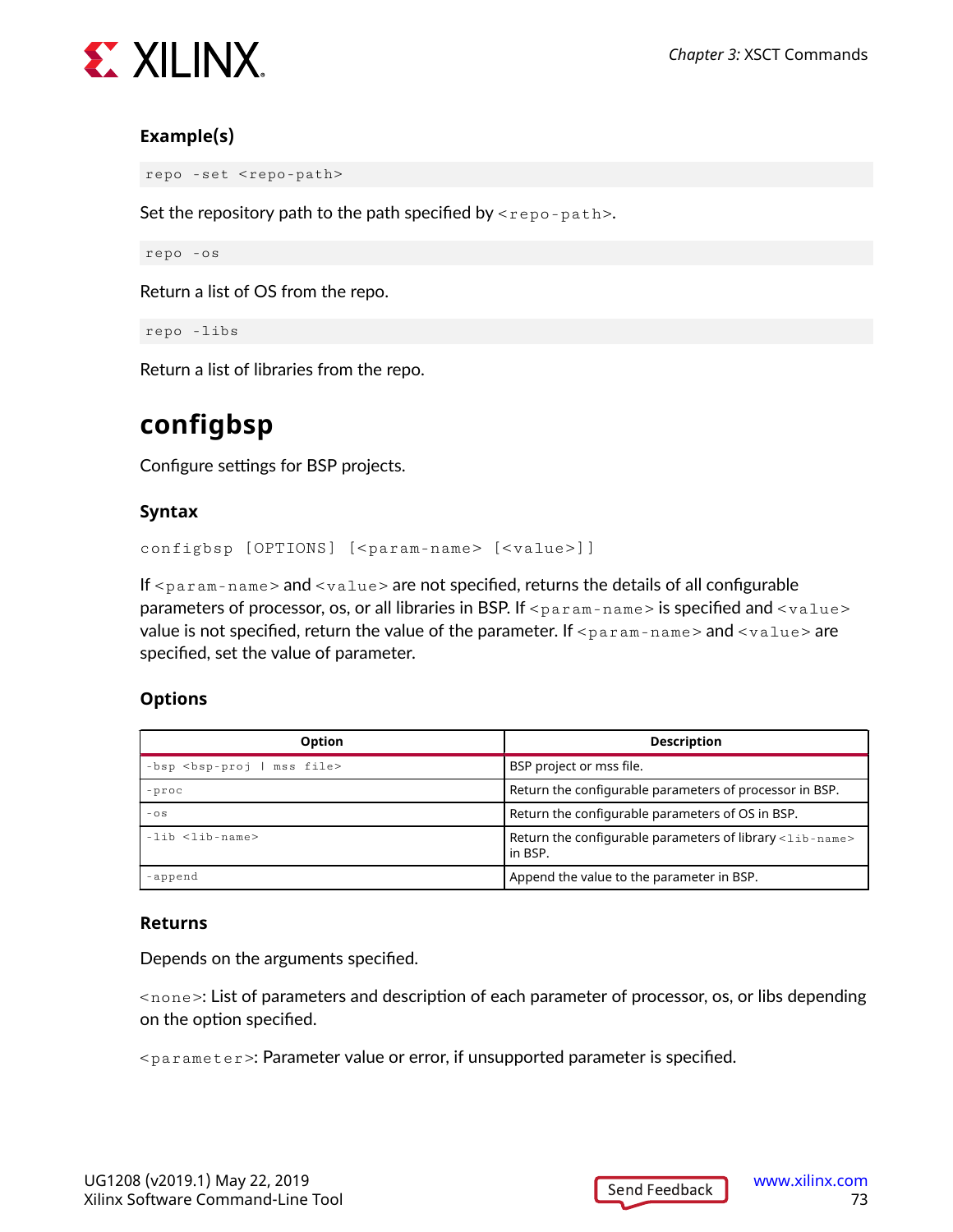

<parameter> <value>: Nothing if the value is set, or error, if unsupported parameter is specified.

#### **Example(s)**

configbsp -bsp system.mss -os

Return the list of configurable parameters of the OS in the BSP.

configbsp -bsp system.mss -proc

Return the list of configurable parameters of processor in the BSP.

configbsp -bsp bsp1 -lib xilisf

Return the list of configurable parameters of library "xilisf" in the BSP.

configbsp -bsp system.mss extra\_compiler\_flags

Return the value of parameter 'extra\_compiler\_flags' in the BSP.

configbsp -bsp system.mss extra\_compiler\_flags "-pg"

Set "-pg" as the value of parameter 'extra compiler flags' in the BSP.

configbsp -bsp system.mss -append extra\_compiler\_flags "-pg"

Append "-pg" to the value of parameter 'extra\_compiler\_flags' in the BSP

### **setlib**

Set library and version in BSP.

#### **Syntax**

```
setlib [OPTIONS]
```
Add a library to BSP. If version is not specified, latest library version available is added. If library is already available in BSP, the library version is updated.

#### **Options**

| <b>Option</b>                                  | <b>Description</b>                                                          |
|------------------------------------------------|-----------------------------------------------------------------------------|
| -bsp <bsp-proj file="" mss=""  =""></bsp-proj> | BSP project or mss file.                                                    |
| $-1$ ib $\langle$ lib-name>                    | Library name to be added to BSP.                                            |
| $-ver$ $<$ lib-ver>                            | Library version to be added. Default latest version of library<br>is added. |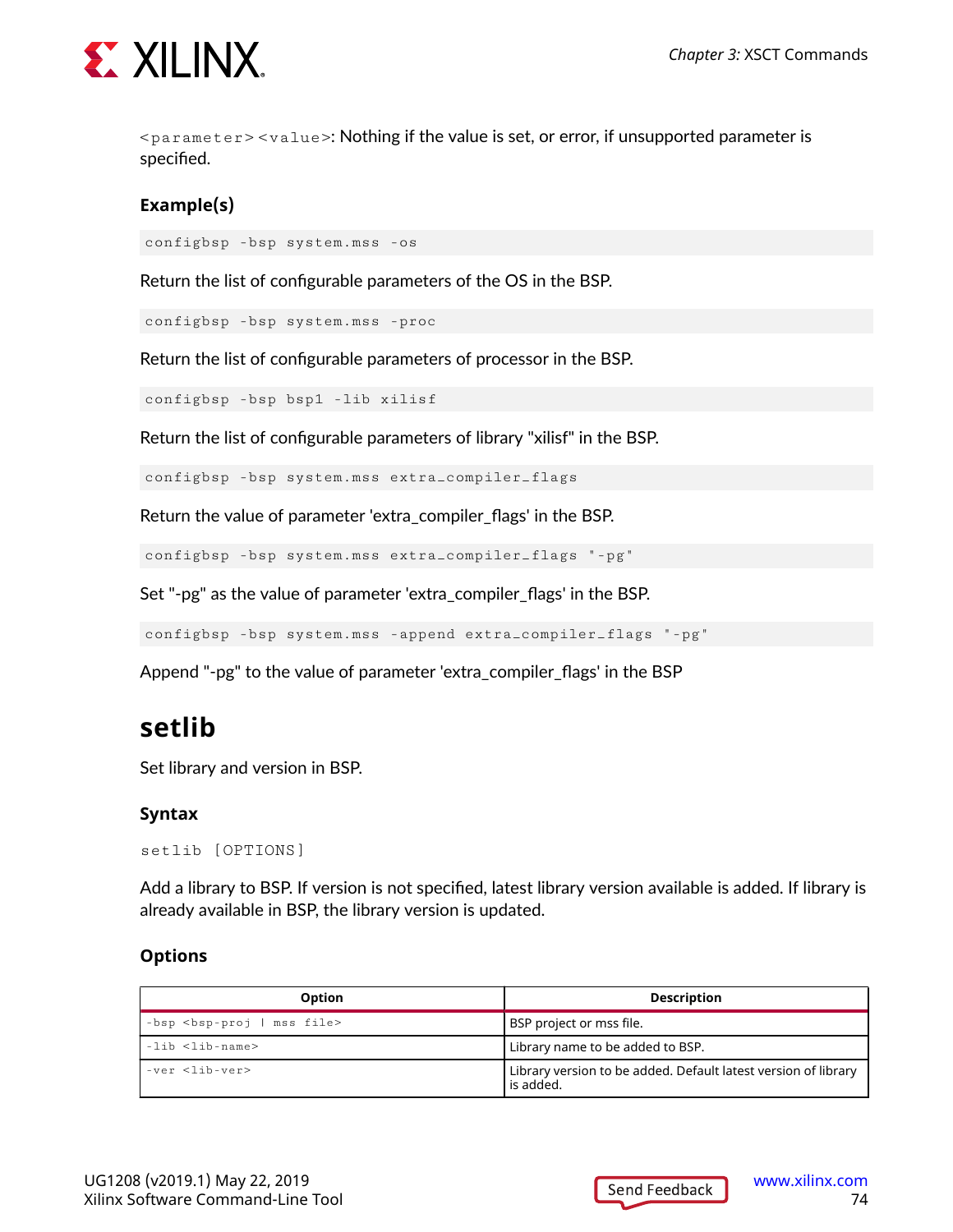

#### **Returns**

If successful, this command returns nothing. Otherwise it returns an error.

#### **Example(s)**

```
setlib -bsp hello_bsp -lib xilffs -ver 2.0
```
Add xilffs library version 2.0 to the BSP.

setlib -bsp hello\_bsp -lib xilrsa

Add latest version of xilrsa library available in repo, to the BSP.

### **removelib**

Remove library from BSP.

#### **Syntax**

```
removelib [OPTIONS]
```
Remove specified library from BSP.

#### **Options**

| <b>Option</b>                                  | <b>Description</b>                   |
|------------------------------------------------|--------------------------------------|
| -bsp <bsp-proj file="" mss=""  =""></bsp-proj> | BSP project or mss file.             |
| $-1$ ib $<1$ ib-name>                          | Library name to be removed from BSP. |

#### **Returns**

If successful, this command returns nothing. Otherwise it returns an error.

#### **Example(s)**

removelib -bsp hello\_bsp -lib xilffs

Remove xilffs library from the BSP.

### **getlibs**

Get libraries from BSP.

#### **Syntax**

getlibs [OPTIONS]

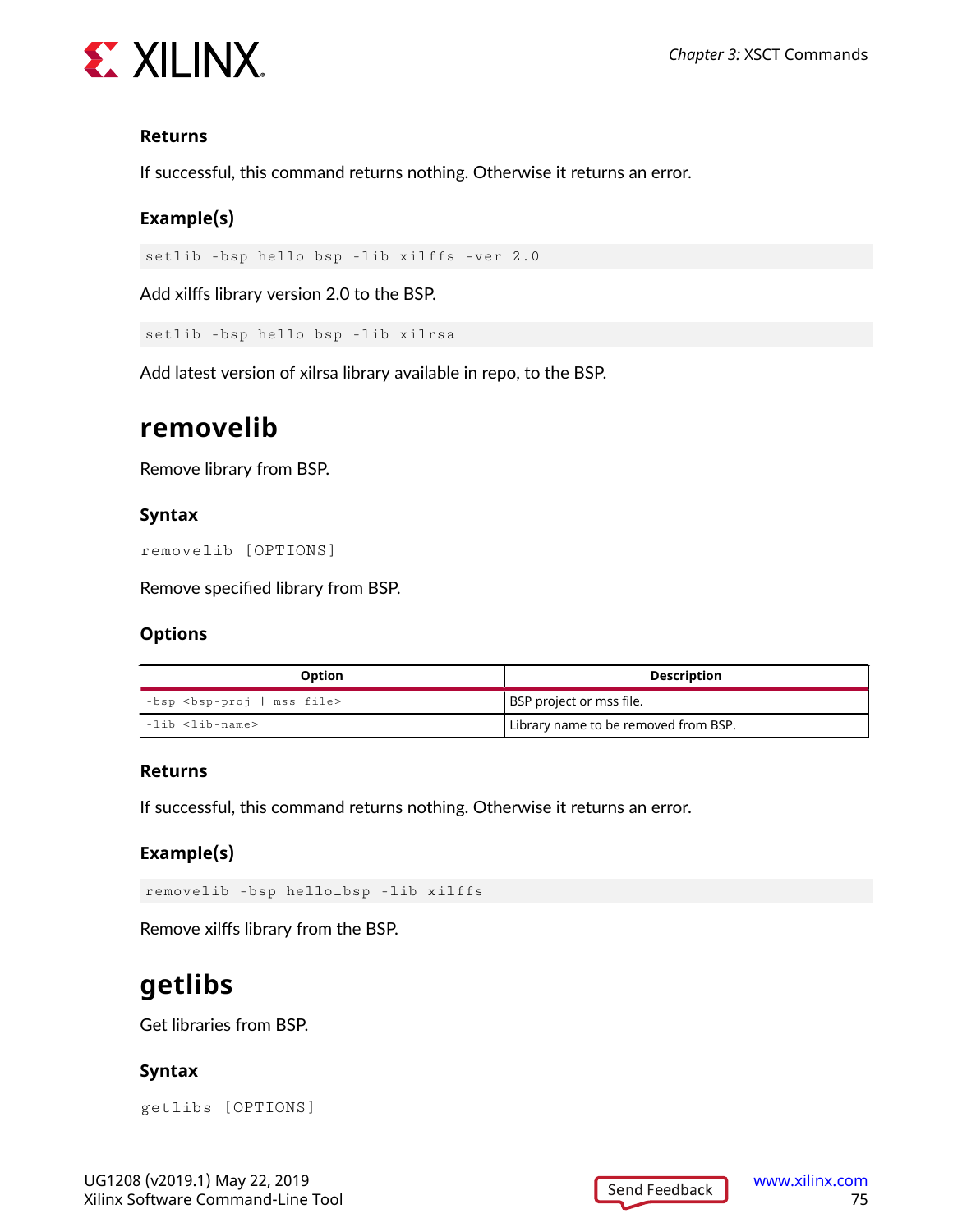

Return a list of libraries and their versions from BSP in tabular format.

#### **Options**

| Option                                      | <b>Description</b>       |
|---------------------------------------------|--------------------------|
| -bsp <bsp-proj mss-file=""  =""></bsp-proj> | BSP project or mss file. |

#### **Returns**

If successful, this command returns the library details. Otherwise it returns an error.

#### **Example(s)**

```
getlibs -bsp hello_bsp
```
Return the list of all libraries in the BSP.

### **setdriver**

Set driver for IP in the BSP.

#### **Syntax**

setdriver [OPTIONS]

Set specified driver to the IP core in the BSP.

#### **Options**

| <b>Option</b>                               | <b>Description</b>                                                |
|---------------------------------------------|-------------------------------------------------------------------|
| -bsp <bsp-proj mss-file=""  =""></bsp-proj> | BSP project or mss file to which the driver needs to be<br>added. |
| $-ip$ $<$ ip $-name$                        | IP instance for which driver needs to be set.                     |
| -driver <driver-name></driver-name>         | Driver name which needs to be added to the BSP.                   |
| -ver <driver-version></driver-version>      | Version of the driver.                                            |

#### **Returns**

If successful, this command returns nothing. Otherwise it returns an error.

#### **Example(s)**

setdriver -bsp hello\_bsp -ip ps7\_uart -driver generic -ver 2.0

Set the generic driver for the ps7\_uart IP in the BSP.

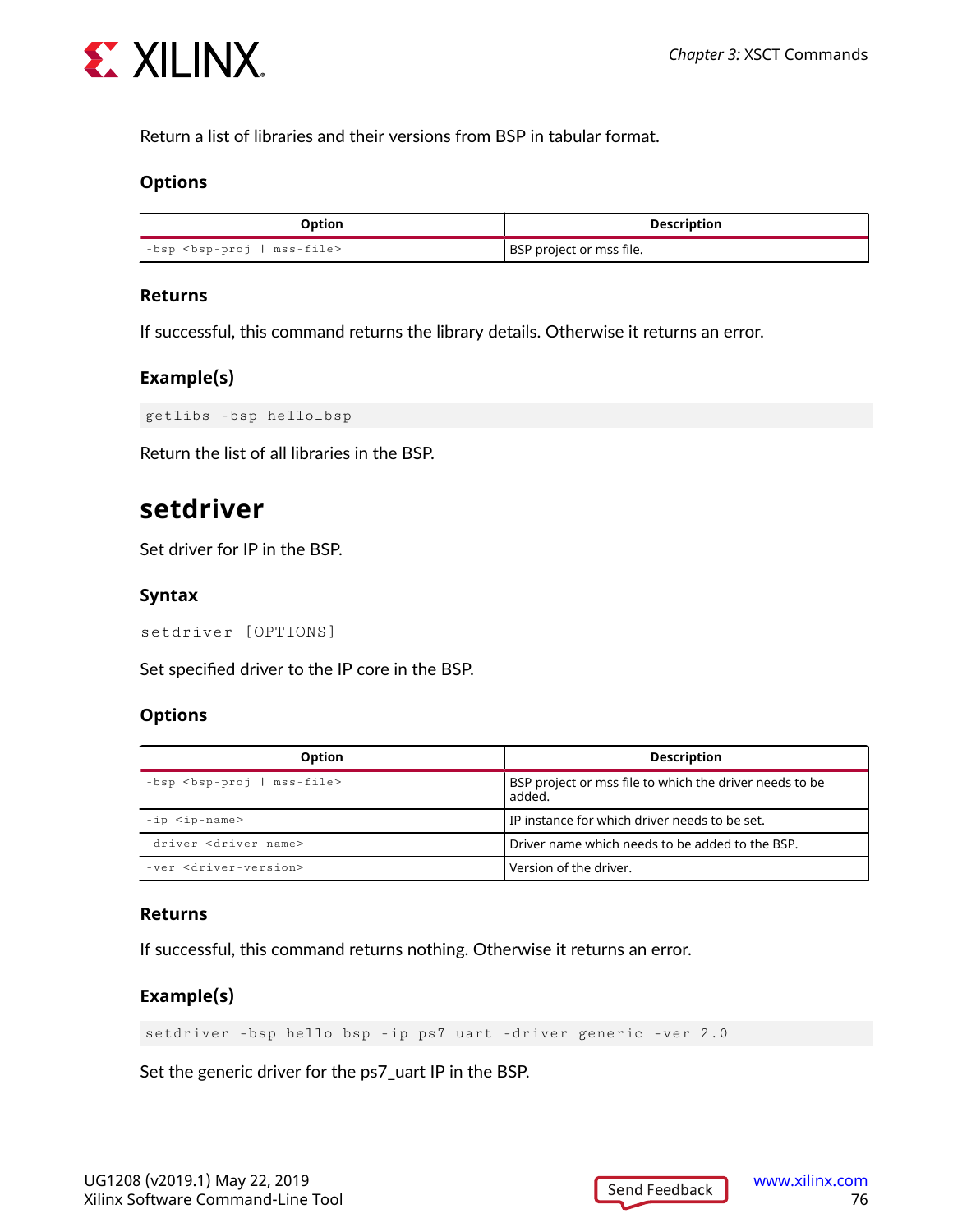

### **getdrivers**

Get drivers from BSP.

#### **Syntax**

```
getdrivers [OPTIONS]
```
Return the list of drivers from the BSP in tabular form.

#### **Options**

| Option                                      | <b>Description</b>       |
|---------------------------------------------|--------------------------|
| -bsp <bsp-proj mss-file=""  =""></bsp-proj> | BSP project or mss file. |

#### **Returns**

If successful, this command returns list of drivers. Otherwise it returns an error.

#### **Example(s)**

getdrivers -bsp hello\_bsp

Return the list of drivers assigned to the IPs in the BSP.

### **setosversion**

Set OS version in BSP.

#### **Syntax**

```
setosversion [OPTIONS]
```
Set specified OS version in the BSP. Latest version is added by default.

#### **Options**

| <b>Option</b>                               | <b>Description</b>                                          |
|---------------------------------------------|-------------------------------------------------------------|
| -bsp <bsp-proj mss-file=""  =""></bsp-proj> | BSP project or mss file corresponding to the OS.            |
| -ver <os-version></os-version>              | l Version of the OS. Default latest version of OS is added. |

#### **Returns**

If successful, this command returns nothing. Otherwise it returns an error.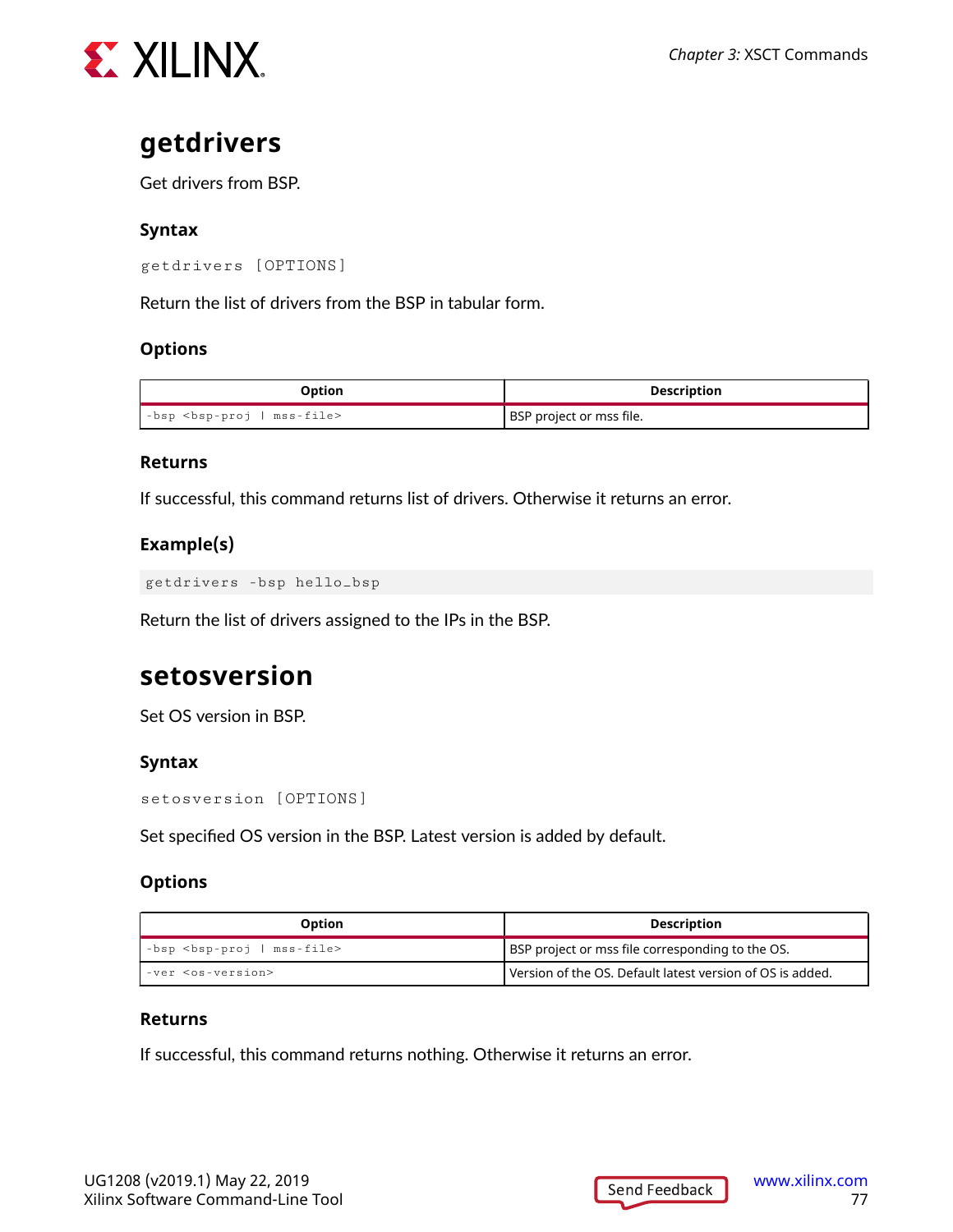

#### **Example(s)**

setosversion -bsp hello\_bsp -ver 5.4

Set the OS version 5.4 in the BSP.

setosversion -bsp hello\_bsp

Set the latest OS version from repo in the BSP.

### **getos**

Get OS details from BSP.

#### **Syntax**

getos [OPTIONS]

Return OS details from the BSP.

#### **Options**

| Option                                      | <b>Description</b>                                      |
|---------------------------------------------|---------------------------------------------------------|
| -bsp <bsp-proj mss-file=""  =""></bsp-proj> | <b>BSP</b> project or mss file corresponding to the OS. |

#### **Returns**

If successful, this command returns OS details, otherwise it returns an error.

#### **Example(s)**

getos -bsp hello\_bsp

Return the OS details in the BSP.

### **regenbsp**

Regenerate BSP sources.

#### **Syntax**

regenbsp [OPTIONS]

Regenerate the sources with the modifications made to BSP.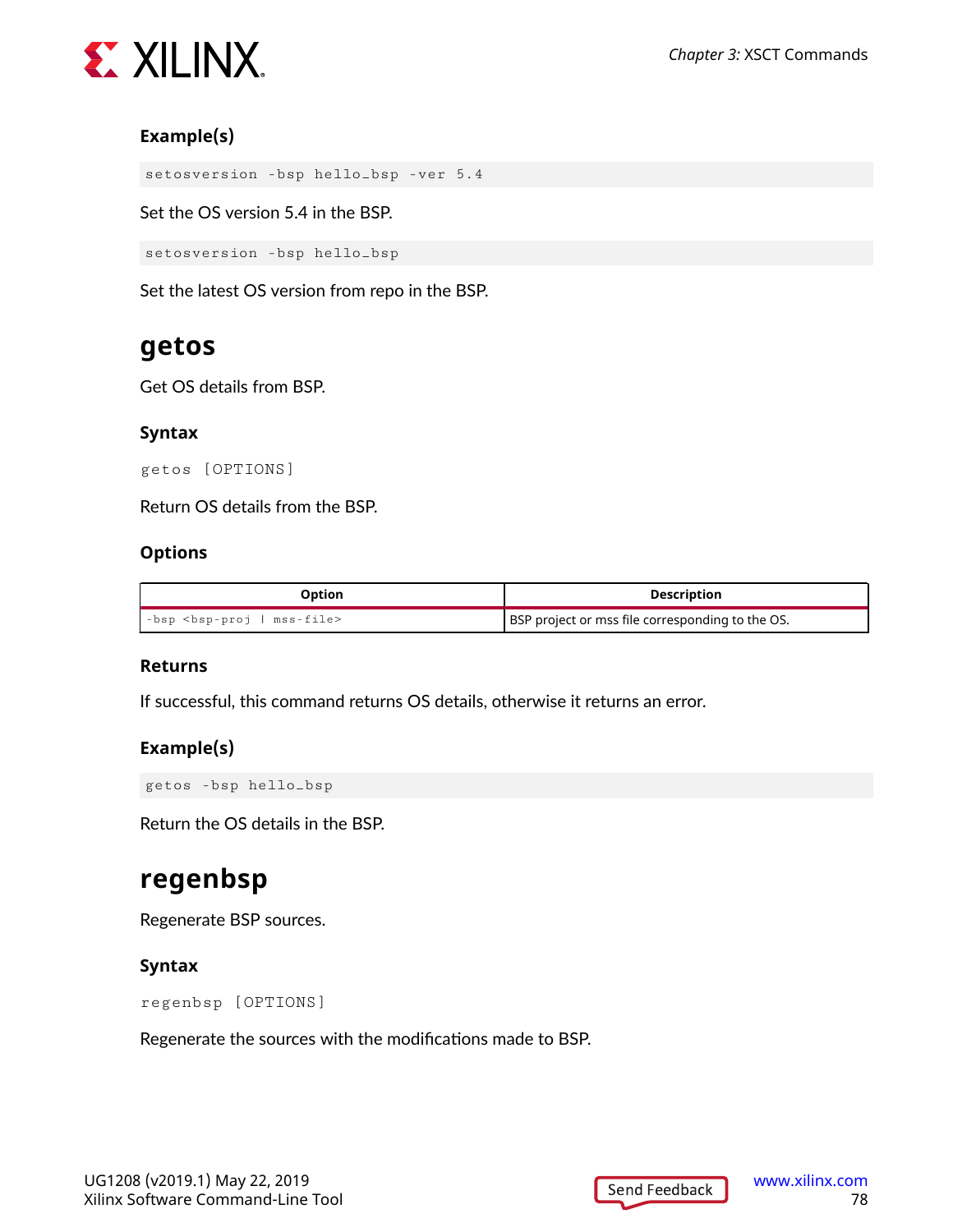

#### **Options**

| Option                                      | <b>Description</b>                |
|---------------------------------------------|-----------------------------------|
| -bsp <bsp-proj mss-file=""  =""></bsp-proj> | <b>I BSP project or mss file.</b> |

#### **Returns**

If successful, this command returns nothing, otherwise it returns an error.

#### **Example(s)**

regenbsp -bsp hello\_bsp

Regenerate the BSP sources with the changes done in the BSP settings.

### **setws**

Set SDK workspace

#### **Syntax**

```
setws [OPTIONS] [path]
```
Set SDK workspace to  $\langle$  path>, for creating projects. If  $\langle$  path> does not exist, then the directory is created. If  $\langle$  path> is not specified, then current directory is used.

#### **Options**

| Option                | <b>Description</b>                                    |
|-----------------------|-------------------------------------------------------|
| -switch <path></path> | Close existing workspace and switch to new workspace. |

#### **Returns**

Nothing if the workspace is set successfully. Error string, if the path specified is a file.

#### **Example(s)**

```
setws /tmp/wrk/wksp1
```
Set the current workspace to /tmp/wrk/wksp1.

setws -switch /tmp/wrk/wksp2

Close the current workspace and switch to new workspace /tmp/wrk/wksp2.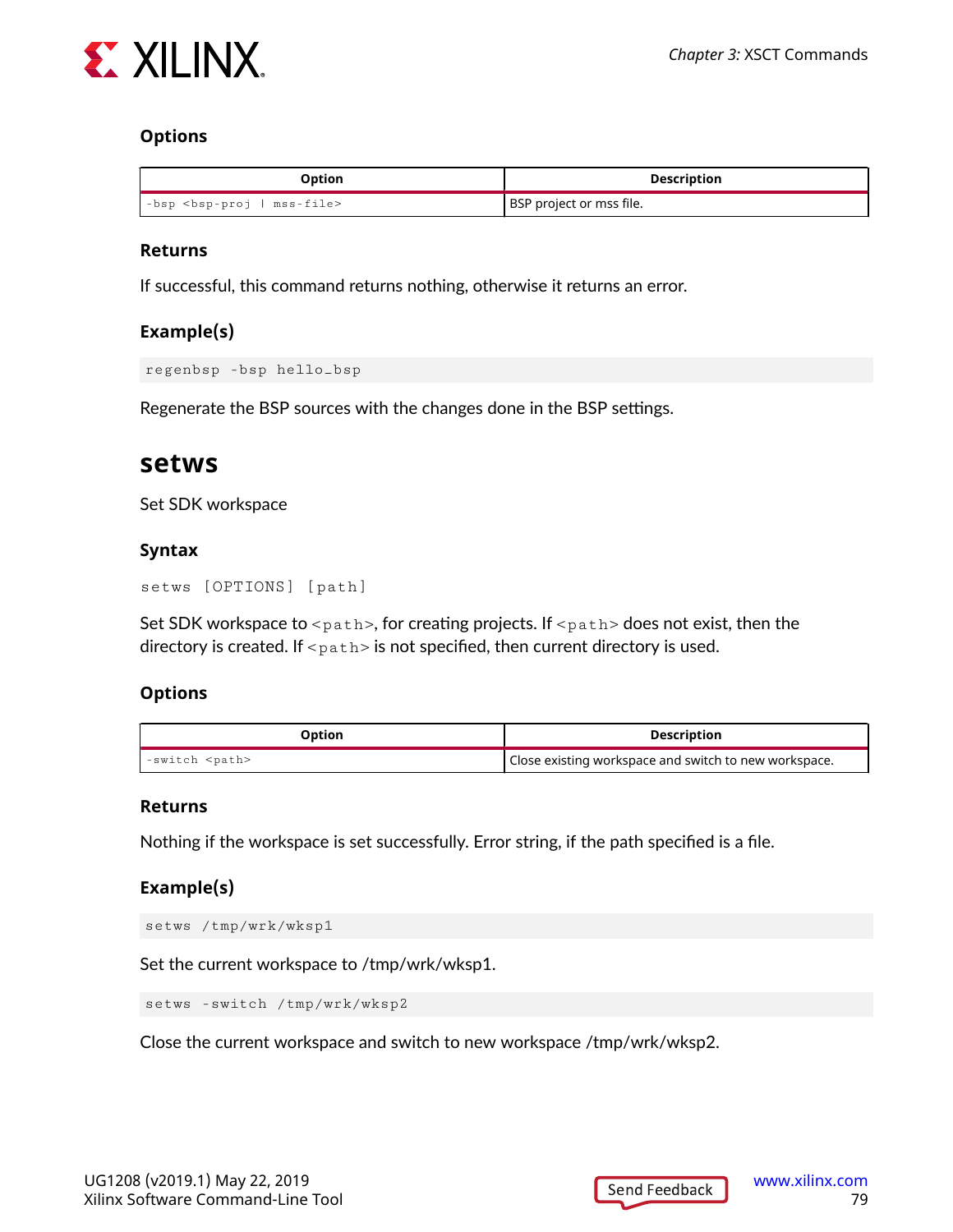

### **getws**

Get SDK workspace

#### **Syntax**

getws

Return the current SDK workspace.

#### **Returns**

Current workspace.

### **createhw**

Create a hardware project.

#### **Syntax**

createhw [OPTIONS]

Create a hardware project using a hardware specification file.

#### **Options**

| <b>Option</b>                            | <b>Description</b>                                           |
|------------------------------------------|--------------------------------------------------------------|
| -name <project-name></project-name>      | Project name that should be created.                         |
| -hwspec <hw file="" specfiction=""></hw> | Hardware specification file for creating a hardware project. |

#### **Returns**

Nothing, if the hardware project is created successfully. Error string, if invalid options are used or if the project cannot be created.

#### **Example(s)**

createhw -name hw1 -hwspec system.hdf

Create a hardware project with name hw1 from the hardware specification file system.hdf.

### **updatehw**

Update a hardware project.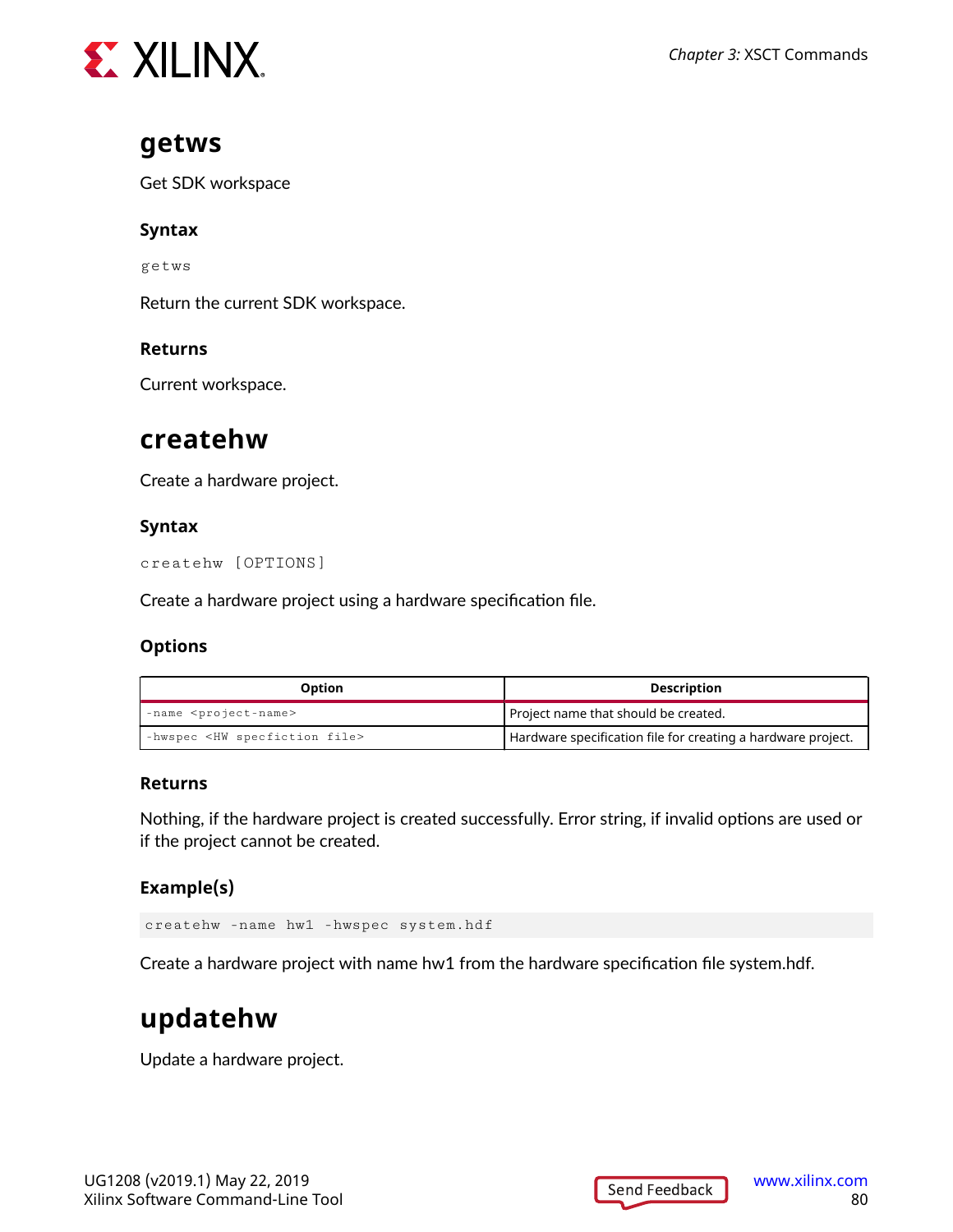

#### **Syntax**

updatehw [OPTIONS]

Update a hardware project with the changes in the new hardware specification file.

#### **Options**

| <b>Option</b>                               | <b>Description</b>                                                    |
|---------------------------------------------|-----------------------------------------------------------------------|
| -hw <hw-project></hw-project>               | Hardware project that should be updated.                              |
| -newhwspec <hw file="" specfiction=""></hw> | New hardware specification file for updating the hardware<br>project. |

#### **Returns**

Nothing, if the HW project is updated successfully. Error string, if invalid options are used or if the project cannot be updated.

#### **Example(s)**

updatehw -hw hw1 -newhwspec system.hdf

Update the hardware project hw1 with the changes in the new hardware specification file system.hdf.

## **changebsp**

Change the referenced BSP for an application.

#### **Syntax**

```
changebsp [OPTIONS]
```
Change the referenced BSP for an application project.

#### **Options**

| <b>Option</b>                                    | <b>Description</b>                               |
|--------------------------------------------------|--------------------------------------------------|
| -app <application-project></application-project> | Application project whose BSP should be changed. |
| -newbsp <bsp project=""></bsp>                   | New BSP which the application should refer.      |

#### **Returns**

Nothing, if the Application Project refernece changed. Error string, if invalid options are used or if the project cannot be updated.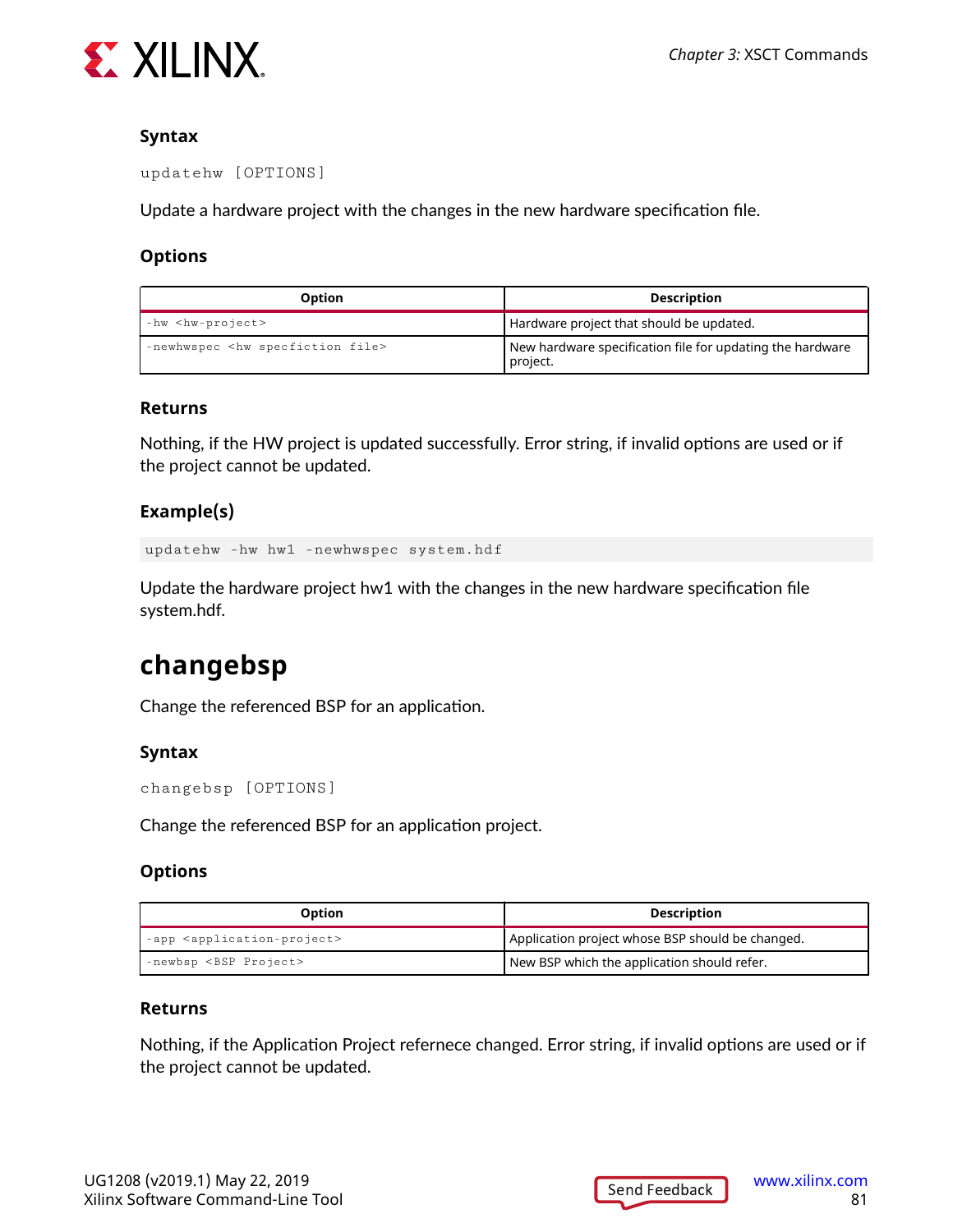

#### **Example(s)**

changebsp -app app1

Lists the bsp projects which can be referenced by the given application project changebsp -app app1 -newbsp test2\_bsp. Change the referneced bsp for app1 to test2\_bsp.

### **createbsp**

Create a bsp project

#### **Syntax**

createbsp [OPTIONS]

Create a bsp project for the specified hardware and processor.

#### **Options**

| Option                                  | <b>Description</b>                                                                                                                                                                                                                      |
|-----------------------------------------|-----------------------------------------------------------------------------------------------------------------------------------------------------------------------------------------------------------------------------------------|
| -name <project-name></project-name>     | Project name that should be created                                                                                                                                                                                                     |
| -proc <processor-name></processor-name> | Processor instance that should be used for creating bsp<br>project.                                                                                                                                                                     |
| -hwproject <hw name="" project=""></hw> | Hardware project for which the application or bsp project<br>should be created.                                                                                                                                                         |
| $-$ os $<$ OS name>                     | OS type for the application project. Default type is<br>standalone                                                                                                                                                                      |
| -mss <mss file="" path=""></mss>        | MSS File path for creating BSP. This option can be used for<br>creating a BSP from user mss file. When mss file is specified,<br>then processor and os options will be ignored and<br>processor/os details are extracted from mss file. |
| -arch <arch-type></arch-type>           | Processor architecture, <arch-type> can be 32 or 64 bits.<br/>This option is used to build the project with 32/64 bit<br/>toolchain. This is valid only for A53 processors, defaults to<br/>32-bit for other processors.</arch-type>    |

#### **Returns**

Nothing, if the BSP project is created successfully. Error string, if invalid options are used or if the project cannot be created.

#### **Example(s)**

createbsp -name bsp1 -hwproject hw1 -proc ps7\_cortexa9\_0

Create a BSP project with name bsp1 from the hardware project hw1 for processor 'ps7\_cortexa9\_0'

createbsp -name bsp1 -hwproject hw1 -proc ps7\_cortexa9\_0 -os standalone

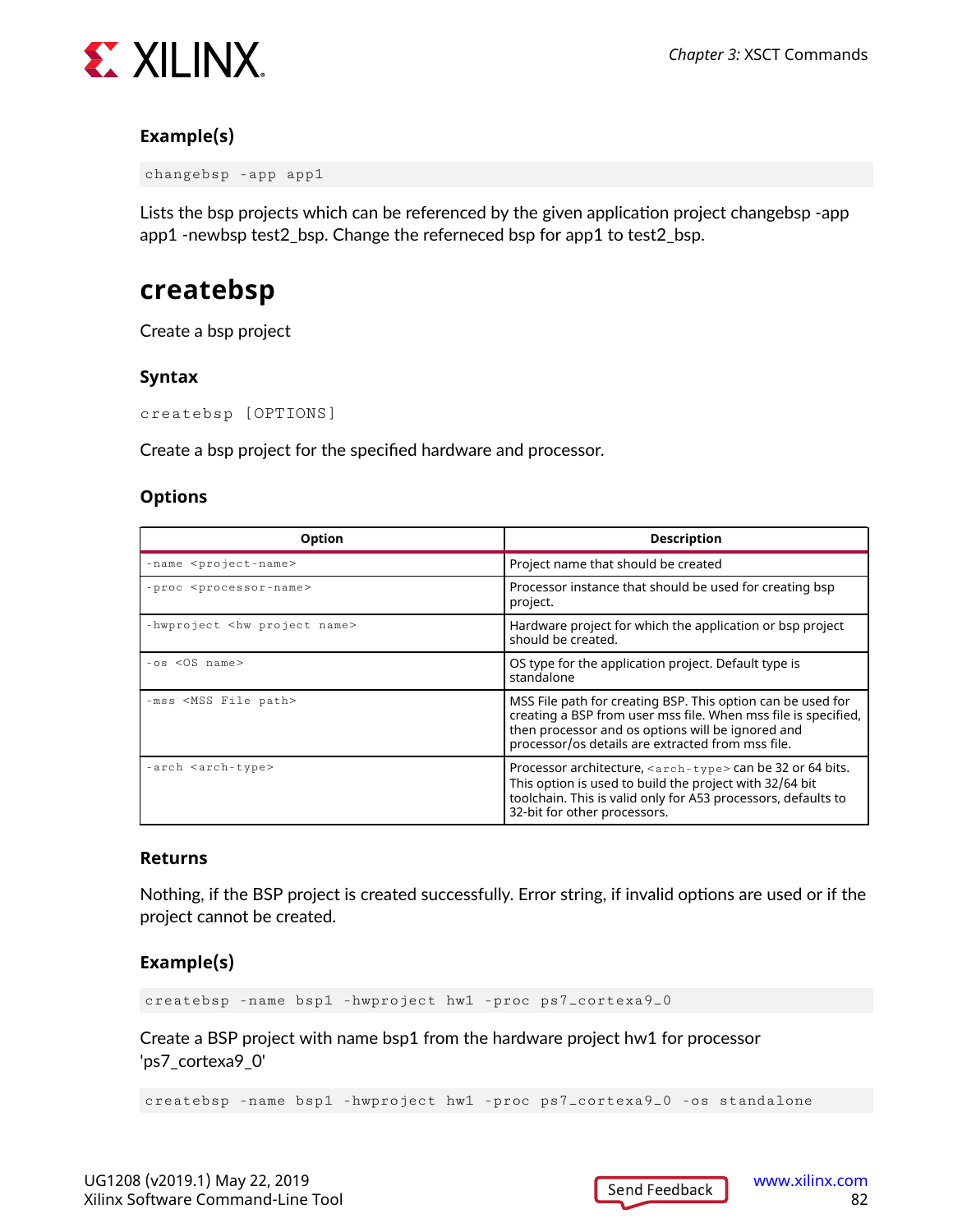

Create a BSP project with name bsp1 from the hardware project hw1 for processor 'ps7\_cortexa9\_0' and standalone OS.

createbsp -name bsp1 -hwproject hw1 -mss system.mss

Create a BSP project with name bsp1 with all the details from system.mss

createbsp -name bsp1 -hwproject hw1 -proc psu\_cortexa53\_0 -arch 32

Create a BSP project with name bsp1 for psu\_cortexa53\_0 using a 32 bit tool chain.

### **createapp**

Create an application project.

#### **Syntax**

createapp [OPTIONS]

Create an application project from a list of template applications.

#### **Options**

| <b>Option</b>                                                | <b>Description</b>                                                                                                                                                                                                             |
|--------------------------------------------------------------|--------------------------------------------------------------------------------------------------------------------------------------------------------------------------------------------------------------------------------|
| -name <project-name></project-name>                          | Project name that should be created.                                                                                                                                                                                           |
| -app <template-application-name></template-application-name> | Name of the template application. Default is "Hello World".<br>Use 'repo -apps' command to get the list of all application<br>templates.                                                                                       |
| -proc <processor-name></processor-name>                      | Processor instance that should be used for creating<br>application project.                                                                                                                                                    |
| -hwproject <hw name="" project=""></hw>                      | Hardware project for which the application or bsp project<br>should be created.                                                                                                                                                |
| -bsp <bsp name="" project=""></bsp>                          | BSP project for which the application project should be<br>created. If this option is not specified, a default bsp is<br>created                                                                                               |
| $-0s < 0S$ name>                                             | OS type for the application project. Default type is<br>standalone                                                                                                                                                             |
| -lang <programming-language></programming-language>          | <programming-language>, can be 'c' or 'c++'.</programming-language>                                                                                                                                                            |
| -arch <arch-type></arch-type>                                | Processor architecture, $\langle$ arch-type> can be 32 or 64 bits.<br>This option is used to build the project with 32/64 bit<br>toolchain. This is valid only for A53 processors, defaults to<br>32-bit for other processors. |

#### **Returns**

Nothing, if the Application project is created successfully. Error string, if invalid options are used or if the project cannot be created.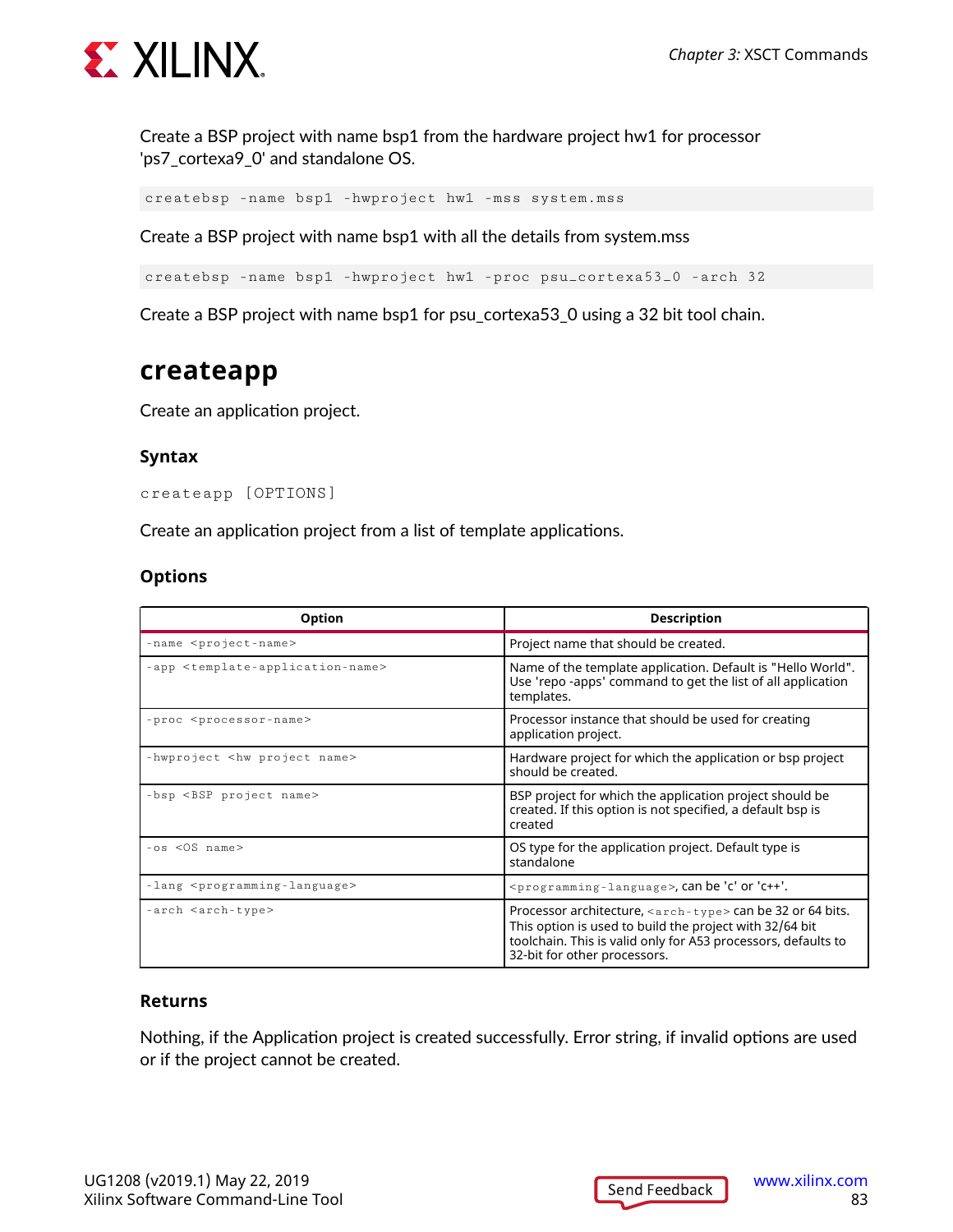

#### **Example(s)**

createapp -name hello1 -bsp bsp1 -hwproject hw1 -proc ps7\_cortexa9\_0

Create a default application "Hello World" project with name 'hello1' for processor 'ps7\_cortexa9\_0'.

createapp -name fsbl1 -app {Zynq FSBL} -hwproject hw1 -proc ps7\_cortexa9\_0

Create a Zynq FSBL project with name 'fsbl1' and also creates a BSP 'fsbl1\_bsp' for processor 'ps7\_cortexa9\_0' and default OS 'standalone'.

createapp -name e1 -app {Empty Application} -hwproject hw2

-proc microblaze\_0 -lang c++ Create an empty C++ application project with name 'e1'.

createapp -name hello2 -app {Hello World} -hwproject hw1

-proc psu\_cortexa53\_0 -arch 32 Create a Hello World application project with name 'hello2' for processor 'psu\_cortexa53\_0' with 32-bit tool chain.

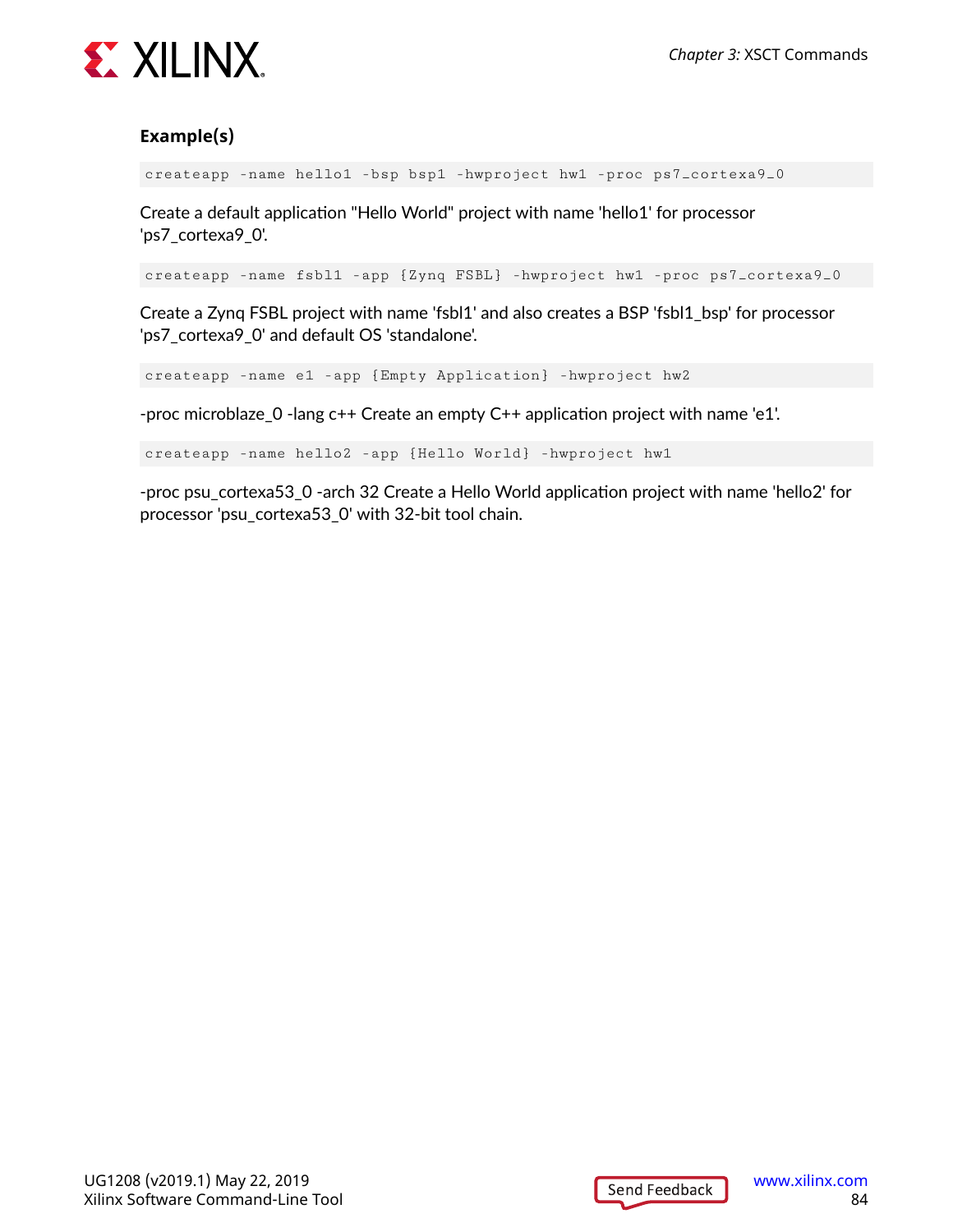

### **createlib**

Create a library project.

#### **Syntax**

createlib [OPTIONS]

Create static or shared library project.

#### **Options**

| <b>Option</b>                                       | <b>Description</b>                                                                                                                                                                                                    |
|-----------------------------------------------------|-----------------------------------------------------------------------------------------------------------------------------------------------------------------------------------------------------------------------|
| -name <project-name></project-name>                 | Project name that should be created.                                                                                                                                                                                  |
| -type <library-type></library-type>                 | <library-type> can be 'static' or 'shared' Default type is<br/>'shared'.</library-type>                                                                                                                               |
| -proc <processor-type></processor-type>             | Processor type that should be used for creating application<br>project. 'ps7_cortex9', 'microblaze', 'psu_cortexa53' or<br>'psu cortexr5'.                                                                            |
| $-$ os $<$ OS name >                                | OS type for the application project. 'linux' or 'standalone'<br>Default type is linux.                                                                                                                                |
| -lang <programming-language></programming-language> | <programming-language> can be 'c' or 'c++'. Default is c.</programming-language>                                                                                                                                      |
| -arch <arch-type></arch-type>                       | Processor architecture, $\leq$ arch-type> can be 32 or 64 This<br>option is used to build the project with 32/64 bit toolchain.<br>This is valid only for A53 processors, defaults to 32-bit for<br>other processors. |
| -flags <compiler-flags></compiler-flags>            | Optional - compiler flags.                                                                                                                                                                                            |

#### **Returns**

Nothing, if the library project is created successfully Error string, if invalid options are used or if the project cannot be created.

#### **Example(s)**

createlib -name lib1 -type static -proc ps7\_cortexa9

Create a static library project with name 'lib1' for processor 'ps7\_cortexa9' and default os 'standalone' with default language 'C'.

createlib -name lib2 type shared -proc psu\_cortexa53 -os linux -lang C++

Create a shared library project with name 'lib2' for processor 'psu\_cortexa53' and Linux OS with C++ language.

createlib -name st-stnd-r5-c-flags -type static -proc psu\_cortexr5

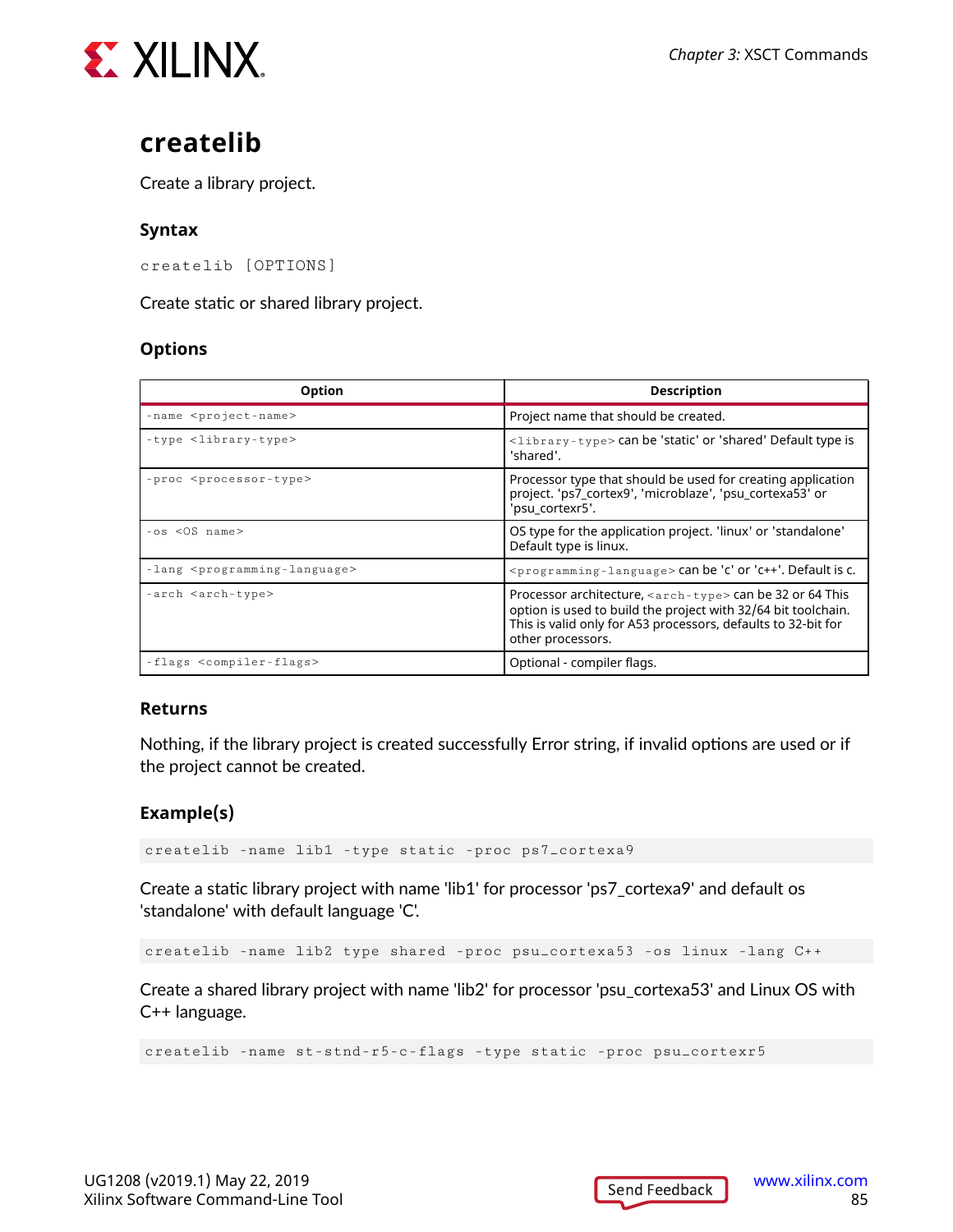

-os standalone -lang C -arch 32 -flags {-g3 -pg} Create a static library project with name 'st-stndr5-c-flags' for processor 'psu\_cortexr5' and standalone OS with C language with extra compiler flags '-g3 -pg'.

## **projects**

Build/Clean projects.

#### **Syntax**

projects [OPTIONS]

Build/Clean a bsp/application project or all projects in workspace.

#### **Options**

| <b>Option</b>                       | <b>Description</b>                                                                  |
|-------------------------------------|-------------------------------------------------------------------------------------|
| -build   -clean                     | Build / Clean projects.                                                             |
| -type <project-type></project-type> | <project-type> can be "all", "bsp" or "app" Default type<br/>is all.</project-type> |
| -name <project-name></project-name> | Name of the project that should be built.                                           |

#### **Returns**

Nothing, if the project is built successfully. Error string, if invalid options are used or if the project cannot be built.

#### **Example(s)**

projects -build -type bsp -name hello\_bsp

Build the BSP project 'hello\_bsp'.

projects -build

Build all the projects in the current workspace.

projects -clean -type app

Clean all the application projects in the current workspace.

projects -clean

Clean all the projects in the current workspace.

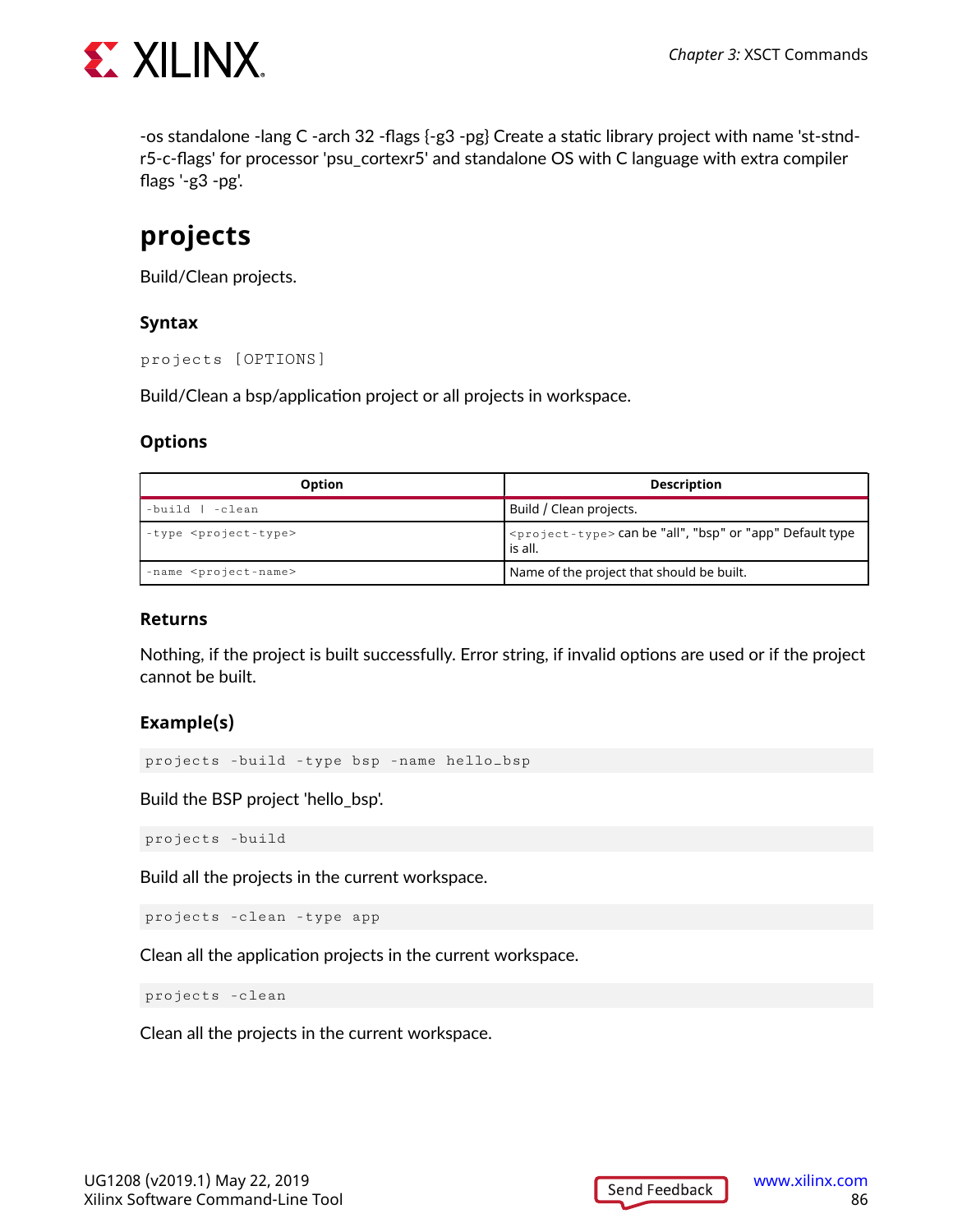

### **importprojects**

Import projects to workspace.

#### **Syntax**

```
importprojects <path>
```
Import all the SDK projects from  $\leq$  path  $>$  to workspace.

#### **Returns**

Nothing, if the projects are imported successfully. Error string, if project path is not specified or if the projects cannot be imported.

#### **Example(s)**

importprojects /tmp/wrk/wksp1/hello1

Import sdk project(s) into the current workspace.

### **importsources**

Import sources to an application project.

#### **Syntax**

importsources [OPTIONS]

Import sources from a path to application project in workspace.

#### **Options**

| <b>Option</b>                       | <b>Description</b>                                                                                                                                                                                                                                                                                                                   |
|-------------------------------------|--------------------------------------------------------------------------------------------------------------------------------------------------------------------------------------------------------------------------------------------------------------------------------------------------------------------------------------|
| -name <project-name></project-name> | Application Project to which the sources should be<br>imported.                                                                                                                                                                                                                                                                      |
| -path <source-path></source-path>   | Path from which the source files should be imported. All the<br>files/directories from the <source-path>are imported to<br/>application project. All existing source files will be<br/>overwritten in the application, and new ones will be copied.<br/>Linker script will not be copied to the application directory.</source-path> |
| $-linker$ -script                   | Copies the linker script as well.                                                                                                                                                                                                                                                                                                    |

#### **Returns**

Nothing, if the project sources are imported successfully. Error string, if invalid options are used or if the project sources cannot be imported.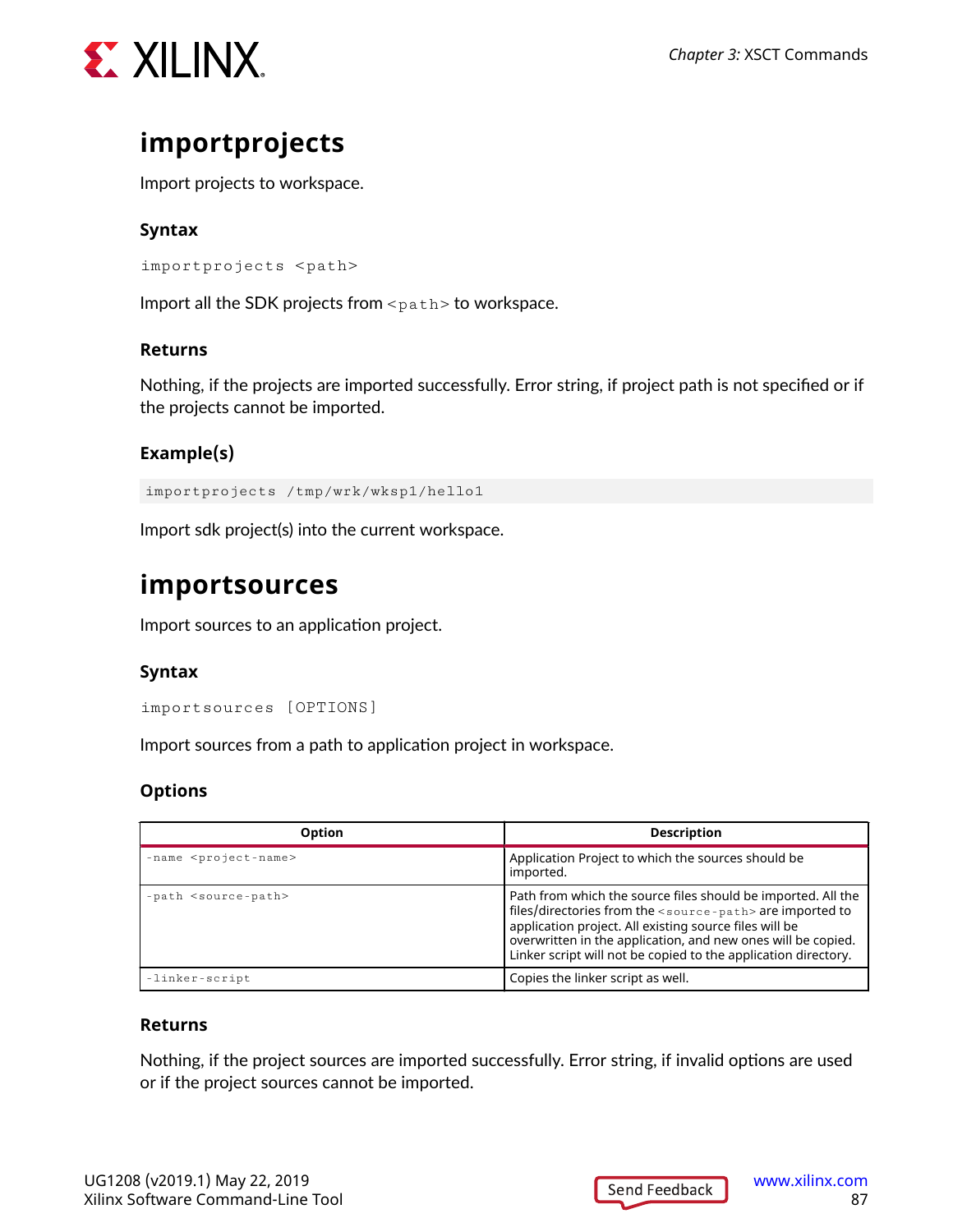

#### **Example(s)**

importsources -name hello1 -path /tmp/wrk/wksp2/hello2

Import the 'hello2' project sources to 'hello1' application project without the linker script.

importsources -name hello1 -path /tmp/wrk/wksp2/hello2 -linker-script

Import the 'hello2' project sources to 'hello1' application project along with the linker script.

### **getprojects**

Get projects from the workspace.

#### **Syntax**

getprojects [OPTIONS]

Get hw/bsp/application projects or all projects from the workspace.

#### **Options**

| <b>Option</b>                        | <b>Description</b>                                                                            |
|--------------------------------------|-----------------------------------------------------------------------------------------------|
| I-type <project-type></project-type> | <project-type> can be "all", "hw", "bsp" or "app" Default  <br/>I type is all.</project-type> |

#### **Returns**

List of all the projects of type  $<$ project-type> in the workspace.

#### **Example(s)**

```
getprojects
```
Return the list of all the projects available in the current workspace.

getprojects -type hw

Return the list of hardware projects.

## **deleteprojects**

Delete project(s) from the workspace.

#### **Syntax**

```
deleteprojects [OPTIONS]
```
UG1208 (v2019.1) May 22, 2019<br>
Www.xilinx.com [www.xilinx.com](https://www.xilinx.com) Send Feedback Xilinx Software Command-Line Tool 88 Senath Command Feedback 88 Senath Resource 88 Senath Resource 88 Senath R

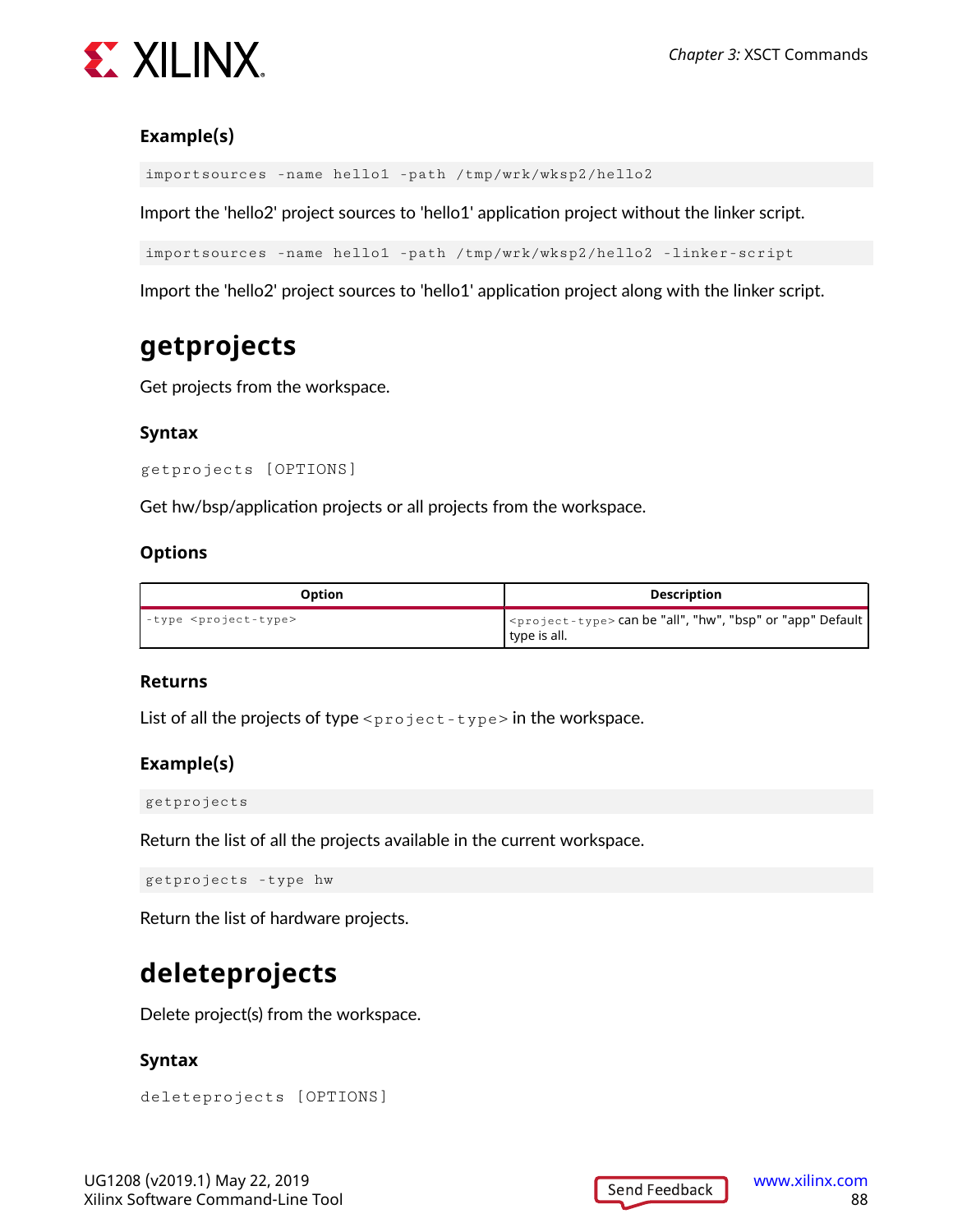

Delete project(s) from the workspace or disk.

#### **Options**

| <b>Option</b>   | <b>Description</b>                                                                                          |
|-----------------|-------------------------------------------------------------------------------------------------------------|
| -name           | Project name/list to be deleted List of projects should be<br>separated by semi-colon {proj1;proj2;proj3}.  |
| -workspace-only | Delete project from workspace only and not from disk.<br>Default operation is to delete projects from disk. |

#### **Returns**

Nothing, if the projects are deleted successfully. Error string, if invalid options are used or if the project cannot be deleted.

#### **Example(s)**

deleteprojects -name hello1

Delete the hello1 project from the disk.

deleteprojects -name hello1 -workspace-only

Delete the hello1 project from workspace only.

## **configapp**

Configure settings for application projects.

#### **Syntax**

```
configapp
```
List name and description for available configuration parameters for the application projects. Following configuration parameters can be configured for applications: assembler-flags : Miscellaneous flags for assembler build-config : Get/set build configuration compiler-misc : Compiler miscellaneous flags compiler-optimization : Optimization level define-compilersymbols : Define symbols. Ex. MYSYMBOL include-path : Include path for header files libraries : Libraries to be added while linking library-search-path : Search path for the libraries added linkermisc : Linker miscellaneous flags linker-script : Linker script for linking undef-compiler-symbols : Undefine symbols. Ex. MYSYMBOL

configapp [OPTIONS] -app <app-name> <param-name>

Get the value of configuration parameter  $\langle$  param-name> for the application specified by  $\langle$  appname>.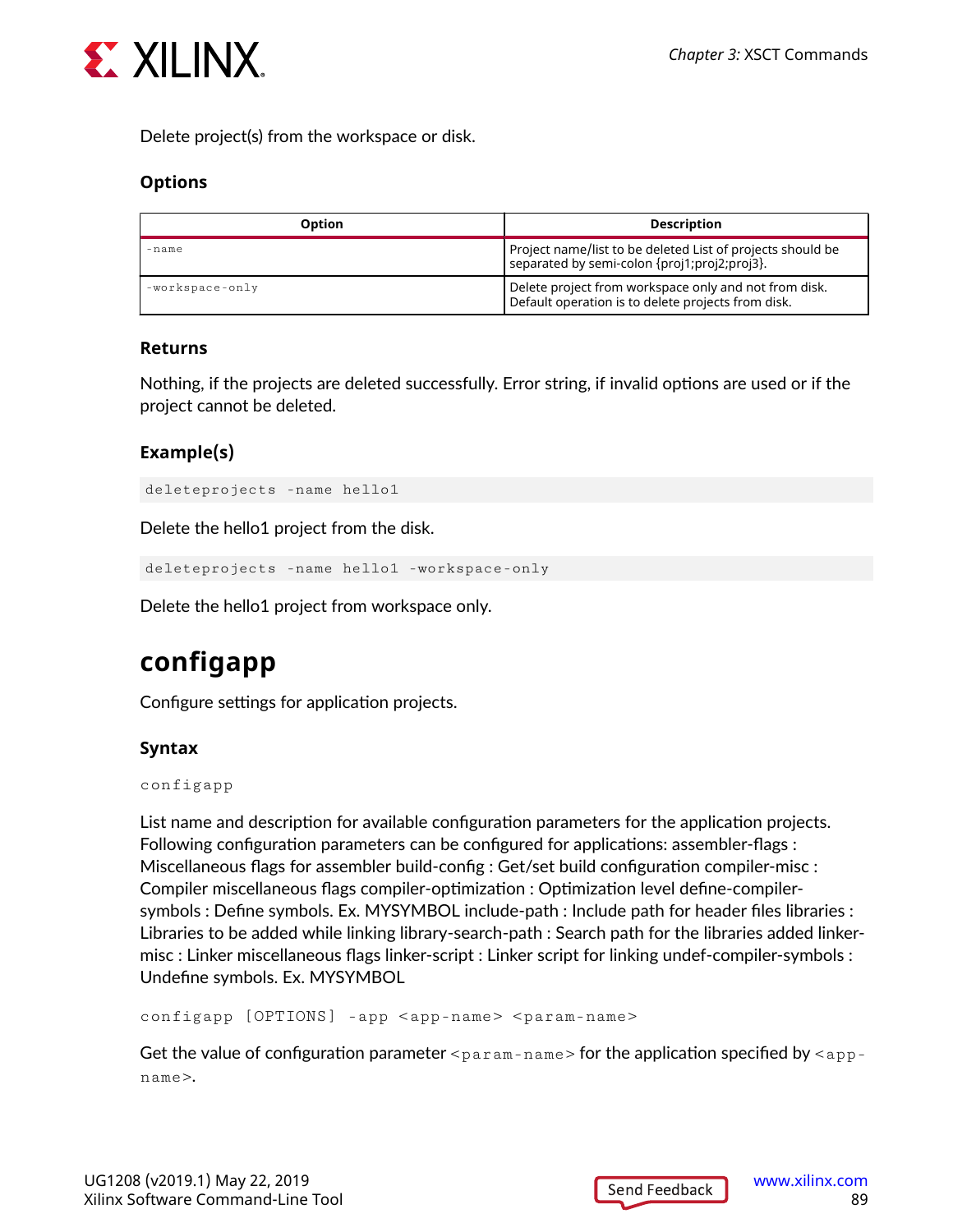

configapp [OPTIONS] -app <app-name>

<param-name> <value> Set/modify/remove the value of configuration parameter <param $name$  for the application specified by  $\langle$  app-name  $\rangle$ .

#### **Options**

| <b>Option</b> | <b>Description</b>                                                                                                                                                           |
|---------------|------------------------------------------------------------------------------------------------------------------------------------------------------------------------------|
| -set          | Set the configuration parameter value to new <value>.</value>                                                                                                                |
| -add          | Append the new $\langle \text{value} \rangle$ to configuration parameter value.                                                                                              |
| -remove       | Remove $\langle \text{value} \rangle$ from the configuration parameter value.                                                                                                |
| $-$ info      | Displays more information like possible values and possible<br>operations about the configuration parameter. A parameter<br>name must be specified when this option is used. |

#### **Returns**

Depends on the arguments specified. <none> List of parameters and description of each parameter.

<parameter name>: Parameter value or error, if unsupported parameter is specified.

<parameter name> <paramater value>: Nothing if the value is set, or error, if unsupported parameter is specified.

#### **Example(s)**

configapp

Return the list of all the configurable options for the application.

configapp -app test build-config

Return the current build configuration.

configapp -app test build-config release

Set the current build configuration to release.

configapp -app test define-compiler-symbols FSBL\_DEBUG\_INFO

Add the define symbol FSBL\_DEBUG\_INFO to be passed to the compiler.

configapp -app test -remove define-compiler-symbols FSBL\_DEBUG\_INFO

Remove the define symbol FSBL\_DEBUG\_INFO to be passed to the compiler.

configapp -app test compiler-misc {-pg}

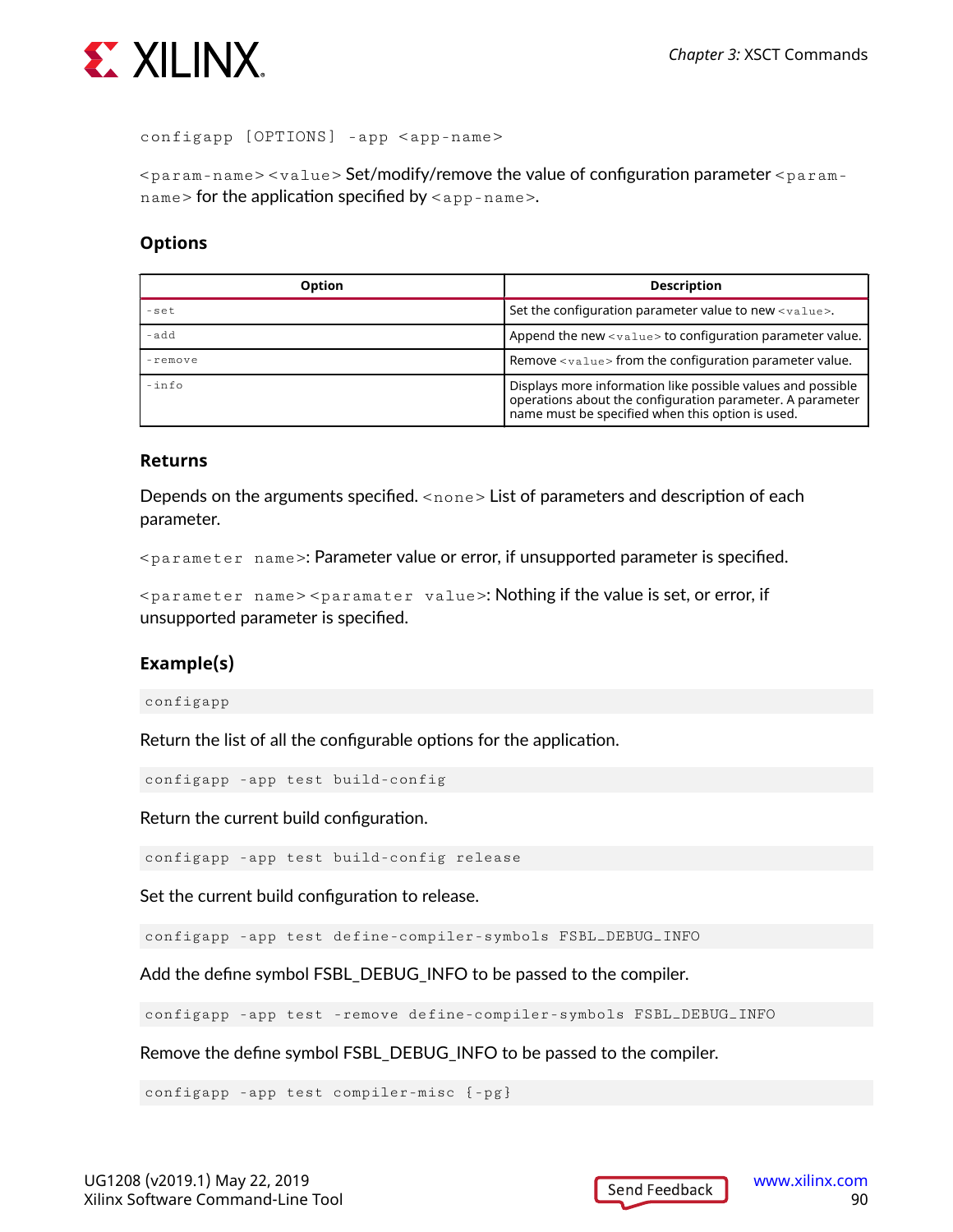

Append the -pg flag to compiler misc flags.

configapp -app test -set compiler-misc {-c -fmessage-length=0 -MT"\$@"}

Set flags specified to compiler misc.

configapp -app test -info compiler-optimization

Display more information about possible values/operation and default operation for compileroptimization.

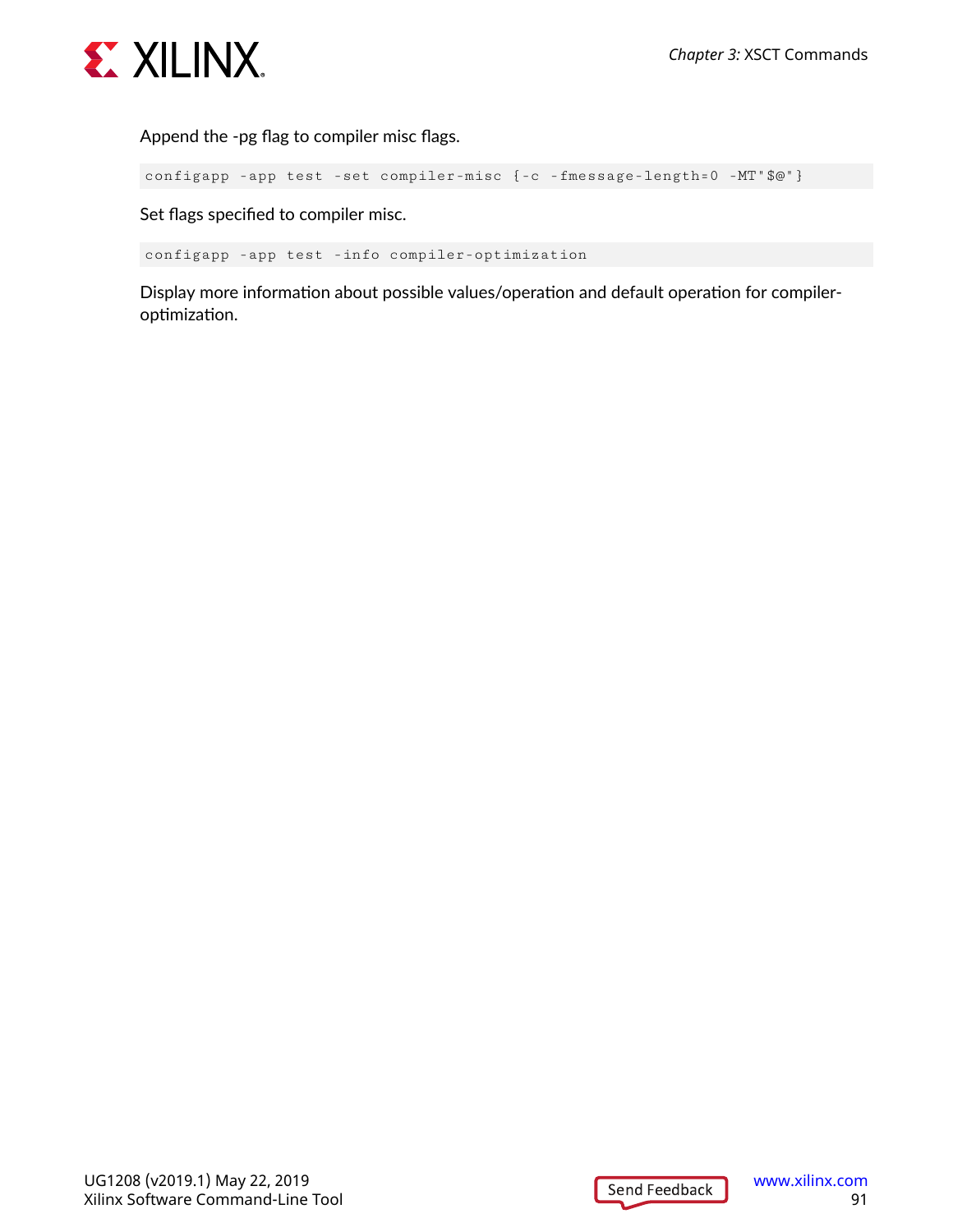

### **toolchain**

Set or get toolchain used for building projects

#### **Syntax**

```
toolchain
```
Return a list of available toolchains and supported processor types.

```
toolchain <processor-type>
```
Get the current toolchain for  $<$ processor-type>.

toolchain <processor-type> <tool-chain>

Set the  $<$ toolchain> for  $<$ processor-type>. Any new projects created will use the new toolchain during build.

#### **Returns**

Depends on the arguments specified  $<$ none> List of available toolchains and supported processor types

<processor-type>: Current toolchain for processor-type

<processor-type> <tool-chain>: Nothing if the tool-chain is set, or error, if unsupported tool-chain is specified

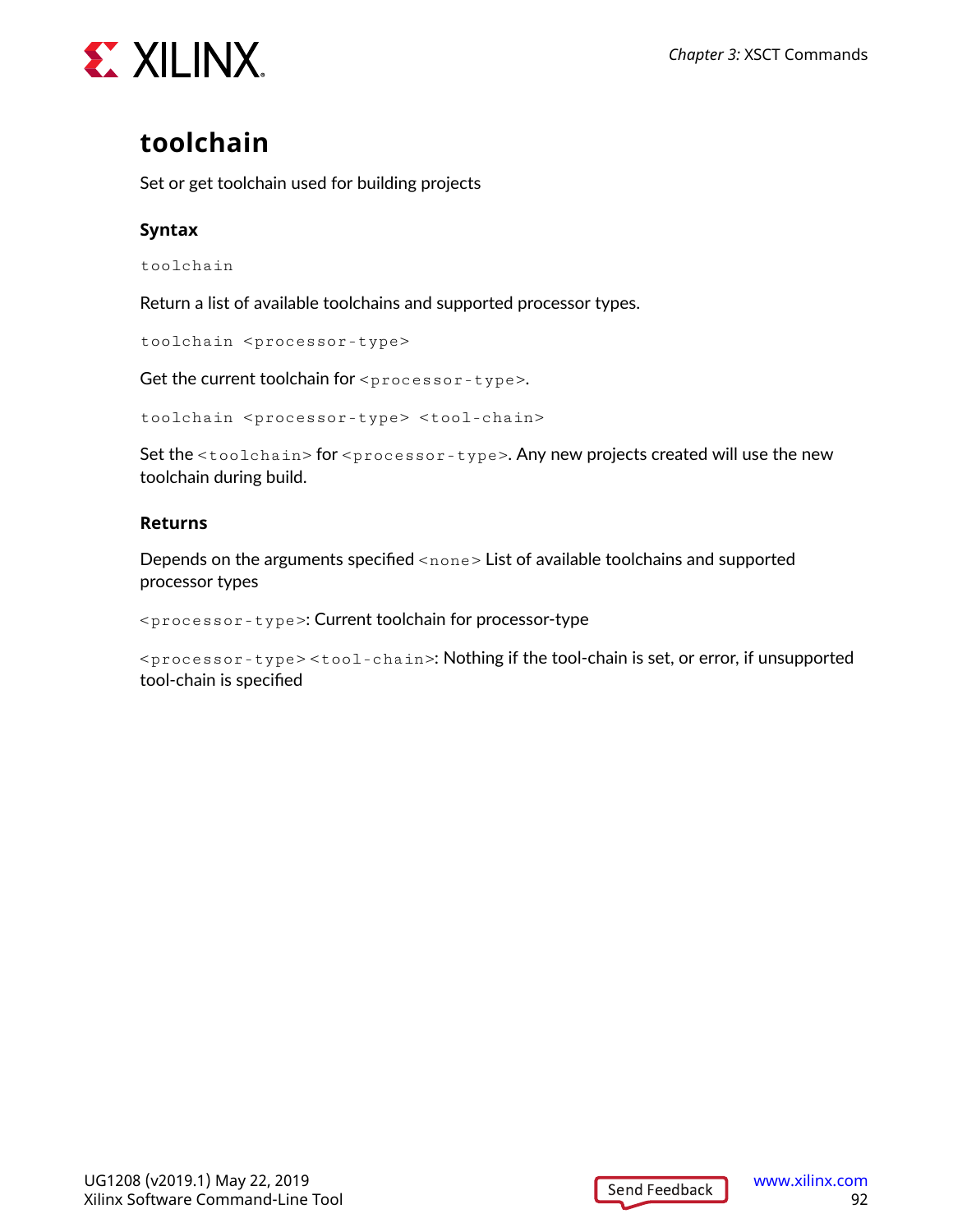

## **HSI Commands**

XSCT provides higher level abstraction commands for Hardware Software Interface (HSI) commands and you normally do not have to run the HSI commands in XSCT. However, if there is a need, you can run HSI commands by prefixing  $hsi$  to each HSI command. For example,  $hsi$ open\_hw\_design.

*Note***:** You can use only one set of the commands at a time on any design. Interleaving both sets of commands will lead to internal errors. For example, a design opened with hsi open\_hw\_design cannot be closed using closehw.

• XSCT keeps track of the open designs (both software and hardware). The table below lists the HSI commands and their corresponding XCST commands.

| <b>HSI Command</b>  | <b>Corresponding XSCT Command</b> |
|---------------------|-----------------------------------|
| hsi open_hw_design  | openhw                            |
| hsi close_hw_design | closehw                           |
| hsi open_sw_design  | openbsp                           |
| hsi close_sw_design | closebsp                          |

• Any modifications done to the software design or the BSP, using HSI commands, are stored in memory. Before using any other XSCT commands, you should run the updatemss XSCT command, to ensure that these modifications are stored in the .mss file of the BSP.

For more details on the HSI commands and their usage, refer to the *Generating Basic Software Platforms Reference Guide* (**[UG1138](http://www.xilinx.com/cgi-bin/docs/rdoc?v=2019.1;d=ug1138-generating-basic-software-platforms.pdf)**).

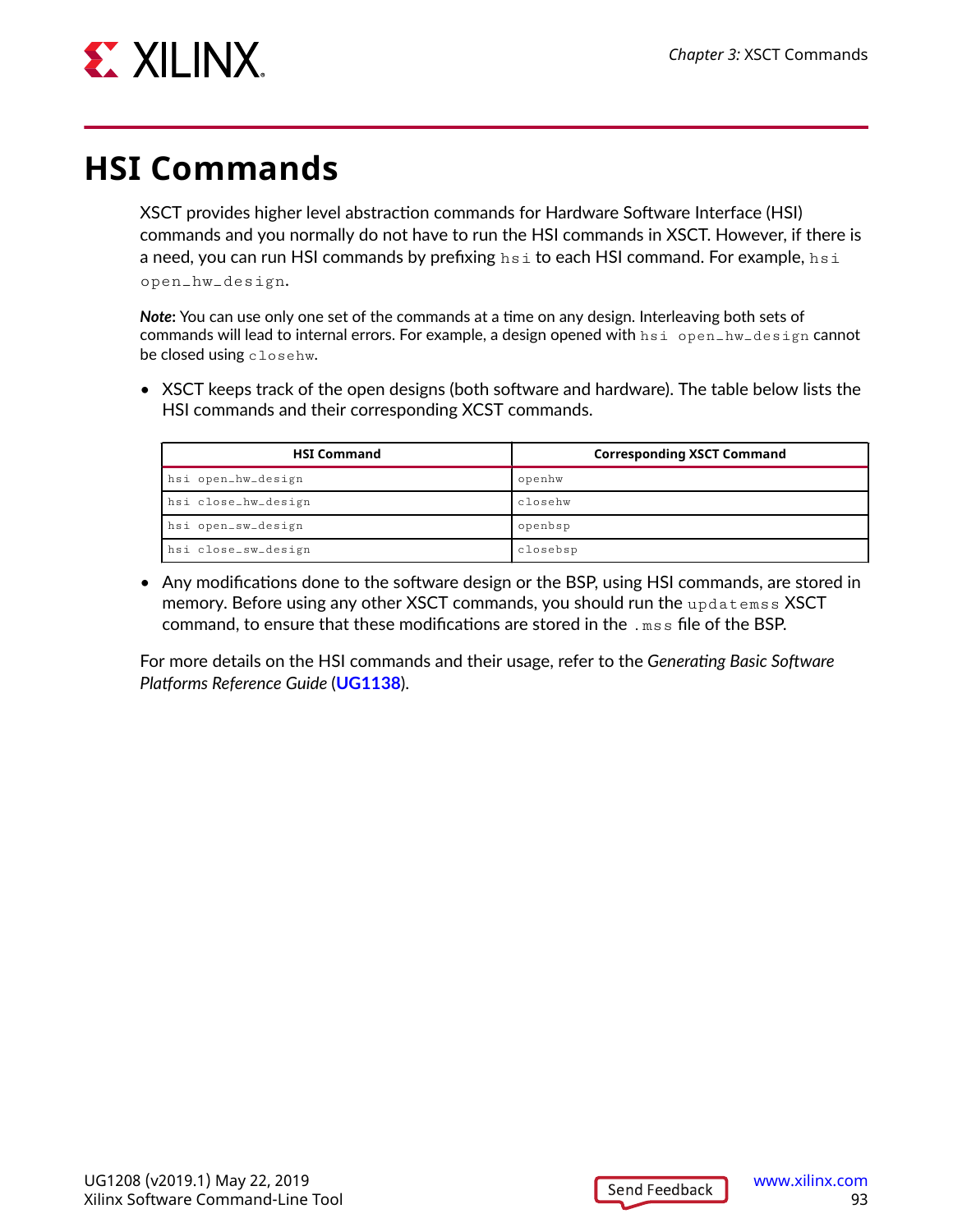

## *Chapter 4*

# XSCT Use Cases

As with Xilinx® Software Development Kit (Xilinx SDK) , the first step to use Xilinx Software Command-line Tool (XSCT) involves selecting a workspace. For creating and managing projects, XSCT launches Xilinx SDK in background. XSCT workspaces can be seamlessly used with Xilinx SDK and vice-versa.

*Note***:** At any given point of time, a workspace can either be used only from Xilinx SDK or XSCT.

The following is a list of use cases describing how you can use the tool to perform common tasks:

- [Running Tcl Scripts](#page-104-0)
- [Creating an Application Project Using an Application Template](#page-94-0)
- [Modifying BSP Settings](#page-100-0)
- [Changing Compiler Options of an Application Project](#page-94-0)
- [Working with Libraries](#page-107-0)
- [Creating a Bootable Image and Program the Flash](#page-94-0)
- [Switching Between XSCT and Xilinx SDK Developement Environment](#page-105-0)
- [Performing Standalone Application Debug](#page-100-0)
- [Running an Application in Non-Interactive Mode](#page-104-0)
- [Debugging a Program Already Running on the Target](#page-95-0)
- [Using JTAG UART](#page-106-0)
- [Debugging Applications on Zynq UltraScale+ MPSoC](#page-97-0)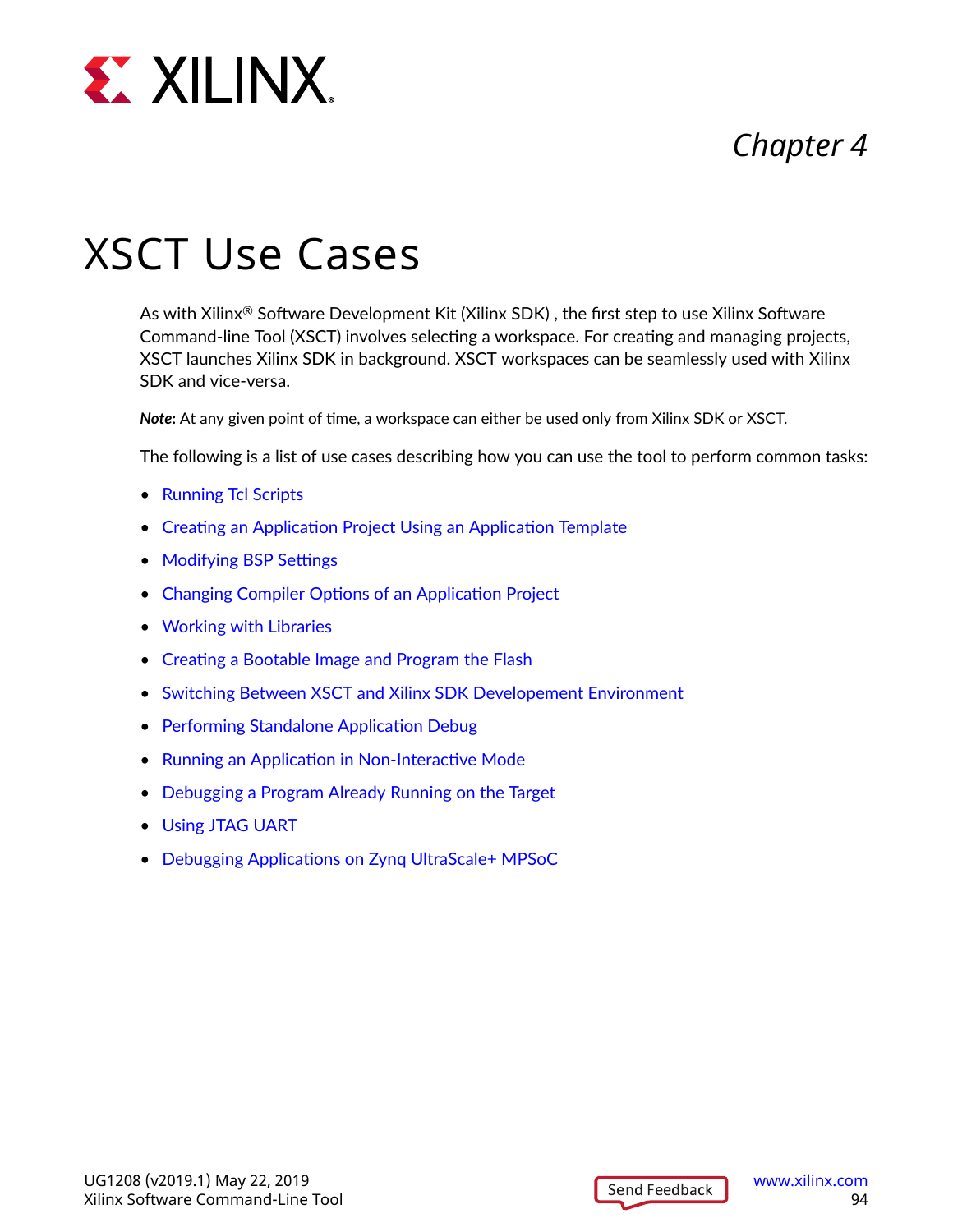<span id="page-94-0"></span>

## **Changing Compiler Options of an Application Project**

Below is an example XSCT session that demonstrates creating an empty application for Cortex® A53 processor, by adding the compiler option  $-$  s  $t$  d =  $c$  99.

```
setws /tmp/wrk/workspace
createhw –name hw0 –hwspec /tmp/wrk/system.hdf
createapp –name test –app {Empty Application} –proc psu_cortexa53_0 –
hwproject hw0 –os standalone
importsources -name test -path /tmp/wrk/testsources/test/
configapp –app test -add compiler-misc {-std=c99}
projects –build
```
## **Creating an Application Project Using an Application Template**

Below is an example XSCT session that demonstrates creating a FSBL project for an Cortex<sup>®</sup> -A53 processor.

*Note***:** Creating an application project will create a BSP project by adding the necessary libraries. FSBL\_DEBUG\_DETAILED symbol is added to FSBL for debug messages.

```
setws /tmp/wrk/workspace
createhw –name hw0 –hwspec /tmp/wrk/system.hdf
createapp –name fsbl1 –app {Zynq MP FSBL} –proc psu_cortexa53_0 –hwproject 
hw0 –os standalone
configapp –app fsbl1 define-compiler-symbols FSBL_DEBUG_DETAILED
projects –build
```
## **Creating a Bootable Image and Program the Flash**

Below is an example XSCT session that demonstrates creating two applications (FSBL and Hello World). Further, create a bootable image using the applications along with bitstream and program the image on to the flash.

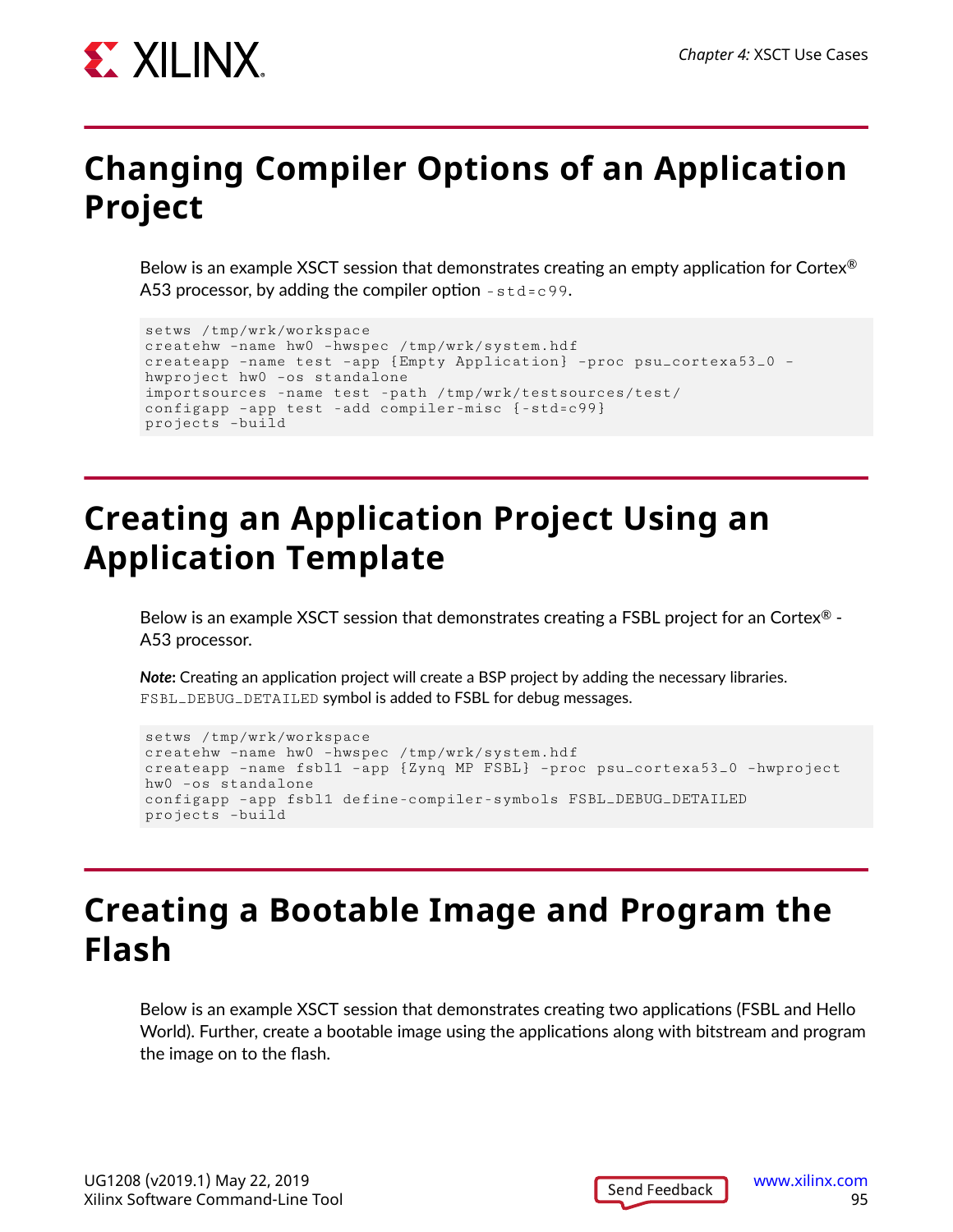<span id="page-95-0"></span>

**Note:** Assuming the board to be zc702. Hence -flash\_type qspi\_single is used as an option in program\_flash.

setws /tmp/wrk/workspace createhw –name hw0 –hwspec /tmp/wrk/system.hdf createapp -name fsbl -app {Zynq FSBL} -proc ps7\_cortexa9\_0 -hwproject hw0 os standalone createapp -name hello -app {Hello World} -proc ps7\_cortexa9\_0 -hwproject hw0 -os standalone projects –build exec bootgen -arch zynq -image output.bif -w -o BOOT.bin exec program\_flash -f /tmp/wrk/BOOT.bin -flash\_type qspi\_single blank\_check -verify -cable \ type xilinx\_tcf url tcp:localhost:3121

## **Debugging a Program Already Running on the Target**

Xilinx® System Debugger Command-line Interface (XSDB) can be used to debug a program which is already running on the target (for example, booting from flash). Users will need to connect to the target and set the symbol file for the program running on the target. This method can also be used to debug Linux kernel booting from flash. For best results, the code running on the target should be compiled with debug info.

Below is an example of debugging a program already running on the target. For demo purpose, the program has been stopped at  $\text{main}($ ), before this example session.

```
# Connect to hw_server
xsdb% conn -url TCP:xhdbfarmc7:3121
tcfchan#0
xsdb% Info: ARM Cortex-A9 MPCore #0 (target 2) Stopped at 0x1005a4 
(Hardware Breakpoint)
xsdb% Info: ARM Cortex-A9 MPCore #1 (target 3) Stopped at 0xfffffe18 
(Suspended)
# Select the target on which the program is running and specify the symbol 
file using the 
# memmap command
xsdb% targets 2
xsdb% memmap -file dhrystone/Debug/dhrystone.elf
# Once the symbol file is specified, the debugger maps the code on the 
target to the symbol 
# file. bt command can be used to see the back trace. Further debug is 
possible, as shown in 
# the first example
```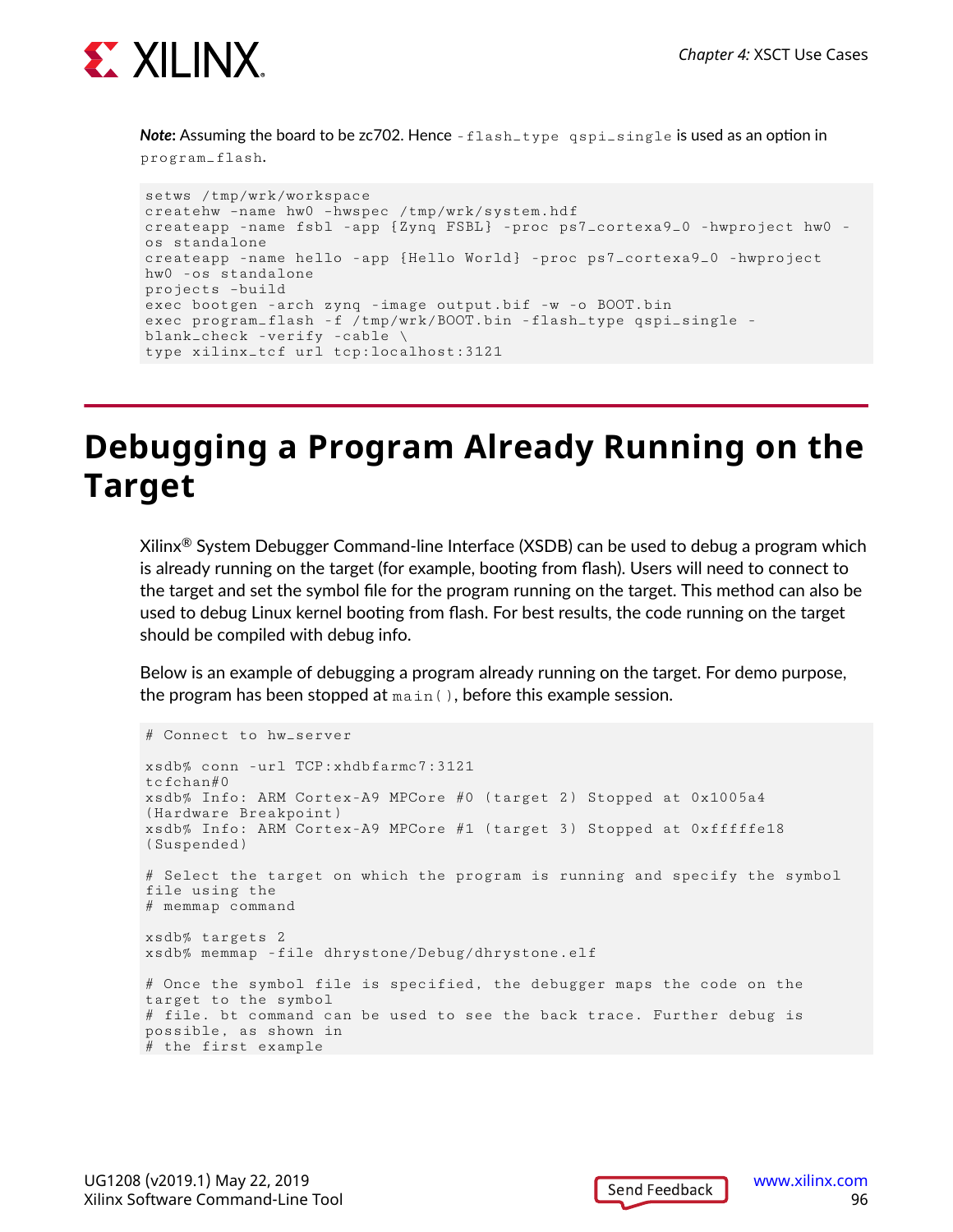

xsdb% bt 0 0x1005a4 main(): ../src/dhry\_1.c, line 79 1 0x1022d8 \_start()+88 2 unknown-pc

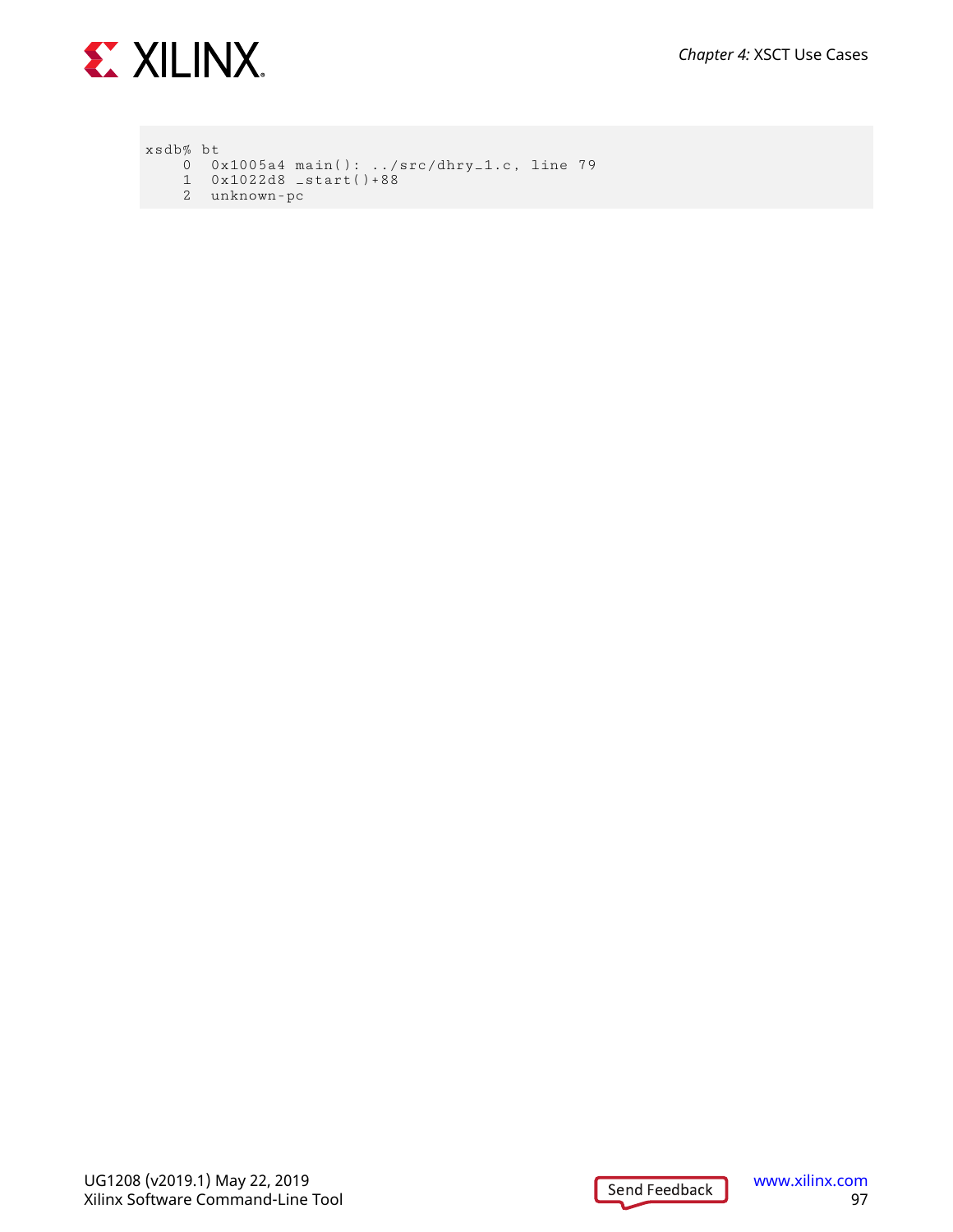<span id="page-97-0"></span>

## **Debugging Applications on Zynq UltraScale+ MPSoC**

*Note***:** For simplicity, this help page assumes that Zynq® UltraScale+™ MPSoC boots up in JTAG bootmode. The flow described here can be applied to other bootmodes too, with minor changes.

When Zynq® UltraScale+™ MPSoC boots up JTAG bootmode, all the A53 and R5 cores are held in reset. Users must clear resets on each core, before debugging on these cores. 'rst' command in XSCT can be used to clear the resets. 'rst -processor' clears reset on an individual processor core. 'rst -cores' clears resets on all the processor cores in the group (APU or RPU), of which the current target is a child. For example, when A53 #0 is the current target, rst -cores clears resets on all the A53 cores in APU.

Below is an example XSCT session that demonstrates standalone application debug on  $A53 \#0$ core on Zynq UltraScale+ MPSoC.

*Note***:** Similar steps can be used for debugging applications on R5 cores and also on A53 cores in 32 bit mode. However, the A53 cores must be put in 32 bit mode, before debugging the applications. This should be done after POR and before the A53 resets are cleared.

#connect to remote hw\_server by specifying its url. If the hardware is connected to a local machine,-url option and the <url> are not needed. connect command returns the channel ID of the connection xsdb% connect -url TCP:xhdbfarmc7:3121 -symbols tcfchan#0 # List available targets and select a target through its id. The targets are assigned IDs as they are discovered on the Jtag chain, so the IDs can change from session to session. For non-interactive usage, -filter option can be used to select a target, instead of selecting the target through its ID xsdb% targets 1 PS TAP 2 PMU 3 MicroBlaze PMU (Sleeping. No clock) 4 PL 5 PSU 6 RPU (Reset) 7 Cortex-R5 #0 (RPU Reset) 8 Cortex-R5 #1 (RPU Reset) 9 APU (L2 Cache Reset) 10 Cortex-A53 #0 (APU Reset)  $Cortex - A53$  #1 (APU Reset) 12 Cortex-A53 #2 (APU Reset) 13 Cortex-A53 #3 (APU Reset) xsdb% targets 5 # Configure the FPGA. When the active target is not a FPGA device, the first FPGA device is configured xsdb% fpga ZCU102\_HwPlatform/design\_1\_wrapper.bit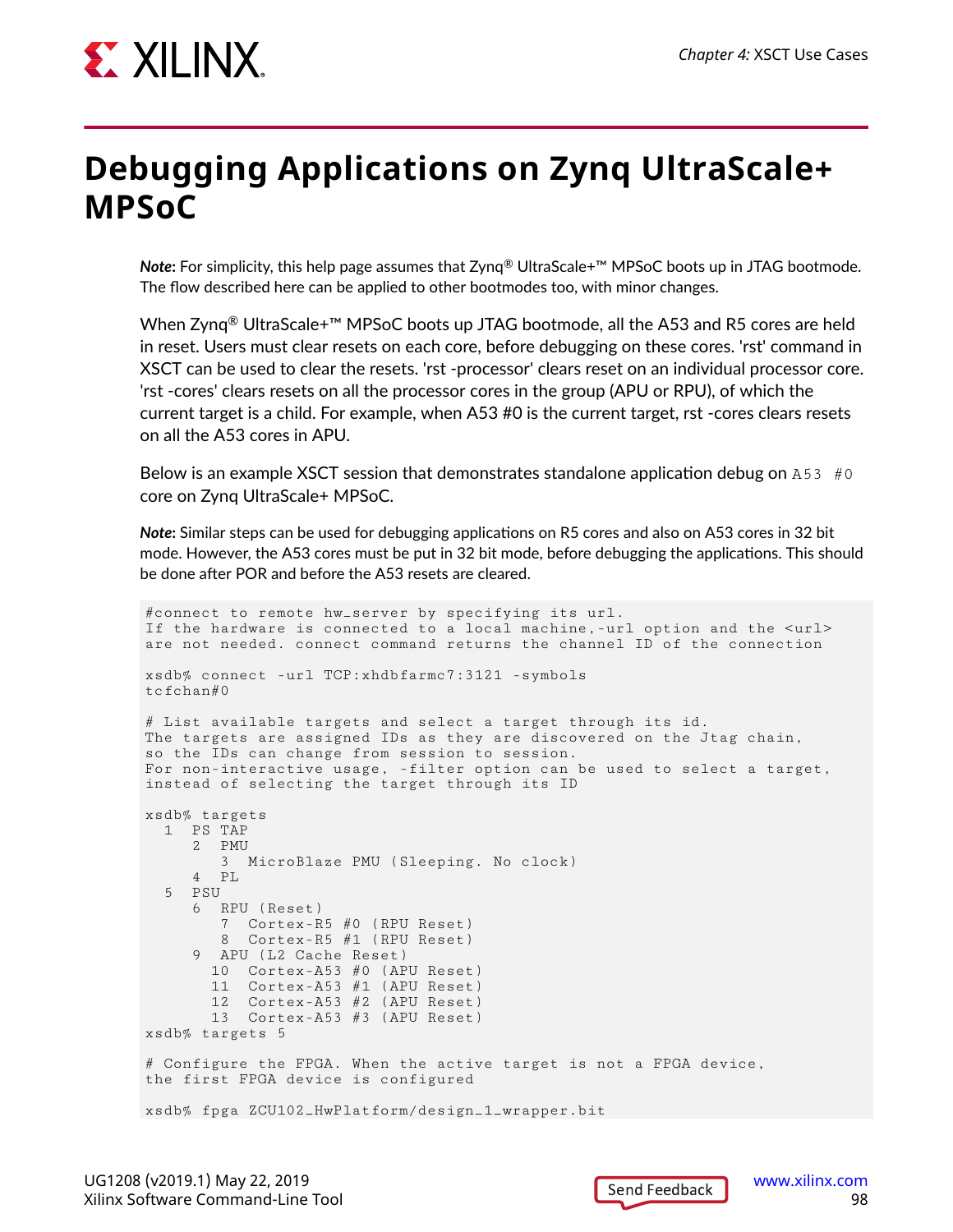

100% 36MB 1.8MB/s 00:24 # Source the psu\_init.tcl script and run psu\_init command to initialize PS xsdb% source ZCU102\_HwPlatform/psu\_init.tcl xsdb% psu\_init # PS-PL power isolation must be removed and PL reset must be toggled, before the PL address space can be accessed # Some delay is needed between these steps xsdb% after 1000 xsdb% psu\_ps\_pl\_isolation\_removal xsdb% after 1000 xsdb% psu\_ps\_pl\_reset\_config # Select A53 #0 and clear its reset # To debug 32 bit applications on A53, A53 core must be configured to boot in 32 bit mode, before the resets are cleared # 32 bit mode can be enabled through CONFIG\_0 register in APU module. See ZynqMP TRM for details about this register xsdb% targets 10 xsdb% rst -processor # Download the application program xsdb% dow dhrystone/Debug/dhrystone.elf Downloading Program -- dhrystone/Debug/dhrystone.elf section, .text: 0xfffc0000 - 0xfffd52c3 section, .init: 0xfffd5300 - 0xfffd5333 section, .fini: 0xfffd5340 - 0xfffd5373 section, .note.gnu.build-id: 0xfffd5374 - 0xfffd5397 section, .rodata: 0xfffd5398 - 0xfffd6007 section, .rodata1: 0xfffd6008 - 0xfffd603f section, .data: 0xfffd6040 - 0xfffd71ff section, .eh\_frame: 0xfffd7200 - 0xfffd7203 section, .mmu\_tbl0: 0xfffd8000 - 0xfffd800f section, .mmu\_tbl1: 0xfffd9000 - 0xfffdafff section, .mmu\_tbl2: 0xfffdb000 - 0xfffdefff section, .init\_array: 0xfffdf000 - 0xfffdf007 section, .fini\_array: 0xfffdf008 - 0xfffdf047 section, .sdata: 0xfffdf048 - 0xfffdf07f section, .bss: 0xfffdf080 - 0xfffe197f section, .heap: 0xfffe1980 - 0xfffe397f section, .stack: 0xfffe3980 - 0xfffe697f<br>100% 0MB 0.4MB/s 00:00  $0.4MB/s$   $00:00$ Setting PC to Program Start Address 0xfffc0000 Successfully downloaded dhrystone/Debug/dhrystone.elf # Set a breakpoint at main() xsdb% bpadd -addr &main  $\Omega$ # Resume the processor core xsdb% con # Info message is displayed when the core hits the breakpoint Info: Cortex-A53 #0 (target 10) Running xsdb% Info: Cortex-A53 #0 (target 10) Stopped at 0xfffc0d5c (Breakpoint)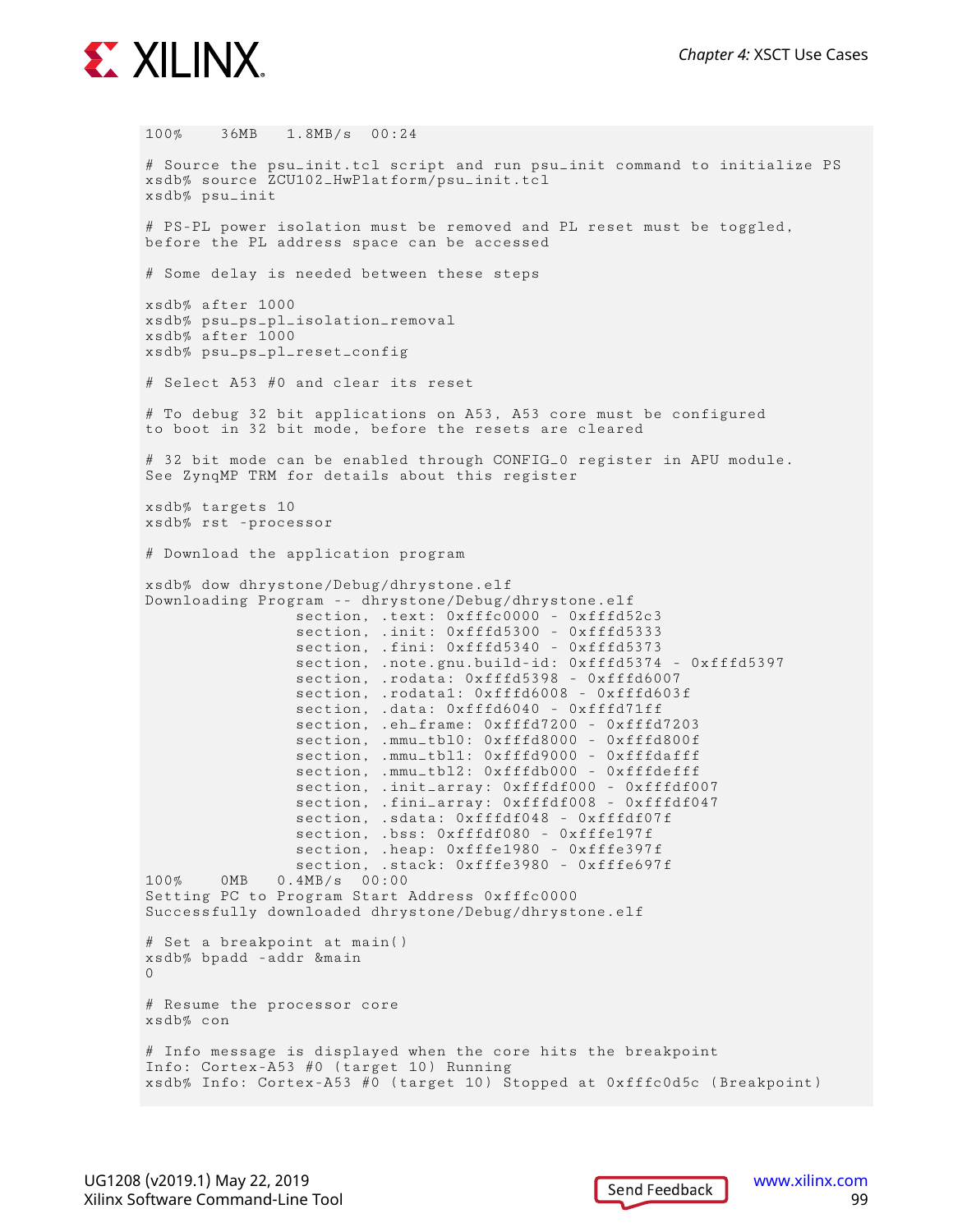

# Registers can be viewed when the core is stopped xsdb% rrd<br>r0: 0000000000000000 r0: 0000000000000000 r1: 0000000000000000 r2: 0000000000000000 r3: 0000000000000004 r4: 000000000000000f r5: 00000000ffffffff r6: 000000000000001c r7: 0000000000000002 r8: 00000000ffffffff r9: 0000000000000000 r10: 0000000000000000 r11: 0000000000000000 r12: 0000000000000000 r13: 0000000000000000 r14: 0000000000000000 r15: 000000000000000 r16: 000000000000000 r17: 000000000000000<br>r18: 000000000000000 r19: 000000000000000 r20: 000000000000000 r18: 000000000000000 r19: 000000000000000 r20: 0000000000000000<br>r21: 000000000000000 r22: 000000000000000 r23: 000000000000000 r21: 0000000000000000 r22: 0000000000000000 r23: 0000000000000000 r24: 0000000000000000 r25: 0000000000000000 r26: 0000000000000000 r28: 0000000000000000 r29: 0000000000000000<br>sp: 000000000fffe5980 pc: 00000000fffc0d5c r30: 00000000fffc1f4c sp: 00000000fffe5980 pc: 00000000fffc0d5c cpsr: 600002cd vfp sys # Local variables can be viewed xsdb% locals Int\_1\_Loc : 1113232<br>Int\_2\_Loc : 30  $Int_2\_Loc$  : 3<br> $Int_3\_Loc$  : 0 Int\_3\_Loc : 0<br>Ch\_Index : 0 Ch\_Index : 0<br>Enum\_Loc : 0  $Enum\_Loc$ Str\_1\_Loc : char[31]<br>Str\_2\_Loc : char[31] : char[31]<br>: 1061232 Run\_Index Number\_Of\_Runs : 2 # Local variable value can be modified xsdb% locals Number\_Of\_Runs 100 xsdb% locals Number\_Of\_Runs Number\_Of\_Runs : 100 # Global variables and be displayed, and its value can be modified xsdb% print Int\_Glob Int\_Glob : 0 xsdb% print -set Int\_Glob 23 xsdb% print Int\_Glob Int\_Glob : 23 # Expressions can be evaluated and its value can be displayed xsdb% print Int\_Glob + 1 \* 2 Int\_Glob + 1 \* 2 : 25 # Step over a line of source code xsdb% nxt Info: Cortex-A53 #0 (target 10) Stopped at 0xfffc0d64 (Step) # View stack trace  $x$ sdb $%$  bt<br>0 0 0 0xfffc0d64 main()+8: ../src/dhry\_1.c, line 79 1 0xfffc1f4c \_startup()+84: xil-crt0.S, line 110

**Note:** If the . elf file is not accessible from the remove machine on which the server is running, the xsdb% connect  $-url$  TCP:  $xhdbfarrow{7}:3121$  command should be appended with the  $-symbols$  option. as shown in the above example.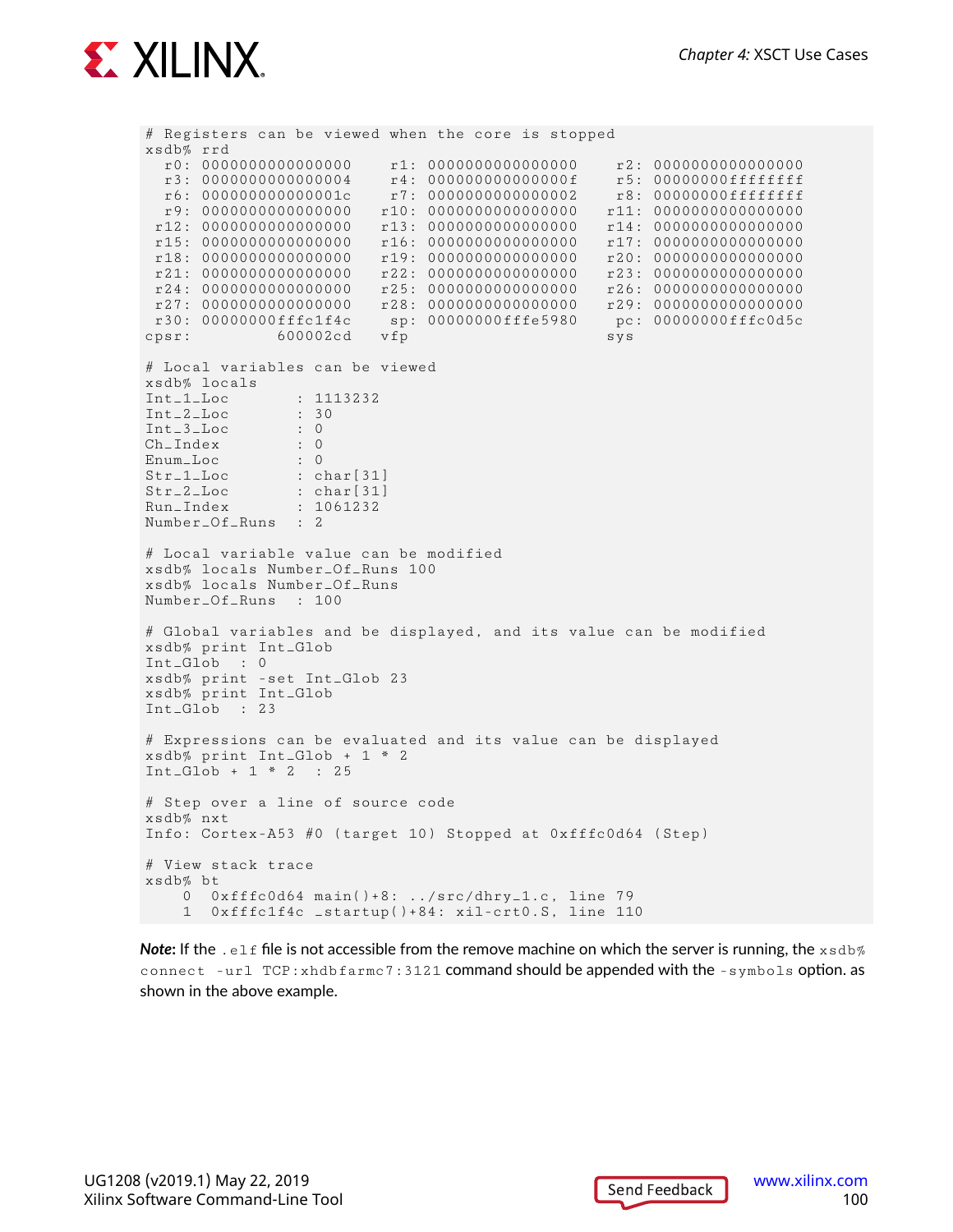<span id="page-100-0"></span>

## **Modifying BSP Settings**

Below is an example XSCT session that demonstrates building a Hello World application to target the MicroBlaze™ processor. The STDIN & STDOUT OS parameters are changed to use the MDM\_0.

*Note***:** Once the BSP settings are changed, it is necessary to update the mss & regenerate the BSP sources to reflect the BSP changes in the source file before compiling.

```
setws /tmp/wrk/workspace
createhw –name hw0 –hwspec /tmp/wrk/system_mb.hdf
createapp –name hello –app {Hello World} –proc microblaze_0 –hwproject hw0 –
os standalone
configbsp -bsp hello_bsp stdin mdm_0
configbsp –bsp hello_bsp stdout mdm_0
updatemss -mss hello_bsp/system.mss
regenbsp -bsp hello_bsp
projects –build
```
## **Performing Standalone Application Debug**

Xilinx® System Command-line Tool (XSCT) can be used to debug standalone applications on one or more processor cores simultaneously. The first step involved in debugging is to connect to hw server and select a debug target. You can now reset the system/processor core, initialize the PS if needed, program the FPGA, download an elf, set breakpoints, run the program, examine the stack trace, view local/global variables.

Below is an example XSCT session that demonstrates standalone application debug on Zynq® -7000 AP SoC. Comments begin with #.

```
#connect to remote hw_server by specifying its url. 
#If the hardware is connected to a local machine,-url option and the <url> 
#are not needed. connect command returns the channel ID of the connection
xsct% connect -url TCP:xhdbfarmc7:3121 tcfchan#0
# List available targets and select a target through its id. 
#The targets are assigned IDs as they are discovered on the Jtag chain, 
#so the IDs can change from session to session. 
#For non-interactive usage, -filter option can be used to select a target, 
#instead of selecting the target through its ID
xsct% targets
   1 APU
      2 ARM Cortex-A9 MPCore #0 (Running)
     3 ARM Cortex-A9 MPCore #1 (Running)
   4 xc7z020
xsct% targets 2
```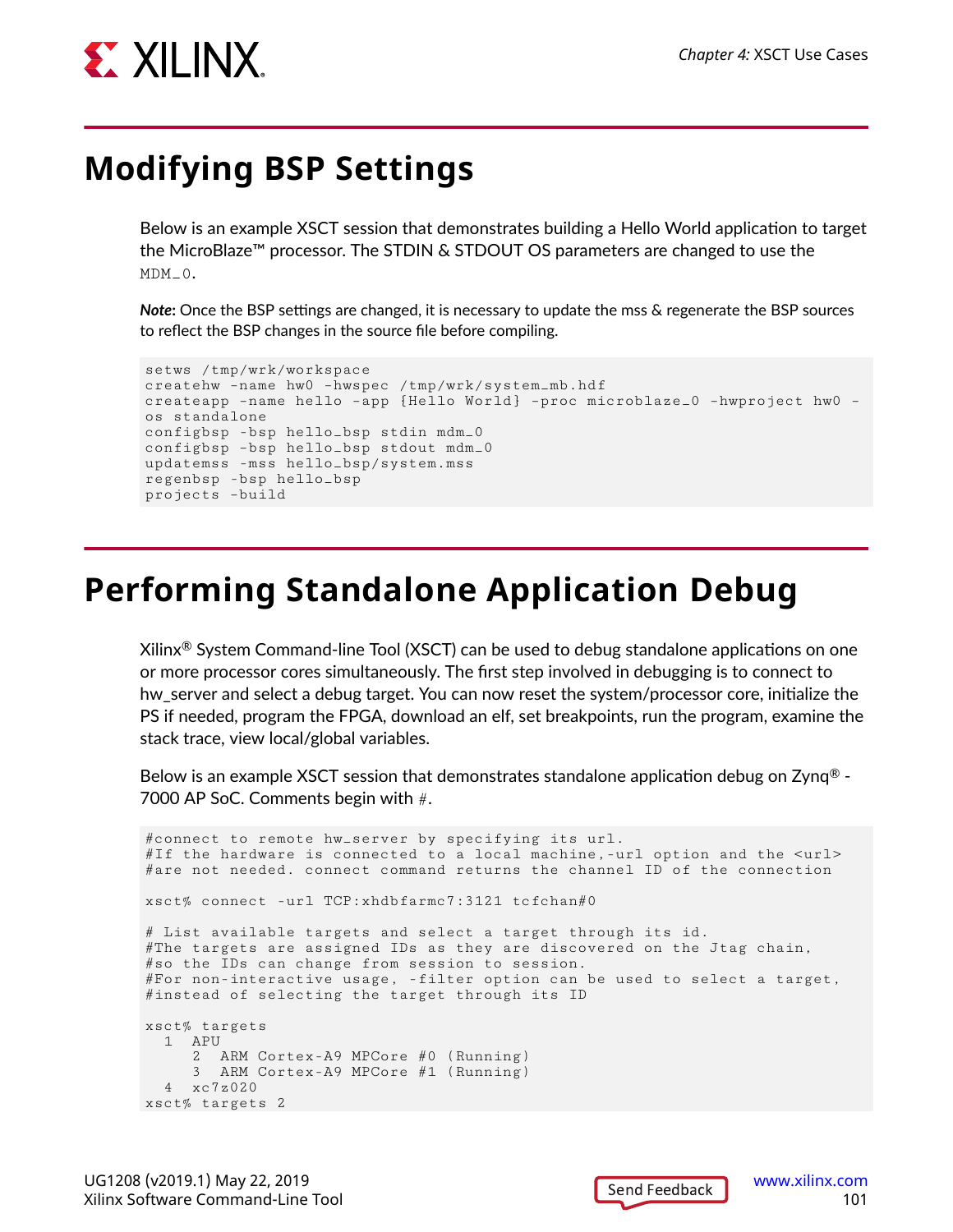

# Reset the system before initializing the PS and configuring the FPGA xsct% rst # Info messages are displayed when the status of a core changes Info: ARM Cortex-A9 MPCore #0 (target 2) Stopped at 0xfffffe1c (Suspended) Info: ARM Cortex-A9 MPCore #1 (target 3) Stopped at 0xfffffe18 (Suspended) # Configure the FPGA. When the active target is not a FPGA device, #the first FPGA device is configured xsct% fpga ZC702\_HwPlatform/design\_1\_wrapper.bit 100% 3MB 1.8MB/s 00:02 # Run loadhw command to make the debugger aware of the processor cores' memory map xsct% loadhw ZC702\_HwPlatform/system.hdf design\_1\_wrapper # Source the ps7\_init.tcl script and run ps7\_init and ps7\_post\_config commands xsct% source ZC702\_HwPlatform/ps7\_init.tcl xsct% ps7\_init xsct% ps7\_post\_config # Download the application program xsct% dow dhrystone/Debug/dhrystone.elf Downloading Program -- dhrystone/Debug/dhrystone.elf section, .text: 0x00100000 - 0x001037f3 section, .init: 0x001037f4 - 0x0010380b section, .fini: 0x0010380c - 0x00103823 section, .rodata: 0x00103824 - 0x00103e67 section, .data: 0x00103e68 - 0x001042db section, .eh\_frame: 0x001042dc - 0x0010434f section, .mmu\_tbl: 0x00108000 - 0x0010bfff section, .init\_array: 0x0010c000 - 0x0010c007 section, .fini\_array: 0x0010c008 - 0x0010c00b section, .bss: 0x0010c00c - 0x0010e897 section, .heap: 0x0010e898 - 0x0010ec9f section, .stack: 0x0010eca0 - 0x0011149f<br>100% 0MB 0.3MB/s 00:00  $0MB$  0.3MB/s  $00:00$ Setting PC to Program Start Address 0x00100000 Successfully downloaded dhrystone/Debug/dhrystone.elf # Set a breakpoint at main() xsct% bpadd -addr &main  $\Omega$ # Resume the processor core xsct% con # Info message is displayed when the core hits the breakpoint xsct% Info: ARM Cortex-A9 MPCore #0 (target 2) Stopped at 0x1005a4 (Breakpoint) # Registers can be viewed when the core is stopped xsct% rrd<br>r0: 00000000 r0: 00000000 r1: 00000000 r2: 0010e898 r3: 001042dc r4: 00000003 r5: 0000001e r6: 0000ffff r7: f8f00000 r8: 00000000 r9: ffffffff r10: 00000000 r11: 00000000<br>r12: 0010fc90 sp: 0010fca0 1r: 001022d8 pc: 001005a4 r12: 0010fca0 sp: 001022d8<br>usr fiq cpsr: 600000df usr fiq irq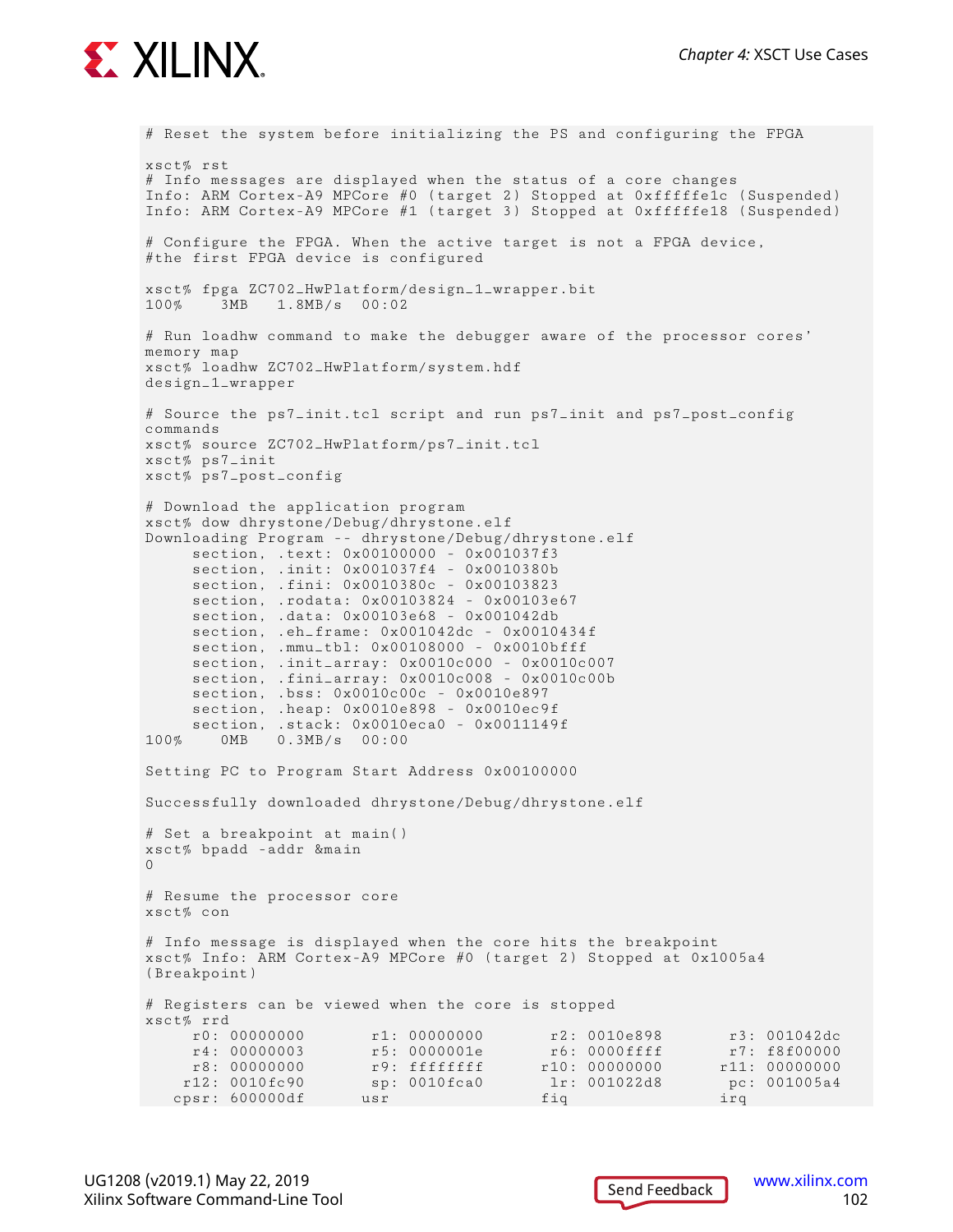

abt und svc mon vfp cp15 Jazelle # Memory contents can be displayed xsct% mrd 0xe000d000  $E000D000$ : # Local variables can be viewed xsct% locals Int\_1\_Loc : 1113232  $Int_2\_Loc$  : 3<br> $Int_3\_Loc$  : 0 Int\_3\_Loc : 0<br>Ch\_Index : 0  $Ch\_Index$ Enum\_Loc : 0<br>Str\_1\_Loc : c Str\_1\_Loc : char[31]<br>Str\_2\_Loc : char[31] Str\_2\_Loc : char[31]<br>Run\_Index : 1061232 : 1061232 Number\_Of\_Runs : 2 # Local variable value can be modified xsct% locals Number\_Of\_Runs 100 xsct% locals Number\_Of\_Runs Number\_Of\_Runs : 100 # Global variables and be displayed, and its value can be modified xsct% print Int\_Glob Int\_Glob : 0 xsct% print -set Int\_Glob 23 xsct% print Int\_Glob Int\_Glob : 23 # Expressions can be evaluated and its value can be displayed xsct% print Int\_Glob + 1 \* 2 Int\_Glob + 1 \* 2 : 25 # Step over a line of source code xsct% nxt Info: ARM Cortex-A9 MPCore #0 (target 2) Stopped at 0x1005b0 (Step) # View stack trace  $x \, \text{sct} \, \%$  bt<br>0 0: 0 0x1005b0 main()+12: ../src/dhry\_1.c, line 91 1 0x1022d8 \_start()+88 2 unknown-pc # Set a breakpoint at exit and resume execution xsct% bpadd -addr &exit 1 xsct% con Info: ARM Cortex-A9 MPCore #0 (target 2) Running xsct% Info: ARM Cortex-A9 MPCore #0 (target 2) Stopped at 0x103094 (Breakpoint) xsct% bt 0 0x103094 exit() 1 0x1022e0 \_start()+96 2 unknown-pc

While a program is running on A9  $#0$ , users can download another elf onto A9  $#1$  and debug it, using similar steps. Note that, it's not necessary to re-connect to the hw\_server, initialize the PS or configure the FPGA in such cases. Users can just select  $A9 \#1$  target and download the elf and continue with further debug.

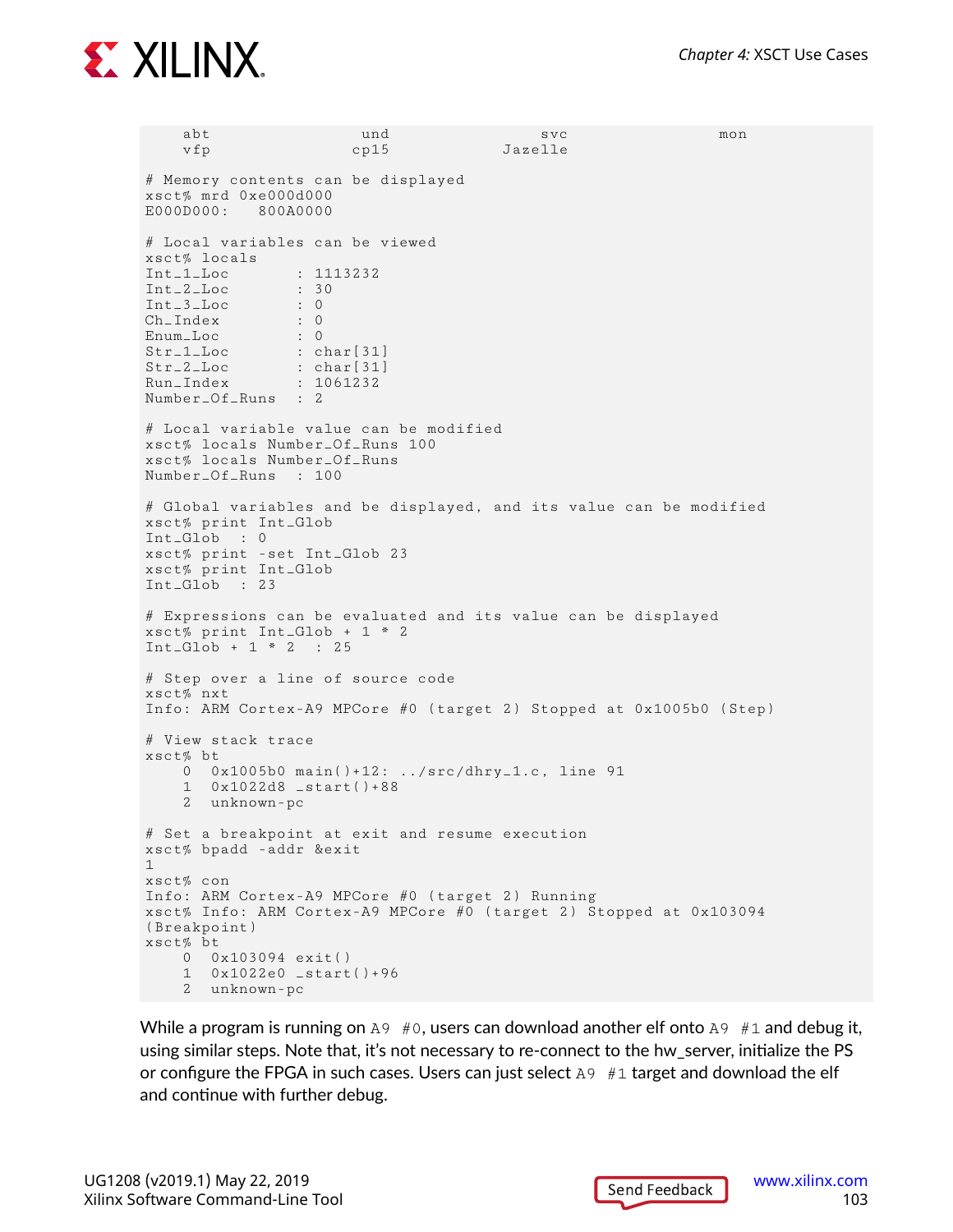

## **Generating SVF Files**

SVF (Serial Vector Format) is an industry standard file format that is used to describe JTAG chain operations in a compact, portable fashion. Below is a example SVF script:

```
# Reset values of respective cores
set core 0
set apu_reset_a53 {0x380e 0x340d 0x2c0b 0x1c07}
# Generate SVF file for linking DAP to the JTAG chain
# Next 2 steps are required only for Rev2.0 silicon and above.
svf config -scan-chain {0x14738093 12 0x5ba00477 4
} -device-index 1 -linkdap -out "dapcon.svf"
svf generate
# Configure the SVF generation
svf config -scan-chain {0x14738093 12 0x5ba00477 4
} -device-index 1 -cpu-index $core -delay 10 -out "fsbl_hello.svf"
# Record writing of bootloop and release of A53 core from reset
svf mwr 0xffff0000 0x14000000
svf mwr 0xfd1a0104 [lindex $apu_reset_a53 $core]
# Record stopping the core
svf stop
# Record downloading FSBL
svf dow "fsbl.elf"
# Record executing FSBL
svf con
svf delay 100000
# Record some delay and then stopping the core
svf stop
# Record downloading the application
svf dow "hello.elf"
# Record executing application
svf con
# Generate SVF
svf generate
```
*Note***:** SVF files can only be recorded using XSCT. You can use any standard SVF player to play the SVF file.

To play a SVF file in Vivado® Hardware manager, connect to a target and use the following TCL command to play the file on the selected target.

execute\_hw\_svf <\*.svf file>

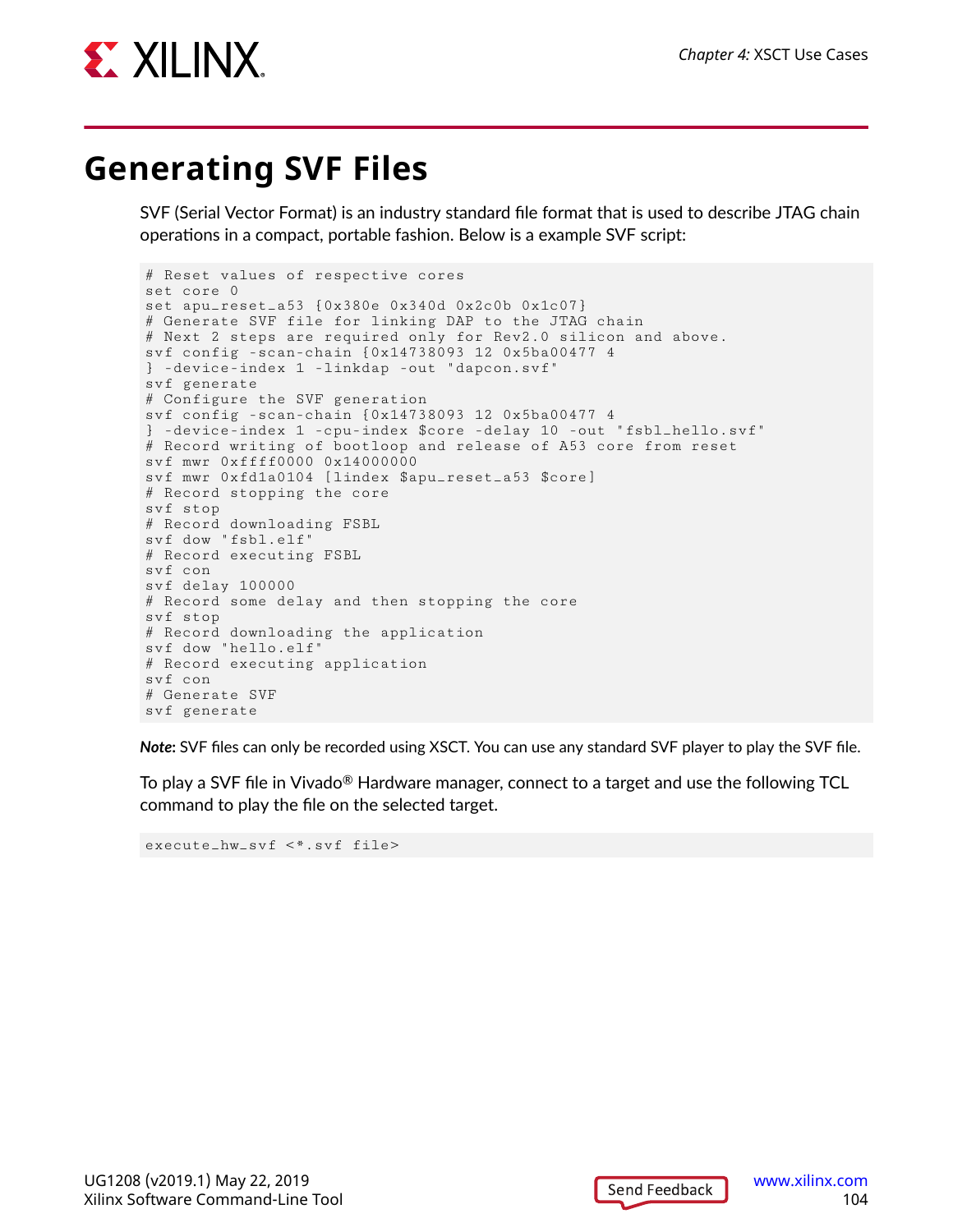<span id="page-104-0"></span>

## **Running an Application in Non-Interactive Mode**

Xilinx® System Debugger Command-line Interface (XSDB) provides a scriptable interface to run applications in non-interactive mode. To run the program in previous example using a script, create a tcl script (and name it as, for example,  $test.tc1$ ) with the following commands. The script can be run by passing it as a launch argument to xsdb.

```
connect -url TCP:xhdbfarmc7:3121
# Select the target whose name starts with ARM and ends with #0. 
# On Zynq, this selects "ARM Cortex-A9 MPCore #0"
targets -set -filter {name =~ "ARM* #0"}
rst
fpga ZC702_HwPlatform/design_1_wrapper.bit
loadhw ZC702_HwPlatform/system.hdf
source ZC702_HwPlatform/ps7_init.tcl
ps7_init
ps7_post_config
dow dhrystone/Debug/dhrystone.elf
# Set a breakpoint at exit
bpadd -addr &exit
# Resume execution and block until the core stops (due to breakpoint) 
# or a timeout of 5 sec is reached
con -block -timeout 5
```
## **Running Tcl Scripts**

You can create Tcl scripts with XSCT commands and run them in an interactive or non-interactive mode. In the interactive mode, you can source the script at XSCT prompt. For example:

```
xsct% source xsct_script.tcl
```
In the non-interactive mode, you can run the script by specifying the script as a launch argument. Arguments to the script can follow the script name. For example:

```
$ xsct xsct_script.tcl [args]
```
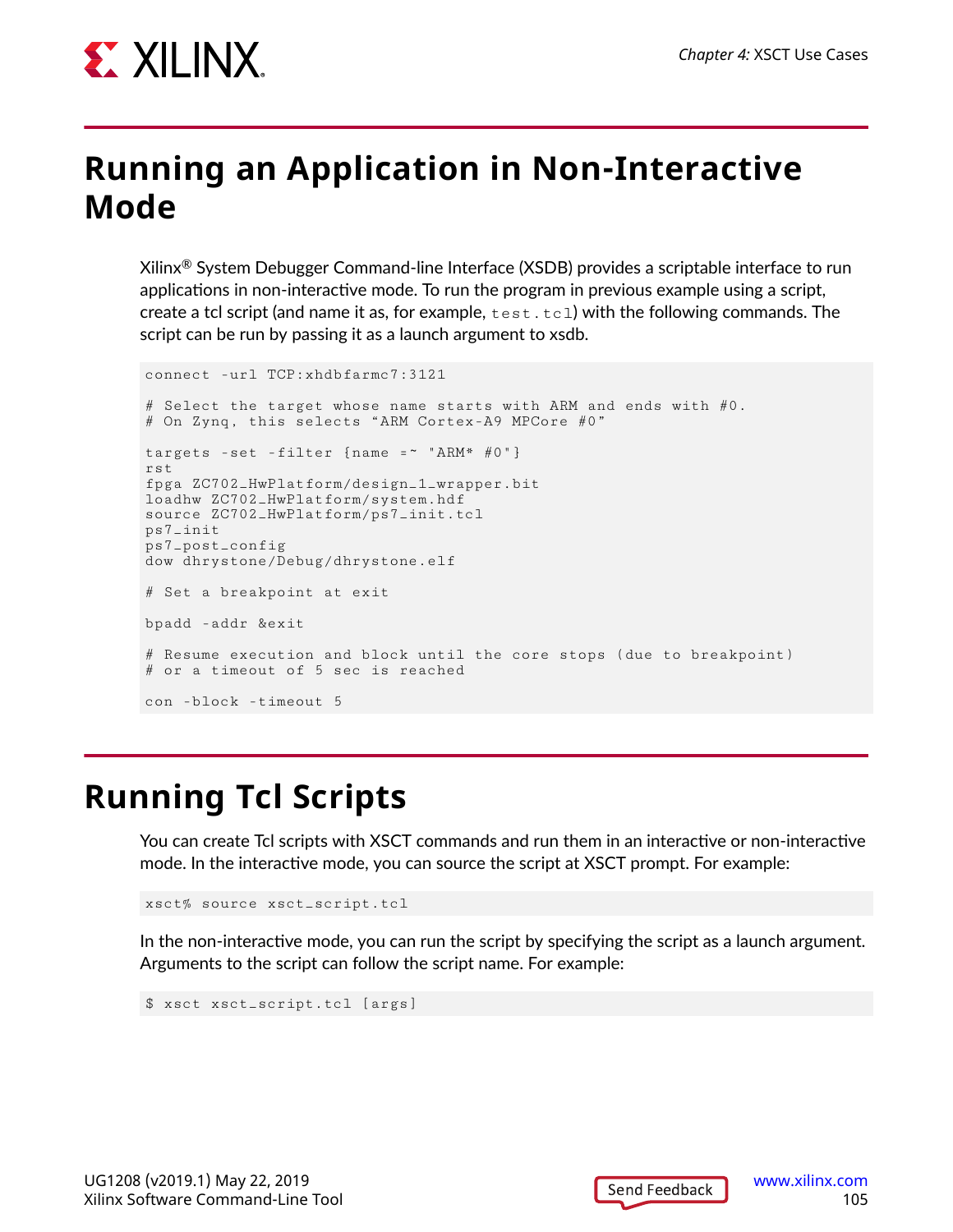<span id="page-105-0"></span>

The script below provides a usage example of XSCT. This script creates and builds an application, connects to a remote hw server, initializes the Zynq® PS connected to remote host, downloads and executes the application on the target. These commands can be either scripted or run interactively.

```
# Set SDK workspace
setws /tmp/workspace
# Create a HW project
createhw -name hw1 -hwspec /tmp/system.hdf
# Create a BSP project
createbsp -name bsp1 -hwproject hw1 -proc ps7_cortexa9_0 -os standalone
# Create application project
createapp -name hello -hwproject hw1 -bsp bsp1 -proc ps7_cortexa9_0 -os 
standalone \
-lang C -app {Hello World}
# Build all projects
projects -build
# Connect to a remote hw_server
connect -host raptor-host
# Select a target
targets -set -nocase -filter {\{name = \sim "ARM* #0\}}# System Reset
rst -system
# PS7 initialization
namespace eval xsdb {source /tmp/workspace/hw1/ps7_init.tcl; ps7_init}
# Download the elf
dow /tmp/workspace/hello/Debug/hello.elf
# Insert a breakpoint @ main
bpadd -addr &main
# Continue execution until the target is suspended
con -block -timeout 500
# Print the target registers
puts [rrd]
# Resume the target
con
```
## **Switching Between XSCT and Xilinx SDK Development Environment**

Below is an example XSCT session that demonstrates creating two applications using XSCT and modifying the BSP settings. After the execution, launch the Xilinx® SDK development environment and select the workspace created using XSCT, to view the updates.

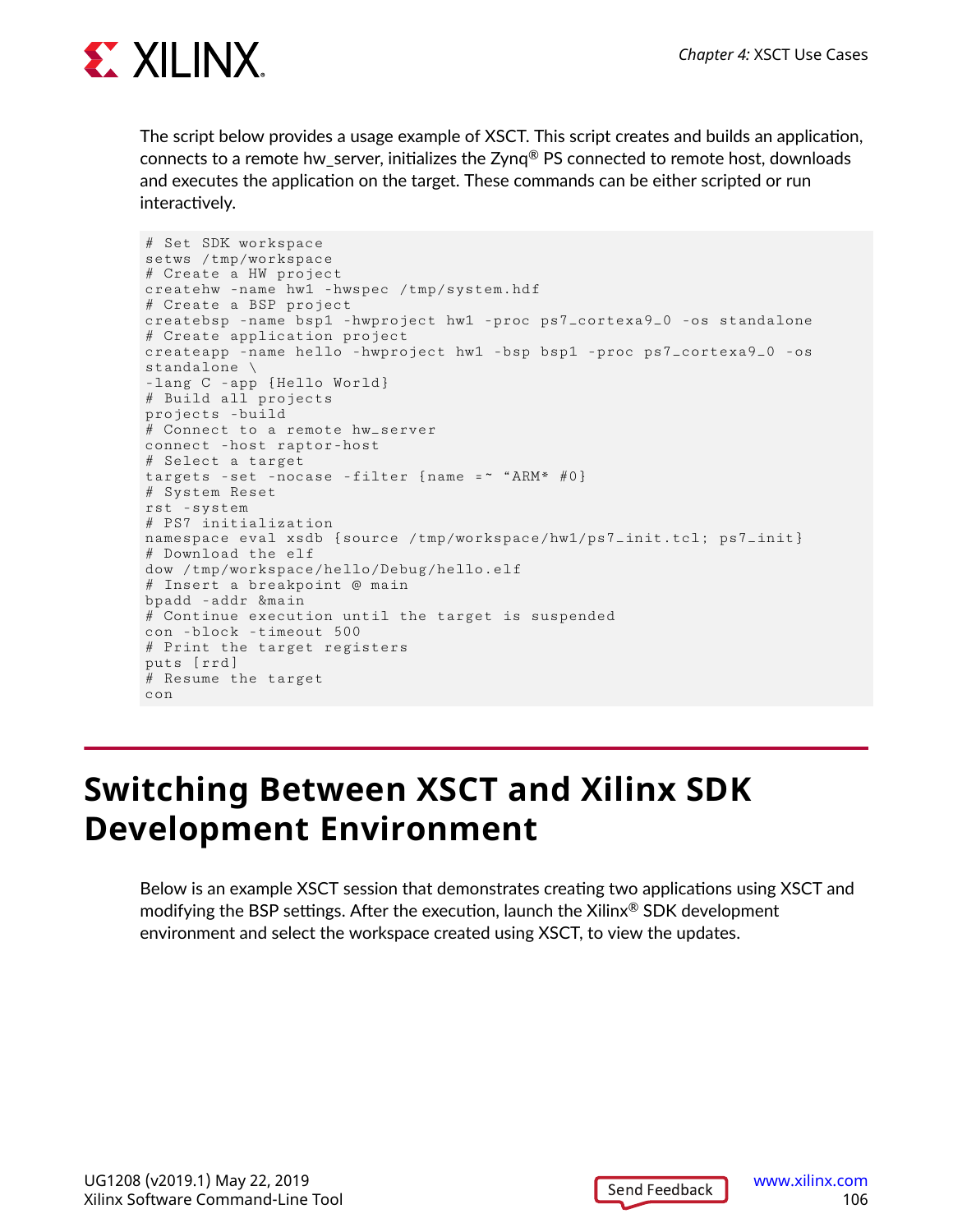<span id="page-106-0"></span>

*Note***:** The workspace created in XSCT can be used from Xilinx SDK. However, at a time, only one instance of the tool can use the workspace.

```
setws /tmp/wrk/workspace
createhw –name hw0 –hwspec /tmp/wrk/system.hdf
createbsp -name bsp0 -proc ps7_cortexa9_0 -hwproject hw0 -os standalone
createapp -name hello0 -app {Hello World} -proc ps7_cortexa9_0 -hwproject 
hw0 -bsp bsp0 -os standalone
createapp -name fsbl0 -app {Zynq FSBL} -proc ps7_cortexa9_0 -hwproject hw0 -
bsp bsp0 -os standalone
projects –build
```
## **Using JTAG UART**

Xilinx® System Debugger Command-line Interface (XSDB) supports virtual UART through Jtag, which is useful when the physical Uart doesn't exist or is non-functional. To use Jtag UART, the SW application should be modified to redirect STDIO to the Jtag UART. Xilinx SDK provides a CoreSight driver to support redirecting of STDIO to virtual Uart, on ARM based designs. For MB designs, the uartlite driver can be used. To use the virtual Uart driver, open board support settings in Xilinx SDK and can change STDIN / STDOUT to coresight/mdm.

XSDB supports virtual UART through two commands.

- jtagterminal Start/Stop Jtag based hyper-terminal. This command opens a new terminal window for STDIO. The text input from this terminal will be sent to STDIN and any output from STDOUT will be displayed on this terminal.
- readjtaguart Start/Stop reading from Jtag Uart. This command starts polling STDOUT for output and displays in on XSDB terminal or redirects it to a file.

Below is an example XSCT session that demonstrates how to use a JTAG terminal for STDIO.

```
connect
source ps7_init.tcl
targets -set -filter {name =~"APU"}
loadhw system.hdf
stop
ps7_init
targets -set -nocase -filter {name = "ARM*#0"}
rst –processor
dow <app>.elf
jtagterminal
con
jtagterminal -stop #after you are done
```
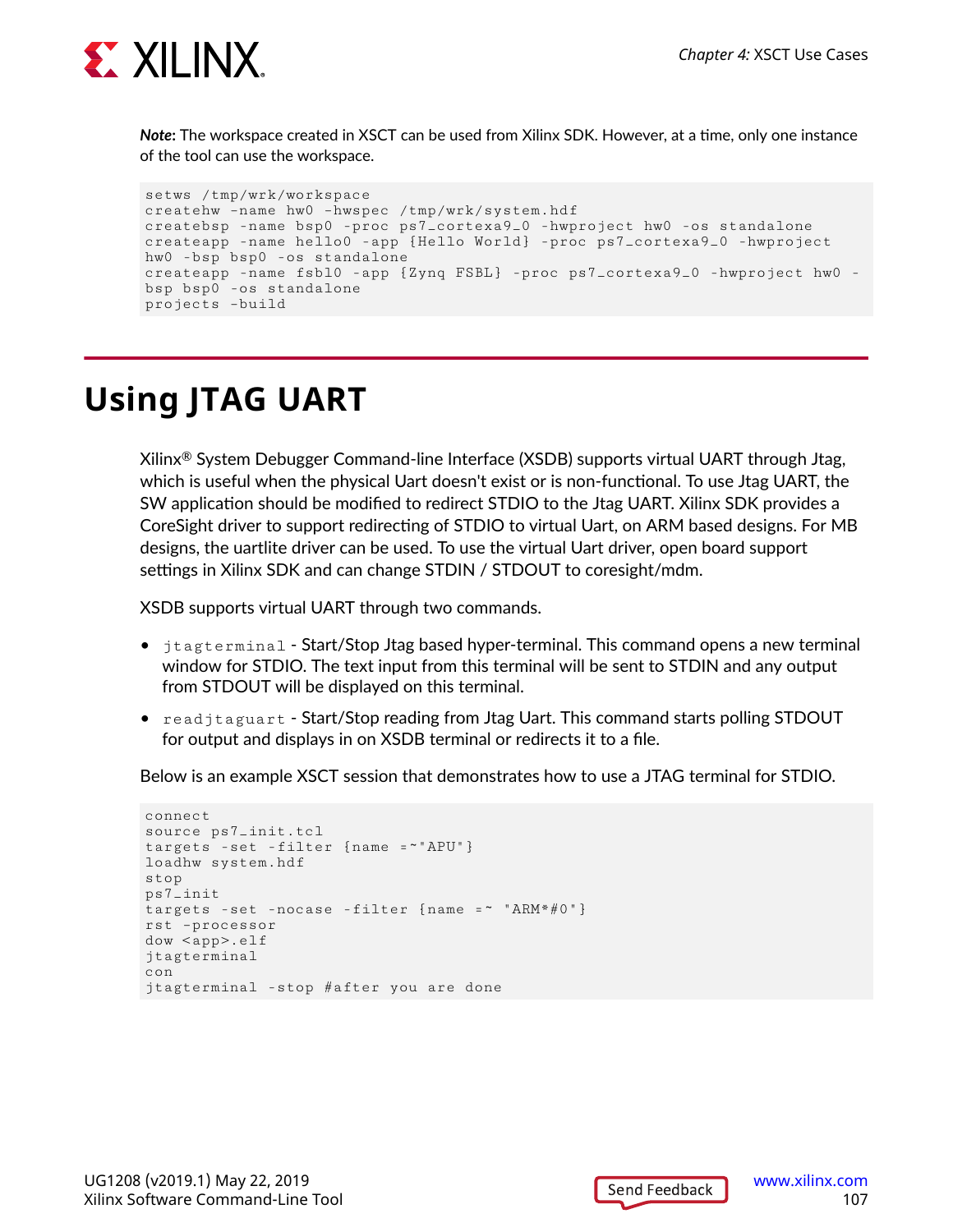<span id="page-107-0"></span>

Below is an example XSCT session that demonstrates how to use the XSCT console as STDOUT for JTAG UART.

```
connect
source ps7_init.tcl
targets -set -filter {name =~"APU"}
loadhw system.hdf
stop
ps7_init
targets -set -nocase -filter {name =~ "ARM*#0"}
rst –processor
dow <app>.elf
readjtaguart
con
readjtaguart -stop #after you are done
```
Below is an example XSCT session that demonstrates how to redirect the STDOUT from JTAG UART to a file.

```
connect
source ps7_init.tcl
targets -set -filter {name =~"APU"}
loadhw system.hdf
stop
ps7_init
targets -set -nocase -filter {name =~ "ARM*#0"}
rst –processor
dow <app>.elf
set fp [open uart.log w]
readjtaguart -handle $fp
con
readjtaguart -stop #after you are done
```
## **Working with Libraries**

Below is an example XSCT session that demonstrates creating a normal BSP and add XILFFS & XILRSA libraries to the BSP. Create a FSBL application thereafter.

*Note***:** Normal BSP do not contain any libraries.

```
setws /tmp/wrk/workspace
createhw –name hw0 –hwspec /tmp/wrk/system.hdf
createbsp -name bsp0 -proc ps7_cortexa9_0 -hwproject hw0 -os standalone
setlib -bsp bsp0 -lib xilffs
setlib -bsp bsp0 -lib xilrsa
updatemss -mss bsp0/system.mss
regenbsp -bsp bsp0
createapp -name fsbl0 -app {Zynq FSBL} -proc ps7_cortexa9_0 -bsp bsp0 -
hwproject hw0 -os standalone
projects –build
```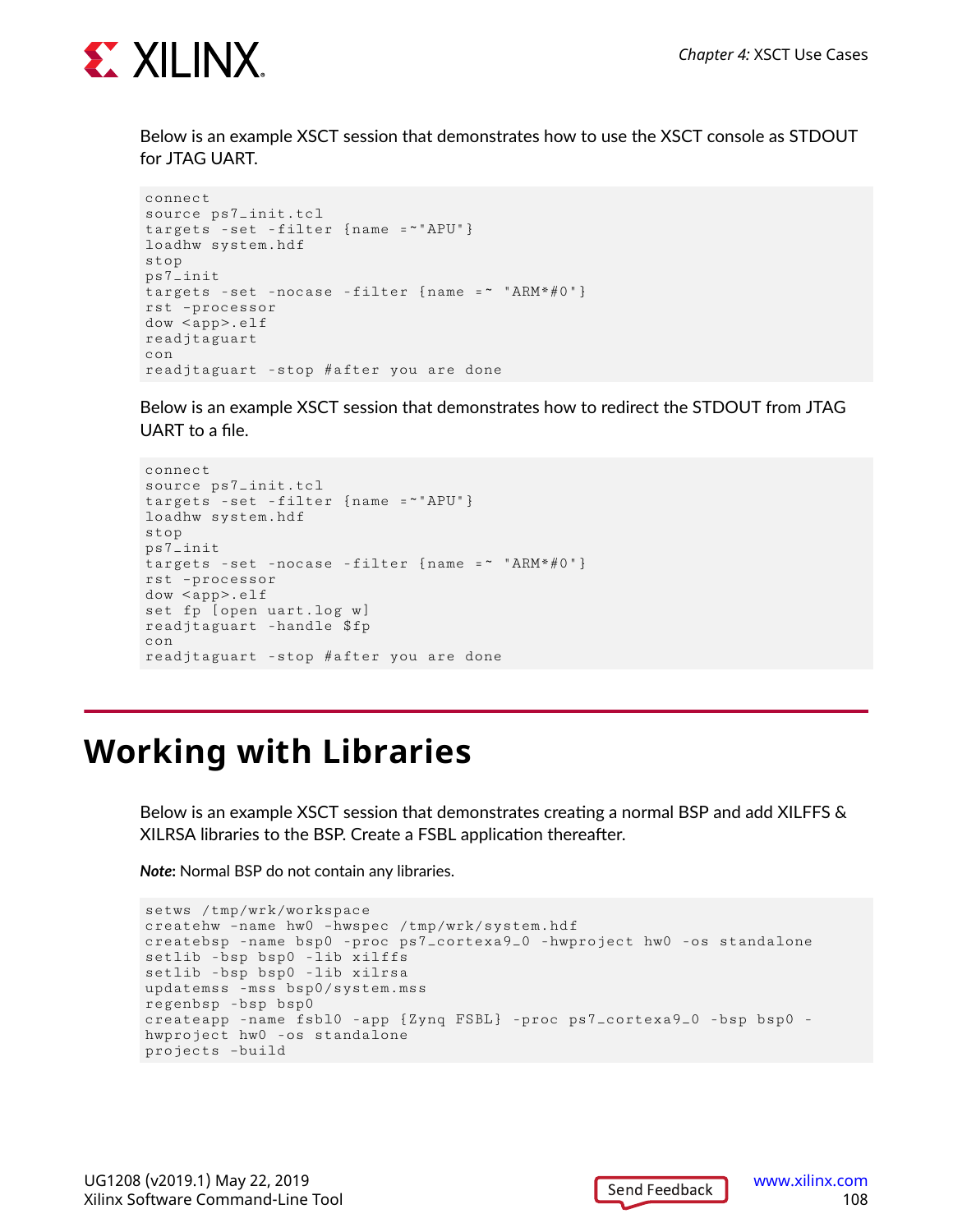

Changing the OS version.

setosversion -bsp bsp0 -ver 5.2

Assigning a driver to an IP.

setdriver -bsp bsp0 -ip ps7\_uart\_1 -driver generic

Removing a library (removes xilrsa library from BSP).

removelib -bsp hello\_bsp -lib xilrsa

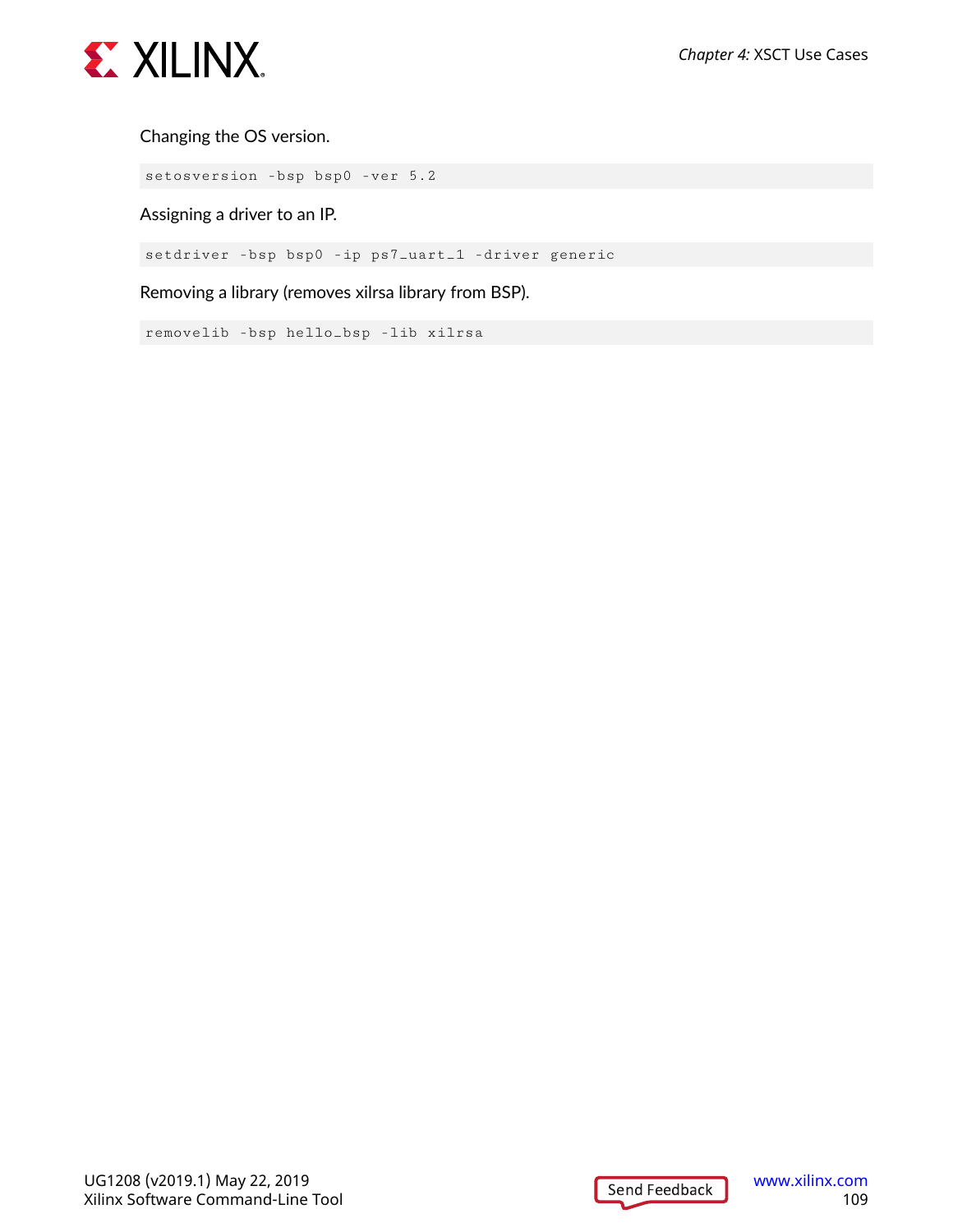

## *Appendix A*

# Additional Resources and Legal Notices

#### **Xilinx Resources**

For support resources such as Answers, Documentation, Downloads, and Forums, see [Xilinx](https://www.xilinx.com/support) [Support.](https://www.xilinx.com/support)

### **Documentation Navigator and Design Hubs**

 $Xilinx<sup>®</sup>$  Documentation Navigator (DocNav) provides access to Xilinx documents, videos, and support resources, which you can filter and search to find information. To open DocNav:

- From the Vivado® IDE, select **Help → Documentation and Tutorials**.
- On Windows, select **Start → All Programs → Xilinx Design Tools → DocNav**.
- At the Linux command prompt, enter docnav.

Xilinx Design Hubs provide links to documentation organized by design tasks and other topics, which you can use to learn key concepts and address frequently asked questions. To access the Design Hubs:

- In DocNav, click the **Design Hubs View** tab.
- On the Xilinx website, see the [Design Hubs](https://www.xilinx.com/cgi-bin/docs/ndoc?t=design+hubs) page.

*Note***:** For more information on DocNav, see the [Documentation Navigator](https://www.xilinx.com/cgi-bin/docs/rdoc?t=docnav) page on the Xilinx website.

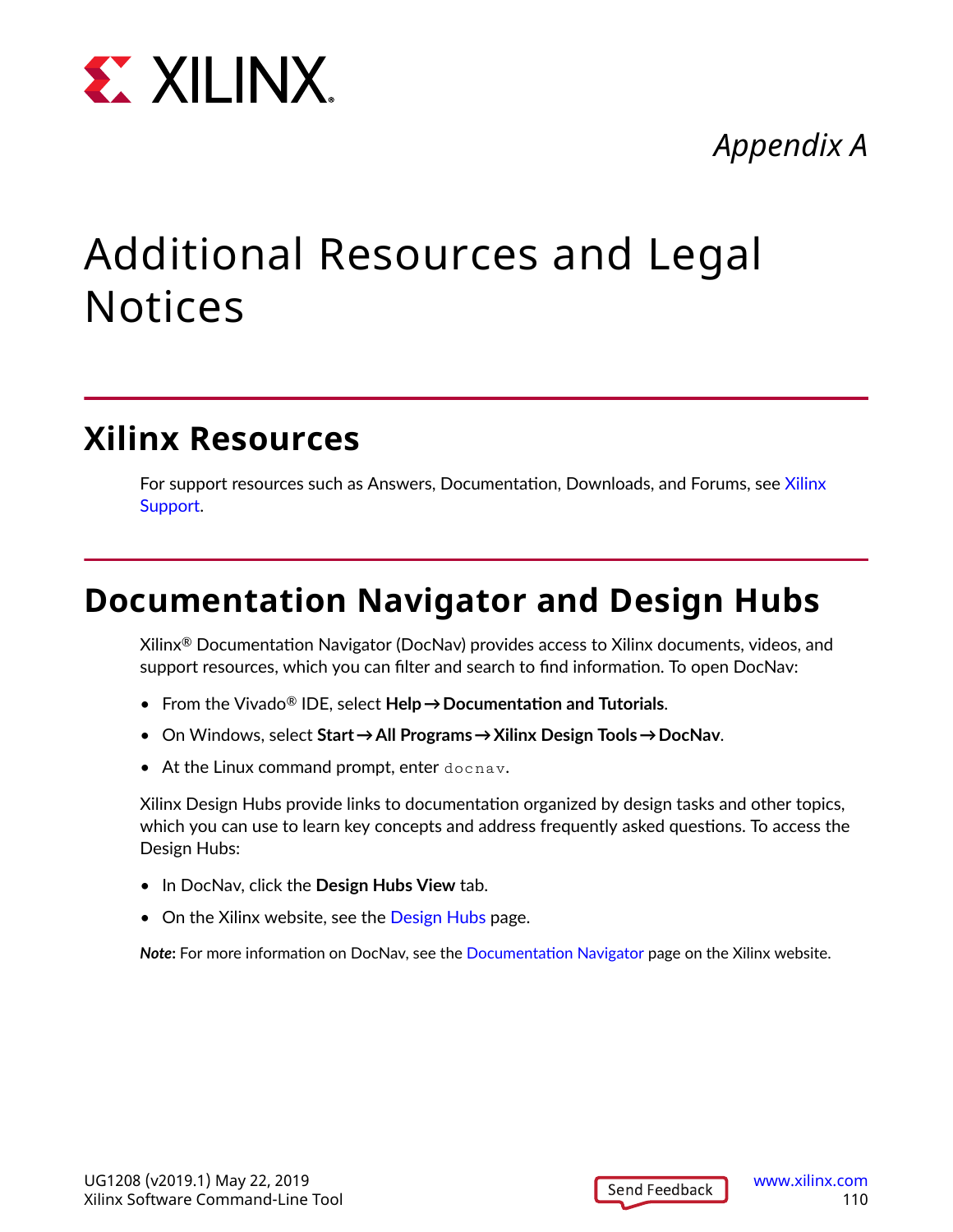

### **Please Read: Important Legal Notices**

The information disclosed to you hereunder (the "Materials") is provided solely for the selection and use of Xilinx products. To the maximum extent permitted by applicable law: (1) Materials are made available "AS IS" and with all faults, Xilinx hereby DISCLAIMS ALL WARRANTIES AND CONDITIONS, EXPRESS, IMPLIED, OR STATUTORY, INCLUDING BUT NOT LIMITED TO WARRANTIES OF MERCHANTABILITY, NON-INFRINGEMENT, OR FITNESS FOR ANY PARTICULAR PURPOSE; and (2) Xilinx shall not be liable (whether in contract or tort, including negligence, or under any other theory of liability) for any loss or damage of any kind or nature related to, arising under, or in connection with, the Materials (including your use of the Materials), including for any direct, indirect, special, incidental, or consequential loss or damage (including loss of data, profits, goodwill, or any type of loss or damage suffered as a result of any action brought by a third party) even if such damage or loss was reasonably foreseeable or Xilinx had been advised of the possibility of the same. Xilinx assumes no obligation to correct any errors contained in the Materials or to notify you of updates to the Materials or to product specifications. You may not reproduce, modify, distribute, or publicly display the Materials without prior written consent. Certain products are subject to the terms and conditions of Xilinx's limited warranty, please refer to Xilinx's Terms of Sale which can be viewed at [https://](https://www.xilinx.com/legal.htm#tos) [www.xilinx.com/legal.htm#tos](https://www.xilinx.com/legal.htm#tos); IP cores may be subject to warranty and support terms contained in a license issued to you by Xilinx. Xilinx products are not designed or intended to be fail-safe or for use in any application requiring fail-safe performance; you assume sole risk and liability for use of Xilinx products in such critical applications, please refer to Xilinx's Terms of Sale which can be viewed at [https://www.xilinx.com/legal.htm#tos.](https://www.xilinx.com/legal.htm#tos)

#### **AUTOMOTIVE APPLICATIONS DISCLAIMER**

AUTOMOTIVE PRODUCTS (IDENTIFIED AS "XA" IN THE PART NUMBER) ARE NOT WARRANTED FOR USE IN THE DEPLOYMENT OF AIRBAGS OR FOR USE IN APPLICATIONS THAT AFFECT CONTROL OF A VEHICLE ("SAFETY APPLICATION") UNLESS THERE IS A SAFETY CONCEPT OR REDUNDANCY FEATURE CONSISTENT WITH THE ISO 26262 AUTOMOTIVE SAFETY STANDARD ("SAFETY DESIGN"). CUSTOMER SHALL, PRIOR TO USING OR DISTRIBUTING ANY SYSTEMS THAT INCORPORATE PRODUCTS, THOROUGHLY TEST SUCH SYSTEMS FOR SAFETY PURPOSES. USE OF PRODUCTS IN A SAFETY APPLICATION WITHOUT A SAFETY DESIGN IS FULLY AT THE RISK OF CUSTOMER, SUBJECT ONLY TO APPLICABLE LAWS AND REGULATIONS GOVERNING LIMITATIONS ON PRODUCT LIABILITY.